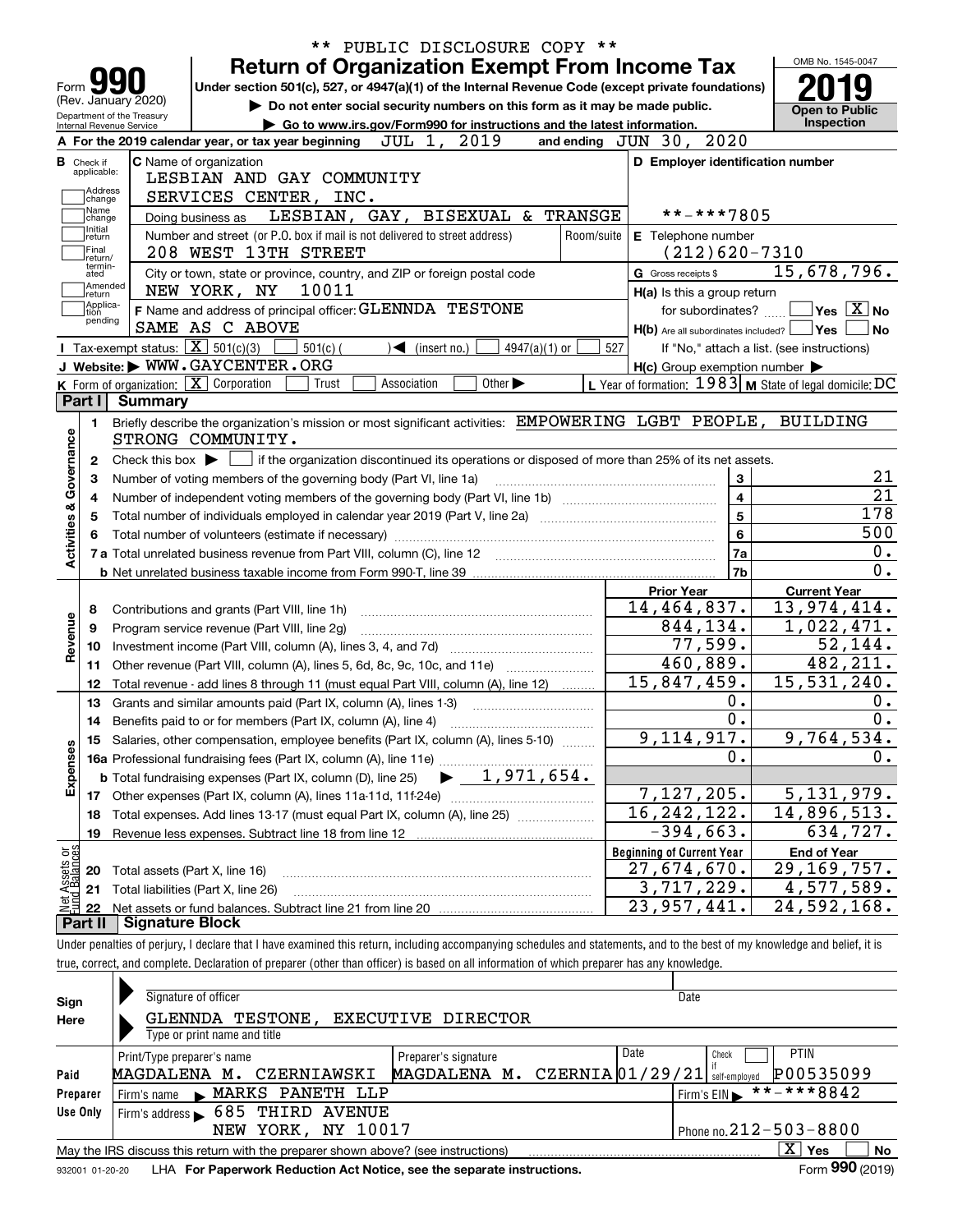|              | LESBIAN AND GAY COMMUNITY                                                                                                                    |
|--------------|----------------------------------------------------------------------------------------------------------------------------------------------|
|              | **-***7805<br>SERVICES CENTER, INC.<br>Page 2<br>Form 990 (2019)                                                                             |
|              | <b>Part III   Statement of Program Service Accomplishments</b>                                                                               |
|              | $\boxed{\text{X}}$<br>Check if Schedule O contains a response or note to any line in this Part III                                           |
| 1            | Briefly describe the organization's mission:                                                                                                 |
|              | EMPOWERING LGBT PEOPLE, BUILDING STRONG COMMUNITY. NEW YORK CITY'S                                                                           |
|              | LESBIAN, GAY, BISEXUAL, & TRANSGENDER COMMUNITY CENTER EMPOWERS PEOPLE                                                                       |
|              | TO LEAD HEALTHY, SUCCESSFUL LIVES. THE CENTER CELEBRATES OUR DIVERSITY                                                                       |
|              | AND ADVOCATES FOR JUSTICE AND OPPORTUNITY.                                                                                                   |
|              | Did the organization undertake any significant program services during the year which were not listed on the                                 |
| $\mathbf{2}$ | $\Box$ Yes $[\,\overline{\mathrm{X}}\,]$ No                                                                                                  |
|              | prior Form 990 or 990-EZ?                                                                                                                    |
|              | If "Yes," describe these new services on Schedule O.                                                                                         |
| 3            |                                                                                                                                              |
|              | If "Yes," describe these changes on Schedule O.                                                                                              |
| 4            | Describe the organization's program service accomplishments for each of its three largest program services, as measured by expenses.         |
|              | Section 501(c)(3) and 501(c)(4) organizations are required to report the amount of grants and allocations to others, the total expenses, and |
|              | revenue, if any, for each program service reported.                                                                                          |
| 4a           | (Revenue \$ _____ 844, 493.)<br>$6,759,200$ a including grants of \$<br>(Expenses \$<br>(Code:                                               |
|              | LGBT PEOPLE & SUBSTANCE USE AND OTHER LGBT PEOPLE:                                                                                           |
|              | - LGBT PEOPLE AND SUBSTANCE USE - THE CENTER IS THE ONLY NEW YORK STATE                                                                      |
|              | OFFICE OF ALCOHOL AND SUBSTANCE ABUSE SERVICES (OASAS) LICENSED,                                                                             |
|              | OUTPATIENT SUBSTANCE ABUSE TREATMENT PROGRAM SPECIFICALLY DESIGNED FOR                                                                       |
|              | THE LGBT COMMUNITY. CENTER RECOVERY IS A MEDICALLY SUPERVISED,                                                                               |
|              | INTENSIVE PROGRAM FOR SUBSTANCE USE AND DEPENDENCE. IT USES AN                                                                               |
|              | ABSTINENCE-BASED MODEL AND INCORPORATES A RANGE OF HOLISTIC SERVICES                                                                         |
|              | FOR INDIVIDUALS AND THEIR FAMILIES IN THE LGBT COMMUNITY, AGE 18 AND                                                                         |
|              | OLDER. THE CENTER PROVIDES THE TOOLS OUR CLIENTS NEED TO LEAD SOBER,                                                                         |
|              | HEALTHIER LIVES.                                                                                                                             |
|              | - OTHER LGBT PEOPLE - THROUGH A RANGE OF PROGRAMS, SERVICES AND EVENTS,                                                                      |
|              |                                                                                                                                              |
|              | CENTER WELLNESS PROVIDES THE MENTAL AND PHYSICAL HEALTH RESOURCES TO                                                                         |
| 4b           | (Expenses \$<br>(Code:                                                                                                                       |
|              | LGBT YOUTH AND LGBT FAMILIES:                                                                                                                |
|              | - LGBT YOUTH - THE CENTER HELPS LGBT YOUNG PEOPLE TO LIVE                                                                                    |
|              | INDEPENDENTLY, ESTABLISH SUPPORT NETWORKS AND EFFECT POSITIVE, SOCIAL                                                                        |
|              | CHANGE. OPEN TO YOUTH BETWEEN THE AGES OF 13 AND 21, OUR PROGRAMS BUILD                                                                      |
|              | SELF ESTEEM AND HELP READY PARTICIPANTS TO SUCCEED IN ACHIEVING THEIR                                                                        |
|              | LIFE GOALS.                                                                                                                                  |
|              | - LGBT FAMILIES - FOR MORE THAN TWO DECADES, THE CENTER HAS BEEN                                                                             |
|              | HELPING THE LGBT COMMUNITY BUILD, NURTURE, PROTECT AND GROW OUR                                                                              |
|              | FAMILIES. WHETHER SOMEONE IS READY TO START A FAMILY, LOOKING TO MAKE A                                                                      |
|              | PLAY DATE WITH OTHER LGBT FAMILIES OR JUST SEEKING AN LGBT -                                                                                 |
|              | FAMILY-FRIENDLY ENVIRONMENT, THE CENTER IS HERE TO HELP. THE CENTER HAS                                                                      |
|              | SUPPORTED THOUSANDS OF LGBT FAMILIES OVER THE YEARS WITH RELATIONSHIP                                                                        |
|              | 331, 161.<br>(Expenses \$<br>) (Revenue \$<br>4c (Code:                                                                                      |
|              | ARTS & CULTURE, COMMUNITY ORGANIZING AND INFORMATION AND REFERRAL                                                                            |
|              | SERVICES:                                                                                                                                    |
|              | ARTS & CULTURE - A HOME FOR THE ARTS AND EDUCATION SINCE ITS INCEPTION,                                                                      |
|              | THE CENTER IS AT THE HEART OF LGBT CULTURE IN NEW YORK CITY. FROM THE                                                                        |
|              | FAMOUS KEITH HARING MURAL AND OTHER PERMANENT ART INSTALLATIONS, THE                                                                         |
|              | CENTER PROVIDES A FORUM FOR ARTISTS, AUTHORS AND PERFORMERS TO CREATE,                                                                       |
|              | CELEBRATE AND CONNECT. THE CENTER PRODUCES THE RENOWNED SECOND TUESDAY                                                                       |
|              | MONTHLY ARTS AND CULTURE SERIES AND HOSTS A CULTURAL EVENT SPACE. THE                                                                        |
|              | CENTER IS ALSO A PERMANENT HOME FOR THE PAT PARKER/VITO RUSSO CENTER                                                                         |
|              | LIBRARY AND THE LGBT COMMUNITY CENTER NATIONAL HISTORY ARCHIVE. BOTH                                                                         |
|              | ARE OPEN TO ALL AND THE CENTER'S ARCHIVE COLLECTION HAS GROWN TO                                                                             |
|              |                                                                                                                                              |
|              | INCLUDE THOUSANDS OF PAPERS, PERIODICALS, CORRESPONDENCE AND                                                                                 |
|              | 4d Other program services (Describe on Schedule O.)                                                                                          |
|              | (Expenses \$<br>including grants of \$<br>(Revenue \$                                                                                        |
|              | 11, 127, 547.<br>4e Total program service expenses                                                                                           |

Form (2019) **990**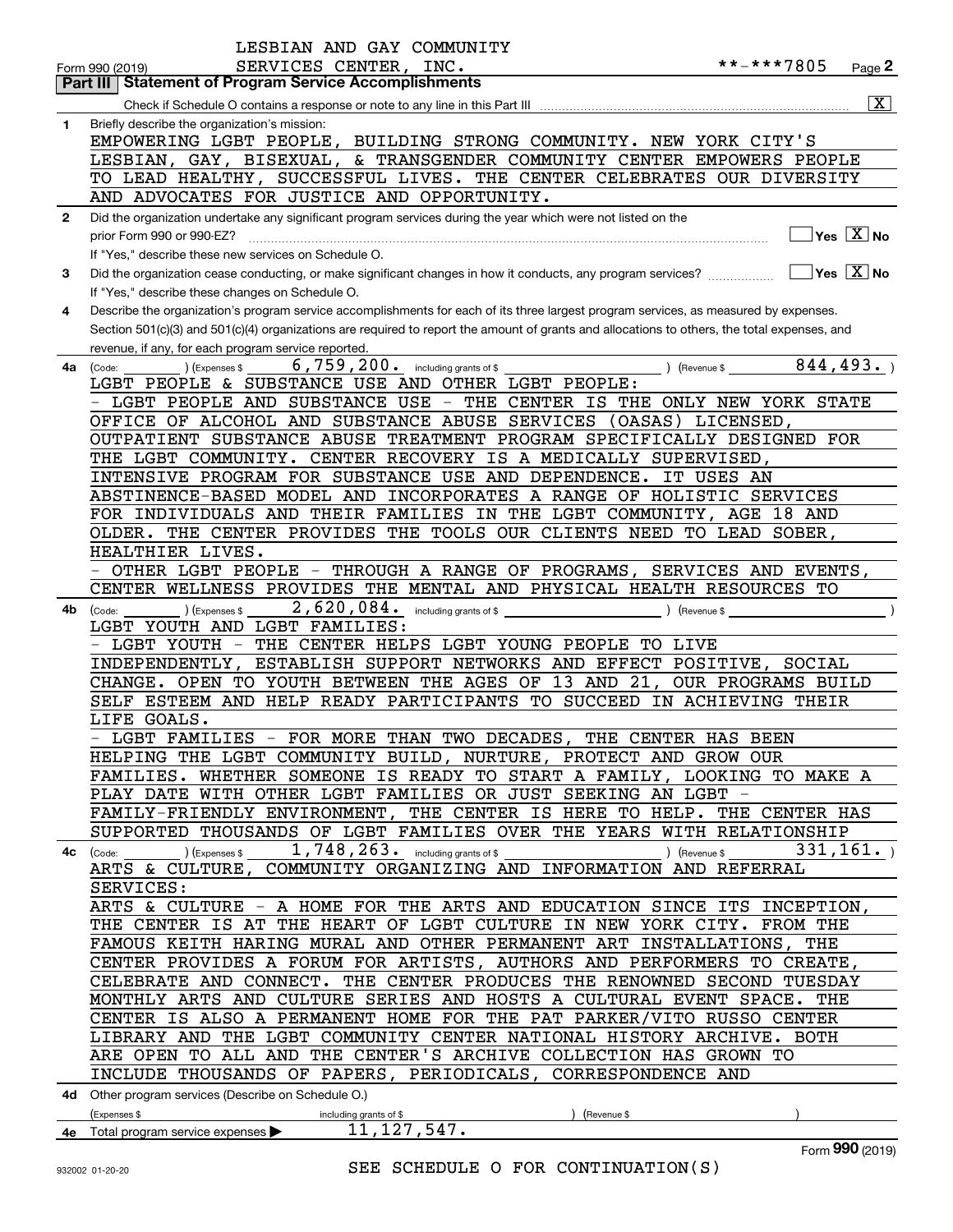| LESBIAN AND GAY COMMUNITY |  |  |
|---------------------------|--|--|
|---------------------------|--|--|

|     |                                                                                                                                                                                                                                                   |                 | Yes         | No                      |
|-----|---------------------------------------------------------------------------------------------------------------------------------------------------------------------------------------------------------------------------------------------------|-----------------|-------------|-------------------------|
| 1   | Is the organization described in section 501(c)(3) or 4947(a)(1) (other than a private foundation)?                                                                                                                                               |                 |             |                         |
|     |                                                                                                                                                                                                                                                   | 1               | х           |                         |
| 2   |                                                                                                                                                                                                                                                   | $\mathbf{2}$    | $\mathbf X$ |                         |
| 3   | Did the organization engage in direct or indirect political campaign activities on behalf of or in opposition to candidates for                                                                                                                   |                 |             |                         |
|     |                                                                                                                                                                                                                                                   | 3               |             | X.                      |
| 4   | Section 501(c)(3) organizations. Did the organization engage in lobbying activities, or have a section 501(h) election in effect                                                                                                                  |                 |             |                         |
|     |                                                                                                                                                                                                                                                   | 4               | X           |                         |
| 5   | Is the organization a section 501(c)(4), 501(c)(5), or 501(c)(6) organization that receives membership dues, assessments, or                                                                                                                      |                 |             |                         |
|     |                                                                                                                                                                                                                                                   | 5               |             | X.                      |
| 6   | Did the organization maintain any donor advised funds or any similar funds or accounts for which donors have the right to                                                                                                                         |                 |             |                         |
|     | provide advice on the distribution or investment of amounts in such funds or accounts? If "Yes," complete Schedule D, Part I                                                                                                                      | 6               |             | X.                      |
| 7   | Did the organization receive or hold a conservation easement, including easements to preserve open space,                                                                                                                                         |                 |             |                         |
|     |                                                                                                                                                                                                                                                   | 7               |             | X.                      |
| 8   | Did the organization maintain collections of works of art, historical treasures, or other similar assets? If "Yes," complete                                                                                                                      |                 |             |                         |
|     |                                                                                                                                                                                                                                                   | 8               | X           |                         |
| 9   | Did the organization report an amount in Part X, line 21, for escrow or custodial account liability, serve as a custodian for                                                                                                                     |                 |             |                         |
|     | amounts not listed in Part X; or provide credit counseling, debt management, credit repair, or debt negotiation services?                                                                                                                         |                 |             |                         |
|     |                                                                                                                                                                                                                                                   | 9               | х           |                         |
| 10  | Did the organization, directly or through a related organization, hold assets in donor-restricted endowments                                                                                                                                      |                 |             |                         |
|     |                                                                                                                                                                                                                                                   | 10              |             | х                       |
| 11  | If the organization's answer to any of the following questions is "Yes," then complete Schedule D, Parts VI, VIII, VIII, IX, or X                                                                                                                 |                 |             |                         |
|     | as applicable.                                                                                                                                                                                                                                    |                 |             |                         |
|     | a Did the organization report an amount for land, buildings, and equipment in Part X, line 10? If "Yes," complete Schedule D,                                                                                                                     |                 |             |                         |
|     |                                                                                                                                                                                                                                                   | 11a             | X           |                         |
|     | <b>b</b> Did the organization report an amount for investments - other securities in Part X, line 12, that is 5% or more of its total                                                                                                             |                 |             |                         |
|     |                                                                                                                                                                                                                                                   | 11b             |             | X.                      |
|     | c Did the organization report an amount for investments - program related in Part X, line 13, that is 5% or more of its total                                                                                                                     |                 |             |                         |
|     |                                                                                                                                                                                                                                                   | 11c             |             | X.                      |
|     | d Did the organization report an amount for other assets in Part X, line 15, that is 5% or more of its total assets reported in                                                                                                                   |                 |             | X.                      |
|     |                                                                                                                                                                                                                                                   | 11d             | X           |                         |
|     | e Did the organization report an amount for other liabilities in Part X, line 25? If "Yes," complete Schedule D, Part X                                                                                                                           | <b>11e</b>      |             |                         |
| f   | Did the organization's separate or consolidated financial statements for the tax year include a footnote that addresses<br>the organization's liability for uncertain tax positions under FIN 48 (ASC 740)? If "Yes," complete Schedule D, Part X | 11f             | X           |                         |
|     | 12a Did the organization obtain separate, independent audited financial statements for the tax year? If "Yes," complete                                                                                                                           |                 |             |                         |
|     |                                                                                                                                                                                                                                                   | 12a             | х           |                         |
|     | <b>b</b> Was the organization included in consolidated, independent audited financial statements for the tax year?                                                                                                                                |                 |             |                         |
|     | If "Yes," and if the organization answered "No" to line 12a, then completing Schedule D, Parts XI and XII is optional                                                                                                                             | 12 <sub>b</sub> |             | X                       |
| 13  |                                                                                                                                                                                                                                                   | 13              |             | X                       |
| 14a | Did the organization maintain an office, employees, or agents outside of the United States?                                                                                                                                                       | 14a             |             | X                       |
| b   | Did the organization have aggregate revenues or expenses of more than \$10,000 from grantmaking, fundraising, business,                                                                                                                           |                 |             |                         |
|     | investment, and program service activities outside the United States, or aggregate foreign investments valued at \$100,000                                                                                                                        |                 |             |                         |
|     |                                                                                                                                                                                                                                                   | 14b             |             | X.                      |
| 15  | Did the organization report on Part IX, column (A), line 3, more than \$5,000 of grants or other assistance to or for any                                                                                                                         |                 |             |                         |
|     |                                                                                                                                                                                                                                                   | 15              |             | X.                      |
| 16  | Did the organization report on Part IX, column (A), line 3, more than \$5,000 of aggregate grants or other assistance to                                                                                                                          |                 |             |                         |
|     |                                                                                                                                                                                                                                                   | 16              |             | X.                      |
| 17  | Did the organization report a total of more than \$15,000 of expenses for professional fundraising services on Part IX,                                                                                                                           |                 |             |                         |
|     |                                                                                                                                                                                                                                                   | 17              |             | X.                      |
| 18  | Did the organization report more than \$15,000 total of fundraising event gross income and contributions on Part VIII, lines                                                                                                                      |                 |             |                         |
|     |                                                                                                                                                                                                                                                   | 18              | X           |                         |
| 19  | Did the organization report more than \$15,000 of gross income from gaming activities on Part VIII, line 9a? If "Yes."                                                                                                                            |                 |             |                         |
|     |                                                                                                                                                                                                                                                   | 19              |             | X.                      |
| 20a |                                                                                                                                                                                                                                                   | 20a             |             | $\overline{\mathbf{x}}$ |
|     | b If "Yes" to line 20a, did the organization attach a copy of its audited financial statements to this return?                                                                                                                                    | 20 <sub>b</sub> |             |                         |
| 21  | Did the organization report more than \$5,000 of grants or other assistance to any domestic organization or                                                                                                                                       |                 |             |                         |
|     |                                                                                                                                                                                                                                                   | 21              |             | x                       |

Form (2019) **990**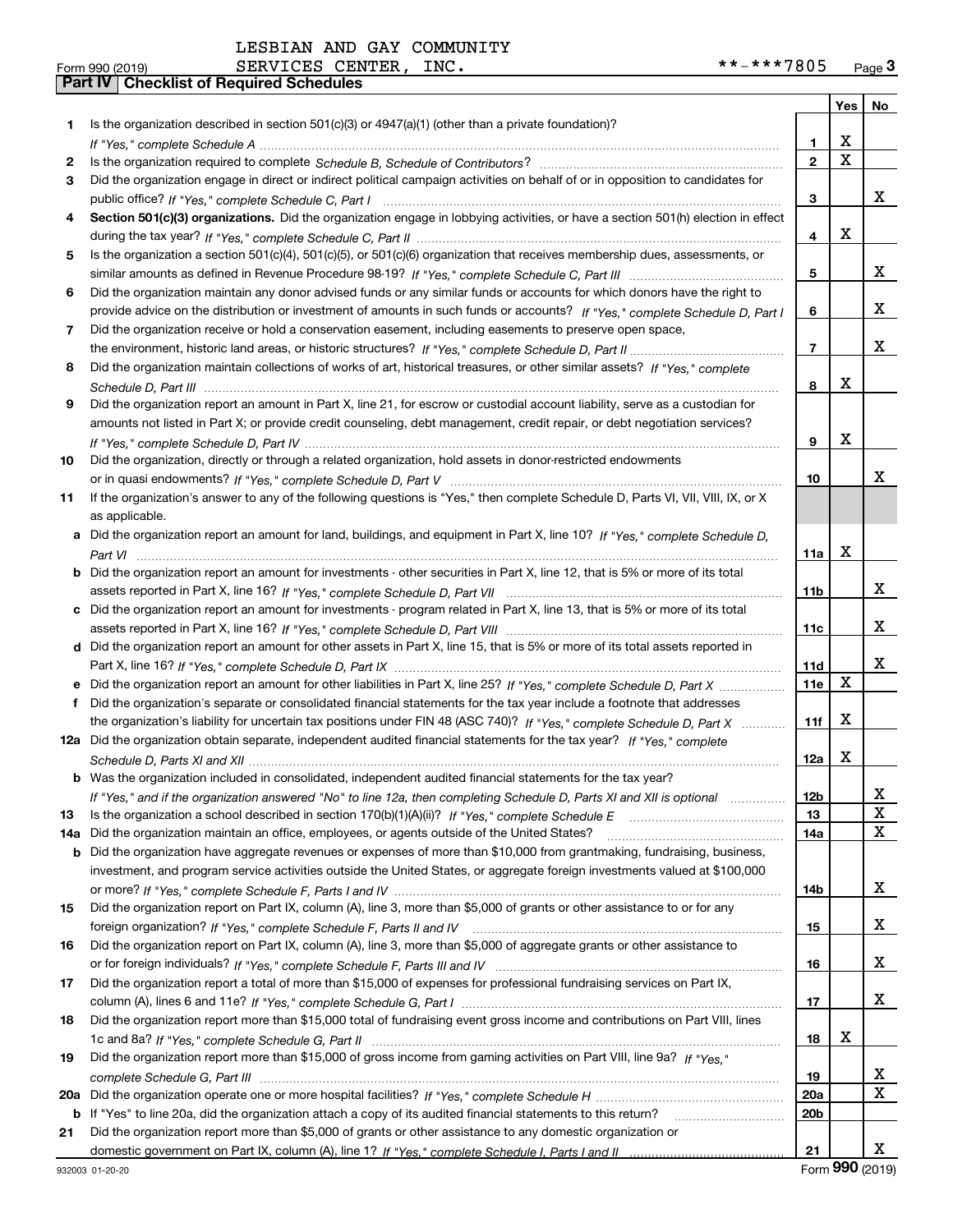| 22            | Did the organization report more than \$5,000 of grants or other assistance to or for domestic individuals on                     |                 |     |             |  |  |  |  |  |  |
|---------------|-----------------------------------------------------------------------------------------------------------------------------------|-----------------|-----|-------------|--|--|--|--|--|--|
|               |                                                                                                                                   | 22              |     | х           |  |  |  |  |  |  |
| 23            | Did the organization answer "Yes" to Part VII, Section A, line 3, 4, or 5 about compensation of the organization's current        |                 |     |             |  |  |  |  |  |  |
|               | and former officers, directors, trustees, key employees, and highest compensated employees? If "Yes," complete                    |                 |     |             |  |  |  |  |  |  |
|               |                                                                                                                                   | 23              | X   |             |  |  |  |  |  |  |
|               | 24a Did the organization have a tax-exempt bond issue with an outstanding principal amount of more than \$100,000 as of the       |                 |     |             |  |  |  |  |  |  |
|               | last day of the year, that was issued after December 31, 2002? If "Yes," answer lines 24b through 24d and complete                |                 |     |             |  |  |  |  |  |  |
|               |                                                                                                                                   | 24a             |     | x           |  |  |  |  |  |  |
|               |                                                                                                                                   | 24 <sub>b</sub> |     |             |  |  |  |  |  |  |
|               | c Did the organization maintain an escrow account other than a refunding escrow at any time during the year to defease            |                 |     |             |  |  |  |  |  |  |
|               |                                                                                                                                   | 24c             |     |             |  |  |  |  |  |  |
|               |                                                                                                                                   | 24d             |     |             |  |  |  |  |  |  |
|               | 25a Section 501(c)(3), 501(c)(4), and 501(c)(29) organizations. Did the organization engage in an excess benefit                  |                 |     |             |  |  |  |  |  |  |
|               |                                                                                                                                   | 25a             |     | х           |  |  |  |  |  |  |
|               |                                                                                                                                   |                 |     |             |  |  |  |  |  |  |
|               | b Is the organization aware that it engaged in an excess benefit transaction with a disqualified person in a prior year, and      |                 |     |             |  |  |  |  |  |  |
|               | that the transaction has not been reported on any of the organization's prior Forms 990 or 990-EZ? If "Yes," complete             |                 |     |             |  |  |  |  |  |  |
|               | Schedule L. Part I                                                                                                                | 25 <sub>b</sub> |     | х           |  |  |  |  |  |  |
| 26            | Did the organization report any amount on Part X, line 5 or 22, for receivables from or payables to any current                   |                 |     |             |  |  |  |  |  |  |
|               | or former officer, director, trustee, key employee, creator or founder, substantial contributor, or 35%                           |                 |     |             |  |  |  |  |  |  |
|               | controlled entity or family member of any of these persons? If "Yes," complete Schedule L, Part II                                | 26              |     | X           |  |  |  |  |  |  |
| 27            | Did the organization provide a grant or other assistance to any current or former officer, director, trustee, key employee,       |                 |     |             |  |  |  |  |  |  |
|               | creator or founder, substantial contributor or employee thereof, a grant selection committee member, or to a 35% controlled       |                 |     |             |  |  |  |  |  |  |
|               | entity (including an employee thereof) or family member of any of these persons? If "Yes," complete Schedule L, Part III          | 27              |     | х           |  |  |  |  |  |  |
| 28            | Was the organization a party to a business transaction with one of the following parties (see Schedule L, Part IV                 |                 |     |             |  |  |  |  |  |  |
|               | instructions, for applicable filing thresholds, conditions, and exceptions):                                                      |                 |     |             |  |  |  |  |  |  |
|               | a A current or former officer, director, trustee, key employee, creator or founder, or substantial contributor? If                |                 |     |             |  |  |  |  |  |  |
|               |                                                                                                                                   |                 |     |             |  |  |  |  |  |  |
|               | 28b                                                                                                                               |                 |     |             |  |  |  |  |  |  |
|               | c A 35% controlled entity of one or more individuals and/or organizations described in lines 28a or 28b? If                       |                 |     |             |  |  |  |  |  |  |
|               |                                                                                                                                   | 28c             |     | х           |  |  |  |  |  |  |
| 29            |                                                                                                                                   | 29              | X   |             |  |  |  |  |  |  |
| 30            | Did the organization receive contributions of art, historical treasures, or other similar assets, or qualified conservation       |                 |     |             |  |  |  |  |  |  |
|               |                                                                                                                                   | 30              |     | х           |  |  |  |  |  |  |
| 31            | Did the organization liquidate, terminate, or dissolve and cease operations? If "Yes," complete Schedule N, Part I                | 31              |     | $\mathbf X$ |  |  |  |  |  |  |
| 32            | Did the organization sell, exchange, dispose of, or transfer more than 25% of its net assets? If "Yes." complete                  |                 |     |             |  |  |  |  |  |  |
|               | Schedule N. Part II                                                                                                               | 32              |     | х           |  |  |  |  |  |  |
| 33            | Did the organization own 100% of an entity disregarded as separate from the organization under Regulations                        |                 |     |             |  |  |  |  |  |  |
|               |                                                                                                                                   | 33              |     | ▵           |  |  |  |  |  |  |
| 34            | Was the organization related to any tax-exempt or taxable entity? If "Yes," complete Schedule R, Part II, III, or IV, and         |                 |     |             |  |  |  |  |  |  |
|               |                                                                                                                                   | 34              |     | х           |  |  |  |  |  |  |
|               | 35a Did the organization have a controlled entity within the meaning of section 512(b)(13)?                                       | <b>35a</b>      |     | X           |  |  |  |  |  |  |
|               | b If "Yes" to line 35a, did the organization receive any payment from or engage in any transaction with a controlled entity       |                 |     |             |  |  |  |  |  |  |
|               |                                                                                                                                   | 35b             |     |             |  |  |  |  |  |  |
|               | Section 501(c)(3) organizations. Did the organization make any transfers to an exempt non-charitable related organization?        |                 |     |             |  |  |  |  |  |  |
| 36            |                                                                                                                                   |                 |     | x           |  |  |  |  |  |  |
|               |                                                                                                                                   | 36              |     |             |  |  |  |  |  |  |
| 37            | Did the organization conduct more than 5% of its activities through an entity that is not a related organization                  |                 |     |             |  |  |  |  |  |  |
|               |                                                                                                                                   | 37              |     | x           |  |  |  |  |  |  |
| 38            | Did the organization complete Schedule O and provide explanations in Schedule O for Part VI, lines 11b and 19?                    |                 |     |             |  |  |  |  |  |  |
| <b>Part V</b> | Note: All Form 990 filers are required to complete Schedule O<br><b>Statements Regarding Other IRS Filings and Tax Compliance</b> | 38              | х   |             |  |  |  |  |  |  |
|               |                                                                                                                                   |                 |     |             |  |  |  |  |  |  |
|               | Check if Schedule O contains a response or note to any line in this Part V                                                        |                 |     |             |  |  |  |  |  |  |
|               |                                                                                                                                   |                 | Yes | No          |  |  |  |  |  |  |
|               | 103<br>1a Enter the number reported in Box 3 of Form 1096. Enter -0- if not applicable<br>1a                                      |                 |     |             |  |  |  |  |  |  |
|               | 0<br><b>b</b> Enter the number of Forms W-2G included in line 1a. Enter -0- if not applicable<br>1b                               |                 |     |             |  |  |  |  |  |  |

 ${\bf c}$  Did the organization comply with backup withholding rules for reportable payments to vendors and reportable gaming (gambling) winnings to prize winners?

X

**1c**

#### *(continued)* **4Part IV Checklist of Required Schedules** Form 990 (2019) SERVICES CENTER, INC. \* \* – \* \* \* 7 8 0 5 <sub>Page</sub>

**Yes No**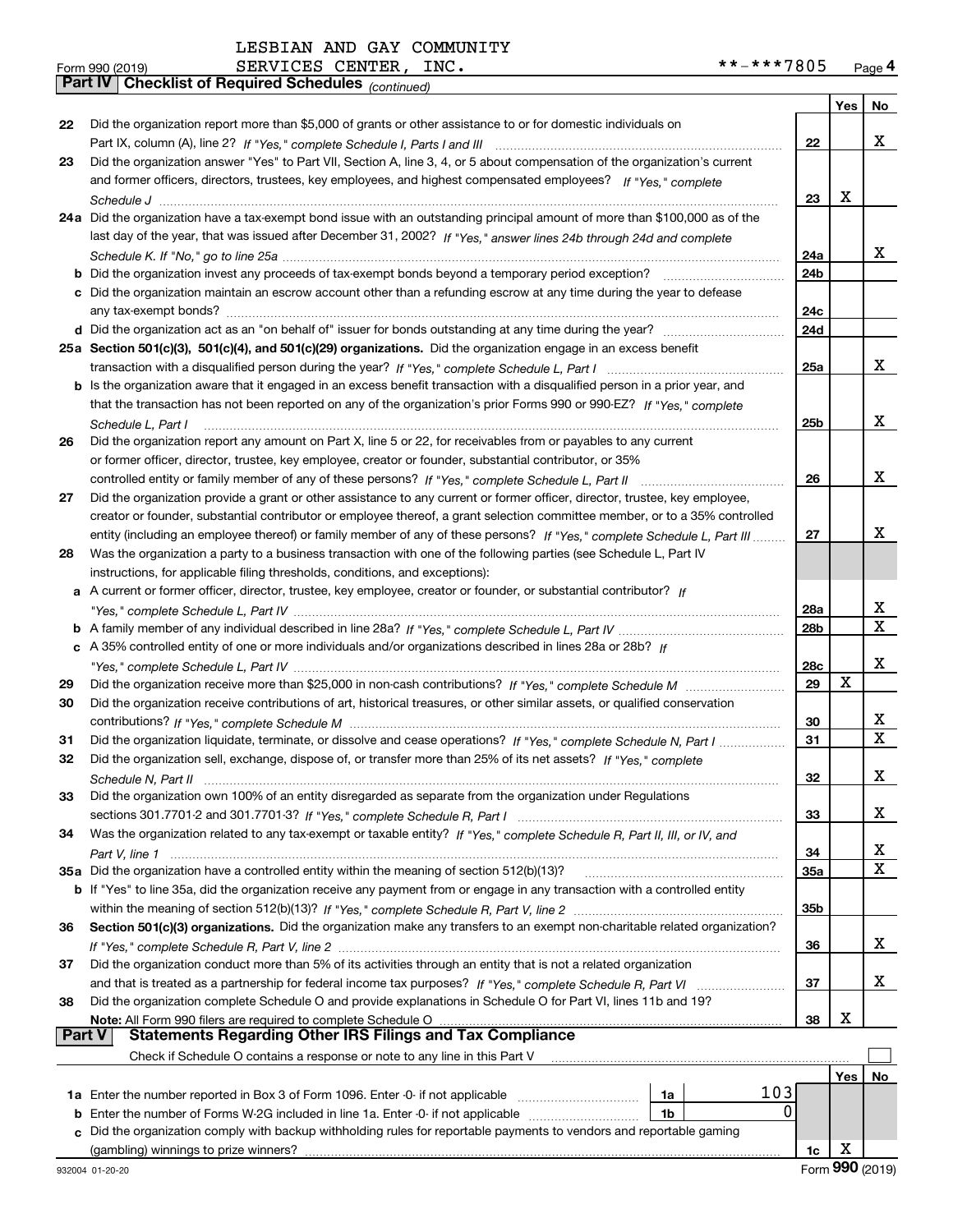|  | LESBIAN AND GAY COMMUNITY |
|--|---------------------------|
|  |                           |

|               |                                                                                                                                                                                                                                                                             | SERVICES CENTER, INC.<br>Form 990 (2019)                                                                                                        |                 | **-***7805 |            |     | Page $5$    |  |  |  |  |  |  |
|---------------|-----------------------------------------------------------------------------------------------------------------------------------------------------------------------------------------------------------------------------------------------------------------------------|-------------------------------------------------------------------------------------------------------------------------------------------------|-----------------|------------|------------|-----|-------------|--|--|--|--|--|--|
| <b>Part V</b> |                                                                                                                                                                                                                                                                             | Statements Regarding Other IRS Filings and Tax Compliance (continued)                                                                           |                 |            |            |     |             |  |  |  |  |  |  |
|               |                                                                                                                                                                                                                                                                             |                                                                                                                                                 |                 |            |            | Yes | No          |  |  |  |  |  |  |
|               |                                                                                                                                                                                                                                                                             | 2a Enter the number of employees reported on Form W-3, Transmittal of Wage and Tax Statements,                                                  |                 |            |            |     |             |  |  |  |  |  |  |
|               |                                                                                                                                                                                                                                                                             | filed for the calendar year ending with or within the year covered by this return                                                               | 2a              | 178        |            | х   |             |  |  |  |  |  |  |
|               |                                                                                                                                                                                                                                                                             |                                                                                                                                                 |                 |            |            |     |             |  |  |  |  |  |  |
|               |                                                                                                                                                                                                                                                                             |                                                                                                                                                 |                 |            |            |     |             |  |  |  |  |  |  |
|               | 3a Did the organization have unrelated business gross income of \$1,000 or more during the year?                                                                                                                                                                            |                                                                                                                                                 |                 |            |            |     |             |  |  |  |  |  |  |
|               |                                                                                                                                                                                                                                                                             |                                                                                                                                                 |                 |            | 3b         |     |             |  |  |  |  |  |  |
|               |                                                                                                                                                                                                                                                                             | 4a At any time during the calendar year, did the organization have an interest in, or a signature or other authority over, a                    |                 |            |            |     |             |  |  |  |  |  |  |
|               |                                                                                                                                                                                                                                                                             |                                                                                                                                                 |                 |            | 4a         |     | x           |  |  |  |  |  |  |
|               |                                                                                                                                                                                                                                                                             | <b>b</b> If "Yes," enter the name of the foreign country $\blacktriangleright$                                                                  |                 |            |            |     |             |  |  |  |  |  |  |
|               | See instructions for filing requirements for FinCEN Form 114, Report of Foreign Bank and Financial Accounts (FBAR).                                                                                                                                                         |                                                                                                                                                 |                 |            |            |     |             |  |  |  |  |  |  |
| 5a            | Was the organization a party to a prohibited tax shelter transaction at any time during the tax year?                                                                                                                                                                       |                                                                                                                                                 |                 |            |            |     |             |  |  |  |  |  |  |
| b             |                                                                                                                                                                                                                                                                             |                                                                                                                                                 |                 |            | 5b         |     | $\mathbf X$ |  |  |  |  |  |  |
| с             |                                                                                                                                                                                                                                                                             |                                                                                                                                                 |                 |            | 5c         |     |             |  |  |  |  |  |  |
|               |                                                                                                                                                                                                                                                                             | 6a Does the organization have annual gross receipts that are normally greater than \$100,000, and did the organization solicit                  |                 |            |            |     |             |  |  |  |  |  |  |
|               |                                                                                                                                                                                                                                                                             | any contributions that were not tax deductible as charitable contributions?                                                                     |                 |            | 6a         |     | x           |  |  |  |  |  |  |
|               |                                                                                                                                                                                                                                                                             | b If "Yes," did the organization include with every solicitation an express statement that such contributions or gifts                          |                 |            |            |     |             |  |  |  |  |  |  |
|               |                                                                                                                                                                                                                                                                             | were not tax deductible?                                                                                                                        |                 |            | 6b         |     |             |  |  |  |  |  |  |
| 7             |                                                                                                                                                                                                                                                                             | Organizations that may receive deductible contributions under section 170(c).                                                                   |                 |            |            |     |             |  |  |  |  |  |  |
| a             |                                                                                                                                                                                                                                                                             | Did the organization receive a payment in excess of \$75 made partly as a contribution and partly for goods and services provided to the payor? |                 |            | 7a         | х   |             |  |  |  |  |  |  |
| b             |                                                                                                                                                                                                                                                                             | If "Yes," did the organization notify the donor of the value of the goods or services provided?                                                 |                 |            | 7b         | х   |             |  |  |  |  |  |  |
|               |                                                                                                                                                                                                                                                                             | Did the organization sell, exchange, or otherwise dispose of tangible personal property for which it was required                               |                 |            |            |     | х           |  |  |  |  |  |  |
|               |                                                                                                                                                                                                                                                                             |                                                                                                                                                 |                 |            | 7c         |     |             |  |  |  |  |  |  |
| d             |                                                                                                                                                                                                                                                                             | If "Yes," indicate the number of Forms 8282 filed during the year [11] [11] Wes," indicate the number of Forms 8282 filed during the year       | 7d              |            |            |     | x           |  |  |  |  |  |  |
| е             |                                                                                                                                                                                                                                                                             | Did the organization receive any funds, directly or indirectly, to pay premiums on a personal benefit contract?                                 |                 |            | 7e<br>7f   |     | X           |  |  |  |  |  |  |
|               | Did the organization, during the year, pay premiums, directly or indirectly, on a personal benefit contract?<br>f                                                                                                                                                           |                                                                                                                                                 |                 |            |            |     |             |  |  |  |  |  |  |
| h.            | If the organization received a contribution of qualified intellectual property, did the organization file Form 8899 as required?<br>g<br>If the organization received a contribution of cars, boats, airplanes, or other vehicles, did the organization file a Form 1098-C? |                                                                                                                                                 |                 |            |            |     |             |  |  |  |  |  |  |
| 8             |                                                                                                                                                                                                                                                                             | Sponsoring organizations maintaining donor advised funds. Did a donor advised fund maintained by the                                            |                 |            | 7h         |     |             |  |  |  |  |  |  |
|               |                                                                                                                                                                                                                                                                             | sponsoring organization have excess business holdings at any time during the year?                                                              |                 |            | 8          |     |             |  |  |  |  |  |  |
| 9             |                                                                                                                                                                                                                                                                             | Sponsoring organizations maintaining donor advised funds.                                                                                       |                 |            |            |     |             |  |  |  |  |  |  |
| a             |                                                                                                                                                                                                                                                                             | Did the sponsoring organization make any taxable distributions under section 4966?                                                              |                 |            | 9а         |     |             |  |  |  |  |  |  |
| b             |                                                                                                                                                                                                                                                                             | Did the sponsoring organization make a distribution to a donor, donor advisor, or related person?                                               |                 |            | 9b         |     |             |  |  |  |  |  |  |
| 10            |                                                                                                                                                                                                                                                                             | Section 501(c)(7) organizations. Enter:                                                                                                         |                 |            |            |     |             |  |  |  |  |  |  |
|               |                                                                                                                                                                                                                                                                             |                                                                                                                                                 | 10a             |            |            |     |             |  |  |  |  |  |  |
|               |                                                                                                                                                                                                                                                                             | Gross receipts, included on Form 990, Part VIII, line 12, for public use of club facilities                                                     | 10b             |            |            |     |             |  |  |  |  |  |  |
| 11            |                                                                                                                                                                                                                                                                             | Section 501(c)(12) organizations. Enter:                                                                                                        |                 |            |            |     |             |  |  |  |  |  |  |
| a             |                                                                                                                                                                                                                                                                             | Gross income from members or shareholders                                                                                                       | 11a             |            |            |     |             |  |  |  |  |  |  |
|               |                                                                                                                                                                                                                                                                             | b Gross income from other sources (Do not net amounts due or paid to other sources against                                                      |                 |            |            |     |             |  |  |  |  |  |  |
|               |                                                                                                                                                                                                                                                                             |                                                                                                                                                 | 11b             |            |            |     |             |  |  |  |  |  |  |
|               |                                                                                                                                                                                                                                                                             | 12a Section 4947(a)(1) non-exempt charitable trusts. Is the organization filing Form 990 in lieu of Form 1041?                                  |                 |            | 12a        |     |             |  |  |  |  |  |  |
|               |                                                                                                                                                                                                                                                                             | <b>b</b> If "Yes," enter the amount of tax-exempt interest received or accrued during the year <i>manument</i>                                  | 12 <sub>b</sub> |            |            |     |             |  |  |  |  |  |  |
| 13            |                                                                                                                                                                                                                                                                             | Section 501(c)(29) qualified nonprofit health insurance issuers.                                                                                |                 |            |            |     |             |  |  |  |  |  |  |
|               |                                                                                                                                                                                                                                                                             | a Is the organization licensed to issue qualified health plans in more than one state?                                                          |                 |            | <b>13a</b> |     |             |  |  |  |  |  |  |
|               |                                                                                                                                                                                                                                                                             | Note: See the instructions for additional information the organization must report on Schedule O.                                               |                 |            |            |     |             |  |  |  |  |  |  |
|               |                                                                                                                                                                                                                                                                             | <b>b</b> Enter the amount of reserves the organization is required to maintain by the states in which the                                       |                 |            |            |     |             |  |  |  |  |  |  |
|               |                                                                                                                                                                                                                                                                             |                                                                                                                                                 | 13 <sub>b</sub> |            |            |     |             |  |  |  |  |  |  |
|               |                                                                                                                                                                                                                                                                             |                                                                                                                                                 | 13c             |            |            |     |             |  |  |  |  |  |  |
| 14a           |                                                                                                                                                                                                                                                                             | Did the organization receive any payments for indoor tanning services during the tax year?                                                      |                 |            | 14a        |     | х           |  |  |  |  |  |  |
|               |                                                                                                                                                                                                                                                                             | <b>b</b> If "Yes," has it filed a Form 720 to report these payments? If "No," provide an explanation on Schedule O                              |                 |            | 14b        |     |             |  |  |  |  |  |  |
| 15            |                                                                                                                                                                                                                                                                             | Is the organization subject to the section 4960 tax on payment(s) of more than \$1,000,000 in remuneration or                                   |                 |            |            |     |             |  |  |  |  |  |  |
|               |                                                                                                                                                                                                                                                                             |                                                                                                                                                 |                 |            | 15         |     | X           |  |  |  |  |  |  |
|               |                                                                                                                                                                                                                                                                             | If "Yes," see instructions and file Form 4720, Schedule N.                                                                                      |                 |            |            |     |             |  |  |  |  |  |  |
| 16            |                                                                                                                                                                                                                                                                             | Is the organization an educational institution subject to the section 4968 excise tax on net investment income?                                 |                 |            | 16         |     | X           |  |  |  |  |  |  |
|               |                                                                                                                                                                                                                                                                             | If "Yes," complete Form 4720, Schedule O.                                                                                                       |                 |            |            |     |             |  |  |  |  |  |  |

Form (2019) **990**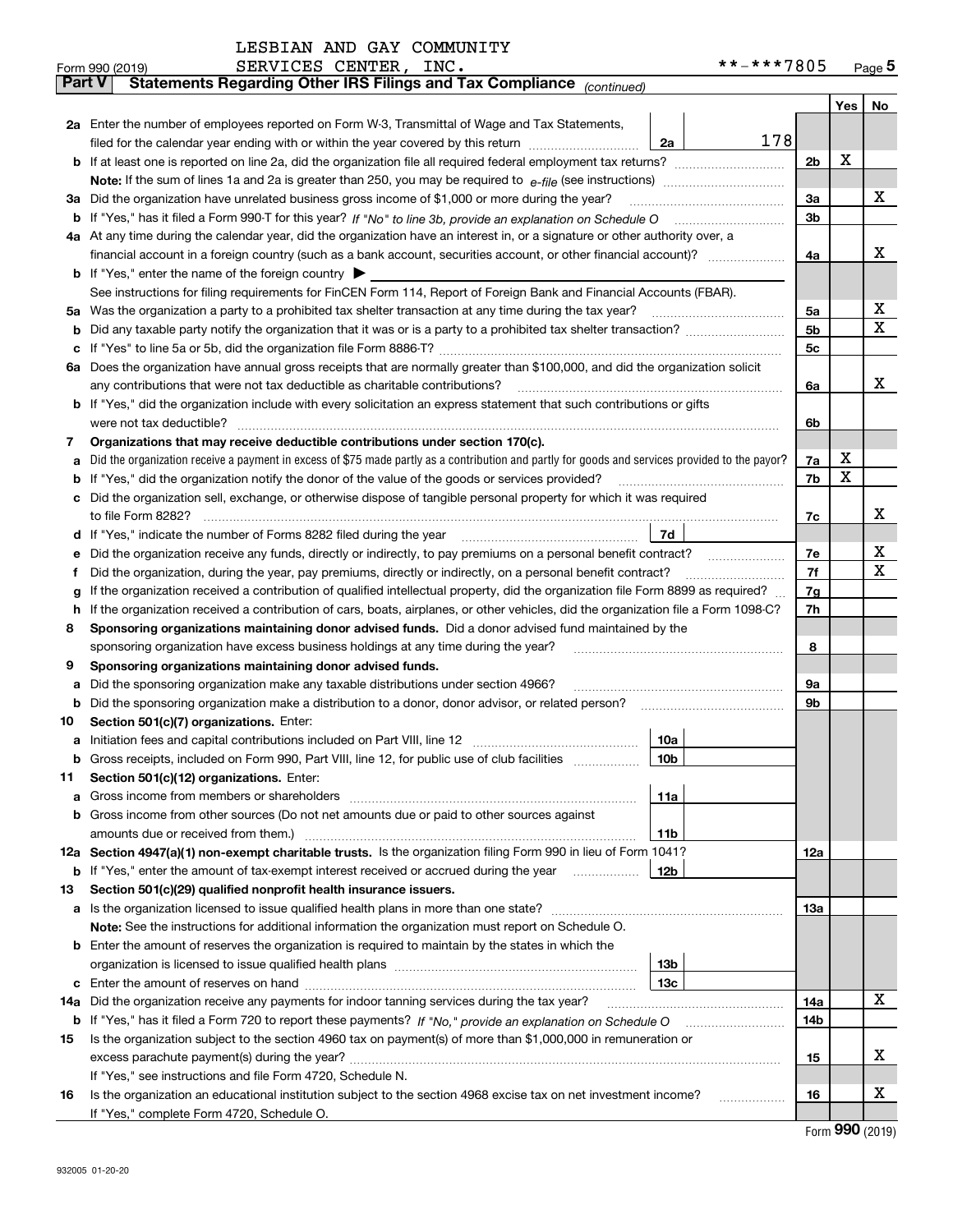*For each "Yes" response to lines 2 through 7b below, and for a "No" response to line 8a, 8b, or 10b below, describe the circumstances, processes, or changes on Schedule O. See instructions.* Form 990 (2019) **EXERVICES CENTER, INC.** \*\*-\*\*\*7805 Page 6<br>**Part VI** | Governance, Management, and Disclosure *For each "Yes" response to lines 2 through 7b below, and for a "No" response* 

|     | x<br>Check if Schedule O contains a response or note to any line in this Part VI                                                                                                                                 |                               |                        |        |             |  |  |  |  |  |  |  |
|-----|------------------------------------------------------------------------------------------------------------------------------------------------------------------------------------------------------------------|-------------------------------|------------------------|--------|-------------|--|--|--|--|--|--|--|
|     | <b>Section A. Governing Body and Management</b>                                                                                                                                                                  |                               |                        |        |             |  |  |  |  |  |  |  |
|     |                                                                                                                                                                                                                  |                               |                        | Yes    | No          |  |  |  |  |  |  |  |
|     | 1a Enter the number of voting members of the governing body at the end of the tax year                                                                                                                           | 1a                            | 21                     |        |             |  |  |  |  |  |  |  |
|     | If there are material differences in voting rights among members of the governing body, or if the governing                                                                                                      |                               |                        |        |             |  |  |  |  |  |  |  |
|     | body delegated broad authority to an executive committee or similar committee, explain on Schedule O.                                                                                                            |                               |                        |        |             |  |  |  |  |  |  |  |
| b   | Enter the number of voting members included on line 1a, above, who are independent                                                                                                                               | 1b                            | 21                     |        |             |  |  |  |  |  |  |  |
| 2   | Did any officer, director, trustee, or key employee have a family relationship or a business relationship with any other                                                                                         |                               |                        |        |             |  |  |  |  |  |  |  |
|     | officer, director, trustee, or key employee?                                                                                                                                                                     |                               | $\mathbf{2}$           |        | X           |  |  |  |  |  |  |  |
| 3   | Did the organization delegate control over management duties customarily performed by or under the direct supervision                                                                                            |                               |                        |        |             |  |  |  |  |  |  |  |
|     | of officers, directors, trustees, or key employees to a management company or other person?                                                                                                                      |                               | 3                      |        | x           |  |  |  |  |  |  |  |
| 4   | Did the organization make any significant changes to its governing documents since the prior Form 990 was filed?                                                                                                 |                               | $\overline{4}$         |        | $\mathbf X$ |  |  |  |  |  |  |  |
| 5   |                                                                                                                                                                                                                  |                               | 5                      |        | $\mathbf X$ |  |  |  |  |  |  |  |
| 6   | Did the organization have members or stockholders?                                                                                                                                                               |                               | 6                      |        | $\mathbf X$ |  |  |  |  |  |  |  |
| 7a  | Did the organization have members, stockholders, or other persons who had the power to elect or appoint one or                                                                                                   |                               |                        |        |             |  |  |  |  |  |  |  |
|     | more members of the governing body?                                                                                                                                                                              |                               | 7a                     |        | х           |  |  |  |  |  |  |  |
|     | <b>b</b> Are any governance decisions of the organization reserved to (or subject to approval by) members, stockholders, or                                                                                      |                               |                        |        |             |  |  |  |  |  |  |  |
|     | persons other than the governing body?                                                                                                                                                                           |                               | 7b                     |        | x           |  |  |  |  |  |  |  |
| 8   | Did the organization contemporaneously document the meetings held or written actions undertaken during the year by the following:                                                                                |                               |                        |        |             |  |  |  |  |  |  |  |
| a   | The governing body?                                                                                                                                                                                              |                               | 8a                     | х      |             |  |  |  |  |  |  |  |
| b   |                                                                                                                                                                                                                  |                               | 8b                     | X      |             |  |  |  |  |  |  |  |
| 9   | Is there any officer, director, trustee, or key employee listed in Part VII, Section A, who cannot be reached at the                                                                                             |                               |                        |        |             |  |  |  |  |  |  |  |
|     |                                                                                                                                                                                                                  |                               | 9                      |        | x           |  |  |  |  |  |  |  |
|     | <b>Section B. Policies</b> (This Section B requests information about policies not required by the Internal Revenue Code.)                                                                                       |                               |                        |        |             |  |  |  |  |  |  |  |
|     |                                                                                                                                                                                                                  |                               |                        | Yes    | No          |  |  |  |  |  |  |  |
|     |                                                                                                                                                                                                                  |                               | 10a                    |        | х           |  |  |  |  |  |  |  |
|     | <b>b</b> If "Yes," did the organization have written policies and procedures governing the activities of such chapters, affiliates,                                                                              |                               |                        |        |             |  |  |  |  |  |  |  |
|     | and branches to ensure their operations are consistent with the organization's exempt purposes?                                                                                                                  |                               | 10 <sub>b</sub><br>11a | X      |             |  |  |  |  |  |  |  |
|     | 11a Has the organization provided a complete copy of this Form 990 to all members of its governing body before filing the form?                                                                                  |                               |                        |        |             |  |  |  |  |  |  |  |
| b   | Describe in Schedule O the process, if any, used by the organization to review this Form 990.                                                                                                                    |                               |                        |        |             |  |  |  |  |  |  |  |
| 12a |                                                                                                                                                                                                                  |                               | 12a                    | X      |             |  |  |  |  |  |  |  |
| b   |                                                                                                                                                                                                                  |                               | 12 <sub>b</sub>        | X      |             |  |  |  |  |  |  |  |
| с   | Did the organization regularly and consistently monitor and enforce compliance with the policy? If "Yes." describe                                                                                               |                               |                        |        |             |  |  |  |  |  |  |  |
|     | in Schedule O how this was done www.communication.com/www.communications.com/www.communications.com/                                                                                                             |                               | 12c                    | х      |             |  |  |  |  |  |  |  |
| 13  | Did the organization have a written whistleblower policy?                                                                                                                                                        |                               | 13                     | X      |             |  |  |  |  |  |  |  |
| 14  | Did the organization have a written document retention and destruction policy?                                                                                                                                   |                               | 14                     | X      |             |  |  |  |  |  |  |  |
| 15  | Did the process for determining compensation of the following persons include a review and approval by independent                                                                                               |                               |                        |        |             |  |  |  |  |  |  |  |
|     | persons, comparability data, and contemporaneous substantiation of the deliberation and decision?                                                                                                                |                               |                        |        |             |  |  |  |  |  |  |  |
| a   | The organization's CEO, Executive Director, or top management official manufactured content of the organization's CEO, Executive Director, or top management official                                            |                               | 15a                    | х<br>X |             |  |  |  |  |  |  |  |
|     |                                                                                                                                                                                                                  |                               | 15b                    |        |             |  |  |  |  |  |  |  |
|     | If "Yes" to line 15a or 15b, describe the process in Schedule O (see instructions).<br>16a Did the organization invest in, contribute assets to, or participate in a joint venture or similar arrangement with a |                               |                        |        |             |  |  |  |  |  |  |  |
|     | taxable entity during the year?                                                                                                                                                                                  |                               | 16a                    |        | х           |  |  |  |  |  |  |  |
|     | b If "Yes," did the organization follow a written policy or procedure requiring the organization to evaluate its participation                                                                                   |                               |                        |        |             |  |  |  |  |  |  |  |
|     | in joint venture arrangements under applicable federal tax law, and take steps to safeguard the organization's                                                                                                   |                               |                        |        |             |  |  |  |  |  |  |  |
|     | exempt status with respect to such arrangements?                                                                                                                                                                 |                               |                        |        |             |  |  |  |  |  |  |  |
|     | <b>Section C. Disclosure</b>                                                                                                                                                                                     |                               | 16b                    |        |             |  |  |  |  |  |  |  |
| 17  | List the states with which a copy of this Form 990 is required to be filed $\blacktriangleright$ NY, NJ, MA, CT                                                                                                  |                               |                        |        |             |  |  |  |  |  |  |  |
| 18  | Section 6104 requires an organization to make its Forms 1023 (1024 or 1024-A, if applicable), 990, and 990-T (Section 501(c)(3)s only) available                                                                 |                               |                        |        |             |  |  |  |  |  |  |  |
|     | for public inspection. Indicate how you made these available. Check all that apply.                                                                                                                              |                               |                        |        |             |  |  |  |  |  |  |  |
|     | $X$ Own website<br>$X$ Upon request<br>Another's website                                                                                                                                                         | Other (explain on Schedule O) |                        |        |             |  |  |  |  |  |  |  |
| 19  | Describe on Schedule O whether (and if so, how) the organization made its governing documents, conflict of interest policy, and financial                                                                        |                               |                        |        |             |  |  |  |  |  |  |  |
|     | statements available to the public during the tax year.                                                                                                                                                          |                               |                        |        |             |  |  |  |  |  |  |  |
| 20  | State the name, address, and telephone number of the person who possesses the organization's books and records                                                                                                   |                               |                        |        |             |  |  |  |  |  |  |  |
|     | EDWARD HERRERA, SR. DIRECTOR OF FINANCE/CONTROLLER - 646-358-1727                                                                                                                                                |                               |                        |        |             |  |  |  |  |  |  |  |
|     | 208 WEST 13TH STREET, NEW YORK, NY<br>10011                                                                                                                                                                      |                               |                        |        |             |  |  |  |  |  |  |  |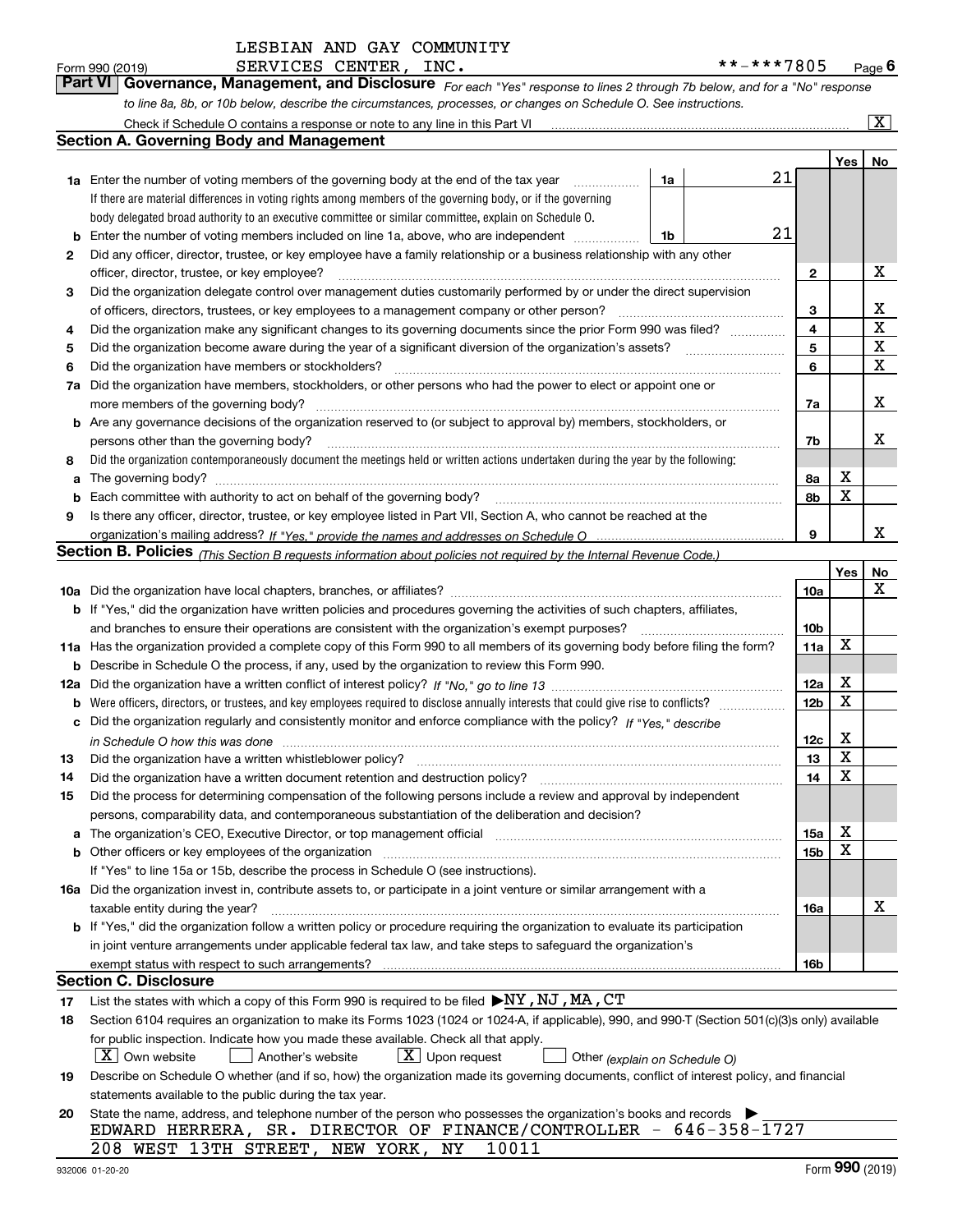$\mathcal{L}^{\text{max}}$ 

#### Form 990 (2019) SERVICES CENTER, INC. \* \* – \* \* \* 7 8 0 5 <sub>Page</sub> **7Part VII Compensation of Officers, Directors, Trustees, Key Employees, Highest Compensated Employees, and Independent Contractors**

Check if Schedule O contains a response or note to any line in this Part VII

**Section A. Officers, Directors, Trustees, Key Employees, and Highest Compensated Employees**

**1a**  Complete this table for all persons required to be listed. Report compensation for the calendar year ending with or within the organization's tax year. **•** List all of the organization's current officers, directors, trustees (whether individuals or organizations), regardless of amount of compensation.

Enter -0- in columns (D), (E), and (F) if no compensation was paid.

 $\bullet$  List all of the organization's  $\,$ current key employees, if any. See instructions for definition of "key employee."

**•** List the organization's five current highest compensated employees (other than an officer, director, trustee, or key employee) who received reportable compensation (Box 5 of Form W-2 and/or Box 7 of Form 1099-MISC) of more than \$100,000 from the organization and any related organizations.

**•** List all of the organization's former officers, key employees, and highest compensated employees who received more than \$100,000 of reportable compensation from the organization and any related organizations.

**former directors or trustees**  ¥ List all of the organization's that received, in the capacity as a former director or trustee of the organization, more than \$10,000 of reportable compensation from the organization and any related organizations.

See instructions for the order in which to list the persons above.

Check this box if neither the organization nor any related organization compensated any current officer, director, or trustee.  $\mathcal{L}^{\text{max}}$ 

| (A)                             | (B)               | (C)<br>Position               |                                                                  |             |              |                                   |                    | (D)             | (E)                           | (F)           |  |  |
|---------------------------------|-------------------|-------------------------------|------------------------------------------------------------------|-------------|--------------|-----------------------------------|--------------------|-----------------|-------------------------------|---------------|--|--|
| Name and title                  | Average           |                               | (do not check more than one                                      |             |              |                                   |                    | Reportable      | Reportable                    | Estimated     |  |  |
|                                 | hours per<br>week |                               | box, unless person is both an<br>officer and a director/trustee) |             | compensation | compensation                      | amount of<br>other |                 |                               |               |  |  |
|                                 | (list any         |                               |                                                                  |             |              |                                   |                    | from<br>the     | from related<br>organizations | compensation  |  |  |
|                                 | hours for         |                               |                                                                  |             |              |                                   |                    | organization    | (W-2/1099-MISC)               | from the      |  |  |
|                                 | related           |                               |                                                                  |             |              |                                   |                    | (W-2/1099-MISC) |                               | organization  |  |  |
|                                 | organizations     |                               |                                                                  |             |              |                                   |                    |                 |                               | and related   |  |  |
|                                 | below             | ndividual trustee or director | nstitutional trustee                                             | Officer     | Key employee | Highest compensated<br>  employee | Former             |                 |                               | organizations |  |  |
| (1) CARSON, SARAH               | line)<br>2.00     |                               |                                                                  |             |              |                                   |                    |                 |                               |               |  |  |
| BOARD MEMBER                    |                   | $\overline{\textbf{X}}$       |                                                                  |             |              |                                   |                    | 0.              | $\mathbf 0$ .                 | $0_{.}$       |  |  |
| CHEVREMONT, RACQUEL<br>(2)      | 2.00              |                               |                                                                  |             |              |                                   |                    |                 |                               |               |  |  |
| BOARD MEMBER (OUTGOING)         |                   | X                             |                                                                  |             |              |                                   |                    | 0.              | $\mathbf 0$ .                 | $0_{.}$       |  |  |
| (3) CHOW, TIMOTHY               | 2.00              |                               |                                                                  |             |              |                                   |                    |                 |                               |               |  |  |
| BOARD MEMBER (OUTGOING)         |                   | X                             |                                                                  |             |              |                                   |                    | 0.              | $\mathbf 0$ .                 | $\mathbf 0$ . |  |  |
| (4) DIEZ, DANIEL                | 2.00              |                               |                                                                  |             |              |                                   |                    |                 |                               |               |  |  |
| BOARD MEMBER                    |                   | $\mathbf X$                   |                                                                  |             |              |                                   |                    | 0.              | $\mathbf 0$ .                 | $\mathbf 0$ . |  |  |
| (5) FIORELLA, ABBY              | 2.00              |                               |                                                                  |             |              |                                   |                    |                 |                               |               |  |  |
| BOARD MEMBER                    |                   | $\mathbf X$                   |                                                                  |             |              |                                   |                    | 0.              | $\mathbf 0$ .                 | $\mathbf 0$ . |  |  |
| (6) GRAYSON, REGINALD V.        | 2.00              |                               |                                                                  |             |              |                                   |                    |                 |                               |               |  |  |
| BOARD MEMBER                    |                   | $\mathbf X$                   |                                                                  |             |              |                                   |                    | 0.              | $\mathbf 0$ .                 | $\mathbf 0$ . |  |  |
| (7) HARRIS, JULIE               | 2.00              |                               |                                                                  |             |              |                                   |                    |                 |                               |               |  |  |
| BOARD MEMBER (OUTGOING)         |                   | $\mathbf X$                   |                                                                  |             |              |                                   |                    | 0.              | $\mathbf 0$ .                 | $\mathbf 0$ . |  |  |
| (8) JAKEMAN, BRAD               | 4.00              |                               |                                                                  |             |              |                                   |                    |                 |                               |               |  |  |
| CO-CHAIR                        |                   | $\mathbf X$                   |                                                                  | X           |              |                                   |                    | 0.              | $\mathbf 0$ .                 | $\mathbf 0$ . |  |  |
| (9) LINSKY, LISA A.             | 4.00              |                               |                                                                  |             |              |                                   |                    |                 |                               |               |  |  |
| SECRETARY                       |                   | $\mathbf X$                   |                                                                  | $\mathbf X$ |              |                                   |                    | 0.              | $\mathbf 0$ .                 | 0.            |  |  |
| (10) OBEID, MAURICE             | 2.00              |                               |                                                                  |             |              |                                   |                    |                 |                               |               |  |  |
| BOARD MEMBER                    |                   | $\mathbf X$                   |                                                                  |             |              |                                   |                    | 0.              | $\mathbf 0$ .                 | $\mathbf 0$ . |  |  |
| (11) ROCERO, GEENA              | 2.00              |                               |                                                                  |             |              |                                   |                    |                 |                               |               |  |  |
| BOARD MEMBER                    |                   | $\mathbf X$                   |                                                                  |             |              |                                   |                    | 0.              | $\mathbf 0$ .                 | $\mathbf 0$ . |  |  |
| (12) SCHNEIDER, JEFFREY         | 2.00              |                               |                                                                  |             |              |                                   |                    |                 |                               |               |  |  |
| BOARD MEMBER                    |                   | $\mathbf X$                   |                                                                  |             |              |                                   |                    | 0.              | $\mathbf 0$ .                 | $\mathbf 0$ . |  |  |
| (13) SCHULTZ-HIRSHBERG, ADDISON | 2.00              |                               |                                                                  |             |              |                                   |                    |                 |                               |               |  |  |
| BOARD MEMBER                    |                   | $\mathbf X$                   |                                                                  |             |              |                                   |                    | 0.              | $\mathbf 0$ .                 | $0_{\cdot}$   |  |  |
| (14) SERGENT, DOAK              | 2.00              |                               |                                                                  |             |              |                                   |                    |                 |                               |               |  |  |
| BOARD MEMBER                    |                   | $\mathbf X$                   |                                                                  |             |              |                                   |                    | 0.              | $\mathbf 0$ .                 | $\mathbf 0$ . |  |  |
| (15) SHANLEY, CLAIRE M.         | 4.00              |                               |                                                                  |             |              |                                   |                    |                 |                               |               |  |  |
| $CO-CHAIR$                      |                   | $\mathbf X$                   |                                                                  | $\mathbf X$ |              |                                   |                    | 0.              | $\mathbf 0$ .                 | $\mathbf 0$ . |  |  |
| (16) SHUDLICK, JOHANN           | 2.00              |                               |                                                                  |             |              |                                   |                    |                 |                               |               |  |  |
| BOARD MEMBER                    |                   | $\mathbf X$                   |                                                                  | X           |              |                                   |                    | 0.              | $\mathbf 0$ .                 | $\mathbf 0$ . |  |  |
| (17) SIEGMUND, JAN              | 4.00              |                               |                                                                  |             |              |                                   |                    |                 |                               |               |  |  |
| TREASURER                       |                   | $\mathbf x$                   |                                                                  | $\rm X$     |              |                                   |                    | 0.              | $\mathbf 0$ .                 | $\mathbf 0$ . |  |  |

932007 01-20-20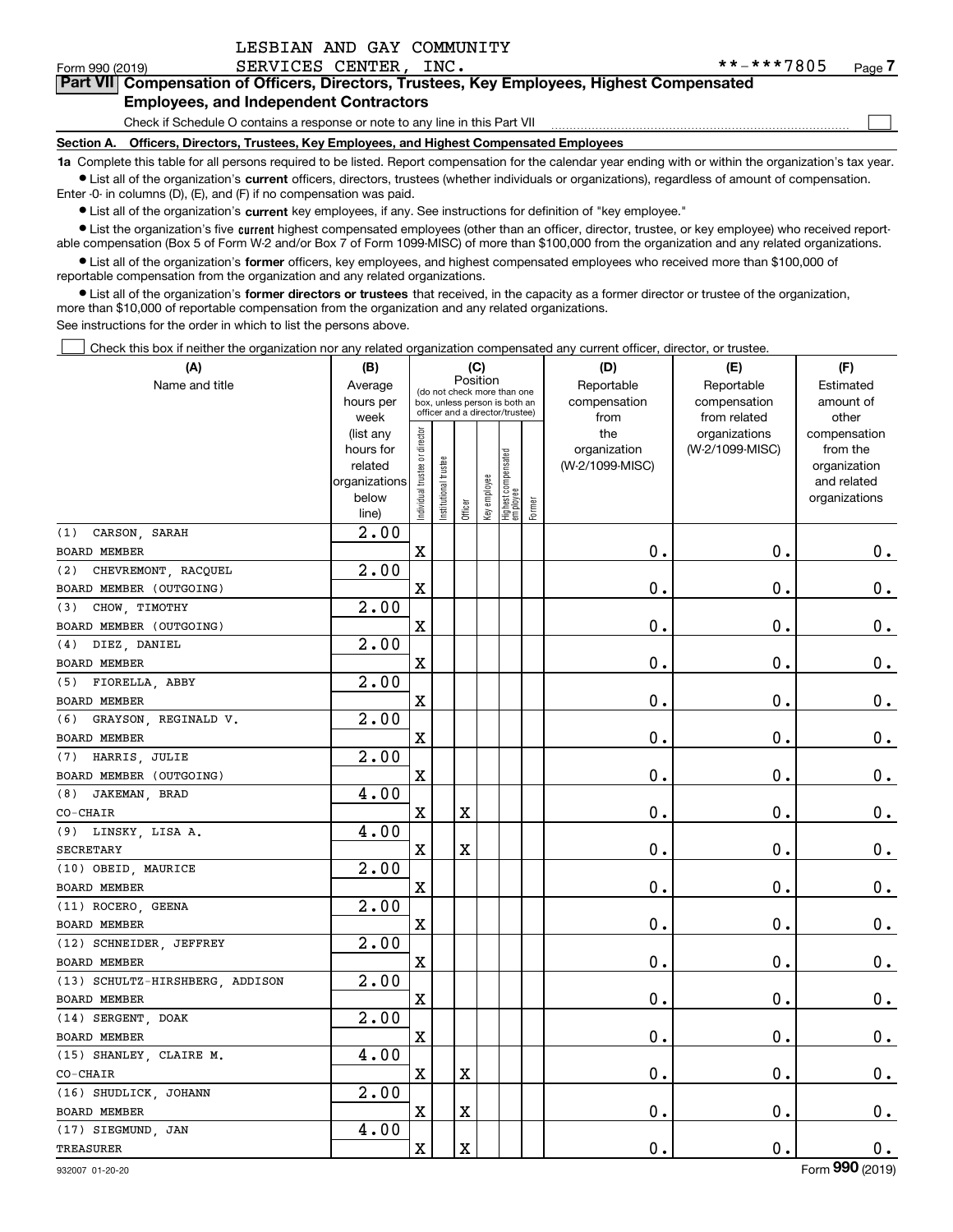SERVICES CENTER, INC.

| SERVICES CENTER,<br>Form 990 (2019)                                                                                                             |                |                                | INC.                 |          |              |                                                              |        |                         | **-****/805     |       |              | Page <b>ö</b> |
|-------------------------------------------------------------------------------------------------------------------------------------------------|----------------|--------------------------------|----------------------|----------|--------------|--------------------------------------------------------------|--------|-------------------------|-----------------|-------|--------------|---------------|
| <b>Part VII</b><br>Section A. Officers, Directors, Trustees, Key Employees, and Highest Compensated Employees (continued)                       |                |                                |                      |          |              |                                                              |        |                         |                 |       |              |               |
| (A)                                                                                                                                             | (B)            |                                |                      | (C)      |              |                                                              |        | (D)                     | (E)             |       |              | (F)           |
| Name and title                                                                                                                                  | Average        |                                |                      | Position |              |                                                              |        | Reportable              | Reportable      |       |              | Estimated     |
|                                                                                                                                                 | hours per      |                                |                      |          |              | (do not check more than one<br>box, unless person is both an |        | compensation            | compensation    |       |              | amount of     |
|                                                                                                                                                 | week           |                                |                      |          |              | officer and a director/trustee)                              |        | from                    | from related    |       |              | other         |
|                                                                                                                                                 | (list any      |                                |                      |          |              |                                                              |        | the                     | organizations   |       |              | compensation  |
|                                                                                                                                                 | hours for      |                                |                      |          |              |                                                              |        | organization            | (W-2/1099-MISC) |       |              | from the      |
|                                                                                                                                                 | related        |                                |                      |          |              |                                                              |        | (W-2/1099-MISC)         |                 |       |              | organization  |
|                                                                                                                                                 | organizations  |                                |                      |          |              |                                                              |        |                         |                 |       |              | and related   |
|                                                                                                                                                 | below<br>line) | Individual trustee or director | nstitutional trustee | Officer  | Key employee | Highest compensated<br> employee                             | Former |                         |                 |       |              | organizations |
|                                                                                                                                                 |                |                                |                      |          |              |                                                              |        |                         |                 |       |              |               |
| (18) SOBELMAN, PAULINE                                                                                                                          | 2.00           |                                |                      |          |              |                                                              |        |                         |                 |       |              |               |
| <b>BOARD MEMBER</b>                                                                                                                             |                | $\mathbf X$                    |                      |          |              |                                                              |        | 0.                      |                 | 0.    |              | 0.            |
| (19) STEIN, MITCH                                                                                                                               | 2.00           |                                |                      |          |              |                                                              |        |                         |                 |       |              |               |
| BOARD MEMBER                                                                                                                                    |                | X                              |                      |          |              |                                                              |        | 0.                      |                 | 0.    |              | $0_{.}$       |
| (20) TRIPATHI, RAHUL                                                                                                                            | 2.00           |                                |                      |          |              |                                                              |        |                         |                 |       |              |               |
| BOARD MEMBER                                                                                                                                    |                | X                              |                      |          |              |                                                              |        | 0.                      |                 | 0.    |              | $0_{.}$       |
| (21) TYRRELL, MILES                                                                                                                             | 2.00           |                                |                      |          |              |                                                              |        |                         |                 |       |              |               |
| BOARD MEMBER                                                                                                                                    |                | X                              |                      |          |              |                                                              |        | 0.                      |                 | 0.    |              | $0_{.}$       |
| (22) WILLIAMS, DENNIS                                                                                                                           | 2.00           |                                |                      |          |              |                                                              |        |                         |                 |       |              |               |
| BOARD MEMBER                                                                                                                                    |                | $\mathbf X$                    |                      |          |              |                                                              |        | 0.                      |                 | 0.    |              | 0.            |
| (23) ZAFFIRO, GREG                                                                                                                              | 4.00           |                                |                      |          |              |                                                              |        |                         |                 |       |              |               |
| PRESIDENT                                                                                                                                       |                | X                              |                      | X        |              |                                                              |        | 0.                      |                 | 0.    |              | 0.            |
| (24) TESTONE, GLENNDA                                                                                                                           | 35.00          |                                |                      |          |              |                                                              |        |                         |                 |       |              |               |
| EXECUTIVE DIRECTOR                                                                                                                              |                |                                |                      | X        |              |                                                              |        | 276,666.                |                 | 0.    |              | 31,781.       |
| (25) WHEELER, ROBERT                                                                                                                            | 35.00          |                                |                      |          |              |                                                              |        |                         |                 |       |              |               |
| COO/CFO                                                                                                                                         |                |                                |                      | X        |              |                                                              |        | 275,845.                |                 | 0.    |              | 34,521.       |
| (26) JONES, CRISTINA                                                                                                                            | 35.00          |                                |                      |          |              |                                                              |        |                         |                 |       |              |               |
| CHIEF PEOPLE OFFICER                                                                                                                            |                |                                |                      |          | X            |                                                              |        | 150,036.                |                 | $0$ . |              | 39,989.       |
|                                                                                                                                                 |                |                                |                      |          |              |                                                              |        | 702,547.                |                 | 0.    |              | 106, 291.     |
| c Total from continuation sheets to Part VII, Section A [111] [120] [20]                                                                        |                |                                |                      |          |              |                                                              |        | 1,062,778.              |                 | $0$ . |              | 136,142.      |
|                                                                                                                                                 |                |                                |                      |          |              |                                                              |        | 1,765,325.              |                 | 0.    |              | 242,433.      |
| Total number of individuals (including but not limited to those listed above) who received more than \$100,000 of reportable<br>$\mathbf{2}$    |                |                                |                      |          |              |                                                              |        |                         |                 |       |              |               |
| compensation from the organization $\blacktriangleright$                                                                                        |                |                                |                      |          |              |                                                              |        |                         |                 |       |              | 11            |
|                                                                                                                                                 |                |                                |                      |          |              |                                                              |        |                         |                 |       |              | Yes<br>No     |
| 3<br>Did the organization list any former officer, director, trustee, key employee, or highest compensated employee on                          |                |                                |                      |          |              |                                                              |        |                         |                 |       |              |               |
| line 1a? If "Yes," complete Schedule J for such individual manufactured contained and the 1a? If "Yes," complete Schedule J for such individual |                |                                |                      |          |              |                                                              |        |                         |                 |       | 3            | х             |
| For any individual listed on line 1a, is the sum of reportable compensation and other compensation from the organization<br>4                   |                |                                |                      |          |              |                                                              |        |                         |                 |       |              |               |
|                                                                                                                                                 |                |                                |                      |          |              |                                                              |        |                         |                 |       | 4            | х             |
| Did any person listed on line 1a receive or accrue compensation from any unrelated organization or individual for services<br>5                 |                |                                |                      |          |              |                                                              |        |                         |                 |       |              |               |
|                                                                                                                                                 |                |                                |                      |          |              |                                                              |        |                         |                 |       | 5            | x             |
| <b>Section B. Independent Contractors</b>                                                                                                       |                |                                |                      |          |              |                                                              |        |                         |                 |       |              |               |
| Complete this table for your five highest compensated independent contractors that received more than \$100,000 of compensation from<br>1       |                |                                |                      |          |              |                                                              |        |                         |                 |       |              |               |
| the organization. Report compensation for the calendar year ending with or within the organization's tax year.                                  |                |                                |                      |          |              |                                                              |        |                         |                 |       |              |               |
| (A)                                                                                                                                             |                |                                |                      |          |              |                                                              |        | (B)                     |                 |       | (C)          |               |
| Name and business address                                                                                                                       |                |                                |                      |          |              |                                                              |        | Description of services |                 |       | Compensation |               |
| STINK DIGITAL USA LLC                                                                                                                           |                |                                |                      |          |              |                                                              |        |                         |                 |       |              |               |
| 54 W 21ST ST, NEW YORK, NY 10010                                                                                                                |                |                                |                      |          |              |                                                              |        | BUSINESS CONSULTING     |                 |       |              | 886,682.      |
| LEAD DOG MARKETING, 440 9TH AVENUE, 17TH                                                                                                        |                |                                |                      |          |              |                                                              |        |                         |                 |       |              |               |
| FLOOR, NEW YORK, NY 10001                                                                                                                       |                |                                |                      |          |              |                                                              |        | MARKETING AGENCY        |                 |       |              | 365,563.      |
| CITRIN COOPERMAN & COMPANY, LLP, 529 FIFTH                                                                                                      |                |                                |                      |          |              |                                                              |        |                         |                 |       |              |               |
| AVENUE, 10TH FLOOR, NEW YORK, NY 10017                                                                                                          |                |                                |                      |          |              |                                                              |        | ACCOUNTING SERVICES     |                 |       |              | 256,719.      |
| AXIS TALENT PARTNERS                                                                                                                            |                |                                |                      |          |              |                                                              |        | EMPLOYMENT SEARCH       |                 |       |              |               |
| 12 SOMERS DR., RHINEBECK, NY 12572                                                                                                              |                |                                |                      |          |              |                                                              |        | SERVICES                |                 |       |              | 135,000.      |
| FREMONT BLUE EVENTS, LLC                                                                                                                        |                |                                |                      |          |              |                                                              |        |                         |                 |       |              |               |
|                                                                                                                                                 |                |                                |                      |          |              |                                                              |        |                         |                 |       |              |               |

**2**Total number of independent contractors (including but not limited to those listed above) who received more than \$100,000 of compensation from the organization 83 CANAL ST, STE 308, NEW YORK, NY 10002 5 EVENT PLANNER

116,048.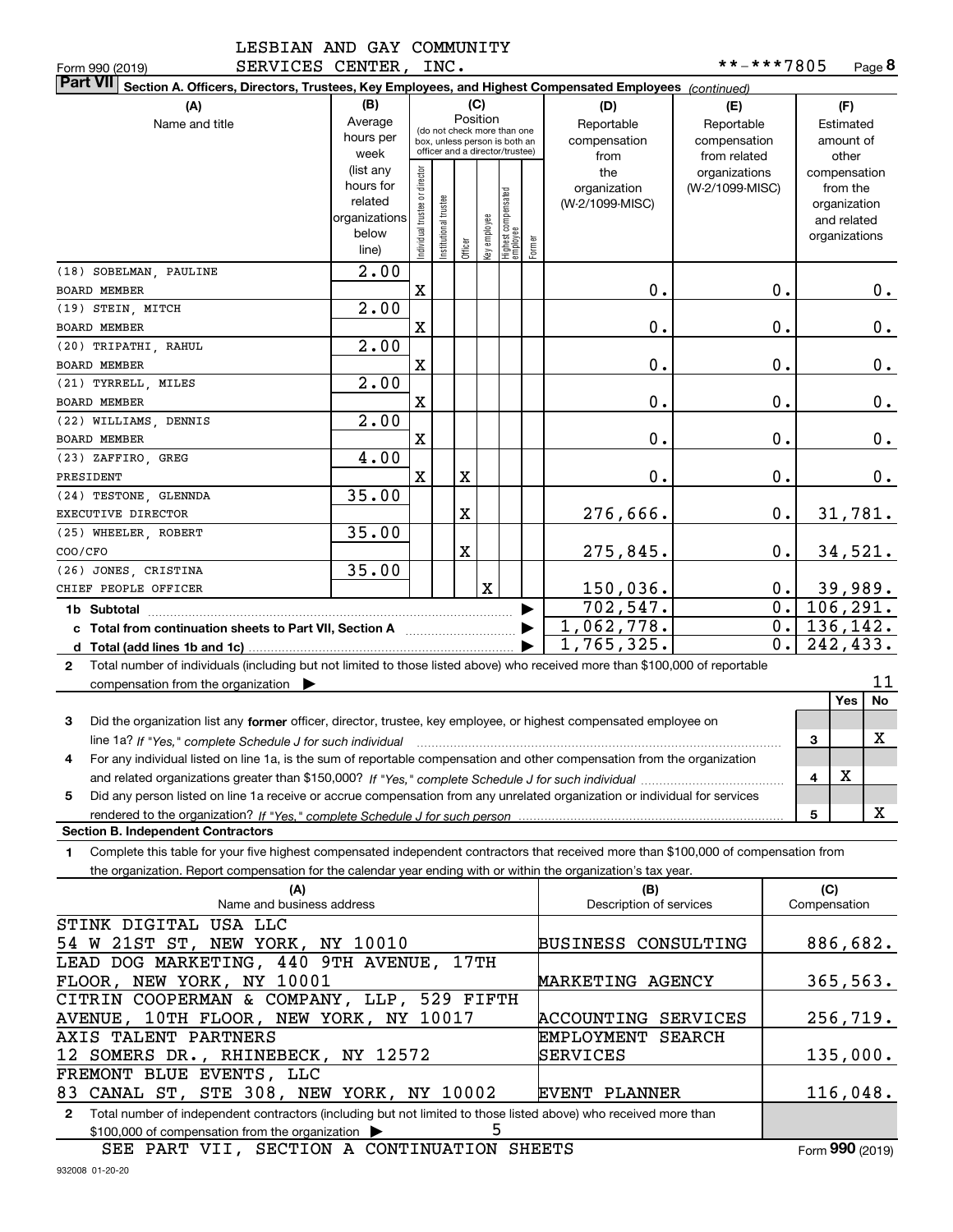SERVICES CENTER, INC. \*\*-\*\*\*7805

| SERVICES CENTER, INC.<br>Form 990                                                                               |                                                                                     |                                |                       |                                    |              |                              |                            |                                                | **-***7805                                       |                                                                                   |
|-----------------------------------------------------------------------------------------------------------------|-------------------------------------------------------------------------------------|--------------------------------|-----------------------|------------------------------------|--------------|------------------------------|----------------------------|------------------------------------------------|--------------------------------------------------|-----------------------------------------------------------------------------------|
| Part VII Section A. Officers, Directors, Trustees, Key Employees, and Highest Compensated Employees (continued) |                                                                                     |                                |                       |                                    |              |                              |                            |                                                |                                                  |                                                                                   |
| (A)                                                                                                             | (B)                                                                                 |                                |                       |                                    | (C)          |                              |                            | (D)                                            | (F)                                              |                                                                                   |
| Name and title                                                                                                  | Average<br>hours                                                                    |                                |                       | Position<br>(check all that apply) |              |                              | Reportable<br>compensation | Reportable<br>compensation                     | Estimated<br>amount of                           |                                                                                   |
|                                                                                                                 | per<br>week<br>(list any<br>hours for<br>related<br>organizations<br>below<br>line) | Individual trustee or director | Institutional trustee | Officer                            | Key employee | Highest compensated employee | Former                     | from<br>the<br>organization<br>(W-2/1099-MISC) | from related<br>organizations<br>(W-2/1099-MISC) | other<br>compensation<br>from the<br>organization<br>and related<br>organizations |
| (27) KADREE, SHIJUADE                                                                                           | 35.00                                                                               |                                |                       |                                    |              |                              |                            |                                                |                                                  |                                                                                   |
| CHIEF ADVOCACY OFFICER                                                                                          |                                                                                     |                                |                       |                                    | $\mathbf X$  |                              |                            | 184, 275.                                      | $0$ .                                            | 38,485.                                                                           |
| (28) KLEIN, JEFFREY                                                                                             | 35.00                                                                               |                                |                       |                                    |              |                              |                            |                                                |                                                  |                                                                                   |
| CHIEF STRATEGY OFFICER                                                                                          |                                                                                     |                                |                       |                                    | $\mathbf X$  |                              |                            | 245, 271.                                      | 0.                                               | 28,716.                                                                           |
| (29) CHIN, PIERRE                                                                                               | 35.00                                                                               |                                |                       |                                    |              |                              |                            |                                                |                                                  |                                                                                   |
| SR. DIRECTOR OF CONTRACTS & FINANCE                                                                             |                                                                                     |                                |                       |                                    |              | $\mathbf X$                  |                            | 109,172.                                       | 0.                                               | 16,703.                                                                           |
| (30) OSBURN, JOHANNA                                                                                            | 35.00                                                                               |                                |                       |                                    |              |                              |                            |                                                |                                                  |                                                                                   |
| SENIOR DIRECTOR, DEVELOPMENT                                                                                    |                                                                                     |                                |                       |                                    |              | $\mathbf X$                  |                            | 163,206.                                       | 0.                                               | 26,983.                                                                           |
| (31) RUBERTO, ANTONIO                                                                                           | 35.00                                                                               |                                |                       |                                    |              |                              |                            |                                                |                                                  |                                                                                   |
| SENIOR DIRECTOR, BEHAVORIAL                                                                                     |                                                                                     |                                |                       |                                    |              | $\mathbf X$                  |                            | 123,992.                                       | 0.                                               | 18,740.                                                                           |
| (32) SPICER, SHANE                                                                                              | 15.00                                                                               |                                |                       |                                    |              |                              |                            |                                                |                                                  |                                                                                   |
| MEDICAL DIRECTOR                                                                                                |                                                                                     |                                |                       |                                    |              | $\mathbf X$                  |                            | 106,554.                                       | $\mathbf 0$ .                                    | 0.                                                                                |
| (33) STEYER, MARY                                                                                               | 35.00                                                                               |                                |                       |                                    |              |                              |                            |                                                |                                                  |                                                                                   |
| SENIOR DIRECTOR, COMM.                                                                                          |                                                                                     |                                |                       |                                    |              | $\mathbf X$                  |                            | 130,308.                                       | 0.                                               | 6,515.                                                                            |
|                                                                                                                 |                                                                                     |                                |                       |                                    |              |                              |                            |                                                |                                                  |                                                                                   |
|                                                                                                                 |                                                                                     |                                |                       |                                    |              |                              |                            |                                                |                                                  |                                                                                   |
|                                                                                                                 |                                                                                     |                                |                       |                                    |              |                              |                            |                                                |                                                  |                                                                                   |
|                                                                                                                 |                                                                                     |                                |                       |                                    |              |                              |                            |                                                |                                                  |                                                                                   |
|                                                                                                                 |                                                                                     |                                |                       |                                    |              |                              |                            |                                                |                                                  |                                                                                   |
|                                                                                                                 |                                                                                     |                                |                       |                                    |              |                              |                            |                                                |                                                  |                                                                                   |
|                                                                                                                 |                                                                                     |                                |                       |                                    |              |                              |                            |                                                |                                                  |                                                                                   |
|                                                                                                                 |                                                                                     |                                |                       |                                    |              |                              |                            |                                                |                                                  |                                                                                   |
|                                                                                                                 |                                                                                     |                                |                       |                                    |              |                              |                            | 1,062,778.                                     |                                                  | 136,142.                                                                          |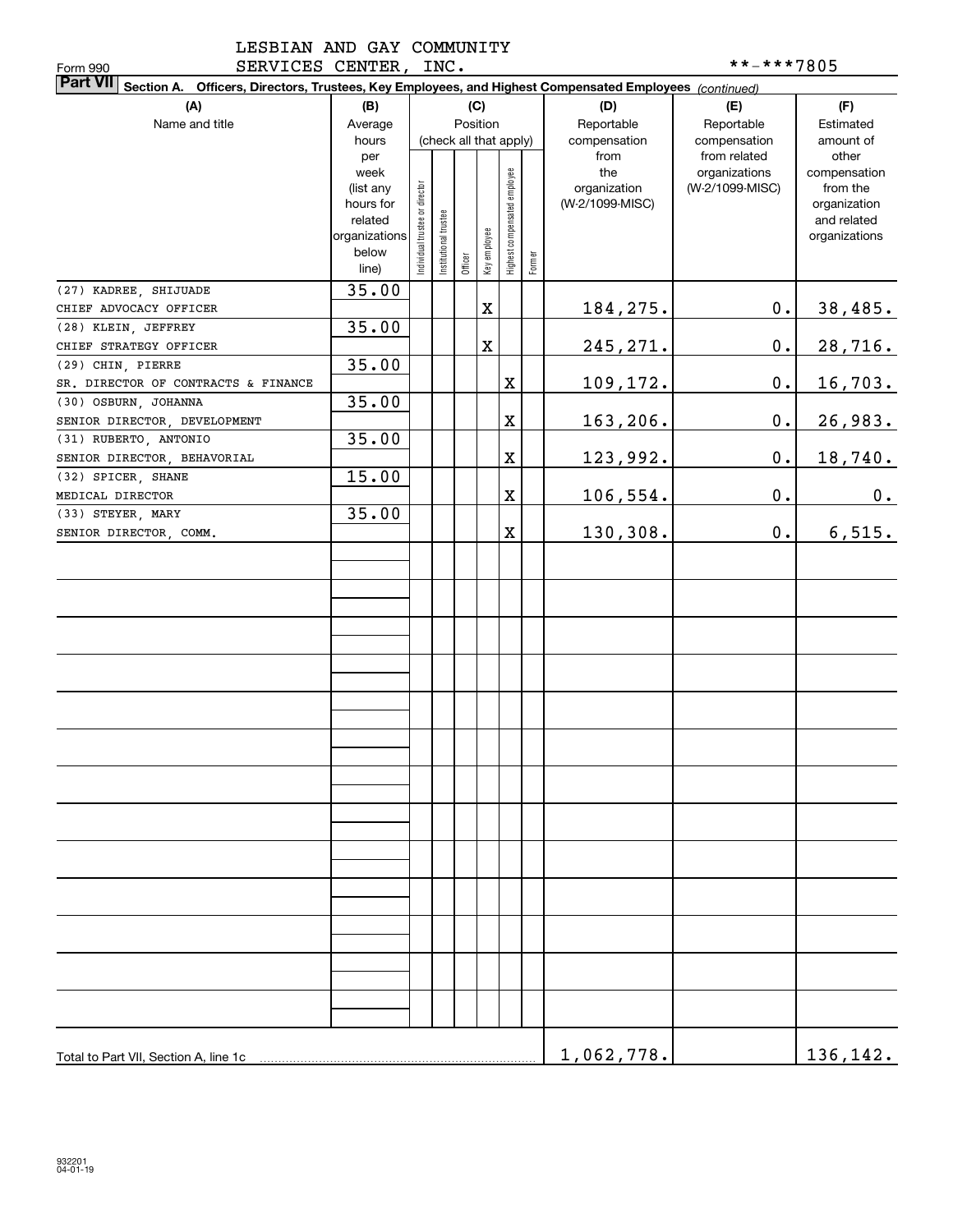## SERVICES CENTER, INC. LESBIAN AND GAY COMMUNITY

|                                                           | <b>Part VIII</b> |                                                                            | <b>Statement of Revenue</b>                                                   |                      |                      |                                              |                                                 |                                                                 |
|-----------------------------------------------------------|------------------|----------------------------------------------------------------------------|-------------------------------------------------------------------------------|----------------------|----------------------|----------------------------------------------|-------------------------------------------------|-----------------------------------------------------------------|
|                                                           |                  |                                                                            | Check if Schedule O contains a response or note to any line in this Part VIII |                      |                      |                                              |                                                 |                                                                 |
|                                                           |                  |                                                                            |                                                                               |                      | (A)<br>Total revenue | (B)<br>Related or exempt<br>function revenue | $\overline{C}$<br>Unrelated<br>business revenue | (D)<br>Revenue excluded<br>from tax under<br>sections 512 - 514 |
|                                                           |                  |                                                                            | 1 a Federated campaigns<br>1a                                                 |                      |                      |                                              |                                                 |                                                                 |
|                                                           |                  |                                                                            | <b>b</b> Membership dues<br>1b                                                |                      |                      |                                              |                                                 |                                                                 |
|                                                           |                  |                                                                            | 1 <sub>c</sub><br>c Fundraising events                                        | 364,709.             |                      |                                              |                                                 |                                                                 |
|                                                           |                  |                                                                            | 1 <sub>d</sub><br>d Related organizations<br>$\overline{\phantom{a}}$         |                      |                      |                                              |                                                 |                                                                 |
|                                                           |                  |                                                                            | e Government grants (contributions)<br>1e                                     | 3,656,226.           |                      |                                              |                                                 |                                                                 |
|                                                           |                  |                                                                            | f All other contributions, gifts, grants, and                                 |                      |                      |                                              |                                                 |                                                                 |
|                                                           |                  |                                                                            | similar amounts not included above<br>1f                                      | 9,953,479.           |                      |                                              |                                                 |                                                                 |
| Contributions, Gifts, Grants<br>and Other Similar Amounts |                  |                                                                            | 1g <br>Noncash contributions included in lines 1a-1f                          | 110,669.             |                      |                                              |                                                 |                                                                 |
|                                                           |                  | h.                                                                         | <b>Total.</b> Add lines 1a-1f                                                 |                      | 13, 974, 414.        |                                              |                                                 |                                                                 |
|                                                           |                  |                                                                            |                                                                               | <b>Business Code</b> |                      |                                              |                                                 |                                                                 |
|                                                           | 2 a              |                                                                            | MEDICAID REVENUE                                                              | 621498               | 655,957.             | 655,957.                                     |                                                 |                                                                 |
| Program Service<br>Revenue                                |                  | b                                                                          | SELF PAY/PRIVATE INS.                                                         | 621498               | 188,536.             | 188,536.                                     |                                                 |                                                                 |
|                                                           |                  |                                                                            | PROGRAM REVENUE                                                               | 900099               | 160,566.             | 160,566.                                     |                                                 |                                                                 |
|                                                           |                  |                                                                            | PROGRAM EVENTS ADMISSION                                                      | 925100               | 17,412.              | 17,412.                                      |                                                 |                                                                 |
|                                                           |                  | е                                                                          |                                                                               |                      |                      |                                              |                                                 |                                                                 |
|                                                           |                  |                                                                            | f All other program service revenue                                           |                      |                      |                                              |                                                 |                                                                 |
|                                                           |                  |                                                                            |                                                                               | ▶                    | 1,022,471.           |                                              |                                                 |                                                                 |
|                                                           | 3                |                                                                            | Investment income (including dividends, interest, and                         |                      |                      |                                              |                                                 |                                                                 |
|                                                           |                  |                                                                            |                                                                               |                      | 52,144.              |                                              |                                                 | 52,144.                                                         |
|                                                           | 4                |                                                                            | Income from investment of tax-exempt bond proceeds                            |                      |                      |                                              |                                                 |                                                                 |
|                                                           | 5                |                                                                            | (i) Real                                                                      | (ii) Personal        |                      |                                              |                                                 |                                                                 |
|                                                           |                  |                                                                            | 392,074.                                                                      |                      |                      |                                              |                                                 |                                                                 |
|                                                           |                  |                                                                            | 6 a Gross rents<br>6a<br>.<br>0.<br>Less: rental expenses<br>6b               |                      |                      |                                              |                                                 |                                                                 |
|                                                           |                  | b<br>с                                                                     | 392,074.<br>Rental income or (loss)<br>6c                                     |                      |                      |                                              |                                                 |                                                                 |
|                                                           |                  |                                                                            | d Net rental income or (loss)                                                 |                      | 392,074.             |                                              |                                                 | 392,074.                                                        |
|                                                           |                  |                                                                            | (i) Securities                                                                | (ii) Other           |                      |                                              |                                                 |                                                                 |
|                                                           |                  | <b>7 a</b> Gross amount from sales of<br>assets other than inventory<br>7a |                                                                               |                      |                      |                                              |                                                 |                                                                 |
|                                                           |                  |                                                                            | <b>b</b> Less: cost or other basis                                            |                      |                      |                                              |                                                 |                                                                 |
|                                                           |                  |                                                                            | 7b<br>and sales expenses                                                      |                      |                      |                                              |                                                 |                                                                 |
| Revenue                                                   |                  |                                                                            | 7c<br>c Gain or (loss)                                                        |                      |                      |                                              |                                                 |                                                                 |
|                                                           |                  |                                                                            |                                                                               | ▶                    |                      |                                              |                                                 |                                                                 |
| <b>Other</b>                                              |                  |                                                                            | 8 a Gross income from fundraising events (not<br>364,709. of<br>including \$  |                      |                      |                                              |                                                 |                                                                 |
|                                                           |                  |                                                                            | contributions reported on line 1c). See                                       |                      |                      |                                              |                                                 |                                                                 |
|                                                           |                  |                                                                            | 8а                                                                            | 84,510.              |                      |                                              |                                                 |                                                                 |
|                                                           |                  |                                                                            | 8b<br><b>b</b> Less: direct expenses                                          | 147,556.             |                      |                                              |                                                 |                                                                 |
|                                                           |                  |                                                                            | c Net income or (loss) from fundraising events                                | ▶                    | $-63,046$ .          |                                              |                                                 | $-63,046$ .                                                     |
|                                                           |                  |                                                                            | 9 a Gross income from gaming activities. See                                  |                      |                      |                                              |                                                 |                                                                 |
|                                                           |                  |                                                                            | 9а                                                                            |                      |                      |                                              |                                                 |                                                                 |
|                                                           |                  |                                                                            | 9 <sub>b</sub><br><b>b</b> Less: direct expenses                              |                      |                      |                                              |                                                 |                                                                 |
|                                                           |                  |                                                                            | c Net income or (loss) from gaming activities                                 |                      |                      |                                              |                                                 |                                                                 |
|                                                           |                  |                                                                            | 10 a Gross sales of inventory, less returns                                   |                      |                      |                                              |                                                 |                                                                 |
|                                                           |                  |                                                                            | 10a                                                                           |                      |                      |                                              |                                                 |                                                                 |
|                                                           |                  |                                                                            | 10bl<br><b>b</b> Less: cost of goods sold                                     |                      |                      |                                              |                                                 |                                                                 |
|                                                           |                  |                                                                            | c Net income or (loss) from sales of inventory                                |                      |                      |                                              |                                                 |                                                                 |
|                                                           |                  |                                                                            |                                                                               | <b>Business Code</b> |                      |                                              |                                                 |                                                                 |
|                                                           |                  |                                                                            | 11 a MARRIOT SETTLEMENT                                                       | 900099               | 100,000.             | 100,000.                                     |                                                 |                                                                 |
|                                                           |                  |                                                                            | <b>b</b> MISCELLANEOUS REVENUE<br>c FISCAL SPONSOR FEES                       | 900099<br>900099     | 50,922.              | 50,922.                                      |                                                 |                                                                 |
| Miscellaneous<br>Revenue                                  |                  |                                                                            |                                                                               |                      | 2,261.               | 2,261.                                       |                                                 |                                                                 |
|                                                           |                  |                                                                            |                                                                               |                      | 153,183.             |                                              |                                                 |                                                                 |
|                                                           | 12               |                                                                            | e Total. Add lines 11a-11d                                                    |                      | 15, 531, 240.        | 1, 175, 654.                                 | 0.                                              | 381, 172.                                                       |
|                                                           |                  |                                                                            |                                                                               |                      |                      |                                              |                                                 |                                                                 |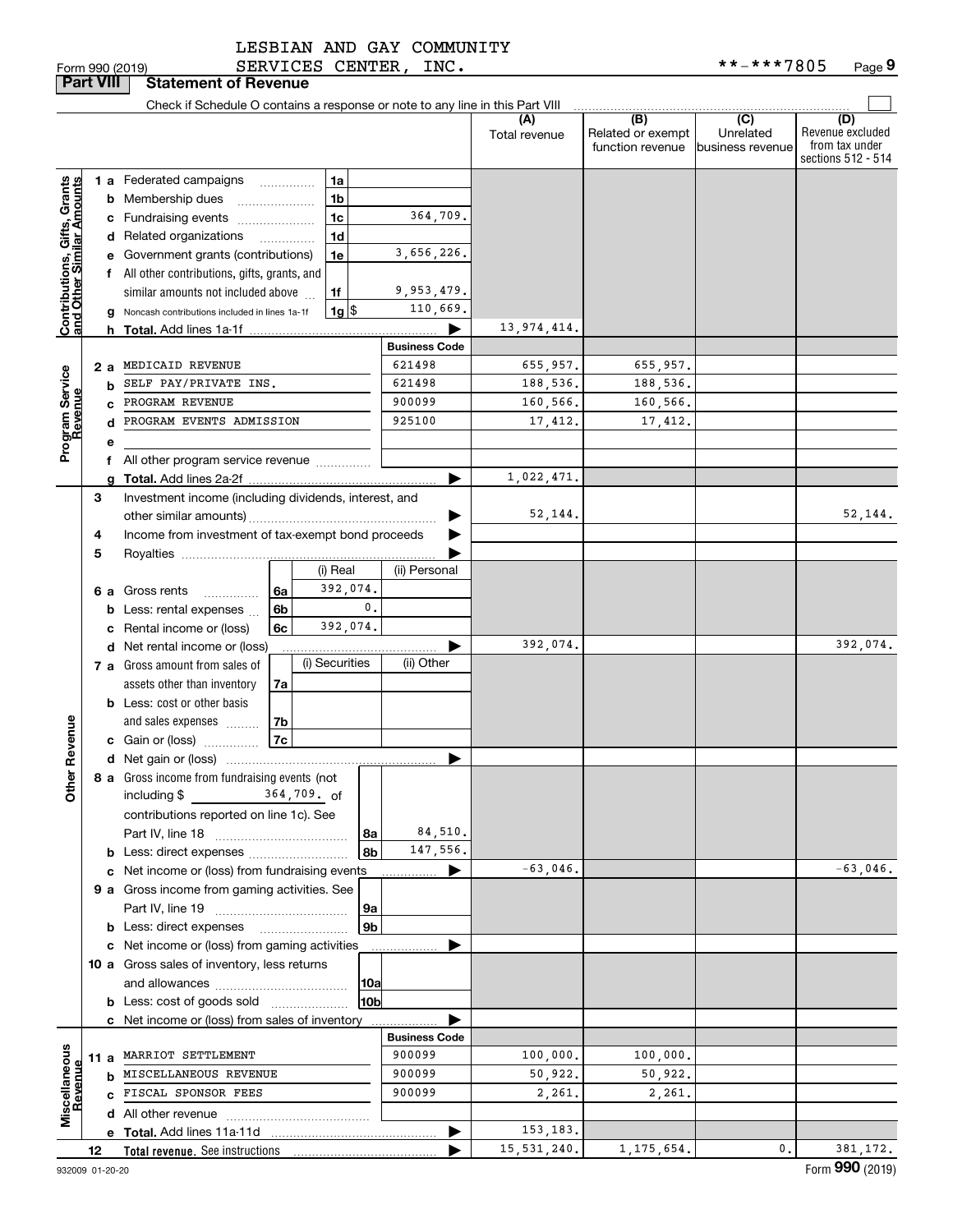**Part IX Statement of Functional Expenses**

|              | Section 501(c)(3) and 501(c)(4) organizations must complete all columns. All other organizations must complete column (A). |                            |                                    |                                                      |                                |  |  |  |  |  |
|--------------|----------------------------------------------------------------------------------------------------------------------------|----------------------------|------------------------------------|------------------------------------------------------|--------------------------------|--|--|--|--|--|
|              | $\overline{\mathbf{X}}$<br>Check if Schedule O contains a response or note to any line in this Part IX                     |                            |                                    |                                                      |                                |  |  |  |  |  |
|              | Do not include amounts reported on lines 6b,<br>7b, 8b, 9b, and 10b of Part VIII.                                          | (A)<br>Total expenses      | (B)<br>Program service<br>expenses | $\overline{C}$<br>Management and<br>general expenses | (D)<br>Fundraising<br>expenses |  |  |  |  |  |
| 1.           | Grants and other assistance to domestic organizations                                                                      |                            |                                    |                                                      |                                |  |  |  |  |  |
|              | and domestic governments. See Part IV, line 21                                                                             |                            |                                    |                                                      |                                |  |  |  |  |  |
| $\mathbf{2}$ | Grants and other assistance to domestic                                                                                    |                            |                                    |                                                      |                                |  |  |  |  |  |
|              | individuals. See Part IV, line 22                                                                                          |                            |                                    |                                                      |                                |  |  |  |  |  |
| 3            | Grants and other assistance to foreign                                                                                     |                            |                                    |                                                      |                                |  |  |  |  |  |
|              | organizations, foreign governments, and foreign                                                                            |                            |                                    |                                                      |                                |  |  |  |  |  |
|              | individuals. See Part IV, lines 15 and 16                                                                                  |                            |                                    |                                                      |                                |  |  |  |  |  |
| 4            | Benefits paid to or for members                                                                                            |                            |                                    |                                                      |                                |  |  |  |  |  |
| 5            | Compensation of current officers, directors,                                                                               |                            |                                    |                                                      |                                |  |  |  |  |  |
|              | trustees, and key employees                                                                                                | 1,443,547.                 | 841,816.                           | 518,054.                                             | 83,677.                        |  |  |  |  |  |
| 6            | Compensation not included above to disqualified                                                                            |                            |                                    |                                                      |                                |  |  |  |  |  |
|              | persons (as defined under section 4958(f)(1)) and                                                                          |                            |                                    |                                                      |                                |  |  |  |  |  |
|              | persons described in section 4958(c)(3)(B)<br>$\sim$                                                                       |                            |                                    |                                                      |                                |  |  |  |  |  |
| 7            |                                                                                                                            | 6,617,067.                 | 5,388,645.                         | 374,077.                                             | 854, 345.                      |  |  |  |  |  |
| 8            | Pension plan accruals and contributions (include                                                                           |                            |                                    |                                                      |                                |  |  |  |  |  |
|              | section 401(k) and 403(b) employer contributions)                                                                          | $\frac{229,422}{853,992}$  | 193,938.<br>684,139.               | $\frac{5,057.}{62,860.}$                             | $\frac{30,427}{106,993}$       |  |  |  |  |  |
| 9            |                                                                                                                            |                            |                                    |                                                      |                                |  |  |  |  |  |
| 10           |                                                                                                                            | 620, 506.                  | 489,516.                           | 56,924.                                              | 74,066.                        |  |  |  |  |  |
| 11           | Fees for services (nonemployees):                                                                                          |                            |                                    |                                                      |                                |  |  |  |  |  |
| a            |                                                                                                                            |                            |                                    |                                                      |                                |  |  |  |  |  |
| b            |                                                                                                                            |                            |                                    |                                                      |                                |  |  |  |  |  |
| c            |                                                                                                                            |                            |                                    |                                                      |                                |  |  |  |  |  |
| d            |                                                                                                                            | 90,100.                    |                                    | 90, 100.                                             |                                |  |  |  |  |  |
|              | Professional fundraising services. See Part IV, line 17                                                                    |                            |                                    |                                                      |                                |  |  |  |  |  |
| f            | Investment management fees                                                                                                 |                            |                                    |                                                      |                                |  |  |  |  |  |
| $\mathbf{q}$ | Other. (If line 11g amount exceeds 10% of line 25,                                                                         |                            |                                    |                                                      |                                |  |  |  |  |  |
|              | column (A) amount, list line 11g expenses on Sch O.)                                                                       | $\frac{1,774,861}{57,420}$ | <u>1,102,285.</u>                  | 316,530.                                             | 356,046.                       |  |  |  |  |  |
| 12           |                                                                                                                            | 340,270.                   | $\overline{50,091}$ .<br>211, 213. | 5,142.<br>43,394.                                    | 2,187.<br>85,663.              |  |  |  |  |  |
| 13           |                                                                                                                            | 300, 461.                  | 87,849.                            | 76,413.                                              | 136, 199.                      |  |  |  |  |  |
| 14           |                                                                                                                            |                            |                                    |                                                      |                                |  |  |  |  |  |
| 15           |                                                                                                                            | 147,928.                   | 126,525.                           | 11,492.                                              | 9,911.                         |  |  |  |  |  |
| 16           |                                                                                                                            | 361,775.                   | 343,691.                           | 14, 483.                                             | 3,601.                         |  |  |  |  |  |
| 17           | Payments of travel or entertainment expenses                                                                               |                            |                                    |                                                      |                                |  |  |  |  |  |
| 18           |                                                                                                                            |                            |                                    |                                                      |                                |  |  |  |  |  |
| 19           | for any federal, state, or local public officials<br>Conferences, conventions, and meetings                                | 39,425.                    | 37,455.                            | 1,578.                                               | 392.                           |  |  |  |  |  |
| 20           | Interest                                                                                                                   | $\overline{78}$ , 889.     | 60,884.                            | $11,289$ .                                           | 6,716.                         |  |  |  |  |  |
| 21           |                                                                                                                            |                            |                                    |                                                      |                                |  |  |  |  |  |
| 22           | Depreciation, depletion, and amortization                                                                                  | 906,949.                   | 788,245.                           | 31,758.                                              | 86,946.                        |  |  |  |  |  |
| 23           | Insurance                                                                                                                  | 75,944.                    | 68,971.                            | 4,510.                                               | $\overline{2}$ , 463.          |  |  |  |  |  |
| 24           | Other expenses. Itemize expenses not covered                                                                               |                            |                                    |                                                      |                                |  |  |  |  |  |
|              | above (List miscellaneous expenses on line 24e. If<br>line 24e amount exceeds 10% of line 25, column (A)                   |                            |                                    |                                                      |                                |  |  |  |  |  |
|              | amount, list line 24e expenses on Schedule O.)<br>PROGRAM SUPPLIES                                                         | 277,656.                   | 174,154.                           | 43,301.                                              | 60, 201.                       |  |  |  |  |  |
| a            | REPAIRS AND MAINTENANCE                                                                                                    | 217,902.                   | 177,042.                           | 24, 127.                                             | 16,733.                        |  |  |  |  |  |
|              | FOOD AND REFRESHMENTS                                                                                                      | 127,868.                   | 92,081.                            | 22,884.                                              | 12,903.                        |  |  |  |  |  |
| d            | EQUIPMENT AND RENTAL                                                                                                       | 121,229.                   | 112,809.                           | 5,654.                                               | 2,766.                         |  |  |  |  |  |
|              | e All other expenses                                                                                                       | 213,302.                   | 96,198.                            | 77,685.                                              | 39,419.                        |  |  |  |  |  |
| 25           | Total functional expenses. Add lines 1 through 24e                                                                         | 14,896,513.                | 11, 127, 547.                      | 1,797,312.                                           | 1,971,654.                     |  |  |  |  |  |
| 26           | Joint costs. Complete this line only if the organization                                                                   |                            |                                    |                                                      |                                |  |  |  |  |  |
|              | reported in column (B) joint costs from a combined                                                                         |                            |                                    |                                                      |                                |  |  |  |  |  |
|              | educational campaign and fundraising solicitation.                                                                         |                            |                                    |                                                      |                                |  |  |  |  |  |
|              | Check here $\blacktriangleright$<br>if following SOP 98-2 (ASC 958-720)                                                    |                            |                                    |                                                      |                                |  |  |  |  |  |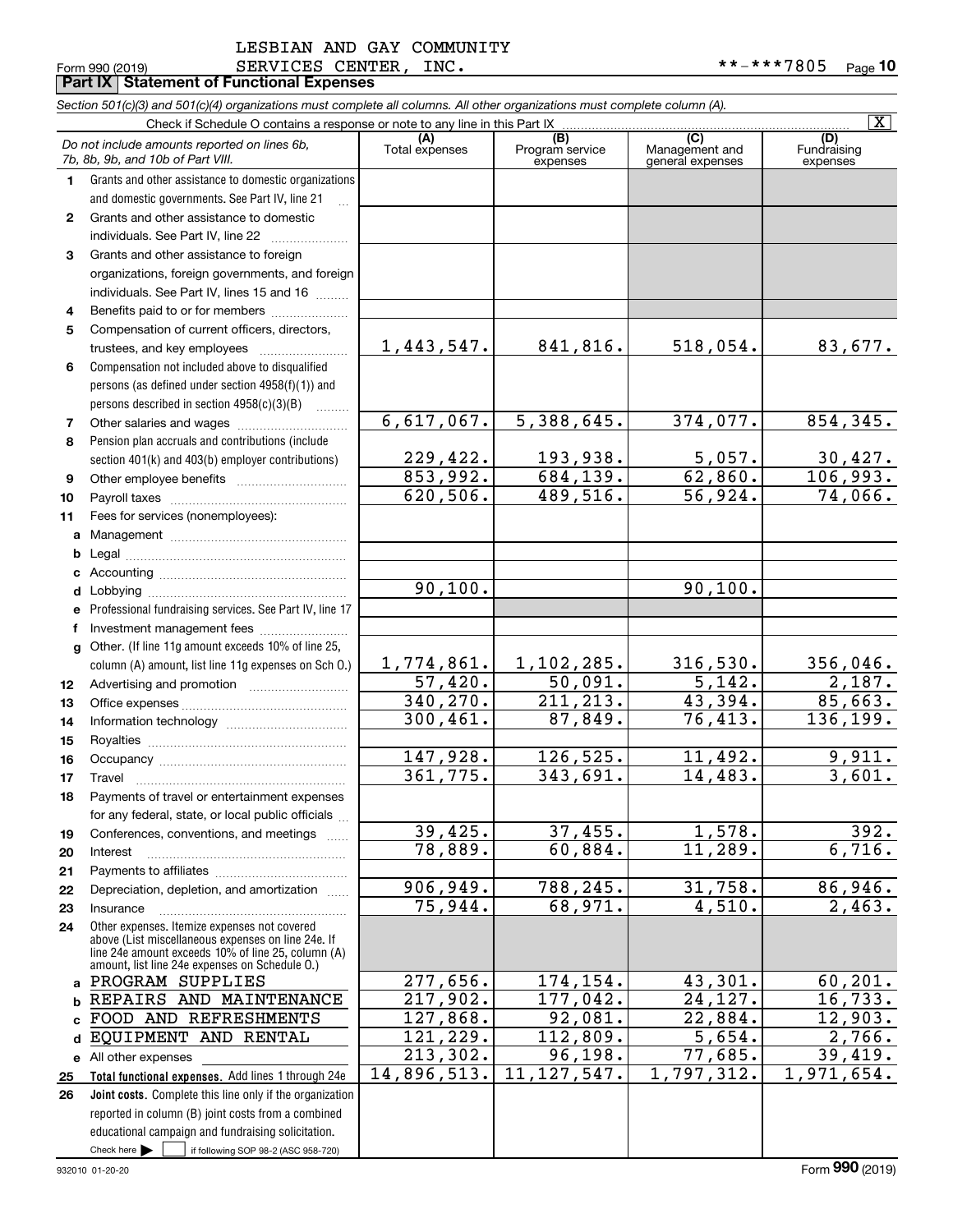|                 |  | LESBIAN AND GAY COMMUNITY |  |
|-----------------|--|---------------------------|--|
| anniiraa animno |  | <b>TNTA</b>               |  |

Form 990 (2019) SERVICES CENTER, INC. \* \* - \* \* \* 7805 <sub>Page</sub> **11**

| $\mathbf{u}$ and $\mathbf{v}$ |    |                                                                                    |           |                |                          |                 |                       |
|-------------------------------|----|------------------------------------------------------------------------------------|-----------|----------------|--------------------------|-----------------|-----------------------|
|                               |    |                                                                                    |           |                |                          |                 |                       |
|                               |    |                                                                                    |           |                | (A)<br>Beginning of year |                 | (B)<br>End of year    |
|                               | 1  | Cash - non-interest-bearing                                                        |           |                | 9,684.                   | $\mathbf{1}$    | 14, 246.              |
|                               | 2  |                                                                                    |           |                | 6,433,382.               | $\overline{2}$  | 7,880,109.            |
|                               | 3  |                                                                                    |           |                | 3,780,411.               | $\overline{3}$  | 3,493,136.            |
|                               | 4  |                                                                                    |           |                | 34,723.                  | $\overline{4}$  | 29,222.               |
|                               | 5  | Loans and other receivables from any current or former officer, director,          |           |                |                          |                 |                       |
|                               |    | trustee, key employee, creator or founder, substantial contributor, or 35%         |           |                |                          |                 |                       |
|                               |    | controlled entity or family member of any of these persons                         |           |                |                          | 5               |                       |
|                               | 6  | Loans and other receivables from other disqualified persons (as defined            |           |                |                          |                 |                       |
|                               |    | under section 4958(f)(1)), and persons described in section 4958(c)(3)(B)          |           | 6              |                          |                 |                       |
|                               | 7  |                                                                                    |           | $\overline{7}$ |                          |                 |                       |
| Assets                        | 8  |                                                                                    |           |                |                          | 8               |                       |
|                               | 9  | Prepaid expenses and deferred charges                                              |           | 454,266.       | $\boldsymbol{9}$         | 509,671.        |                       |
|                               |    | 10a Land, buildings, and equipment: cost or other                                  |           |                |                          |                 |                       |
|                               |    | basis. Complete Part VI of Schedule D  10a                                         |           | 26, 438, 275.  |                          |                 |                       |
|                               |    |                                                                                    |           | 10, 298, 187.  | 16,771,870.              | 10 <sub>c</sub> | 16, 140, 088.         |
|                               | 11 |                                                                                    |           |                |                          | 11              |                       |
|                               | 12 |                                                                                    |           |                |                          | 12              |                       |
|                               | 13 |                                                                                    |           | 13             |                          |                 |                       |
|                               | 14 |                                                                                    |           | 14             |                          |                 |                       |
|                               | 15 | Other assets. See Part IV, line 11                                                 |           | 190,334.       | 15                       | 1, 103, 285.    |                       |
|                               | 16 |                                                                                    |           |                | 27,674,670.              | 16              | 29, 169, 757.         |
|                               | 17 |                                                                                    |           | 1,402,028.     | 17                       | 881,678.        |                       |
|                               | 18 |                                                                                    |           |                | 18                       |                 |                       |
|                               | 19 |                                                                                    | 193, 283. | 19             | 170,076.                 |                 |                       |
|                               | 20 | Tax-exempt bond liabilities                                                        |           |                |                          | 20              |                       |
|                               | 21 | Escrow or custodial account liability. Complete Part IV of Schedule D              |           |                | 171,644.                 | 21              | $\overline{55,191}$ . |
|                               | 22 | Loans and other payables to any current or former officer, director,               |           |                |                          |                 |                       |
| Liabilities                   |    | trustee, key employee, creator or founder, substantial contributor, or 35%         |           |                |                          |                 |                       |
|                               |    | controlled entity or family member of any of these persons                         |           |                |                          | 22              |                       |
|                               | 23 | Secured mortgages and notes payable to unrelated third parties                     |           |                | 1,945,324.               | 23              | 1,868,725.            |
|                               | 24 | Unsecured notes and loans payable to unrelated third parties                       |           |                |                          | 24              | 1,596,969.            |
|                               | 25 | Other liabilities (including federal income tax, payables to related third         |           |                |                          |                 |                       |
|                               |    | parties, and other liabilities not included on lines 17-24). Complete Part X       |           |                |                          |                 |                       |
|                               |    | of Schedule D                                                                      |           |                | 4,950.                   | 25              | 4,950.                |
|                               | 26 | Total liabilities. Add lines 17 through 25                                         |           |                | 3,717,229.               | 26              | 4,577,589.            |
|                               |    | Organizations that follow FASB ASC 958, check here $\blacktriangleright \boxed{X}$ |           |                |                          |                 |                       |
|                               |    | and complete lines 27, 28, 32, and 33.                                             |           |                |                          |                 |                       |
|                               | 27 | Net assets without donor restrictions                                              |           |                | 21,090,704.              | 27              | 21, 180, 129.         |
|                               | 28 | Net assets with donor restrictions                                                 |           |                | 2,866,737.               | 28              | 3,412,039.            |
|                               |    | Organizations that do not follow FASB ASC 958, check here $\blacktriangleright$    |           |                |                          |                 |                       |
|                               |    | and complete lines 29 through 33.                                                  |           |                |                          |                 |                       |
| Net Assets or Fund Balances   | 29 |                                                                                    |           |                |                          | 29              |                       |
|                               | 30 | Paid-in or capital surplus, or land, building, or equipment fund                   |           |                |                          | 30              |                       |
|                               | 31 |                                                                                    |           |                |                          | 31              |                       |
|                               | 32 | Retained earnings, endowment, accumulated income, or other funds                   |           |                | 23,957,441.              | 32              | 24, 592, 168.         |
|                               | 33 |                                                                                    |           |                | 27,674,670.              | 33              | 29, 169, 757.         |
|                               |    |                                                                                    |           |                |                          |                 |                       |

Form (2019) **990**

**Part X Balance Sheet**<br>**Part X Balance Sheet**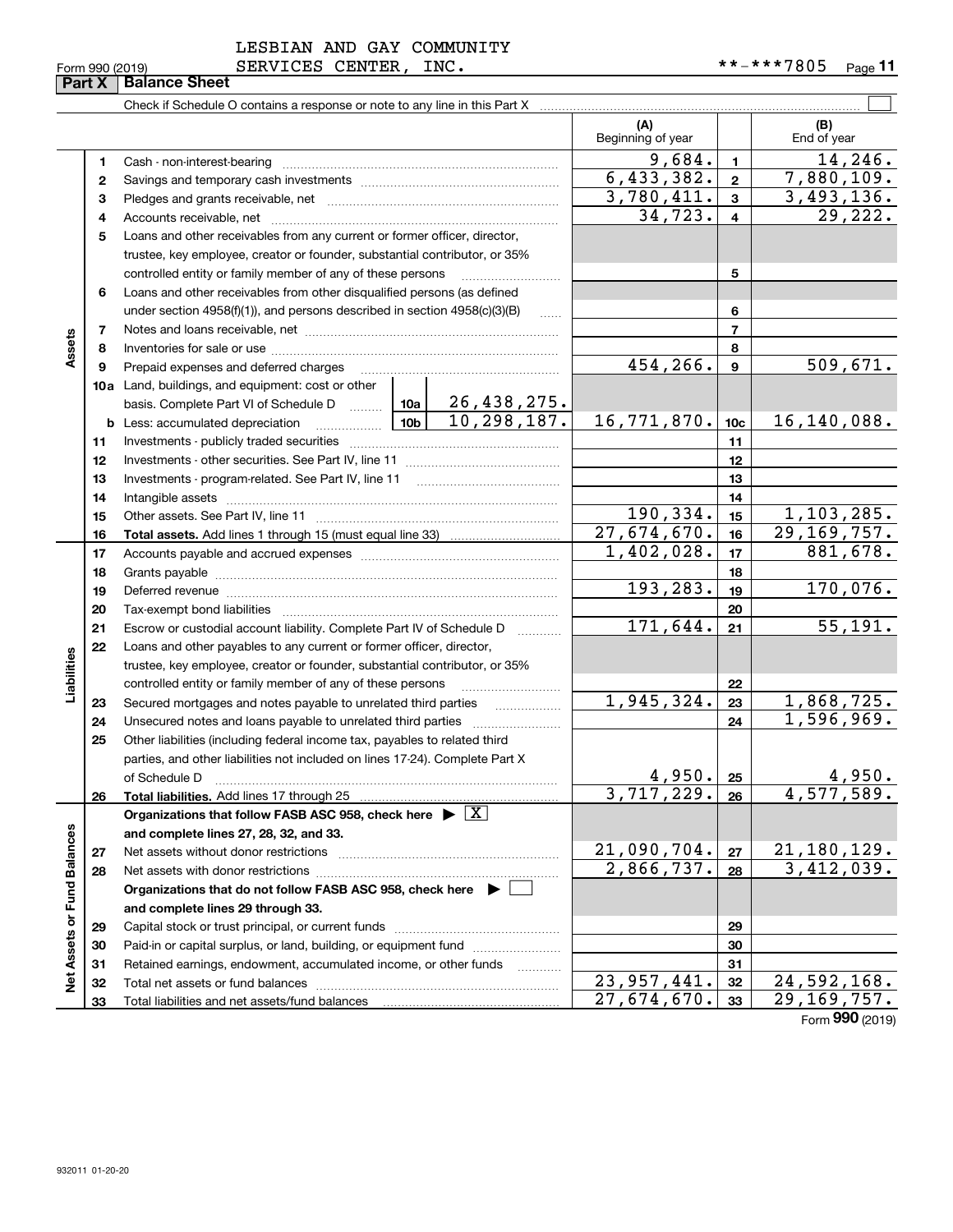|              | LESBIAN AND GAY COMMUNITY                                                                                                                                                                                                     |                |             |                            |            |           |
|--------------|-------------------------------------------------------------------------------------------------------------------------------------------------------------------------------------------------------------------------------|----------------|-------------|----------------------------|------------|-----------|
|              | SERVICES CENTER, INC.<br>Form 990 (2019)                                                                                                                                                                                      |                | **-***7805  |                            |            | Page 12   |
|              | Part XI   Reconciliation of Net Assets                                                                                                                                                                                        |                |             |                            |            |           |
|              |                                                                                                                                                                                                                               |                |             |                            |            |           |
|              |                                                                                                                                                                                                                               |                |             |                            |            |           |
| 1            |                                                                                                                                                                                                                               | 1.             | 15,531,240. |                            |            |           |
| $\mathbf{2}$ | Total expenses (must equal Part IX, column (A), line 25)                                                                                                                                                                      | $\mathbf{2}$   | 14,896,513. |                            |            |           |
| 3            | Revenue less expenses. Subtract line 2 from line 1                                                                                                                                                                            | 3              |             | $\sqrt{634,727}$ .         |            |           |
| 4            |                                                                                                                                                                                                                               | 4              | 23,957,441. |                            |            |           |
| 5            | Net unrealized gains (losses) on investments                                                                                                                                                                                  | 5              |             |                            |            |           |
| 6            |                                                                                                                                                                                                                               | 6              |             |                            |            |           |
| 7            | Investment expenses www.communication.com/www.communication.com/www.communication.com/www.com                                                                                                                                 | $\overline{7}$ |             |                            |            |           |
| 8            | Prior period adjustments                                                                                                                                                                                                      | 8              |             |                            |            |           |
| 9            | Other changes in net assets or fund balances (explain on Schedule O)                                                                                                                                                          | 9              |             |                            |            | 0.        |
| 10           | Net assets or fund balances at end of year. Combine lines 3 through 9 (must equal Part X, line 32,                                                                                                                            |                |             |                            |            |           |
|              | column (B))                                                                                                                                                                                                                   | 10             | 24,592,168. |                            |            |           |
|              | <b>Part XII</b> Financial Statements and Reporting                                                                                                                                                                            |                |             |                            |            |           |
|              |                                                                                                                                                                                                                               |                |             |                            |            | X         |
|              |                                                                                                                                                                                                                               |                |             |                            | <b>Yes</b> | <b>No</b> |
| 1            | $\boxed{\textbf{X}}$ Accrual<br>Accounting method used to prepare the Form 990: <u>[16</u> ] Cash<br>Other                                                                                                                    |                |             |                            |            |           |
|              | If the organization changed its method of accounting from a prior year or checked "Other," explain in Schedule O.                                                                                                             |                |             |                            |            |           |
|              | 2a Were the organization's financial statements compiled or reviewed by an independent accountant?                                                                                                                            |                |             | 2a                         |            | X         |
|              | If "Yes," check a box below to indicate whether the financial statements for the year were compiled or reviewed on a                                                                                                          |                |             |                            |            |           |
|              | separate basis, consolidated basis, or both:                                                                                                                                                                                  |                |             |                            |            |           |
|              | Separate basis<br><b>Consolidated basis</b><br>Both consolidated and separate basis                                                                                                                                           |                |             |                            |            |           |
|              | b Were the organization's financial statements audited by an independent accountant?                                                                                                                                          |                |             | х<br>2 <sub>b</sub>        |            |           |
|              | If "Yes," check a box below to indicate whether the financial statements for the year were audited on a separate basis,                                                                                                       |                |             |                            |            |           |
|              | consolidated basis, or both:                                                                                                                                                                                                  |                |             |                            |            |           |
|              | $\boxed{\textbf{X}}$ Separate basis<br>Consolidated basis<br>Both consolidated and separate basis                                                                                                                             |                |             |                            |            |           |
|              | c If "Yes" to line 2a or 2b, does the organization have a committee that assumes responsibility for oversight of the audit,                                                                                                   |                |             |                            |            |           |
|              |                                                                                                                                                                                                                               |                |             | Х<br>2c                    |            |           |
|              | If the organization changed either its oversight process or selection process during the tax year, explain on Schedule O.                                                                                                     |                |             |                            |            |           |
|              | 3a As a result of a federal award, was the organization required to undergo an audit or audits as set forth in the Single Audit                                                                                               |                |             |                            |            |           |
|              |                                                                                                                                                                                                                               |                |             | Х<br>3a                    |            |           |
|              | b If "Yes," did the organization undergo the required audit or audits? If the organization did not undergo the required audit                                                                                                 |                |             |                            |            |           |
|              | or audits, explain why on Schedule O and describe any steps taken to undergo such audits [11] contains the school of audits [11] or audits [11] or audits [11] or audits [11] or audits [11] or audits [11] or audits [11] or |                |             | х<br>3 <sub>b</sub><br>nnn |            |           |

Form (2019) **990**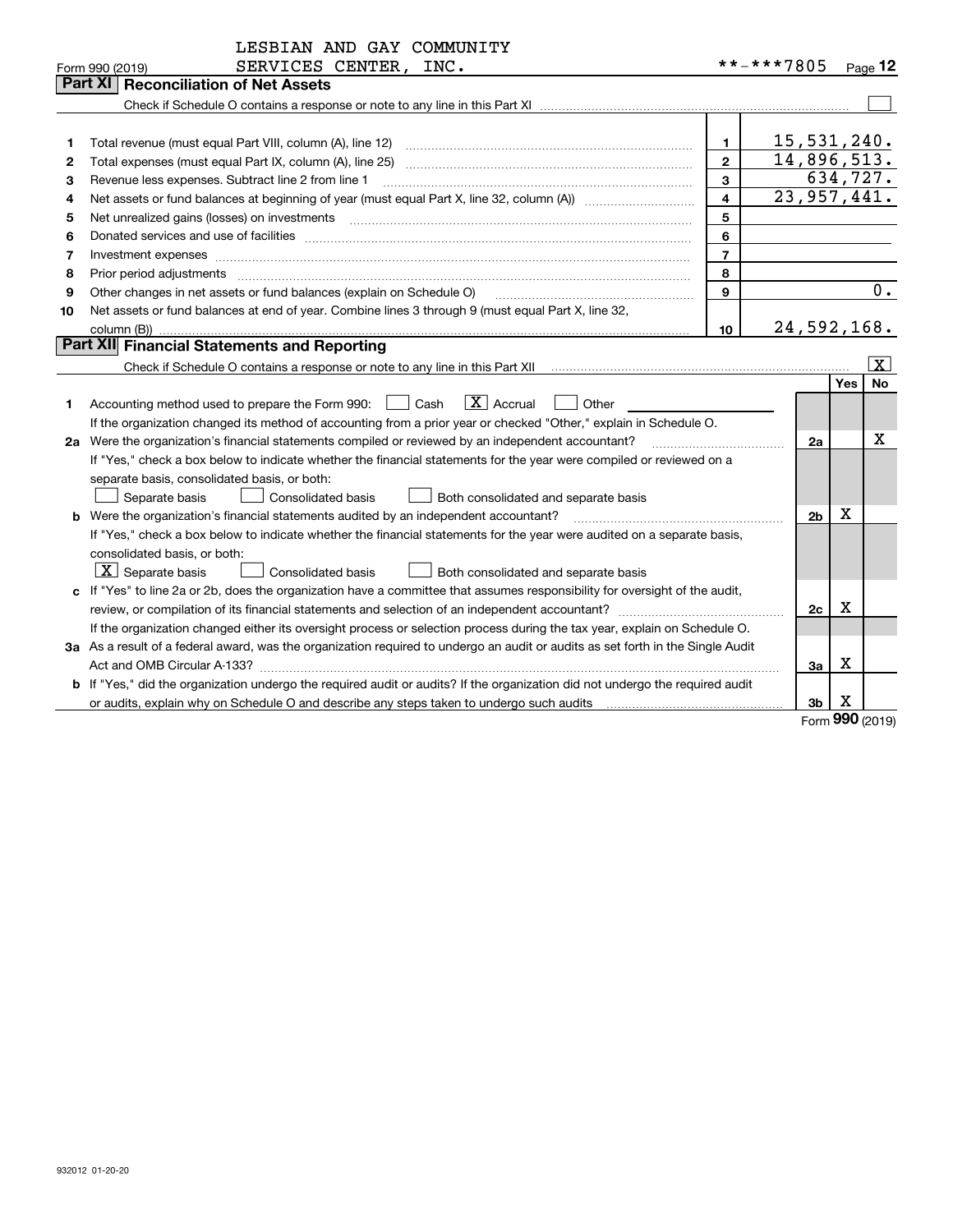| <b>SCHEDULE A</b><br><b>Public Charity Status and Public Support</b> |                                                                                                                                                                                                                                |  |                                                                                                                     |                                                                                                                                                                                                                                               |                       |     |  | OMB No. 1545-0047 |                                       |  |
|----------------------------------------------------------------------|--------------------------------------------------------------------------------------------------------------------------------------------------------------------------------------------------------------------------------|--|---------------------------------------------------------------------------------------------------------------------|-----------------------------------------------------------------------------------------------------------------------------------------------------------------------------------------------------------------------------------------------|-----------------------|-----|--|-------------------|---------------------------------------|--|
|                                                                      | (Form 990 or 990-EZ)                                                                                                                                                                                                           |  |                                                                                                                     | Complete if the organization is a section 501(c)(3) organization or a section                                                                                                                                                                 |                       |     |  |                   |                                       |  |
|                                                                      |                                                                                                                                                                                                                                |  |                                                                                                                     | 4947(a)(1) nonexempt charitable trust.                                                                                                                                                                                                        |                       |     |  |                   |                                       |  |
| Internal Revenue Service                                             | Department of the Treasury                                                                                                                                                                                                     |  | Attach to Form 990 or Form 990-EZ.                                                                                  |                                                                                                                                                                                                                                               | <b>Open to Public</b> |     |  |                   |                                       |  |
|                                                                      |                                                                                                                                                                                                                                |  |                                                                                                                     | $\blacktriangleright$ Go to www.irs.gov/Form990 for instructions and the latest information.                                                                                                                                                  |                       |     |  |                   | Inspection                            |  |
|                                                                      | Name of the organization                                                                                                                                                                                                       |  |                                                                                                                     | LESBIAN AND GAY COMMUNITY                                                                                                                                                                                                                     |                       |     |  |                   | <b>Employer identification number</b> |  |
| Part I                                                               |                                                                                                                                                                                                                                |  | SERVICES CENTER, INC.                                                                                               | Reason for Public Charity Status (All organizations must complete this part.) See instructions.                                                                                                                                               |                       |     |  |                   | **-***7805                            |  |
|                                                                      |                                                                                                                                                                                                                                |  |                                                                                                                     |                                                                                                                                                                                                                                               |                       |     |  |                   |                                       |  |
|                                                                      |                                                                                                                                                                                                                                |  |                                                                                                                     | The organization is not a private foundation because it is: (For lines 1 through 12, check only one box.)                                                                                                                                     |                       |     |  |                   |                                       |  |
| 1                                                                    |                                                                                                                                                                                                                                |  |                                                                                                                     | A church, convention of churches, or association of churches described in section 170(b)(1)(A)(i).                                                                                                                                            |                       |     |  |                   |                                       |  |
| 2<br>з                                                               |                                                                                                                                                                                                                                |  |                                                                                                                     | A school described in section 170(b)(1)(A)(ii). (Attach Schedule E (Form 990 or 990-EZ).)<br>A hospital or a cooperative hospital service organization described in section 170(b)(1)(A)(iii).                                                |                       |     |  |                   |                                       |  |
|                                                                      |                                                                                                                                                                                                                                |  |                                                                                                                     | A medical research organization operated in conjunction with a hospital described in section 170(b)(1)(A)(iii). Enter the hospital's name,                                                                                                    |                       |     |  |                   |                                       |  |
|                                                                      | city, and state:                                                                                                                                                                                                               |  |                                                                                                                     |                                                                                                                                                                                                                                               |                       |     |  |                   |                                       |  |
| 5                                                                    |                                                                                                                                                                                                                                |  |                                                                                                                     | An organization operated for the benefit of a college or university owned or operated by a governmental unit described in                                                                                                                     |                       |     |  |                   |                                       |  |
|                                                                      |                                                                                                                                                                                                                                |  | section 170(b)(1)(A)(iv). (Complete Part II.)                                                                       |                                                                                                                                                                                                                                               |                       |     |  |                   |                                       |  |
| 6                                                                    |                                                                                                                                                                                                                                |  |                                                                                                                     | A federal, state, or local government or governmental unit described in section 170(b)(1)(A)(v).                                                                                                                                              |                       |     |  |                   |                                       |  |
| $\mathbf{X}$<br>7                                                    |                                                                                                                                                                                                                                |  |                                                                                                                     | An organization that normally receives a substantial part of its support from a governmental unit or from the general public described in                                                                                                     |                       |     |  |                   |                                       |  |
|                                                                      |                                                                                                                                                                                                                                |  | section 170(b)(1)(A)(vi). (Complete Part II.)                                                                       |                                                                                                                                                                                                                                               |                       |     |  |                   |                                       |  |
| 8                                                                    |                                                                                                                                                                                                                                |  |                                                                                                                     | A community trust described in section 170(b)(1)(A)(vi). (Complete Part II.)                                                                                                                                                                  |                       |     |  |                   |                                       |  |
| 9                                                                    |                                                                                                                                                                                                                                |  |                                                                                                                     | An agricultural research organization described in section 170(b)(1)(A)(ix) operated in conjunction with a land-grant college                                                                                                                 |                       |     |  |                   |                                       |  |
|                                                                      |                                                                                                                                                                                                                                |  |                                                                                                                     | or university or a non-land-grant college of agriculture (see instructions). Enter the name, city, and state of the college or                                                                                                                |                       |     |  |                   |                                       |  |
|                                                                      | university:                                                                                                                                                                                                                    |  |                                                                                                                     |                                                                                                                                                                                                                                               |                       |     |  |                   |                                       |  |
| 10                                                                   |                                                                                                                                                                                                                                |  |                                                                                                                     | An organization that normally receives: (1) more than 33 1/3% of its support from contributions, membership fees, and gross receipts from                                                                                                     |                       |     |  |                   |                                       |  |
|                                                                      |                                                                                                                                                                                                                                |  |                                                                                                                     | activities related to its exempt functions - subject to certain exceptions, and (2) no more than 33 1/3% of its support from gross investment                                                                                                 |                       |     |  |                   |                                       |  |
|                                                                      |                                                                                                                                                                                                                                |  |                                                                                                                     | income and unrelated business taxable income (less section 511 tax) from businesses acquired by the organization after June 30, 1975.                                                                                                         |                       |     |  |                   |                                       |  |
|                                                                      |                                                                                                                                                                                                                                |  | See section 509(a)(2). (Complete Part III.)                                                                         |                                                                                                                                                                                                                                               |                       |     |  |                   |                                       |  |
| 11                                                                   |                                                                                                                                                                                                                                |  |                                                                                                                     | An organization organized and operated exclusively to test for public safety. See section 509(a)(4).                                                                                                                                          |                       |     |  |                   |                                       |  |
| 12                                                                   |                                                                                                                                                                                                                                |  |                                                                                                                     | An organization organized and operated exclusively for the benefit of, to perform the functions of, or to carry out the purposes of one or                                                                                                    |                       |     |  |                   |                                       |  |
|                                                                      |                                                                                                                                                                                                                                |  |                                                                                                                     | more publicly supported organizations described in section 509(a)(1) or section 509(a)(2). See section 509(a)(3). Check the box in                                                                                                            |                       |     |  |                   |                                       |  |
|                                                                      |                                                                                                                                                                                                                                |  |                                                                                                                     | lines 12a through 12d that describes the type of supporting organization and complete lines 12e, 12f, and 12g.<br>Type I. A supporting organization operated, supervised, or controlled by its supported organization(s), typically by giving |                       |     |  |                   |                                       |  |
| а                                                                    |                                                                                                                                                                                                                                |  |                                                                                                                     | the supported organization(s) the power to regularly appoint or elect a majority of the directors or trustees of the supporting                                                                                                               |                       |     |  |                   |                                       |  |
|                                                                      |                                                                                                                                                                                                                                |  | organization. You must complete Part IV, Sections A and B.                                                          |                                                                                                                                                                                                                                               |                       |     |  |                   |                                       |  |
| b                                                                    |                                                                                                                                                                                                                                |  |                                                                                                                     | Type II. A supporting organization supervised or controlled in connection with its supported organization(s), by having                                                                                                                       |                       |     |  |                   |                                       |  |
|                                                                      |                                                                                                                                                                                                                                |  |                                                                                                                     | control or management of the supporting organization vested in the same persons that control or manage the supported                                                                                                                          |                       |     |  |                   |                                       |  |
|                                                                      |                                                                                                                                                                                                                                |  | organization(s). You must complete Part IV, Sections A and C.                                                       |                                                                                                                                                                                                                                               |                       |     |  |                   |                                       |  |
| с                                                                    |                                                                                                                                                                                                                                |  |                                                                                                                     | Type III functionally integrated. A supporting organization operated in connection with, and functionally integrated with,                                                                                                                    |                       |     |  |                   |                                       |  |
|                                                                      |                                                                                                                                                                                                                                |  |                                                                                                                     | its supported organization(s) (see instructions). You must complete Part IV, Sections A, D, and E.                                                                                                                                            |                       |     |  |                   |                                       |  |
| d                                                                    |                                                                                                                                                                                                                                |  |                                                                                                                     | Type III non-functionally integrated. A supporting organization operated in connection with its supported organization(s)                                                                                                                     |                       |     |  |                   |                                       |  |
|                                                                      |                                                                                                                                                                                                                                |  |                                                                                                                     | that is not functionally integrated. The organization generally must satisfy a distribution requirement and an attentiveness                                                                                                                  |                       |     |  |                   |                                       |  |
|                                                                      |                                                                                                                                                                                                                                |  |                                                                                                                     | requirement (see instructions). You must complete Part IV, Sections A and D, and Part V.                                                                                                                                                      |                       |     |  |                   |                                       |  |
| е                                                                    |                                                                                                                                                                                                                                |  |                                                                                                                     | Check this box if the organization received a written determination from the IRS that it is a Type I, Type II, Type III                                                                                                                       |                       |     |  |                   |                                       |  |
|                                                                      |                                                                                                                                                                                                                                |  |                                                                                                                     | functionally integrated, or Type III non-functionally integrated supporting organization.                                                                                                                                                     |                       |     |  |                   |                                       |  |
|                                                                      | f Enter the number of supported organizations                                                                                                                                                                                  |  |                                                                                                                     |                                                                                                                                                                                                                                               |                       |     |  |                   |                                       |  |
|                                                                      | Provide the following information about the supported organization(s).<br>(iv) Is the organization listed<br>(i) Name of supported<br>(iii) Type of organization<br>(v) Amount of monetary<br>(ii) EIN<br>(vi) Amount of other |  |                                                                                                                     |                                                                                                                                                                                                                                               |                       |     |  |                   |                                       |  |
|                                                                      | organization                                                                                                                                                                                                                   |  | in your governing document?<br>(described on lines 1-10<br>support (see instructions)<br>support (see instructions) |                                                                                                                                                                                                                                               |                       |     |  |                   |                                       |  |
|                                                                      |                                                                                                                                                                                                                                |  |                                                                                                                     | above (see instructions))                                                                                                                                                                                                                     | Yes                   | No. |  |                   |                                       |  |
|                                                                      |                                                                                                                                                                                                                                |  |                                                                                                                     |                                                                                                                                                                                                                                               |                       |     |  |                   |                                       |  |
|                                                                      |                                                                                                                                                                                                                                |  |                                                                                                                     |                                                                                                                                                                                                                                               |                       |     |  |                   |                                       |  |
|                                                                      |                                                                                                                                                                                                                                |  |                                                                                                                     |                                                                                                                                                                                                                                               |                       |     |  |                   |                                       |  |
|                                                                      |                                                                                                                                                                                                                                |  |                                                                                                                     |                                                                                                                                                                                                                                               |                       |     |  |                   |                                       |  |
|                                                                      |                                                                                                                                                                                                                                |  |                                                                                                                     |                                                                                                                                                                                                                                               |                       |     |  |                   |                                       |  |
|                                                                      |                                                                                                                                                                                                                                |  |                                                                                                                     |                                                                                                                                                                                                                                               |                       |     |  |                   |                                       |  |
|                                                                      |                                                                                                                                                                                                                                |  |                                                                                                                     |                                                                                                                                                                                                                                               |                       |     |  |                   |                                       |  |
|                                                                      |                                                                                                                                                                                                                                |  |                                                                                                                     |                                                                                                                                                                                                                                               |                       |     |  |                   |                                       |  |
|                                                                      |                                                                                                                                                                                                                                |  |                                                                                                                     |                                                                                                                                                                                                                                               |                       |     |  |                   |                                       |  |
| Total                                                                |                                                                                                                                                                                                                                |  |                                                                                                                     |                                                                                                                                                                                                                                               |                       |     |  |                   |                                       |  |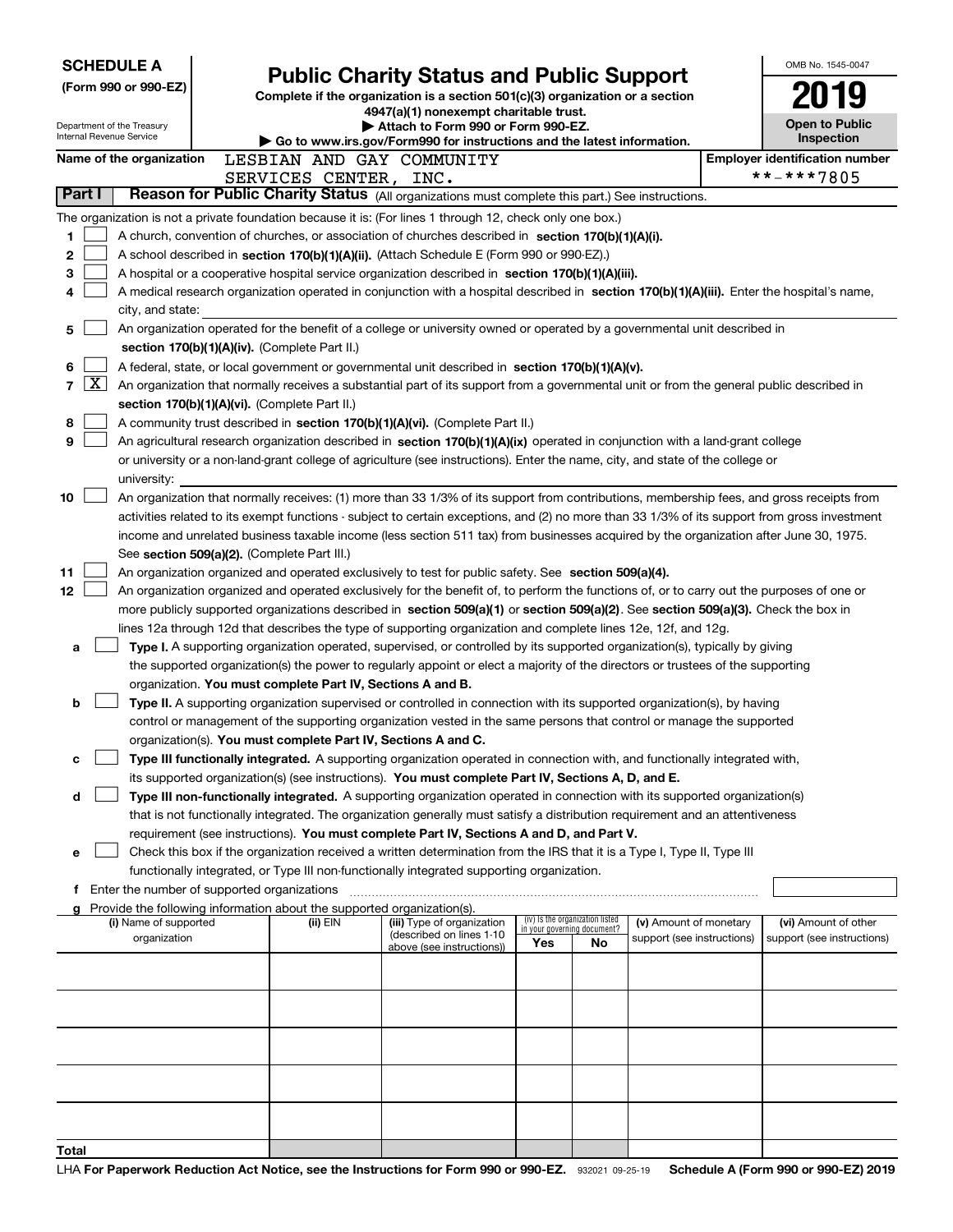| Schedule A (Form 990 or 990-EZ) 2019 $\,$ SERVICES $\,$ CENTER , $\,$ . |  |  |  |  | INC. |  | **-***7805 | Page 2 |
|-------------------------------------------------------------------------|--|--|--|--|------|--|------------|--------|
|                                                                         |  |  |  |  |      |  |            |        |

(Complete only if you checked the box on line 5, 7, or 8 of Part I or if the organization failed to qualify under Part III. If the organization fails to qualify under the tests listed below, please complete Part III.) **Part II Support Schedule for Organizations Described in Sections 170(b)(1)(A)(iv) and 170(b)(1)(A)(vi)**

|     | <b>Section A. Public Support</b>                                                                                                                                                                                                                                    |          |            |                                                         |            |           |                     |  |  |
|-----|---------------------------------------------------------------------------------------------------------------------------------------------------------------------------------------------------------------------------------------------------------------------|----------|------------|---------------------------------------------------------|------------|-----------|---------------------|--|--|
|     | Calendar year (or fiscal year beginning in)                                                                                                                                                                                                                         | (a) 2015 | (b) 2016   | $(c)$ 2017                                              | $(d)$ 2018 | (e) 2019  | (f) Total           |  |  |
|     | 1 Gifts, grants, contributions, and                                                                                                                                                                                                                                 |          |            |                                                         |            |           |                     |  |  |
|     | membership fees received. (Do not                                                                                                                                                                                                                                   |          |            |                                                         |            |           |                     |  |  |
|     | include any "unusual grants.")                                                                                                                                                                                                                                      |          |            | $8102456.12101340.13784762.14464837.13974414.62427809.$ |            |           |                     |  |  |
|     | 2 Tax revenues levied for the organ-                                                                                                                                                                                                                                |          |            |                                                         |            |           |                     |  |  |
|     | ization's benefit and either paid to                                                                                                                                                                                                                                |          |            |                                                         |            |           |                     |  |  |
|     | or expended on its behalf                                                                                                                                                                                                                                           |          |            |                                                         |            |           |                     |  |  |
|     | 3 The value of services or facilities                                                                                                                                                                                                                               |          |            |                                                         |            |           |                     |  |  |
|     | furnished by a governmental unit to                                                                                                                                                                                                                                 |          |            |                                                         |            |           |                     |  |  |
|     | the organization without charge                                                                                                                                                                                                                                     |          |            |                                                         |            |           |                     |  |  |
|     | 4 Total. Add lines 1 through 3                                                                                                                                                                                                                                      |          |            | 8102456.12101340.13784762.14464837.13974414.62427809.   |            |           |                     |  |  |
| 5.  | The portion of total contributions                                                                                                                                                                                                                                  |          |            |                                                         |            |           |                     |  |  |
|     | by each person (other than a                                                                                                                                                                                                                                        |          |            |                                                         |            |           |                     |  |  |
|     | governmental unit or publicly                                                                                                                                                                                                                                       |          |            |                                                         |            |           |                     |  |  |
|     | supported organization) included                                                                                                                                                                                                                                    |          |            |                                                         |            |           |                     |  |  |
|     | on line 1 that exceeds 2% of the                                                                                                                                                                                                                                    |          |            |                                                         |            |           |                     |  |  |
|     | amount shown on line 11,                                                                                                                                                                                                                                            |          |            |                                                         |            |           |                     |  |  |
|     | column (f)                                                                                                                                                                                                                                                          |          |            |                                                         |            |           | 691,501.            |  |  |
|     | 6 Public support. Subtract line 5 from line 4.                                                                                                                                                                                                                      |          |            |                                                         |            |           | 61736308.           |  |  |
|     | <b>Section B. Total Support</b>                                                                                                                                                                                                                                     |          |            |                                                         |            |           |                     |  |  |
|     | Calendar year (or fiscal year beginning in)                                                                                                                                                                                                                         | (a) 2015 | $(b)$ 2016 | $(c)$ 2017                                              | $(d)$ 2018 | (e) 2019  | (f) Total           |  |  |
|     | 7 Amounts from line 4                                                                                                                                                                                                                                               |          |            | 8102456.12101340.13784762.14464837.13974414.62427809.   |            |           |                     |  |  |
|     | 8 Gross income from interest,                                                                                                                                                                                                                                       |          |            |                                                         |            |           |                     |  |  |
|     | dividends, payments received on                                                                                                                                                                                                                                     |          |            |                                                         |            |           |                     |  |  |
|     | securities loans, rents, royalties,                                                                                                                                                                                                                                 |          |            |                                                         |            |           |                     |  |  |
|     | and income from similar sources                                                                                                                                                                                                                                     |          | 154.       | 119.                                                    | 711, 782.  | 444, 218. | 1156273.            |  |  |
|     | <b>9</b> Net income from unrelated business                                                                                                                                                                                                                         |          |            |                                                         |            |           |                     |  |  |
|     | activities, whether or not the                                                                                                                                                                                                                                      |          |            |                                                         |            |           |                     |  |  |
|     | business is regularly carried on                                                                                                                                                                                                                                    |          |            |                                                         |            |           |                     |  |  |
|     | 10 Other income. Do not include gain                                                                                                                                                                                                                                |          |            |                                                         |            |           |                     |  |  |
|     | or loss from the sale of capital                                                                                                                                                                                                                                    |          |            | $841, 945.$   828, 839.   742, 095.   581, 764.         |            |           | $237,693.$ 3232336. |  |  |
|     | assets (Explain in Part VI.)                                                                                                                                                                                                                                        |          |            |                                                         |            |           | 66816418.           |  |  |
|     | 11 Total support. Add lines 7 through 10                                                                                                                                                                                                                            |          |            |                                                         |            |           | 7,805,062.          |  |  |
|     | 12 Gross receipts from related activities, etc. (see instructions)                                                                                                                                                                                                  |          |            |                                                         |            | 12        |                     |  |  |
|     | 13 First five years. If the Form 990 is for the organization's first, second, third, fourth, or fifth tax year as a section 501(c)(3)                                                                                                                               |          |            |                                                         |            |           |                     |  |  |
|     | Section C. Computation of Public Support Percentage                                                                                                                                                                                                                 |          |            |                                                         |            |           |                     |  |  |
|     |                                                                                                                                                                                                                                                                     |          |            |                                                         |            | 14        | 92.40<br>%          |  |  |
| 15  |                                                                                                                                                                                                                                                                     |          |            |                                                         |            | 15        | 91.88<br>%          |  |  |
|     |                                                                                                                                                                                                                                                                     |          |            |                                                         |            |           |                     |  |  |
|     | 16a 33 1/3% support test - 2019. If the organization did not check the box on line 13, and line 14 is 33 1/3% or more, check this box and<br>$\blacktriangleright$ $\boxed{\text{X}}$<br>stop here. The organization qualifies as a publicly supported organization |          |            |                                                         |            |           |                     |  |  |
|     | b 33 1/3% support test - 2018. If the organization did not check a box on line 13 or 16a, and line 15 is 33 1/3% or more, check this box                                                                                                                            |          |            |                                                         |            |           |                     |  |  |
|     | and stop here. The organization qualifies as a publicly supported organization                                                                                                                                                                                      |          |            |                                                         |            |           |                     |  |  |
|     | 17a 10% -facts-and-circumstances test - 2019. If the organization did not check a box on line 13, 16a, or 16b, and line 14 is 10% or more,                                                                                                                          |          |            |                                                         |            |           |                     |  |  |
|     | and if the organization meets the "facts-and-circumstances" test, check this box and stop here. Explain in Part VI how the organization                                                                                                                             |          |            |                                                         |            |           |                     |  |  |
|     |                                                                                                                                                                                                                                                                     |          |            |                                                         |            |           |                     |  |  |
|     | <b>b 10% -facts-and-circumstances test - 2018.</b> If the organization did not check a box on line 13, 16a, 16b, or 17a, and line 15 is 10% or                                                                                                                      |          |            |                                                         |            |           |                     |  |  |
|     | more, and if the organization meets the "facts-and-circumstances" test, check this box and stop here. Explain in Part VI how the                                                                                                                                    |          |            |                                                         |            |           |                     |  |  |
|     | organization meets the "facts-and-circumstances" test. The organization qualifies as a publicly supported organization                                                                                                                                              |          |            |                                                         |            |           |                     |  |  |
| 18. | Private foundation. If the organization did not check a box on line 13, 16a, 16b, 17a, or 17b, check this box and see instructions                                                                                                                                  |          |            |                                                         |            |           |                     |  |  |

**Schedule A (Form 990 or 990-EZ) 2019**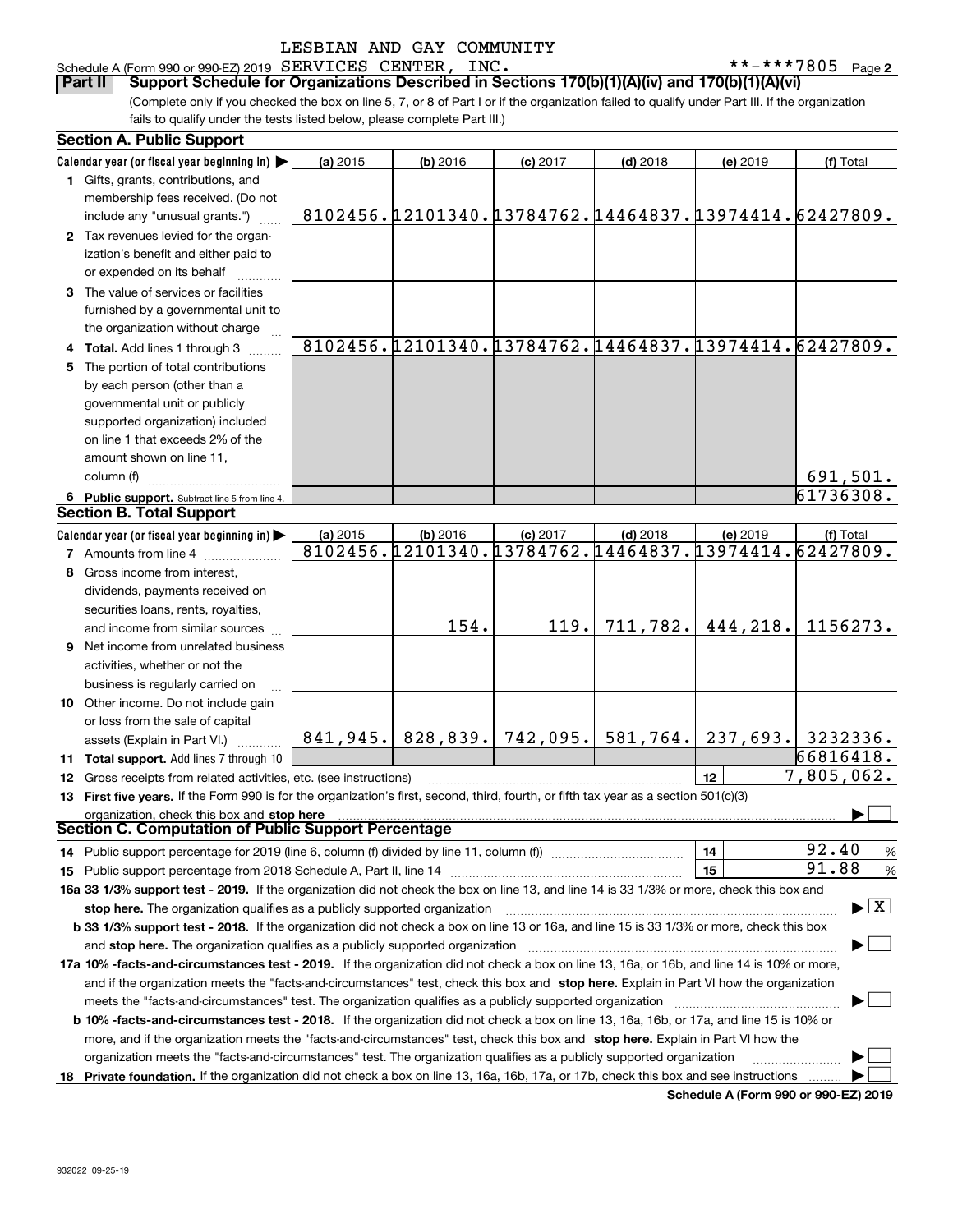## **Part III** | Support Schedule for Organizations Described in Section 509(a)(2)

(Complete only if you checked the box on line 10 of Part I or if the organization failed to qualify under Part II. If the organization fails to qualify under the tests listed below, please complete Part II.)

|    | <b>Section A. Public Support</b>                                                                                                                    |          |          |            |            |          |           |
|----|-----------------------------------------------------------------------------------------------------------------------------------------------------|----------|----------|------------|------------|----------|-----------|
|    | Calendar year (or fiscal year beginning in) $\blacktriangleright$                                                                                   | (a) 2015 | (b) 2016 | $(c)$ 2017 | $(d)$ 2018 | (e) 2019 | (f) Total |
|    | 1 Gifts, grants, contributions, and                                                                                                                 |          |          |            |            |          |           |
|    | membership fees received. (Do not                                                                                                                   |          |          |            |            |          |           |
|    | include any "unusual grants.")                                                                                                                      |          |          |            |            |          |           |
|    | <b>2</b> Gross receipts from admissions,                                                                                                            |          |          |            |            |          |           |
|    | merchandise sold or services per-                                                                                                                   |          |          |            |            |          |           |
|    | formed, or facilities furnished in                                                                                                                  |          |          |            |            |          |           |
|    | any activity that is related to the<br>organization's tax-exempt purpose                                                                            |          |          |            |            |          |           |
|    | 3 Gross receipts from activities that                                                                                                               |          |          |            |            |          |           |
|    | are not an unrelated trade or bus-                                                                                                                  |          |          |            |            |          |           |
|    |                                                                                                                                                     |          |          |            |            |          |           |
|    | iness under section 513                                                                                                                             |          |          |            |            |          |           |
|    | 4 Tax revenues levied for the organ-                                                                                                                |          |          |            |            |          |           |
|    | ization's benefit and either paid to                                                                                                                |          |          |            |            |          |           |
|    | or expended on its behalf<br>.                                                                                                                      |          |          |            |            |          |           |
|    | 5 The value of services or facilities                                                                                                               |          |          |            |            |          |           |
|    | furnished by a governmental unit to                                                                                                                 |          |          |            |            |          |           |
|    | the organization without charge                                                                                                                     |          |          |            |            |          |           |
|    | <b>6 Total.</b> Add lines 1 through 5                                                                                                               |          |          |            |            |          |           |
|    | 7a Amounts included on lines 1, 2, and                                                                                                              |          |          |            |            |          |           |
|    | 3 received from disqualified persons                                                                                                                |          |          |            |            |          |           |
|    | <b>b</b> Amounts included on lines 2 and 3 received                                                                                                 |          |          |            |            |          |           |
|    | from other than disqualified persons that<br>exceed the greater of \$5,000 or 1% of the                                                             |          |          |            |            |          |           |
|    | amount on line 13 for the year                                                                                                                      |          |          |            |            |          |           |
|    | c Add lines 7a and 7b                                                                                                                               |          |          |            |            |          |           |
|    | 8 Public support. (Subtract line 7c from line 6.)                                                                                                   |          |          |            |            |          |           |
|    | <b>Section B. Total Support</b>                                                                                                                     |          |          |            |            |          |           |
|    | Calendar year (or fiscal year beginning in)                                                                                                         | (a) 2015 | (b) 2016 | $(c)$ 2017 | $(d)$ 2018 | (e) 2019 | (f) Total |
|    | 9 Amounts from line 6                                                                                                                               |          |          |            |            |          |           |
|    | <b>10a</b> Gross income from interest,                                                                                                              |          |          |            |            |          |           |
|    | dividends, payments received on                                                                                                                     |          |          |            |            |          |           |
|    | securities loans, rents, royalties,<br>and income from similar sources                                                                              |          |          |            |            |          |           |
|    | <b>b</b> Unrelated business taxable income                                                                                                          |          |          |            |            |          |           |
|    | (less section 511 taxes) from businesses                                                                                                            |          |          |            |            |          |           |
|    | acquired after June 30, 1975 [10001]                                                                                                                |          |          |            |            |          |           |
|    |                                                                                                                                                     |          |          |            |            |          |           |
|    | c Add lines 10a and 10b<br>11 Net income from unrelated business                                                                                    |          |          |            |            |          |           |
|    | activities not included in line 10b,                                                                                                                |          |          |            |            |          |           |
|    | whether or not the business is                                                                                                                      |          |          |            |            |          |           |
|    | regularly carried on                                                                                                                                |          |          |            |            |          |           |
|    | <b>12</b> Other income. Do not include gain<br>or loss from the sale of capital                                                                     |          |          |            |            |          |           |
|    | assets (Explain in Part VI.)                                                                                                                        |          |          |            |            |          |           |
|    | <b>13</b> Total support. (Add lines 9, 10c, 11, and 12.)                                                                                            |          |          |            |            |          |           |
|    | 14 First five years. If the Form 990 is for the organization's first, second, third, fourth, or fifth tax year as a section 501(c)(3) organization, |          |          |            |            |          |           |
|    | check this box and stop here measurements are constructed as the state of the state of the state of the state o                                     |          |          |            |            |          |           |
|    | <b>Section C. Computation of Public Support Percentage</b>                                                                                          |          |          |            |            |          |           |
|    | 15 Public support percentage for 2019 (line 8, column (f), divided by line 13, column (f))                                                          |          |          |            |            | 15       | %         |
|    | 16 Public support percentage from 2018 Schedule A, Part III, line 15                                                                                |          |          |            |            | 16       | %         |
|    | <b>Section D. Computation of Investment Income Percentage</b>                                                                                       |          |          |            |            |          |           |
|    | 17 Investment income percentage for 2019 (line 10c, column (f), divided by line 13, column (f))                                                     |          |          |            |            | 17       | %         |
|    | <b>18</b> Investment income percentage from <b>2018</b> Schedule A, Part III, line 17                                                               |          |          |            |            | 18       | %         |
|    | 19a 33 1/3% support tests - 2019. If the organization did not check the box on line 14, and line 15 is more than 33 1/3%, and line 17 is not        |          |          |            |            |          |           |
|    | more than 33 1/3%, check this box and stop here. The organization qualifies as a publicly supported organization                                    |          |          |            |            |          | ▶         |
|    | b 33 1/3% support tests - 2018. If the organization did not check a box on line 14 or line 19a, and line 16 is more than 33 1/3%, and               |          |          |            |            |          |           |
|    | line 18 is not more than 33 1/3%, check this box and stop here. The organization qualifies as a publicly supported organization                     |          |          |            |            |          |           |
| 20 |                                                                                                                                                     |          |          |            |            |          |           |
|    |                                                                                                                                                     |          |          |            |            |          |           |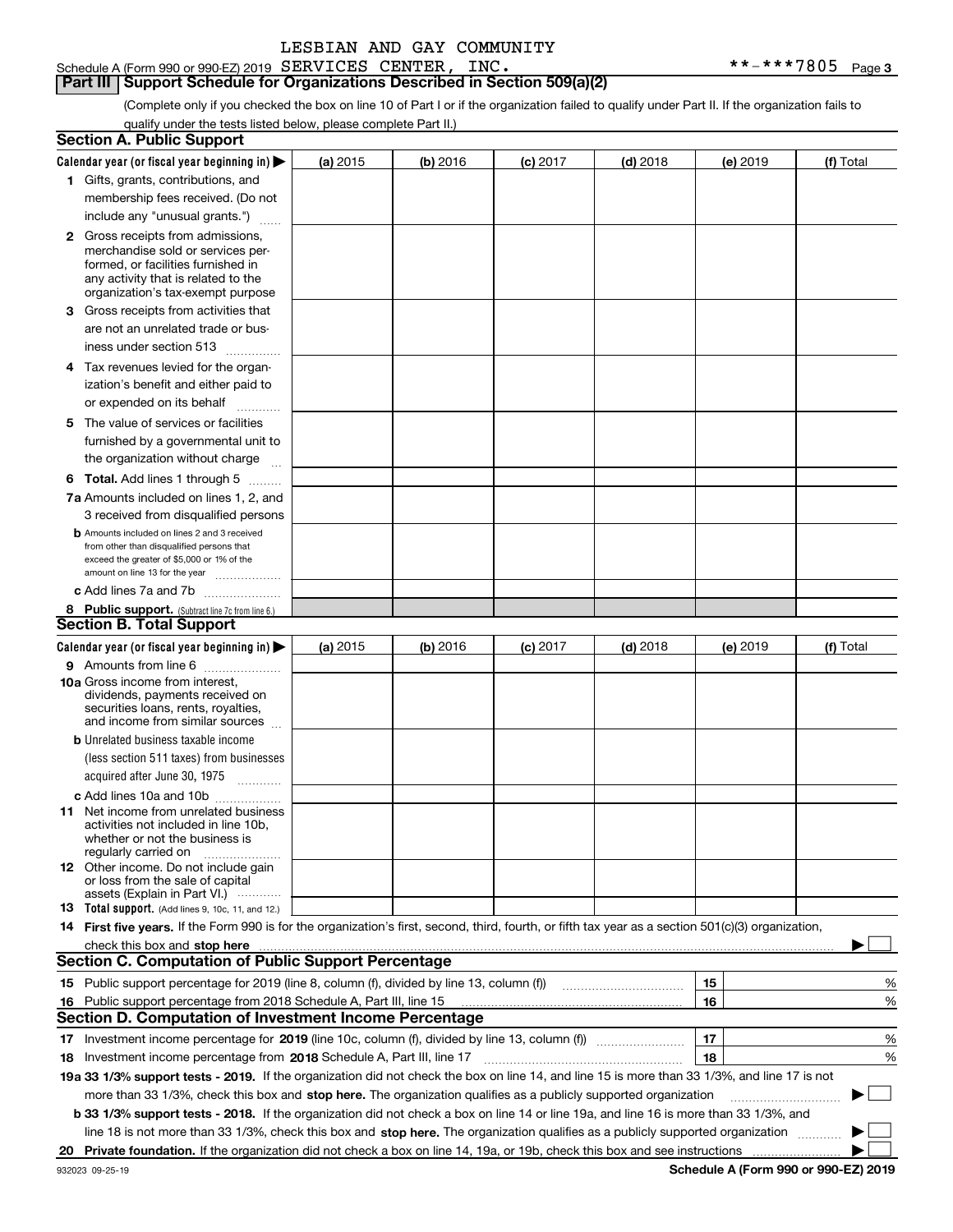## Schedule A (Form 990 or 990-EZ) 2019  $\texttt{SERVICES}\ \texttt{CBNTER}$  ,  $\texttt{INC.}$   $\texttt{[1]}$  ,  $\texttt{[1]}$  ,  $\texttt{[1]}$  ,  $\texttt{[1]}$  ,  $\texttt{[2]}$  ,  $\texttt{[2]}$  and

## **Part IV Supporting Organizations**

(Complete only if you checked a box in line 12 on Part I. If you checked 12a of Part I, complete Sections A and B. If you checked 12b of Part I, complete Sections A and C. If you checked 12c of Part I, complete Sections A, D, and E. If you checked 12d of Part I, complete Sections A and D, and complete Part V.)

#### **Section A. All Supporting Organizations**

- **1** Are all of the organization's supported organizations listed by name in the organization's governing documents? If "No," describe in **Part VI** how the supported organizations are designated. If designated by *class or purpose, describe the designation. If historic and continuing relationship, explain.*
- **2** Did the organization have any supported organization that does not have an IRS determination of status under section 509(a)(1) or (2)? If "Yes," explain in Part VI how the organization determined that the supported *organization was described in section 509(a)(1) or (2).*
- **3a** Did the organization have a supported organization described in section 501(c)(4), (5), or (6)? If "Yes," answer *(b) and (c) below.*
- **b** Did the organization confirm that each supported organization qualified under section 501(c)(4), (5), or (6) and satisfied the public support tests under section 509(a)(2)? If "Yes," describe in **Part VI** when and how the *organization made the determination.*
- **c**Did the organization ensure that all support to such organizations was used exclusively for section 170(c)(2)(B) purposes? If "Yes," explain in **Part VI** what controls the organization put in place to ensure such use.
- **4a***If* Was any supported organization not organized in the United States ("foreign supported organization")? *"Yes," and if you checked 12a or 12b in Part I, answer (b) and (c) below.*
- **b** Did the organization have ultimate control and discretion in deciding whether to make grants to the foreign supported organization? If "Yes," describe in **Part VI** how the organization had such control and discretion *despite being controlled or supervised by or in connection with its supported organizations.*
- **c** Did the organization support any foreign supported organization that does not have an IRS determination under sections 501(c)(3) and 509(a)(1) or (2)? If "Yes," explain in **Part VI** what controls the organization used *to ensure that all support to the foreign supported organization was used exclusively for section 170(c)(2)(B) purposes.*
- **5a***If "Yes,"* Did the organization add, substitute, or remove any supported organizations during the tax year? answer (b) and (c) below (if applicable). Also, provide detail in **Part VI,** including (i) the names and EIN *numbers of the supported organizations added, substituted, or removed; (ii) the reasons for each such action; (iii) the authority under the organization's organizing document authorizing such action; and (iv) how the action was accomplished (such as by amendment to the organizing document).*
- **b** Type I or Type II only. Was any added or substituted supported organization part of a class already designated in the organization's organizing document?
- **cSubstitutions only.**  Was the substitution the result of an event beyond the organization's control?
- **6** Did the organization provide support (whether in the form of grants or the provision of services or facilities) to **Part VI.** *If "Yes," provide detail in* support or benefit one or more of the filing organization's supported organizations? anyone other than (i) its supported organizations, (ii) individuals that are part of the charitable class benefited by one or more of its supported organizations, or (iii) other supporting organizations that also
- **7**Did the organization provide a grant, loan, compensation, or other similar payment to a substantial contributor *If "Yes," complete Part I of Schedule L (Form 990 or 990-EZ).* regard to a substantial contributor? (as defined in section 4958(c)(3)(C)), a family member of a substantial contributor, or a 35% controlled entity with
- **8** Did the organization make a loan to a disqualified person (as defined in section 4958) not described in line 7? *If "Yes," complete Part I of Schedule L (Form 990 or 990-EZ).*
- **9a** Was the organization controlled directly or indirectly at any time during the tax year by one or more in section 509(a)(1) or (2))? If "Yes," *provide detail in* <code>Part VI.</code> disqualified persons as defined in section 4946 (other than foundation managers and organizations described
- **b** Did one or more disqualified persons (as defined in line 9a) hold a controlling interest in any entity in which the supporting organization had an interest? If "Yes," provide detail in P**art VI**.
- **c**Did a disqualified person (as defined in line 9a) have an ownership interest in, or derive any personal benefit from, assets in which the supporting organization also had an interest? If "Yes," provide detail in P**art VI.**
- **10a** Was the organization subject to the excess business holdings rules of section 4943 because of section supporting organizations)? If "Yes," answer 10b below. 4943(f) (regarding certain Type II supporting organizations, and all Type III non-functionally integrated
- **b** Did the organization have any excess business holdings in the tax year? (Use Schedule C, Form 4720, to *determine whether the organization had excess business holdings.)*

**1**

**2**

**3a**

**3b**

**3c**

**4a**

**4b**

**4c**

**5a**

**5b5c**

**6**

**7**

**8**

**9a**

**9b**

**9c**

**10a**

**YesNo**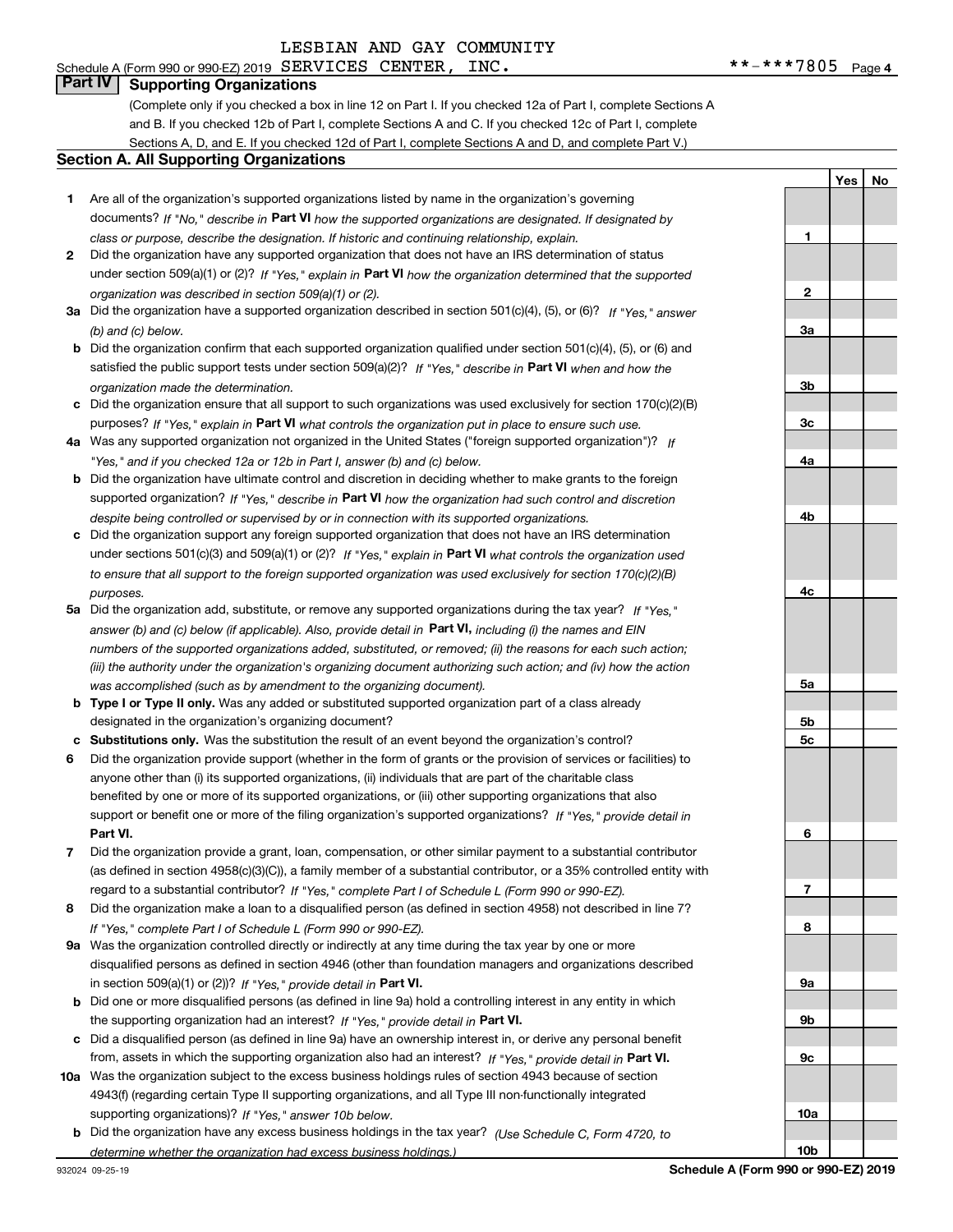Schedule A (Form 990 or 990-EZ) 2019  $\texttt{SERVICES}\ \texttt{CBNTER}$  ,  $\texttt{INC.}$   $\texttt{[1]}$  ,  $\texttt{[1]}$  ,  $\texttt{[1]}$  ,  $\texttt{[1]}$  ,  $\texttt{[2]}$  ,  $\texttt{[2]}$  and

| Yes<br>No<br>Has the organization accepted a gift or contribution from any of the following persons?<br>11<br>a A person who directly or indirectly controls, either alone or together with persons described in (b) and (c)<br>below, the governing body of a supported organization?<br>11a<br><b>b</b> A family member of a person described in (a) above?<br>11 <sub>b</sub><br>c A 35% controlled entity of a person described in (a) or (b) above? If "Yes" to a, b, or c, provide detail in Part VI.<br>11c<br><b>Section B. Type I Supporting Organizations</b><br>Yes<br>No<br>Did the directors, trustees, or membership of one or more supported organizations have the power to<br>1<br>regularly appoint or elect at least a majority of the organization's directors or trustees at all times during the<br>tax year? If "No," describe in Part VI how the supported organization(s) effectively operated, supervised, or<br>controlled the organization's activities. If the organization had more than one supported organization,<br>describe how the powers to appoint and/or remove directors or trustees were allocated among the supported<br>1<br>organizations and what conditions or restrictions, if any, applied to such powers during the tax year.<br>2<br>Did the organization operate for the benefit of any supported organization other than the supported<br>organization(s) that operated, supervised, or controlled the supporting organization? If "Yes," explain in<br>Part VI how providing such benefit carried out the purposes of the supported organization(s) that operated,<br>2<br>supervised, or controlled the supporting organization.<br><b>Section C. Type II Supporting Organizations</b><br>Yes<br>No<br>Were a majority of the organization's directors or trustees during the tax year also a majority of the directors<br>1<br>or trustees of each of the organization's supported organization(s)? If "No," describe in Part VI how control<br>or management of the supporting organization was vested in the same persons that controlled or managed<br>1<br>the supported organization(s)<br><b>Section D. All Type III Supporting Organizations</b><br>Yes<br>No<br>Did the organization provide to each of its supported organizations, by the last day of the fifth month of the<br>1<br>organization's tax year, (i) a written notice describing the type and amount of support provided during the prior tax<br>year, (ii) a copy of the Form 990 that was most recently filed as of the date of notification, and (iii) copies of the<br>organization's governing documents in effect on the date of notification, to the extent not previously provided?<br>1<br>Were any of the organization's officers, directors, or trustees either (i) appointed or elected by the supported<br>2<br>organization(s) or (ii) serving on the governing body of a supported organization? If "No," explain in Part VI how<br>2<br>the organization maintained a close and continuous working relationship with the supported organization(s).<br>By reason of the relationship described in (2), did the organization's supported organizations have a<br>3<br>significant voice in the organization's investment policies and in directing the use of the organization's<br>income or assets at all times during the tax year? If "Yes," describe in Part VI the role the organization's<br>З<br>supported organizations played in this regard.<br>Section E. Type III Functionally Integrated Supporting Organizations<br>Check the box next to the method that the organization used to satisfy the Integral Part Test during the year (see instructions).<br>1<br>The organization satisfied the Activities Test. Complete line 2 below.<br>а<br>The organization is the parent of each of its supported organizations. Complete line 3 below.<br>b<br>The organization supported a governmental entity. Describe in Part VI how you supported a government entity (see instructions)<br>c<br>Yes<br>Activities Test. Answer (a) and (b) below.<br>No<br>2<br>Did substantially all of the organization's activities during the tax year directly further the exempt purposes of<br>а<br>the supported organization(s) to which the organization was responsive? If "Yes," then in Part VI identify<br>those supported organizations and explain how these activities directly furthered their exempt purposes,<br>how the organization was responsive to those supported organizations, and how the organization determined<br>2a<br>that these activities constituted substantially all of its activities.<br><b>b</b> Did the activities described in (a) constitute activities that, but for the organization's involvement, one or more<br>of the organization's supported organization(s) would have been engaged in? If "Yes," explain in Part VI the<br>reasons for the organization's position that its supported organization(s) would have engaged in these<br>2 <sub>b</sub><br>activities but for the organization's involvement.<br>Parent of Supported Organizations. Answer (a) and (b) below.<br>з<br>a Did the organization have the power to regularly appoint or elect a majority of the officers, directors, or | <b>Part IV</b><br><b>Supporting Organizations (continued)</b>                |    |  |
|----------------------------------------------------------------------------------------------------------------------------------------------------------------------------------------------------------------------------------------------------------------------------------------------------------------------------------------------------------------------------------------------------------------------------------------------------------------------------------------------------------------------------------------------------------------------------------------------------------------------------------------------------------------------------------------------------------------------------------------------------------------------------------------------------------------------------------------------------------------------------------------------------------------------------------------------------------------------------------------------------------------------------------------------------------------------------------------------------------------------------------------------------------------------------------------------------------------------------------------------------------------------------------------------------------------------------------------------------------------------------------------------------------------------------------------------------------------------------------------------------------------------------------------------------------------------------------------------------------------------------------------------------------------------------------------------------------------------------------------------------------------------------------------------------------------------------------------------------------------------------------------------------------------------------------------------------------------------------------------------------------------------------------------------------------------------------------------------------------------------------------------------------------------------------------------------------------------------------------------------------------------------------------------------------------------------------------------------------------------------------------------------------------------------------------------------------------------------------------------------------------------------------------------------------------------------------------------------------------------------------------------------------------------------------------------------------------------------------------------------------------------------------------------------------------------------------------------------------------------------------------------------------------------------------------------------------------------------------------------------------------------------------------------------------------------------------------------------------------------------------------------------------------------------------------------------------------------------------------------------------------------------------------------------------------------------------------------------------------------------------------------------------------------------------------------------------------------------------------------------------------------------------------------------------------------------------------------------------------------------------------------------------------------------------------------------------------------------------------------------------------------------------------------------------------------------------------------------------------------------------------------------------------------------------------------------------------------------------------------------------------------------------------------------------------------------------------------------------------------------------------------------------------------------------------------------------------------------------------------------------------------------------------------------------------------------------------------------------------------------------------------------------------------------------------------------------------------------------------------------------------------------------------------------------------------------------------------------------------------------------------------------------------------------------------------------------------------------------------------------------------------------------------------------------------------------------------------------------------------------------------------------------------------------------------------------------------------------------------------------------------------------------------------------------------------------------------------------------------------------------------------------------------------------------------------------------------------------------------------------------------------------------------------------|------------------------------------------------------------------------------|----|--|
|                                                                                                                                                                                                                                                                                                                                                                                                                                                                                                                                                                                                                                                                                                                                                                                                                                                                                                                                                                                                                                                                                                                                                                                                                                                                                                                                                                                                                                                                                                                                                                                                                                                                                                                                                                                                                                                                                                                                                                                                                                                                                                                                                                                                                                                                                                                                                                                                                                                                                                                                                                                                                                                                                                                                                                                                                                                                                                                                                                                                                                                                                                                                                                                                                                                                                                                                                                                                                                                                                                                                                                                                                                                                                                                                                                                                                                                                                                                                                                                                                                                                                                                                                                                                                                                                                                                                                                                                                                                                                                                                                                                                                                                                                                                                                                                                                                                                                                                                                                                                                                                                                                                                                                                                                                                                                              |                                                                              |    |  |
|                                                                                                                                                                                                                                                                                                                                                                                                                                                                                                                                                                                                                                                                                                                                                                                                                                                                                                                                                                                                                                                                                                                                                                                                                                                                                                                                                                                                                                                                                                                                                                                                                                                                                                                                                                                                                                                                                                                                                                                                                                                                                                                                                                                                                                                                                                                                                                                                                                                                                                                                                                                                                                                                                                                                                                                                                                                                                                                                                                                                                                                                                                                                                                                                                                                                                                                                                                                                                                                                                                                                                                                                                                                                                                                                                                                                                                                                                                                                                                                                                                                                                                                                                                                                                                                                                                                                                                                                                                                                                                                                                                                                                                                                                                                                                                                                                                                                                                                                                                                                                                                                                                                                                                                                                                                                                              |                                                                              |    |  |
|                                                                                                                                                                                                                                                                                                                                                                                                                                                                                                                                                                                                                                                                                                                                                                                                                                                                                                                                                                                                                                                                                                                                                                                                                                                                                                                                                                                                                                                                                                                                                                                                                                                                                                                                                                                                                                                                                                                                                                                                                                                                                                                                                                                                                                                                                                                                                                                                                                                                                                                                                                                                                                                                                                                                                                                                                                                                                                                                                                                                                                                                                                                                                                                                                                                                                                                                                                                                                                                                                                                                                                                                                                                                                                                                                                                                                                                                                                                                                                                                                                                                                                                                                                                                                                                                                                                                                                                                                                                                                                                                                                                                                                                                                                                                                                                                                                                                                                                                                                                                                                                                                                                                                                                                                                                                                              |                                                                              |    |  |
|                                                                                                                                                                                                                                                                                                                                                                                                                                                                                                                                                                                                                                                                                                                                                                                                                                                                                                                                                                                                                                                                                                                                                                                                                                                                                                                                                                                                                                                                                                                                                                                                                                                                                                                                                                                                                                                                                                                                                                                                                                                                                                                                                                                                                                                                                                                                                                                                                                                                                                                                                                                                                                                                                                                                                                                                                                                                                                                                                                                                                                                                                                                                                                                                                                                                                                                                                                                                                                                                                                                                                                                                                                                                                                                                                                                                                                                                                                                                                                                                                                                                                                                                                                                                                                                                                                                                                                                                                                                                                                                                                                                                                                                                                                                                                                                                                                                                                                                                                                                                                                                                                                                                                                                                                                                                                              |                                                                              |    |  |
|                                                                                                                                                                                                                                                                                                                                                                                                                                                                                                                                                                                                                                                                                                                                                                                                                                                                                                                                                                                                                                                                                                                                                                                                                                                                                                                                                                                                                                                                                                                                                                                                                                                                                                                                                                                                                                                                                                                                                                                                                                                                                                                                                                                                                                                                                                                                                                                                                                                                                                                                                                                                                                                                                                                                                                                                                                                                                                                                                                                                                                                                                                                                                                                                                                                                                                                                                                                                                                                                                                                                                                                                                                                                                                                                                                                                                                                                                                                                                                                                                                                                                                                                                                                                                                                                                                                                                                                                                                                                                                                                                                                                                                                                                                                                                                                                                                                                                                                                                                                                                                                                                                                                                                                                                                                                                              |                                                                              |    |  |
|                                                                                                                                                                                                                                                                                                                                                                                                                                                                                                                                                                                                                                                                                                                                                                                                                                                                                                                                                                                                                                                                                                                                                                                                                                                                                                                                                                                                                                                                                                                                                                                                                                                                                                                                                                                                                                                                                                                                                                                                                                                                                                                                                                                                                                                                                                                                                                                                                                                                                                                                                                                                                                                                                                                                                                                                                                                                                                                                                                                                                                                                                                                                                                                                                                                                                                                                                                                                                                                                                                                                                                                                                                                                                                                                                                                                                                                                                                                                                                                                                                                                                                                                                                                                                                                                                                                                                                                                                                                                                                                                                                                                                                                                                                                                                                                                                                                                                                                                                                                                                                                                                                                                                                                                                                                                                              |                                                                              |    |  |
|                                                                                                                                                                                                                                                                                                                                                                                                                                                                                                                                                                                                                                                                                                                                                                                                                                                                                                                                                                                                                                                                                                                                                                                                                                                                                                                                                                                                                                                                                                                                                                                                                                                                                                                                                                                                                                                                                                                                                                                                                                                                                                                                                                                                                                                                                                                                                                                                                                                                                                                                                                                                                                                                                                                                                                                                                                                                                                                                                                                                                                                                                                                                                                                                                                                                                                                                                                                                                                                                                                                                                                                                                                                                                                                                                                                                                                                                                                                                                                                                                                                                                                                                                                                                                                                                                                                                                                                                                                                                                                                                                                                                                                                                                                                                                                                                                                                                                                                                                                                                                                                                                                                                                                                                                                                                                              |                                                                              |    |  |
|                                                                                                                                                                                                                                                                                                                                                                                                                                                                                                                                                                                                                                                                                                                                                                                                                                                                                                                                                                                                                                                                                                                                                                                                                                                                                                                                                                                                                                                                                                                                                                                                                                                                                                                                                                                                                                                                                                                                                                                                                                                                                                                                                                                                                                                                                                                                                                                                                                                                                                                                                                                                                                                                                                                                                                                                                                                                                                                                                                                                                                                                                                                                                                                                                                                                                                                                                                                                                                                                                                                                                                                                                                                                                                                                                                                                                                                                                                                                                                                                                                                                                                                                                                                                                                                                                                                                                                                                                                                                                                                                                                                                                                                                                                                                                                                                                                                                                                                                                                                                                                                                                                                                                                                                                                                                                              |                                                                              |    |  |
|                                                                                                                                                                                                                                                                                                                                                                                                                                                                                                                                                                                                                                                                                                                                                                                                                                                                                                                                                                                                                                                                                                                                                                                                                                                                                                                                                                                                                                                                                                                                                                                                                                                                                                                                                                                                                                                                                                                                                                                                                                                                                                                                                                                                                                                                                                                                                                                                                                                                                                                                                                                                                                                                                                                                                                                                                                                                                                                                                                                                                                                                                                                                                                                                                                                                                                                                                                                                                                                                                                                                                                                                                                                                                                                                                                                                                                                                                                                                                                                                                                                                                                                                                                                                                                                                                                                                                                                                                                                                                                                                                                                                                                                                                                                                                                                                                                                                                                                                                                                                                                                                                                                                                                                                                                                                                              |                                                                              |    |  |
|                                                                                                                                                                                                                                                                                                                                                                                                                                                                                                                                                                                                                                                                                                                                                                                                                                                                                                                                                                                                                                                                                                                                                                                                                                                                                                                                                                                                                                                                                                                                                                                                                                                                                                                                                                                                                                                                                                                                                                                                                                                                                                                                                                                                                                                                                                                                                                                                                                                                                                                                                                                                                                                                                                                                                                                                                                                                                                                                                                                                                                                                                                                                                                                                                                                                                                                                                                                                                                                                                                                                                                                                                                                                                                                                                                                                                                                                                                                                                                                                                                                                                                                                                                                                                                                                                                                                                                                                                                                                                                                                                                                                                                                                                                                                                                                                                                                                                                                                                                                                                                                                                                                                                                                                                                                                                              |                                                                              |    |  |
|                                                                                                                                                                                                                                                                                                                                                                                                                                                                                                                                                                                                                                                                                                                                                                                                                                                                                                                                                                                                                                                                                                                                                                                                                                                                                                                                                                                                                                                                                                                                                                                                                                                                                                                                                                                                                                                                                                                                                                                                                                                                                                                                                                                                                                                                                                                                                                                                                                                                                                                                                                                                                                                                                                                                                                                                                                                                                                                                                                                                                                                                                                                                                                                                                                                                                                                                                                                                                                                                                                                                                                                                                                                                                                                                                                                                                                                                                                                                                                                                                                                                                                                                                                                                                                                                                                                                                                                                                                                                                                                                                                                                                                                                                                                                                                                                                                                                                                                                                                                                                                                                                                                                                                                                                                                                                              |                                                                              |    |  |
|                                                                                                                                                                                                                                                                                                                                                                                                                                                                                                                                                                                                                                                                                                                                                                                                                                                                                                                                                                                                                                                                                                                                                                                                                                                                                                                                                                                                                                                                                                                                                                                                                                                                                                                                                                                                                                                                                                                                                                                                                                                                                                                                                                                                                                                                                                                                                                                                                                                                                                                                                                                                                                                                                                                                                                                                                                                                                                                                                                                                                                                                                                                                                                                                                                                                                                                                                                                                                                                                                                                                                                                                                                                                                                                                                                                                                                                                                                                                                                                                                                                                                                                                                                                                                                                                                                                                                                                                                                                                                                                                                                                                                                                                                                                                                                                                                                                                                                                                                                                                                                                                                                                                                                                                                                                                                              |                                                                              |    |  |
|                                                                                                                                                                                                                                                                                                                                                                                                                                                                                                                                                                                                                                                                                                                                                                                                                                                                                                                                                                                                                                                                                                                                                                                                                                                                                                                                                                                                                                                                                                                                                                                                                                                                                                                                                                                                                                                                                                                                                                                                                                                                                                                                                                                                                                                                                                                                                                                                                                                                                                                                                                                                                                                                                                                                                                                                                                                                                                                                                                                                                                                                                                                                                                                                                                                                                                                                                                                                                                                                                                                                                                                                                                                                                                                                                                                                                                                                                                                                                                                                                                                                                                                                                                                                                                                                                                                                                                                                                                                                                                                                                                                                                                                                                                                                                                                                                                                                                                                                                                                                                                                                                                                                                                                                                                                                                              |                                                                              |    |  |
|                                                                                                                                                                                                                                                                                                                                                                                                                                                                                                                                                                                                                                                                                                                                                                                                                                                                                                                                                                                                                                                                                                                                                                                                                                                                                                                                                                                                                                                                                                                                                                                                                                                                                                                                                                                                                                                                                                                                                                                                                                                                                                                                                                                                                                                                                                                                                                                                                                                                                                                                                                                                                                                                                                                                                                                                                                                                                                                                                                                                                                                                                                                                                                                                                                                                                                                                                                                                                                                                                                                                                                                                                                                                                                                                                                                                                                                                                                                                                                                                                                                                                                                                                                                                                                                                                                                                                                                                                                                                                                                                                                                                                                                                                                                                                                                                                                                                                                                                                                                                                                                                                                                                                                                                                                                                                              |                                                                              |    |  |
|                                                                                                                                                                                                                                                                                                                                                                                                                                                                                                                                                                                                                                                                                                                                                                                                                                                                                                                                                                                                                                                                                                                                                                                                                                                                                                                                                                                                                                                                                                                                                                                                                                                                                                                                                                                                                                                                                                                                                                                                                                                                                                                                                                                                                                                                                                                                                                                                                                                                                                                                                                                                                                                                                                                                                                                                                                                                                                                                                                                                                                                                                                                                                                                                                                                                                                                                                                                                                                                                                                                                                                                                                                                                                                                                                                                                                                                                                                                                                                                                                                                                                                                                                                                                                                                                                                                                                                                                                                                                                                                                                                                                                                                                                                                                                                                                                                                                                                                                                                                                                                                                                                                                                                                                                                                                                              |                                                                              |    |  |
|                                                                                                                                                                                                                                                                                                                                                                                                                                                                                                                                                                                                                                                                                                                                                                                                                                                                                                                                                                                                                                                                                                                                                                                                                                                                                                                                                                                                                                                                                                                                                                                                                                                                                                                                                                                                                                                                                                                                                                                                                                                                                                                                                                                                                                                                                                                                                                                                                                                                                                                                                                                                                                                                                                                                                                                                                                                                                                                                                                                                                                                                                                                                                                                                                                                                                                                                                                                                                                                                                                                                                                                                                                                                                                                                                                                                                                                                                                                                                                                                                                                                                                                                                                                                                                                                                                                                                                                                                                                                                                                                                                                                                                                                                                                                                                                                                                                                                                                                                                                                                                                                                                                                                                                                                                                                                              |                                                                              |    |  |
|                                                                                                                                                                                                                                                                                                                                                                                                                                                                                                                                                                                                                                                                                                                                                                                                                                                                                                                                                                                                                                                                                                                                                                                                                                                                                                                                                                                                                                                                                                                                                                                                                                                                                                                                                                                                                                                                                                                                                                                                                                                                                                                                                                                                                                                                                                                                                                                                                                                                                                                                                                                                                                                                                                                                                                                                                                                                                                                                                                                                                                                                                                                                                                                                                                                                                                                                                                                                                                                                                                                                                                                                                                                                                                                                                                                                                                                                                                                                                                                                                                                                                                                                                                                                                                                                                                                                                                                                                                                                                                                                                                                                                                                                                                                                                                                                                                                                                                                                                                                                                                                                                                                                                                                                                                                                                              |                                                                              |    |  |
|                                                                                                                                                                                                                                                                                                                                                                                                                                                                                                                                                                                                                                                                                                                                                                                                                                                                                                                                                                                                                                                                                                                                                                                                                                                                                                                                                                                                                                                                                                                                                                                                                                                                                                                                                                                                                                                                                                                                                                                                                                                                                                                                                                                                                                                                                                                                                                                                                                                                                                                                                                                                                                                                                                                                                                                                                                                                                                                                                                                                                                                                                                                                                                                                                                                                                                                                                                                                                                                                                                                                                                                                                                                                                                                                                                                                                                                                                                                                                                                                                                                                                                                                                                                                                                                                                                                                                                                                                                                                                                                                                                                                                                                                                                                                                                                                                                                                                                                                                                                                                                                                                                                                                                                                                                                                                              |                                                                              |    |  |
|                                                                                                                                                                                                                                                                                                                                                                                                                                                                                                                                                                                                                                                                                                                                                                                                                                                                                                                                                                                                                                                                                                                                                                                                                                                                                                                                                                                                                                                                                                                                                                                                                                                                                                                                                                                                                                                                                                                                                                                                                                                                                                                                                                                                                                                                                                                                                                                                                                                                                                                                                                                                                                                                                                                                                                                                                                                                                                                                                                                                                                                                                                                                                                                                                                                                                                                                                                                                                                                                                                                                                                                                                                                                                                                                                                                                                                                                                                                                                                                                                                                                                                                                                                                                                                                                                                                                                                                                                                                                                                                                                                                                                                                                                                                                                                                                                                                                                                                                                                                                                                                                                                                                                                                                                                                                                              |                                                                              |    |  |
|                                                                                                                                                                                                                                                                                                                                                                                                                                                                                                                                                                                                                                                                                                                                                                                                                                                                                                                                                                                                                                                                                                                                                                                                                                                                                                                                                                                                                                                                                                                                                                                                                                                                                                                                                                                                                                                                                                                                                                                                                                                                                                                                                                                                                                                                                                                                                                                                                                                                                                                                                                                                                                                                                                                                                                                                                                                                                                                                                                                                                                                                                                                                                                                                                                                                                                                                                                                                                                                                                                                                                                                                                                                                                                                                                                                                                                                                                                                                                                                                                                                                                                                                                                                                                                                                                                                                                                                                                                                                                                                                                                                                                                                                                                                                                                                                                                                                                                                                                                                                                                                                                                                                                                                                                                                                                              |                                                                              |    |  |
|                                                                                                                                                                                                                                                                                                                                                                                                                                                                                                                                                                                                                                                                                                                                                                                                                                                                                                                                                                                                                                                                                                                                                                                                                                                                                                                                                                                                                                                                                                                                                                                                                                                                                                                                                                                                                                                                                                                                                                                                                                                                                                                                                                                                                                                                                                                                                                                                                                                                                                                                                                                                                                                                                                                                                                                                                                                                                                                                                                                                                                                                                                                                                                                                                                                                                                                                                                                                                                                                                                                                                                                                                                                                                                                                                                                                                                                                                                                                                                                                                                                                                                                                                                                                                                                                                                                                                                                                                                                                                                                                                                                                                                                                                                                                                                                                                                                                                                                                                                                                                                                                                                                                                                                                                                                                                              |                                                                              |    |  |
|                                                                                                                                                                                                                                                                                                                                                                                                                                                                                                                                                                                                                                                                                                                                                                                                                                                                                                                                                                                                                                                                                                                                                                                                                                                                                                                                                                                                                                                                                                                                                                                                                                                                                                                                                                                                                                                                                                                                                                                                                                                                                                                                                                                                                                                                                                                                                                                                                                                                                                                                                                                                                                                                                                                                                                                                                                                                                                                                                                                                                                                                                                                                                                                                                                                                                                                                                                                                                                                                                                                                                                                                                                                                                                                                                                                                                                                                                                                                                                                                                                                                                                                                                                                                                                                                                                                                                                                                                                                                                                                                                                                                                                                                                                                                                                                                                                                                                                                                                                                                                                                                                                                                                                                                                                                                                              |                                                                              |    |  |
|                                                                                                                                                                                                                                                                                                                                                                                                                                                                                                                                                                                                                                                                                                                                                                                                                                                                                                                                                                                                                                                                                                                                                                                                                                                                                                                                                                                                                                                                                                                                                                                                                                                                                                                                                                                                                                                                                                                                                                                                                                                                                                                                                                                                                                                                                                                                                                                                                                                                                                                                                                                                                                                                                                                                                                                                                                                                                                                                                                                                                                                                                                                                                                                                                                                                                                                                                                                                                                                                                                                                                                                                                                                                                                                                                                                                                                                                                                                                                                                                                                                                                                                                                                                                                                                                                                                                                                                                                                                                                                                                                                                                                                                                                                                                                                                                                                                                                                                                                                                                                                                                                                                                                                                                                                                                                              |                                                                              |    |  |
|                                                                                                                                                                                                                                                                                                                                                                                                                                                                                                                                                                                                                                                                                                                                                                                                                                                                                                                                                                                                                                                                                                                                                                                                                                                                                                                                                                                                                                                                                                                                                                                                                                                                                                                                                                                                                                                                                                                                                                                                                                                                                                                                                                                                                                                                                                                                                                                                                                                                                                                                                                                                                                                                                                                                                                                                                                                                                                                                                                                                                                                                                                                                                                                                                                                                                                                                                                                                                                                                                                                                                                                                                                                                                                                                                                                                                                                                                                                                                                                                                                                                                                                                                                                                                                                                                                                                                                                                                                                                                                                                                                                                                                                                                                                                                                                                                                                                                                                                                                                                                                                                                                                                                                                                                                                                                              |                                                                              |    |  |
|                                                                                                                                                                                                                                                                                                                                                                                                                                                                                                                                                                                                                                                                                                                                                                                                                                                                                                                                                                                                                                                                                                                                                                                                                                                                                                                                                                                                                                                                                                                                                                                                                                                                                                                                                                                                                                                                                                                                                                                                                                                                                                                                                                                                                                                                                                                                                                                                                                                                                                                                                                                                                                                                                                                                                                                                                                                                                                                                                                                                                                                                                                                                                                                                                                                                                                                                                                                                                                                                                                                                                                                                                                                                                                                                                                                                                                                                                                                                                                                                                                                                                                                                                                                                                                                                                                                                                                                                                                                                                                                                                                                                                                                                                                                                                                                                                                                                                                                                                                                                                                                                                                                                                                                                                                                                                              |                                                                              |    |  |
|                                                                                                                                                                                                                                                                                                                                                                                                                                                                                                                                                                                                                                                                                                                                                                                                                                                                                                                                                                                                                                                                                                                                                                                                                                                                                                                                                                                                                                                                                                                                                                                                                                                                                                                                                                                                                                                                                                                                                                                                                                                                                                                                                                                                                                                                                                                                                                                                                                                                                                                                                                                                                                                                                                                                                                                                                                                                                                                                                                                                                                                                                                                                                                                                                                                                                                                                                                                                                                                                                                                                                                                                                                                                                                                                                                                                                                                                                                                                                                                                                                                                                                                                                                                                                                                                                                                                                                                                                                                                                                                                                                                                                                                                                                                                                                                                                                                                                                                                                                                                                                                                                                                                                                                                                                                                                              |                                                                              |    |  |
|                                                                                                                                                                                                                                                                                                                                                                                                                                                                                                                                                                                                                                                                                                                                                                                                                                                                                                                                                                                                                                                                                                                                                                                                                                                                                                                                                                                                                                                                                                                                                                                                                                                                                                                                                                                                                                                                                                                                                                                                                                                                                                                                                                                                                                                                                                                                                                                                                                                                                                                                                                                                                                                                                                                                                                                                                                                                                                                                                                                                                                                                                                                                                                                                                                                                                                                                                                                                                                                                                                                                                                                                                                                                                                                                                                                                                                                                                                                                                                                                                                                                                                                                                                                                                                                                                                                                                                                                                                                                                                                                                                                                                                                                                                                                                                                                                                                                                                                                                                                                                                                                                                                                                                                                                                                                                              |                                                                              |    |  |
|                                                                                                                                                                                                                                                                                                                                                                                                                                                                                                                                                                                                                                                                                                                                                                                                                                                                                                                                                                                                                                                                                                                                                                                                                                                                                                                                                                                                                                                                                                                                                                                                                                                                                                                                                                                                                                                                                                                                                                                                                                                                                                                                                                                                                                                                                                                                                                                                                                                                                                                                                                                                                                                                                                                                                                                                                                                                                                                                                                                                                                                                                                                                                                                                                                                                                                                                                                                                                                                                                                                                                                                                                                                                                                                                                                                                                                                                                                                                                                                                                                                                                                                                                                                                                                                                                                                                                                                                                                                                                                                                                                                                                                                                                                                                                                                                                                                                                                                                                                                                                                                                                                                                                                                                                                                                                              |                                                                              |    |  |
|                                                                                                                                                                                                                                                                                                                                                                                                                                                                                                                                                                                                                                                                                                                                                                                                                                                                                                                                                                                                                                                                                                                                                                                                                                                                                                                                                                                                                                                                                                                                                                                                                                                                                                                                                                                                                                                                                                                                                                                                                                                                                                                                                                                                                                                                                                                                                                                                                                                                                                                                                                                                                                                                                                                                                                                                                                                                                                                                                                                                                                                                                                                                                                                                                                                                                                                                                                                                                                                                                                                                                                                                                                                                                                                                                                                                                                                                                                                                                                                                                                                                                                                                                                                                                                                                                                                                                                                                                                                                                                                                                                                                                                                                                                                                                                                                                                                                                                                                                                                                                                                                                                                                                                                                                                                                                              |                                                                              |    |  |
|                                                                                                                                                                                                                                                                                                                                                                                                                                                                                                                                                                                                                                                                                                                                                                                                                                                                                                                                                                                                                                                                                                                                                                                                                                                                                                                                                                                                                                                                                                                                                                                                                                                                                                                                                                                                                                                                                                                                                                                                                                                                                                                                                                                                                                                                                                                                                                                                                                                                                                                                                                                                                                                                                                                                                                                                                                                                                                                                                                                                                                                                                                                                                                                                                                                                                                                                                                                                                                                                                                                                                                                                                                                                                                                                                                                                                                                                                                                                                                                                                                                                                                                                                                                                                                                                                                                                                                                                                                                                                                                                                                                                                                                                                                                                                                                                                                                                                                                                                                                                                                                                                                                                                                                                                                                                                              |                                                                              |    |  |
|                                                                                                                                                                                                                                                                                                                                                                                                                                                                                                                                                                                                                                                                                                                                                                                                                                                                                                                                                                                                                                                                                                                                                                                                                                                                                                                                                                                                                                                                                                                                                                                                                                                                                                                                                                                                                                                                                                                                                                                                                                                                                                                                                                                                                                                                                                                                                                                                                                                                                                                                                                                                                                                                                                                                                                                                                                                                                                                                                                                                                                                                                                                                                                                                                                                                                                                                                                                                                                                                                                                                                                                                                                                                                                                                                                                                                                                                                                                                                                                                                                                                                                                                                                                                                                                                                                                                                                                                                                                                                                                                                                                                                                                                                                                                                                                                                                                                                                                                                                                                                                                                                                                                                                                                                                                                                              |                                                                              |    |  |
|                                                                                                                                                                                                                                                                                                                                                                                                                                                                                                                                                                                                                                                                                                                                                                                                                                                                                                                                                                                                                                                                                                                                                                                                                                                                                                                                                                                                                                                                                                                                                                                                                                                                                                                                                                                                                                                                                                                                                                                                                                                                                                                                                                                                                                                                                                                                                                                                                                                                                                                                                                                                                                                                                                                                                                                                                                                                                                                                                                                                                                                                                                                                                                                                                                                                                                                                                                                                                                                                                                                                                                                                                                                                                                                                                                                                                                                                                                                                                                                                                                                                                                                                                                                                                                                                                                                                                                                                                                                                                                                                                                                                                                                                                                                                                                                                                                                                                                                                                                                                                                                                                                                                                                                                                                                                                              |                                                                              |    |  |
|                                                                                                                                                                                                                                                                                                                                                                                                                                                                                                                                                                                                                                                                                                                                                                                                                                                                                                                                                                                                                                                                                                                                                                                                                                                                                                                                                                                                                                                                                                                                                                                                                                                                                                                                                                                                                                                                                                                                                                                                                                                                                                                                                                                                                                                                                                                                                                                                                                                                                                                                                                                                                                                                                                                                                                                                                                                                                                                                                                                                                                                                                                                                                                                                                                                                                                                                                                                                                                                                                                                                                                                                                                                                                                                                                                                                                                                                                                                                                                                                                                                                                                                                                                                                                                                                                                                                                                                                                                                                                                                                                                                                                                                                                                                                                                                                                                                                                                                                                                                                                                                                                                                                                                                                                                                                                              |                                                                              |    |  |
|                                                                                                                                                                                                                                                                                                                                                                                                                                                                                                                                                                                                                                                                                                                                                                                                                                                                                                                                                                                                                                                                                                                                                                                                                                                                                                                                                                                                                                                                                                                                                                                                                                                                                                                                                                                                                                                                                                                                                                                                                                                                                                                                                                                                                                                                                                                                                                                                                                                                                                                                                                                                                                                                                                                                                                                                                                                                                                                                                                                                                                                                                                                                                                                                                                                                                                                                                                                                                                                                                                                                                                                                                                                                                                                                                                                                                                                                                                                                                                                                                                                                                                                                                                                                                                                                                                                                                                                                                                                                                                                                                                                                                                                                                                                                                                                                                                                                                                                                                                                                                                                                                                                                                                                                                                                                                              |                                                                              |    |  |
|                                                                                                                                                                                                                                                                                                                                                                                                                                                                                                                                                                                                                                                                                                                                                                                                                                                                                                                                                                                                                                                                                                                                                                                                                                                                                                                                                                                                                                                                                                                                                                                                                                                                                                                                                                                                                                                                                                                                                                                                                                                                                                                                                                                                                                                                                                                                                                                                                                                                                                                                                                                                                                                                                                                                                                                                                                                                                                                                                                                                                                                                                                                                                                                                                                                                                                                                                                                                                                                                                                                                                                                                                                                                                                                                                                                                                                                                                                                                                                                                                                                                                                                                                                                                                                                                                                                                                                                                                                                                                                                                                                                                                                                                                                                                                                                                                                                                                                                                                                                                                                                                                                                                                                                                                                                                                              |                                                                              |    |  |
|                                                                                                                                                                                                                                                                                                                                                                                                                                                                                                                                                                                                                                                                                                                                                                                                                                                                                                                                                                                                                                                                                                                                                                                                                                                                                                                                                                                                                                                                                                                                                                                                                                                                                                                                                                                                                                                                                                                                                                                                                                                                                                                                                                                                                                                                                                                                                                                                                                                                                                                                                                                                                                                                                                                                                                                                                                                                                                                                                                                                                                                                                                                                                                                                                                                                                                                                                                                                                                                                                                                                                                                                                                                                                                                                                                                                                                                                                                                                                                                                                                                                                                                                                                                                                                                                                                                                                                                                                                                                                                                                                                                                                                                                                                                                                                                                                                                                                                                                                                                                                                                                                                                                                                                                                                                                                              |                                                                              |    |  |
|                                                                                                                                                                                                                                                                                                                                                                                                                                                                                                                                                                                                                                                                                                                                                                                                                                                                                                                                                                                                                                                                                                                                                                                                                                                                                                                                                                                                                                                                                                                                                                                                                                                                                                                                                                                                                                                                                                                                                                                                                                                                                                                                                                                                                                                                                                                                                                                                                                                                                                                                                                                                                                                                                                                                                                                                                                                                                                                                                                                                                                                                                                                                                                                                                                                                                                                                                                                                                                                                                                                                                                                                                                                                                                                                                                                                                                                                                                                                                                                                                                                                                                                                                                                                                                                                                                                                                                                                                                                                                                                                                                                                                                                                                                                                                                                                                                                                                                                                                                                                                                                                                                                                                                                                                                                                                              |                                                                              |    |  |
|                                                                                                                                                                                                                                                                                                                                                                                                                                                                                                                                                                                                                                                                                                                                                                                                                                                                                                                                                                                                                                                                                                                                                                                                                                                                                                                                                                                                                                                                                                                                                                                                                                                                                                                                                                                                                                                                                                                                                                                                                                                                                                                                                                                                                                                                                                                                                                                                                                                                                                                                                                                                                                                                                                                                                                                                                                                                                                                                                                                                                                                                                                                                                                                                                                                                                                                                                                                                                                                                                                                                                                                                                                                                                                                                                                                                                                                                                                                                                                                                                                                                                                                                                                                                                                                                                                                                                                                                                                                                                                                                                                                                                                                                                                                                                                                                                                                                                                                                                                                                                                                                                                                                                                                                                                                                                              |                                                                              |    |  |
|                                                                                                                                                                                                                                                                                                                                                                                                                                                                                                                                                                                                                                                                                                                                                                                                                                                                                                                                                                                                                                                                                                                                                                                                                                                                                                                                                                                                                                                                                                                                                                                                                                                                                                                                                                                                                                                                                                                                                                                                                                                                                                                                                                                                                                                                                                                                                                                                                                                                                                                                                                                                                                                                                                                                                                                                                                                                                                                                                                                                                                                                                                                                                                                                                                                                                                                                                                                                                                                                                                                                                                                                                                                                                                                                                                                                                                                                                                                                                                                                                                                                                                                                                                                                                                                                                                                                                                                                                                                                                                                                                                                                                                                                                                                                                                                                                                                                                                                                                                                                                                                                                                                                                                                                                                                                                              |                                                                              |    |  |
|                                                                                                                                                                                                                                                                                                                                                                                                                                                                                                                                                                                                                                                                                                                                                                                                                                                                                                                                                                                                                                                                                                                                                                                                                                                                                                                                                                                                                                                                                                                                                                                                                                                                                                                                                                                                                                                                                                                                                                                                                                                                                                                                                                                                                                                                                                                                                                                                                                                                                                                                                                                                                                                                                                                                                                                                                                                                                                                                                                                                                                                                                                                                                                                                                                                                                                                                                                                                                                                                                                                                                                                                                                                                                                                                                                                                                                                                                                                                                                                                                                                                                                                                                                                                                                                                                                                                                                                                                                                                                                                                                                                                                                                                                                                                                                                                                                                                                                                                                                                                                                                                                                                                                                                                                                                                                              |                                                                              |    |  |
|                                                                                                                                                                                                                                                                                                                                                                                                                                                                                                                                                                                                                                                                                                                                                                                                                                                                                                                                                                                                                                                                                                                                                                                                                                                                                                                                                                                                                                                                                                                                                                                                                                                                                                                                                                                                                                                                                                                                                                                                                                                                                                                                                                                                                                                                                                                                                                                                                                                                                                                                                                                                                                                                                                                                                                                                                                                                                                                                                                                                                                                                                                                                                                                                                                                                                                                                                                                                                                                                                                                                                                                                                                                                                                                                                                                                                                                                                                                                                                                                                                                                                                                                                                                                                                                                                                                                                                                                                                                                                                                                                                                                                                                                                                                                                                                                                                                                                                                                                                                                                                                                                                                                                                                                                                                                                              |                                                                              |    |  |
|                                                                                                                                                                                                                                                                                                                                                                                                                                                                                                                                                                                                                                                                                                                                                                                                                                                                                                                                                                                                                                                                                                                                                                                                                                                                                                                                                                                                                                                                                                                                                                                                                                                                                                                                                                                                                                                                                                                                                                                                                                                                                                                                                                                                                                                                                                                                                                                                                                                                                                                                                                                                                                                                                                                                                                                                                                                                                                                                                                                                                                                                                                                                                                                                                                                                                                                                                                                                                                                                                                                                                                                                                                                                                                                                                                                                                                                                                                                                                                                                                                                                                                                                                                                                                                                                                                                                                                                                                                                                                                                                                                                                                                                                                                                                                                                                                                                                                                                                                                                                                                                                                                                                                                                                                                                                                              |                                                                              |    |  |
|                                                                                                                                                                                                                                                                                                                                                                                                                                                                                                                                                                                                                                                                                                                                                                                                                                                                                                                                                                                                                                                                                                                                                                                                                                                                                                                                                                                                                                                                                                                                                                                                                                                                                                                                                                                                                                                                                                                                                                                                                                                                                                                                                                                                                                                                                                                                                                                                                                                                                                                                                                                                                                                                                                                                                                                                                                                                                                                                                                                                                                                                                                                                                                                                                                                                                                                                                                                                                                                                                                                                                                                                                                                                                                                                                                                                                                                                                                                                                                                                                                                                                                                                                                                                                                                                                                                                                                                                                                                                                                                                                                                                                                                                                                                                                                                                                                                                                                                                                                                                                                                                                                                                                                                                                                                                                              |                                                                              |    |  |
|                                                                                                                                                                                                                                                                                                                                                                                                                                                                                                                                                                                                                                                                                                                                                                                                                                                                                                                                                                                                                                                                                                                                                                                                                                                                                                                                                                                                                                                                                                                                                                                                                                                                                                                                                                                                                                                                                                                                                                                                                                                                                                                                                                                                                                                                                                                                                                                                                                                                                                                                                                                                                                                                                                                                                                                                                                                                                                                                                                                                                                                                                                                                                                                                                                                                                                                                                                                                                                                                                                                                                                                                                                                                                                                                                                                                                                                                                                                                                                                                                                                                                                                                                                                                                                                                                                                                                                                                                                                                                                                                                                                                                                                                                                                                                                                                                                                                                                                                                                                                                                                                                                                                                                                                                                                                                              |                                                                              |    |  |
|                                                                                                                                                                                                                                                                                                                                                                                                                                                                                                                                                                                                                                                                                                                                                                                                                                                                                                                                                                                                                                                                                                                                                                                                                                                                                                                                                                                                                                                                                                                                                                                                                                                                                                                                                                                                                                                                                                                                                                                                                                                                                                                                                                                                                                                                                                                                                                                                                                                                                                                                                                                                                                                                                                                                                                                                                                                                                                                                                                                                                                                                                                                                                                                                                                                                                                                                                                                                                                                                                                                                                                                                                                                                                                                                                                                                                                                                                                                                                                                                                                                                                                                                                                                                                                                                                                                                                                                                                                                                                                                                                                                                                                                                                                                                                                                                                                                                                                                                                                                                                                                                                                                                                                                                                                                                                              |                                                                              |    |  |
|                                                                                                                                                                                                                                                                                                                                                                                                                                                                                                                                                                                                                                                                                                                                                                                                                                                                                                                                                                                                                                                                                                                                                                                                                                                                                                                                                                                                                                                                                                                                                                                                                                                                                                                                                                                                                                                                                                                                                                                                                                                                                                                                                                                                                                                                                                                                                                                                                                                                                                                                                                                                                                                                                                                                                                                                                                                                                                                                                                                                                                                                                                                                                                                                                                                                                                                                                                                                                                                                                                                                                                                                                                                                                                                                                                                                                                                                                                                                                                                                                                                                                                                                                                                                                                                                                                                                                                                                                                                                                                                                                                                                                                                                                                                                                                                                                                                                                                                                                                                                                                                                                                                                                                                                                                                                                              |                                                                              |    |  |
|                                                                                                                                                                                                                                                                                                                                                                                                                                                                                                                                                                                                                                                                                                                                                                                                                                                                                                                                                                                                                                                                                                                                                                                                                                                                                                                                                                                                                                                                                                                                                                                                                                                                                                                                                                                                                                                                                                                                                                                                                                                                                                                                                                                                                                                                                                                                                                                                                                                                                                                                                                                                                                                                                                                                                                                                                                                                                                                                                                                                                                                                                                                                                                                                                                                                                                                                                                                                                                                                                                                                                                                                                                                                                                                                                                                                                                                                                                                                                                                                                                                                                                                                                                                                                                                                                                                                                                                                                                                                                                                                                                                                                                                                                                                                                                                                                                                                                                                                                                                                                                                                                                                                                                                                                                                                                              |                                                                              |    |  |
|                                                                                                                                                                                                                                                                                                                                                                                                                                                                                                                                                                                                                                                                                                                                                                                                                                                                                                                                                                                                                                                                                                                                                                                                                                                                                                                                                                                                                                                                                                                                                                                                                                                                                                                                                                                                                                                                                                                                                                                                                                                                                                                                                                                                                                                                                                                                                                                                                                                                                                                                                                                                                                                                                                                                                                                                                                                                                                                                                                                                                                                                                                                                                                                                                                                                                                                                                                                                                                                                                                                                                                                                                                                                                                                                                                                                                                                                                                                                                                                                                                                                                                                                                                                                                                                                                                                                                                                                                                                                                                                                                                                                                                                                                                                                                                                                                                                                                                                                                                                                                                                                                                                                                                                                                                                                                              |                                                                              |    |  |
|                                                                                                                                                                                                                                                                                                                                                                                                                                                                                                                                                                                                                                                                                                                                                                                                                                                                                                                                                                                                                                                                                                                                                                                                                                                                                                                                                                                                                                                                                                                                                                                                                                                                                                                                                                                                                                                                                                                                                                                                                                                                                                                                                                                                                                                                                                                                                                                                                                                                                                                                                                                                                                                                                                                                                                                                                                                                                                                                                                                                                                                                                                                                                                                                                                                                                                                                                                                                                                                                                                                                                                                                                                                                                                                                                                                                                                                                                                                                                                                                                                                                                                                                                                                                                                                                                                                                                                                                                                                                                                                                                                                                                                                                                                                                                                                                                                                                                                                                                                                                                                                                                                                                                                                                                                                                                              |                                                                              |    |  |
|                                                                                                                                                                                                                                                                                                                                                                                                                                                                                                                                                                                                                                                                                                                                                                                                                                                                                                                                                                                                                                                                                                                                                                                                                                                                                                                                                                                                                                                                                                                                                                                                                                                                                                                                                                                                                                                                                                                                                                                                                                                                                                                                                                                                                                                                                                                                                                                                                                                                                                                                                                                                                                                                                                                                                                                                                                                                                                                                                                                                                                                                                                                                                                                                                                                                                                                                                                                                                                                                                                                                                                                                                                                                                                                                                                                                                                                                                                                                                                                                                                                                                                                                                                                                                                                                                                                                                                                                                                                                                                                                                                                                                                                                                                                                                                                                                                                                                                                                                                                                                                                                                                                                                                                                                                                                                              |                                                                              |    |  |
|                                                                                                                                                                                                                                                                                                                                                                                                                                                                                                                                                                                                                                                                                                                                                                                                                                                                                                                                                                                                                                                                                                                                                                                                                                                                                                                                                                                                                                                                                                                                                                                                                                                                                                                                                                                                                                                                                                                                                                                                                                                                                                                                                                                                                                                                                                                                                                                                                                                                                                                                                                                                                                                                                                                                                                                                                                                                                                                                                                                                                                                                                                                                                                                                                                                                                                                                                                                                                                                                                                                                                                                                                                                                                                                                                                                                                                                                                                                                                                                                                                                                                                                                                                                                                                                                                                                                                                                                                                                                                                                                                                                                                                                                                                                                                                                                                                                                                                                                                                                                                                                                                                                                                                                                                                                                                              |                                                                              |    |  |
|                                                                                                                                                                                                                                                                                                                                                                                                                                                                                                                                                                                                                                                                                                                                                                                                                                                                                                                                                                                                                                                                                                                                                                                                                                                                                                                                                                                                                                                                                                                                                                                                                                                                                                                                                                                                                                                                                                                                                                                                                                                                                                                                                                                                                                                                                                                                                                                                                                                                                                                                                                                                                                                                                                                                                                                                                                                                                                                                                                                                                                                                                                                                                                                                                                                                                                                                                                                                                                                                                                                                                                                                                                                                                                                                                                                                                                                                                                                                                                                                                                                                                                                                                                                                                                                                                                                                                                                                                                                                                                                                                                                                                                                                                                                                                                                                                                                                                                                                                                                                                                                                                                                                                                                                                                                                                              |                                                                              |    |  |
|                                                                                                                                                                                                                                                                                                                                                                                                                                                                                                                                                                                                                                                                                                                                                                                                                                                                                                                                                                                                                                                                                                                                                                                                                                                                                                                                                                                                                                                                                                                                                                                                                                                                                                                                                                                                                                                                                                                                                                                                                                                                                                                                                                                                                                                                                                                                                                                                                                                                                                                                                                                                                                                                                                                                                                                                                                                                                                                                                                                                                                                                                                                                                                                                                                                                                                                                                                                                                                                                                                                                                                                                                                                                                                                                                                                                                                                                                                                                                                                                                                                                                                                                                                                                                                                                                                                                                                                                                                                                                                                                                                                                                                                                                                                                                                                                                                                                                                                                                                                                                                                                                                                                                                                                                                                                                              | trustees of each of the supported organizations? Provide details in Part VI. | За |  |
| b Did the organization exercise a substantial degree of direction over the policies, programs, and activities of each                                                                                                                                                                                                                                                                                                                                                                                                                                                                                                                                                                                                                                                                                                                                                                                                                                                                                                                                                                                                                                                                                                                                                                                                                                                                                                                                                                                                                                                                                                                                                                                                                                                                                                                                                                                                                                                                                                                                                                                                                                                                                                                                                                                                                                                                                                                                                                                                                                                                                                                                                                                                                                                                                                                                                                                                                                                                                                                                                                                                                                                                                                                                                                                                                                                                                                                                                                                                                                                                                                                                                                                                                                                                                                                                                                                                                                                                                                                                                                                                                                                                                                                                                                                                                                                                                                                                                                                                                                                                                                                                                                                                                                                                                                                                                                                                                                                                                                                                                                                                                                                                                                                                                                        |                                                                              |    |  |
| of its supported organizations? If "Yes." describe in Part VI the role played by the organization in this regard.<br>3b                                                                                                                                                                                                                                                                                                                                                                                                                                                                                                                                                                                                                                                                                                                                                                                                                                                                                                                                                                                                                                                                                                                                                                                                                                                                                                                                                                                                                                                                                                                                                                                                                                                                                                                                                                                                                                                                                                                                                                                                                                                                                                                                                                                                                                                                                                                                                                                                                                                                                                                                                                                                                                                                                                                                                                                                                                                                                                                                                                                                                                                                                                                                                                                                                                                                                                                                                                                                                                                                                                                                                                                                                                                                                                                                                                                                                                                                                                                                                                                                                                                                                                                                                                                                                                                                                                                                                                                                                                                                                                                                                                                                                                                                                                                                                                                                                                                                                                                                                                                                                                                                                                                                                                      |                                                                              |    |  |

**Schedule A (Form 990 or 990-EZ) 2019**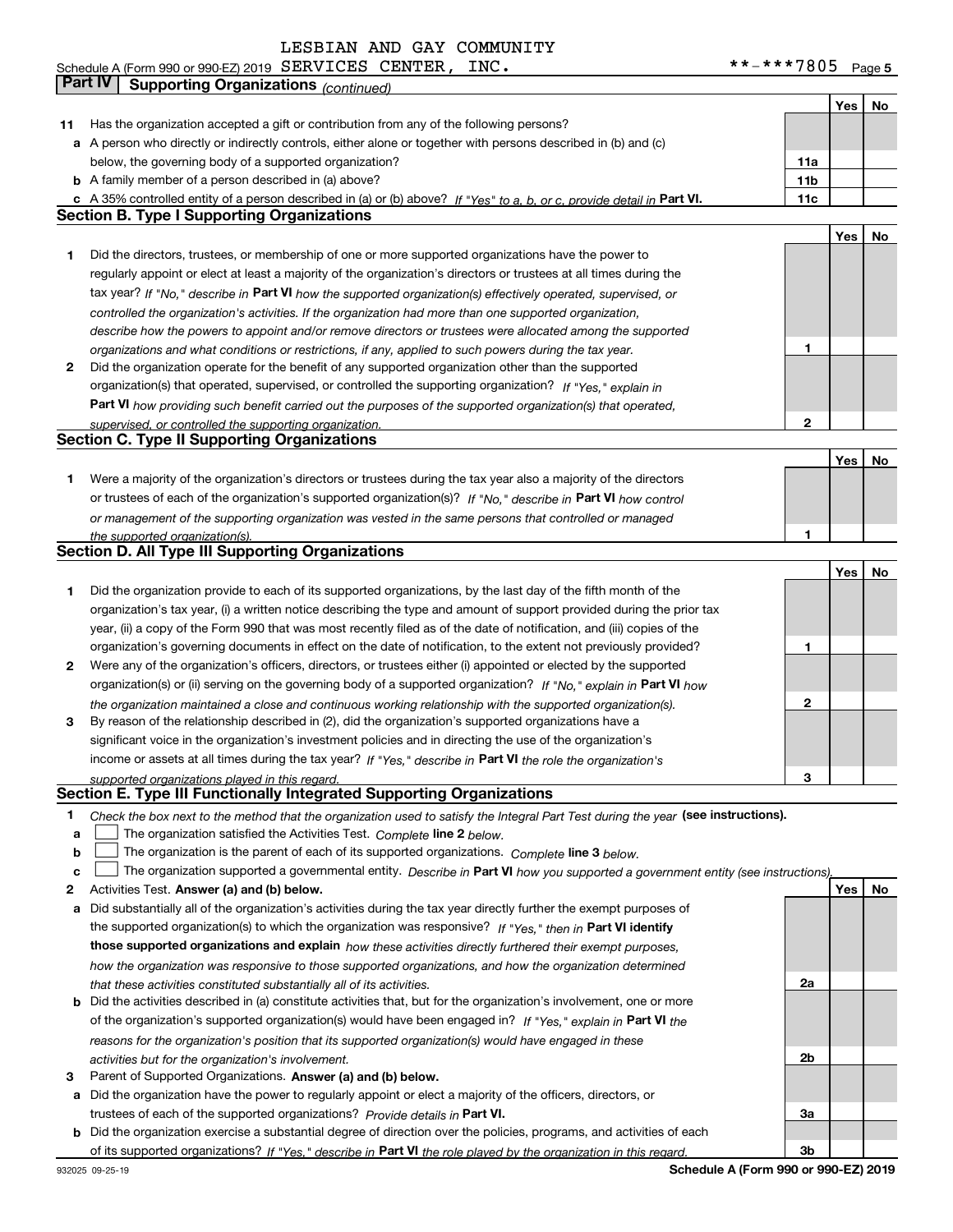## **Part V** | Type III Non-Functionally Integrated 509(a)(3) Supporting Organizations

**SEP 10. See instructions.** All antegral Part Test as a qualifying trust on Nov. 20, 1970 (explain in Part VI). See instructions. All other Type III non-functionally integrated supporting organizations must complete Sections A through E.  $\mathcal{L}^{\text{max}}$ 

|              | Section A - Adjusted Net Income                                              |                | (A) Prior Year | (B) Current Year<br>(optional) |
|--------------|------------------------------------------------------------------------------|----------------|----------------|--------------------------------|
| 1            | Net short-term capital gain                                                  | 1              |                |                                |
| 2            | Recoveries of prior-year distributions                                       | $\mathbf{2}$   |                |                                |
| 3            | Other gross income (see instructions)                                        | 3              |                |                                |
| 4            | Add lines 1 through 3.                                                       | 4              |                |                                |
| 5            | Depreciation and depletion                                                   | 5              |                |                                |
| 6            | Portion of operating expenses paid or incurred for production or             |                |                |                                |
|              | collection of gross income or for management, conservation, or               |                |                |                                |
|              | maintenance of property held for production of income (see instructions)     | 6              |                |                                |
| $7^{\circ}$  | Other expenses (see instructions)                                            | $\overline{7}$ |                |                                |
| 8            | <b>Adjusted Net Income</b> (subtract lines 5, 6, and 7 from line 4)          | 8              |                |                                |
|              | <b>Section B - Minimum Asset Amount</b>                                      |                | (A) Prior Year | (B) Current Year<br>(optional) |
| 1            | Aggregate fair market value of all non-exempt-use assets (see                |                |                |                                |
|              | instructions for short tax year or assets held for part of year):            |                |                |                                |
|              | a Average monthly value of securities                                        | 1a             |                |                                |
|              | <b>b</b> Average monthly cash balances                                       | 1 <sub>b</sub> |                |                                |
|              | c Fair market value of other non-exempt-use assets                           | 1c             |                |                                |
|              | d Total (add lines 1a, 1b, and 1c)                                           | 1d             |                |                                |
|              | e Discount claimed for blockage or other                                     |                |                |                                |
|              | factors (explain in detail in Part VI):                                      |                |                |                                |
| $\mathbf{2}$ | Acquisition indebtedness applicable to non-exempt-use assets                 | $\mathbf{2}$   |                |                                |
| 3            | Subtract line 2 from line 1d.                                                | 3              |                |                                |
| 4            | Cash deemed held for exempt use. Enter 1-1/2% of line 3 (for greater amount, |                |                |                                |
|              | see instructions).                                                           | 4              |                |                                |
| 5            | Net value of non-exempt-use assets (subtract line 4 from line 3)             | 5              |                |                                |
| 6            | Multiply line 5 by .035.                                                     | 6              |                |                                |
| 7            | Recoveries of prior-year distributions                                       | $\overline{7}$ |                |                                |
| 8            | Minimum Asset Amount (add line 7 to line 6)                                  | 8              |                |                                |
|              | <b>Section C - Distributable Amount</b>                                      |                |                | <b>Current Year</b>            |
| 1            | Adjusted net income for prior year (from Section A, line 8, Column A)        | 1              |                |                                |
| $\mathbf{2}$ | Enter 85% of line 1.                                                         | $\mathbf{2}$   |                |                                |
| 3            | Minimum asset amount for prior year (from Section B, line 8, Column A)       | 3              |                |                                |
| 4            | Enter greater of line 2 or line 3.                                           | 4              |                |                                |
| 5            | Income tax imposed in prior year                                             | 5              |                |                                |
| 6            | <b>Distributable Amount.</b> Subtract line 5 from line 4, unless subject to  |                |                |                                |
|              | emergency temporary reduction (see instructions).                            | 6              |                |                                |

**7**Check here if the current year is the organization's first as a non-functionally integrated Type III supporting organization (see instructions).

**Schedule A (Form 990 or 990-EZ) 2019**

**1**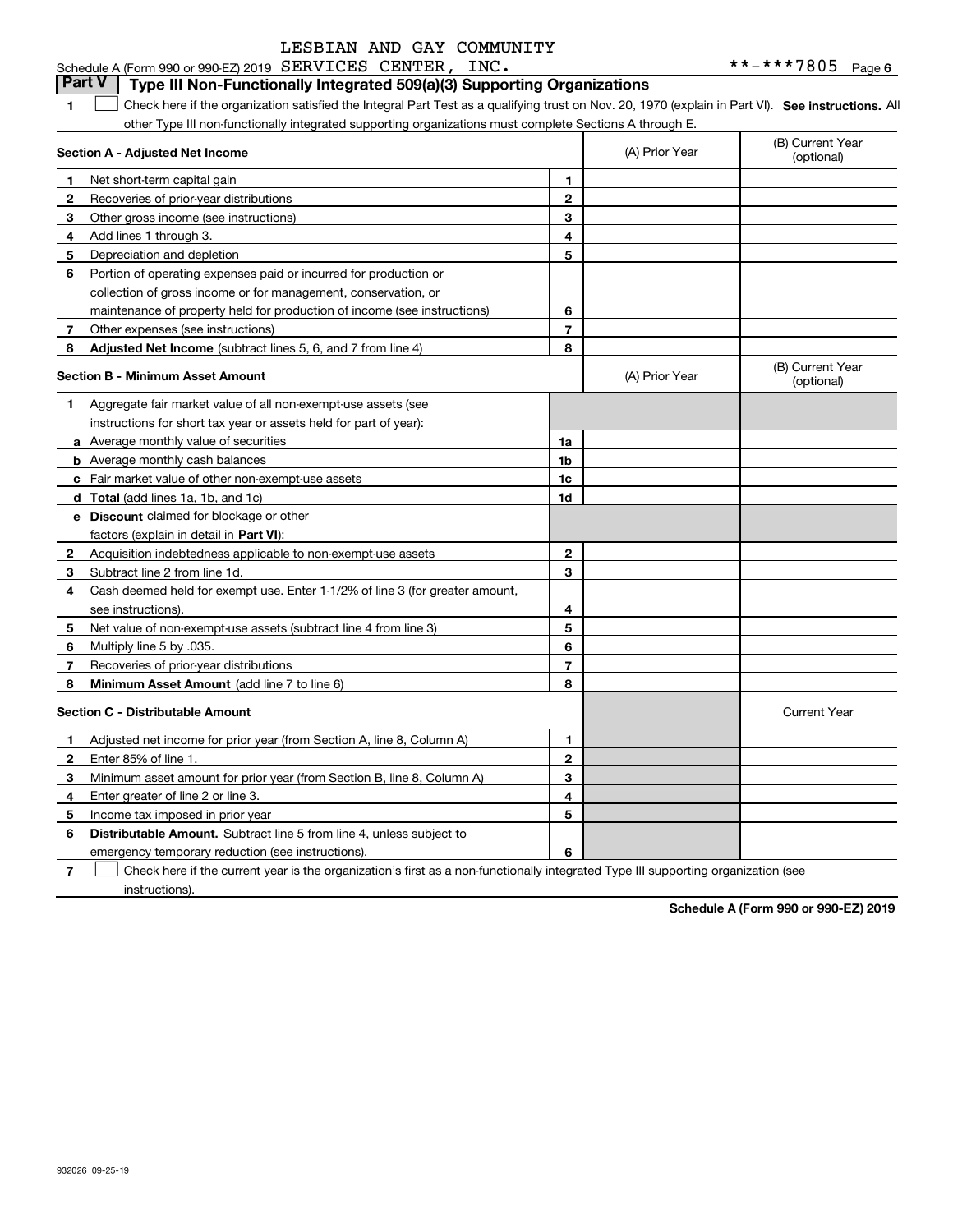|               | Schedule A (Form 990 or 990-EZ) 2019 SERVICES CENTER,                                      | INC.                               |                                               |                                                         |  |
|---------------|--------------------------------------------------------------------------------------------|------------------------------------|-----------------------------------------------|---------------------------------------------------------|--|
| <b>Part V</b> | Type III Non-Functionally Integrated 509(a)(3) Supporting Organizations                    |                                    | (continued)                                   |                                                         |  |
|               | <b>Section D - Distributions</b>                                                           |                                    |                                               | <b>Current Year</b>                                     |  |
| 1.            | Amounts paid to supported organizations to accomplish exempt purposes                      |                                    |                                               |                                                         |  |
| 2             | Amounts paid to perform activity that directly furthers exempt purposes of supported       |                                    |                                               |                                                         |  |
|               | organizations, in excess of income from activity                                           |                                    |                                               |                                                         |  |
| 3             | Administrative expenses paid to accomplish exempt purposes of supported organizations      |                                    |                                               |                                                         |  |
| 4             | Amounts paid to acquire exempt-use assets                                                  |                                    |                                               |                                                         |  |
| 5             | Qualified set-aside amounts (prior IRS approval required)                                  |                                    |                                               |                                                         |  |
| 6             | Other distributions (describe in Part VI). See instructions.                               |                                    |                                               |                                                         |  |
| 7             | Total annual distributions. Add lines 1 through 6.                                         |                                    |                                               |                                                         |  |
| 8             | Distributions to attentive supported organizations to which the organization is responsive |                                    |                                               |                                                         |  |
|               | (provide details in Part VI). See instructions.                                            |                                    |                                               |                                                         |  |
| 9             | Distributable amount for 2019 from Section C, line 6                                       |                                    |                                               |                                                         |  |
| 10            | Line 8 amount divided by line 9 amount                                                     |                                    |                                               |                                                         |  |
|               | <b>Section E - Distribution Allocations</b> (see instructions)                             | (i)<br><b>Excess Distributions</b> | (ii)<br><b>Underdistributions</b><br>Pre-2019 | (iii)<br><b>Distributable</b><br><b>Amount for 2019</b> |  |
| 1             | Distributable amount for 2019 from Section C, line 6                                       |                                    |                                               |                                                         |  |
| 2             | Underdistributions, if any, for years prior to 2019 (reason-                               |                                    |                                               |                                                         |  |
|               | able cause required-explain in Part VI). See instructions.                                 |                                    |                                               |                                                         |  |
| 3             | Excess distributions carryover, if any, to 2019                                            |                                    |                                               |                                                         |  |
|               | <b>a</b> From 2014                                                                         |                                    |                                               |                                                         |  |
|               | <b>b</b> From 2015                                                                         |                                    |                                               |                                                         |  |
|               | $c$ From 2016                                                                              |                                    |                                               |                                                         |  |
|               | d From 2017                                                                                |                                    |                                               |                                                         |  |
|               | e From 2018                                                                                |                                    |                                               |                                                         |  |
|               | f Total of lines 3a through e                                                              |                                    |                                               |                                                         |  |
|               | g Applied to underdistributions of prior years                                             |                                    |                                               |                                                         |  |
|               | <b>h</b> Applied to 2019 distributable amount                                              |                                    |                                               |                                                         |  |
| Ť             | Carryover from 2014 not applied (see instructions)                                         |                                    |                                               |                                                         |  |
|               | Remainder. Subtract lines 3g, 3h, and 3i from 3f.                                          |                                    |                                               |                                                         |  |
| 4             | Distributions for 2019 from Section D.                                                     |                                    |                                               |                                                         |  |
|               | \$<br>line $7:$                                                                            |                                    |                                               |                                                         |  |
|               | a Applied to underdistributions of prior years                                             |                                    |                                               |                                                         |  |
|               | <b>b</b> Applied to 2019 distributable amount                                              |                                    |                                               |                                                         |  |
|               | <b>c</b> Remainder. Subtract lines 4a and 4b from 4.                                       |                                    |                                               |                                                         |  |
|               | Remaining underdistributions for years prior to 2019, if                                   |                                    |                                               |                                                         |  |
|               | any. Subtract lines 3g and 4a from line 2. For result greater                              |                                    |                                               |                                                         |  |
|               | than zero, explain in Part VI. See instructions.                                           |                                    |                                               |                                                         |  |
| 6             | Remaining underdistributions for 2019. Subtract lines 3h                                   |                                    |                                               |                                                         |  |
|               | and 4b from line 1. For result greater than zero, explain in                               |                                    |                                               |                                                         |  |
|               | Part VI. See instructions.                                                                 |                                    |                                               |                                                         |  |
| 7             | Excess distributions carryover to 2020. Add lines 3j                                       |                                    |                                               |                                                         |  |
|               | and 4c.                                                                                    |                                    |                                               |                                                         |  |
| 8             | Breakdown of line 7:                                                                       |                                    |                                               |                                                         |  |
|               | a Excess from 2015                                                                         |                                    |                                               |                                                         |  |
|               | <b>b</b> Excess from 2016                                                                  |                                    |                                               |                                                         |  |
|               | c Excess from 2017                                                                         |                                    |                                               |                                                         |  |
|               | d Excess from 2018                                                                         |                                    |                                               |                                                         |  |
|               | e Excess from 2019                                                                         |                                    |                                               |                                                         |  |
|               |                                                                                            |                                    |                                               |                                                         |  |

**Schedule A (Form 990 or 990-EZ) 2019**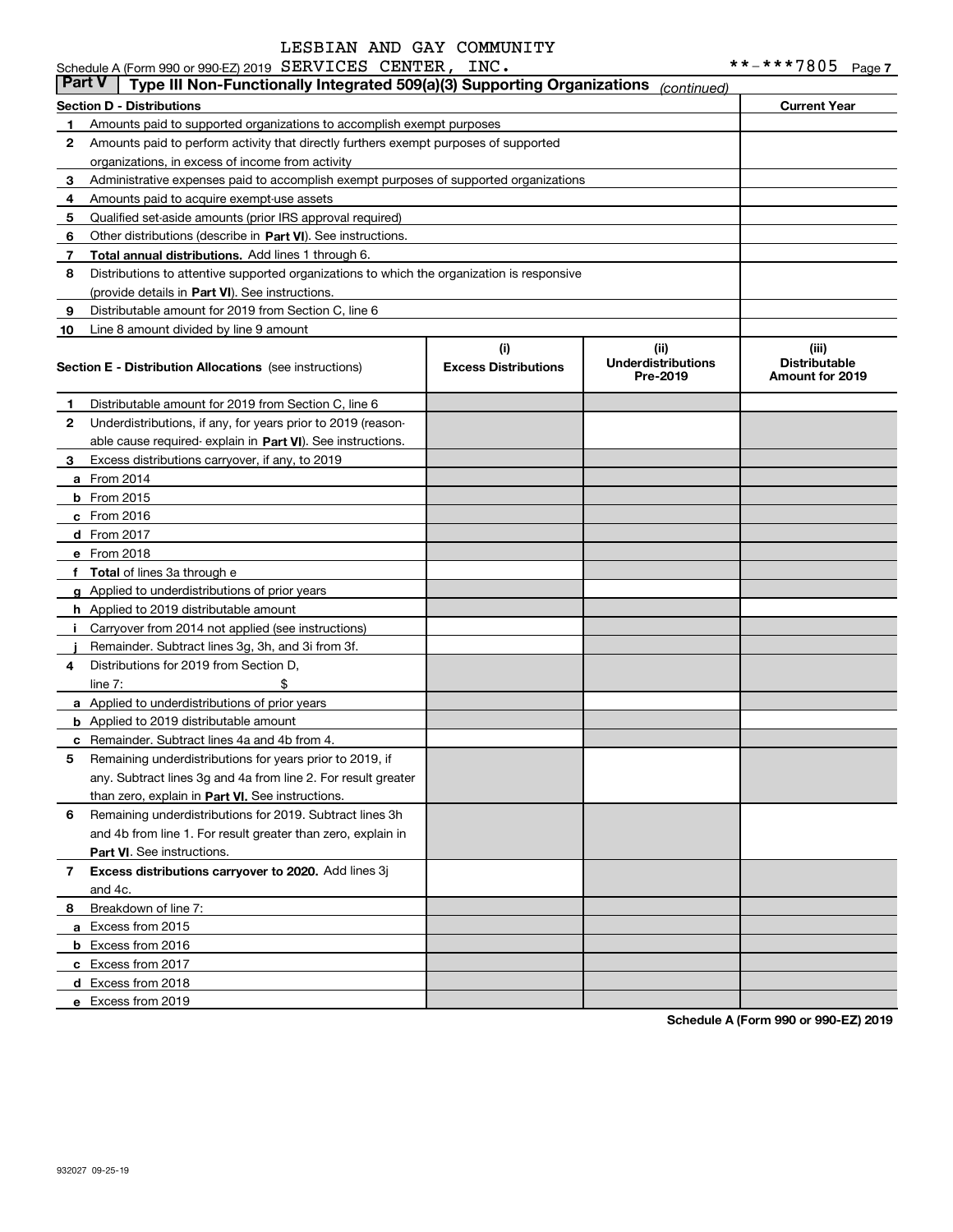Part VI | Supplemental Information. Provide the explanations required by Part II, line 10; Part II, line 17a or 17b; Part III, line 12; Part IV, Section A, lines 1, 2, 3b, 3c, 4b, 4c, 5a, 6, 9a, 9b, 9c, 11a, 11b, and 11c; Part IV, Section B, lines 1 and 2; Part IV, Section C, line 1; Part IV, Section D, lines 2 and 3; Part IV, Section E, lines 1c, 2a, 2b, 3a, and 3b; Part V, line 1; Part V, Section B, line 1e; Part V, Section D, lines 5, 6, and 8; and Part V, Section E, lines 2, 5, and 6. Also complete this part for any additional information. (See instructions.)

## SCHEDULE A, PART II, LINE 10, EXPLANATION FOR OTHER INCOME:

| MISCELLANOUS       |                 |  |  |
|--------------------|-----------------|--|--|
| 2015 AMOUNT: \$    | 9,717.          |  |  |
| 2016 AMOUNT: \$    | 138,130.        |  |  |
| 2017 AMOUNT: \$    | 94,731.         |  |  |
| 2018 AMOUNT: \$    | 192,493.        |  |  |
| 2019 AMOUNT: \$    | <u>153,183.</u> |  |  |
|                    |                 |  |  |
| FUNDRAISING INCOME |                 |  |  |
| 2015 AMOUNT: \$    | 832,228.        |  |  |
| 2016 AMOUNT: \$    | 690,709.        |  |  |
| 2017 AMOUNT: \$    | 647,364.        |  |  |
| 2018 AMOUNT: \$    | 389, 271.       |  |  |
| 2019 AMOUNT: \$    | 84,510.         |  |  |
|                    |                 |  |  |
|                    |                 |  |  |
|                    |                 |  |  |
|                    |                 |  |  |
|                    |                 |  |  |
|                    |                 |  |  |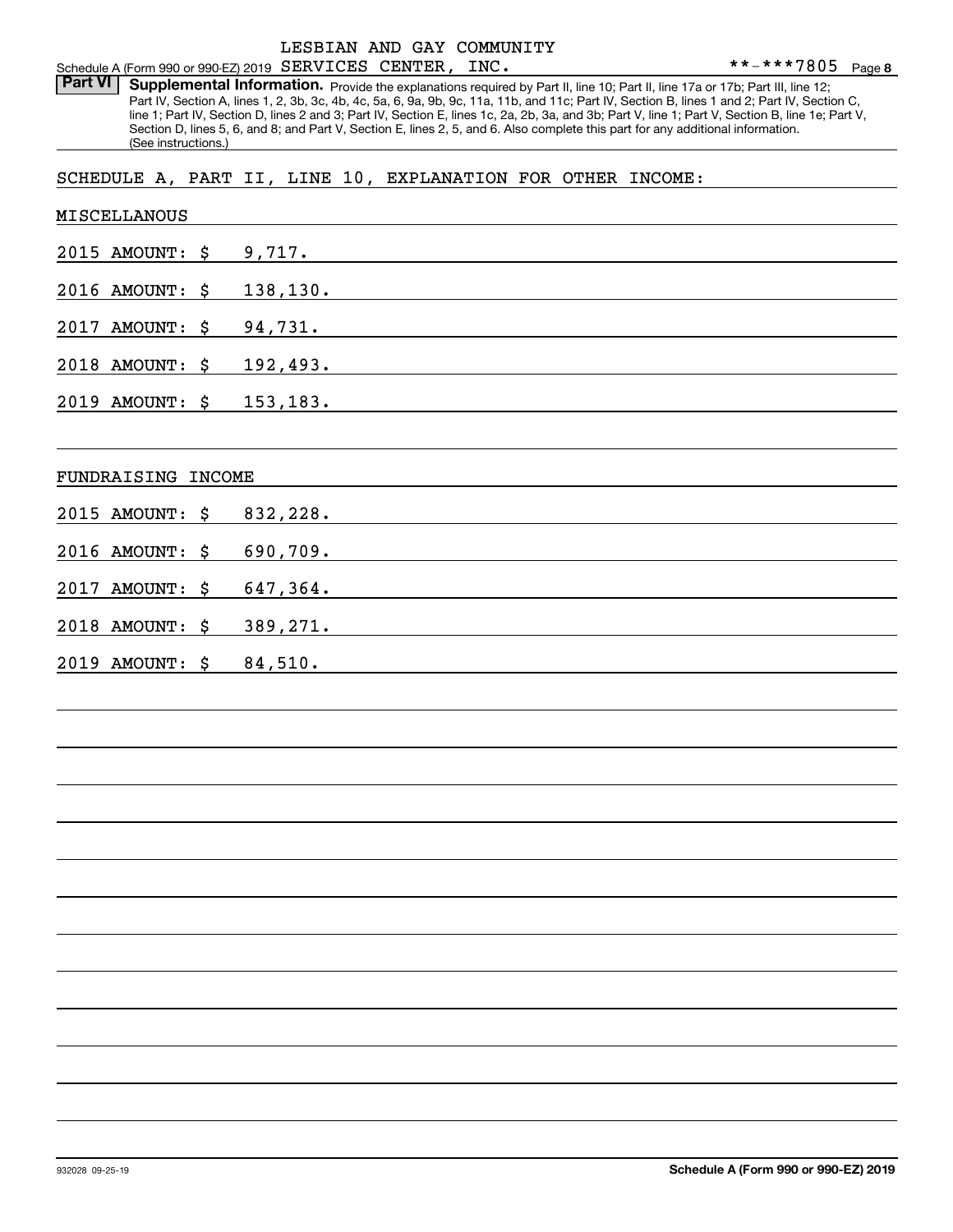Department of the Treasury Internal Revenue Service **(Form 990, 990-EZ, or 990-PF)**

Name of the organization

## \*\* PUBLIC DISCLOSURE COPY \*\*

# **Schedule B Schedule of Contributors**

**| Attach to Form 990, Form 990-EZ, or Form 990-PF. | Go to www.irs.gov/Form990 for the latest information.** OMB No. 1545-0047

**2019**

**Employer identification number**

|                                       | LESBIAN AND GAY COMMUNITY<br>SERVICES CENTER,<br>INC.                                                                                                                                                                     |  |  |  |  |
|---------------------------------------|---------------------------------------------------------------------------------------------------------------------------------------------------------------------------------------------------------------------------|--|--|--|--|
| <b>Organization type (check one):</b> |                                                                                                                                                                                                                           |  |  |  |  |
| Filers of:                            | Section:                                                                                                                                                                                                                  |  |  |  |  |
| Form 990 or 990-EZ                    | $ \mathbf{X} $ 501(c)( 3) (enter number) organization                                                                                                                                                                     |  |  |  |  |
|                                       | 4947(a)(1) nonexempt charitable trust not treated as a private foundation                                                                                                                                                 |  |  |  |  |
|                                       | 527 political organization                                                                                                                                                                                                |  |  |  |  |
| Form 990-PF                           | 501(c)(3) exempt private foundation                                                                                                                                                                                       |  |  |  |  |
|                                       | 4947(a)(1) nonexempt charitable trust treated as a private foundation                                                                                                                                                     |  |  |  |  |
|                                       | 501(c)(3) taxable private foundation                                                                                                                                                                                      |  |  |  |  |
|                                       |                                                                                                                                                                                                                           |  |  |  |  |
|                                       | Check if your organization is covered by the General Rule or a Special Rule.<br>Note: Only a section 501(c)(7), (8), or (10) organization can check boxes for both the General Rule and a Special Rule. See instructions. |  |  |  |  |
| <b>General Rule</b>                   |                                                                                                                                                                                                                           |  |  |  |  |

For an organization filing Form 990, 990-EZ, or 990-PF that received, during the year, contributions totaling \$5,000 or more (in money or property) from any one contributor. Complete Parts I and II. See instructions for determining a contributor's total contributions.

#### **Special Rules**

 $\mathcal{L}^{\text{max}}$ 

any one contributor, during the year, total contributions of the greater of  $\,$  (1) \$5,000; or **(2)** 2% of the amount on (i) Form 990, Part VIII, line 1h;  $\boxed{\textbf{X}}$  For an organization described in section 501(c)(3) filing Form 990 or 990-EZ that met the 33 1/3% support test of the regulations under sections 509(a)(1) and 170(b)(1)(A)(vi), that checked Schedule A (Form 990 or 990-EZ), Part II, line 13, 16a, or 16b, and that received from or (ii) Form 990-EZ, line 1. Complete Parts I and II.

year, total contributions of more than \$1,000 *exclusively* for religious, charitable, scientific, literary, or educational purposes, or for the For an organization described in section 501(c)(7), (8), or (10) filing Form 990 or 990-EZ that received from any one contributor, during the prevention of cruelty to children or animals. Complete Parts I, II, and III.  $\mathcal{L}^{\text{max}}$ 

purpose. Don't complete any of the parts unless the **General Rule** applies to this organization because it received *nonexclusively* year, contributions <sub>exclusively</sub> for religious, charitable, etc., purposes, but no such contributions totaled more than \$1,000. If this box is checked, enter here the total contributions that were received during the year for an  $\;$ exclusively religious, charitable, etc., For an organization described in section 501(c)(7), (8), or (10) filing Form 990 or 990-EZ that received from any one contributor, during the religious, charitable, etc., contributions totaling \$5,000 or more during the year  $\Box$ — $\Box$   $\Box$  $\mathcal{L}^{\text{max}}$ 

**Caution:**  An organization that isn't covered by the General Rule and/or the Special Rules doesn't file Schedule B (Form 990, 990-EZ, or 990-PF),  **must** but it answer "No" on Part IV, line 2, of its Form 990; or check the box on line H of its Form 990-EZ or on its Form 990-PF, Part I, line 2, to certify that it doesn't meet the filing requirements of Schedule B (Form 990, 990-EZ, or 990-PF).

**For Paperwork Reduction Act Notice, see the instructions for Form 990, 990-EZ, or 990-PF. Schedule B (Form 990, 990-EZ, or 990-PF) (2019)** LHA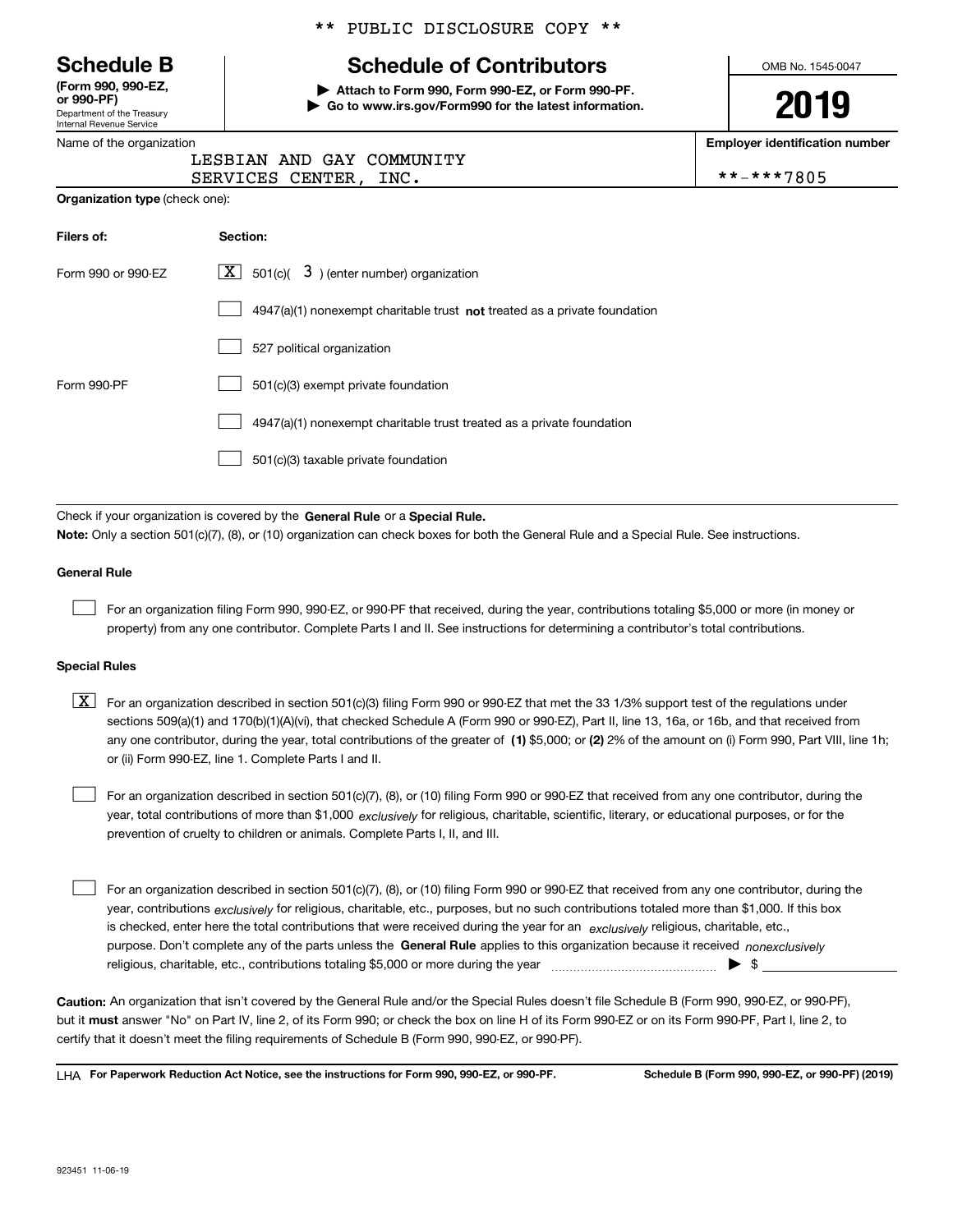## Schedule B (Form 990, 990-EZ, or 990-PF) (2019) **Page 2** Page 2

Name of organization

LESBIAN AND GAY COMMUNITY SERVICES CENTER, INC.  $* * * * 7805$ 

**Employer identification number**

**(c) Total contributions**

**(a) No.(b) Name, address, and ZIP + 4** Contributors (see instructions). Use duplicate copies of Part I if additional space is needed. Chedule B (Form 990, 990-EZ, or 990-PF) (2019)<br> **2Page 2**<br> **2PART AND GAY COMMUNITY**<br> **2PART I** Contributors (see instructions). Use duplicate copies of Part I if additional space is needed.<br>
2PART I Contributors (see inst

| 1                |                                   | 1,029,404.<br>$$\mathbb{S}$$      | $\overline{\texttt{x}}$<br>Person<br>Payroll<br>Noncash<br>(Complete Part II for<br>noncash contributions.) |
|------------------|-----------------------------------|-----------------------------------|-------------------------------------------------------------------------------------------------------------|
| (a)<br>No.       | (b)<br>Name, address, and ZIP + 4 | (c)<br><b>Total contributions</b> | (d)<br>Type of contribution                                                                                 |
| $\boldsymbol{2}$ |                                   | 637,134.<br>$$\mathbb{S}$$        | $\overline{\texttt{X}}$<br>Person<br>Payroll<br>Noncash<br>(Complete Part II for<br>noncash contributions.) |
| (a)<br>No.       | (b)<br>Name, address, and ZIP + 4 | (c)<br><b>Total contributions</b> | (d)<br>Type of contribution                                                                                 |
| 3                |                                   | 507,797.<br>$$\mathbb{S}$$        | $\overline{\texttt{X}}$<br>Person<br>Payroll<br>Noncash<br>(Complete Part II for<br>noncash contributions.) |
| (a)<br>No.       | (b)<br>Name, address, and ZIP + 4 | (c)<br><b>Total contributions</b> | (d)<br>Type of contribution                                                                                 |
| 4                |                                   | 979,709.<br>\$                    | $\overline{\texttt{X}}$<br>Person<br>Payroll<br>Noncash<br>(Complete Part II for<br>noncash contributions.) |
| (a)<br>No.       | (b)<br>Name, address, and ZIP + 4 | (c)<br><b>Total contributions</b> | (d)<br>Type of contribution                                                                                 |
| 5                |                                   | 526,737.<br>\$                    | $\boxed{\text{X}}$<br>Person<br>Payroll<br>Noncash<br>(Complete Part II for<br>noncash contributions.)      |
| (a)<br>No.       | (b)<br>Name, address, and ZIP + 4 | (c)<br><b>Total contributions</b> | (d)<br>Type of contribution                                                                                 |
| 6                |                                   | 324,449.<br>\$                    | $\boxed{\text{X}}$<br>Person<br>Payroll<br>Noncash<br>(Complete Part II for<br>noncash contributions.)      |

**(d) Type of contribution**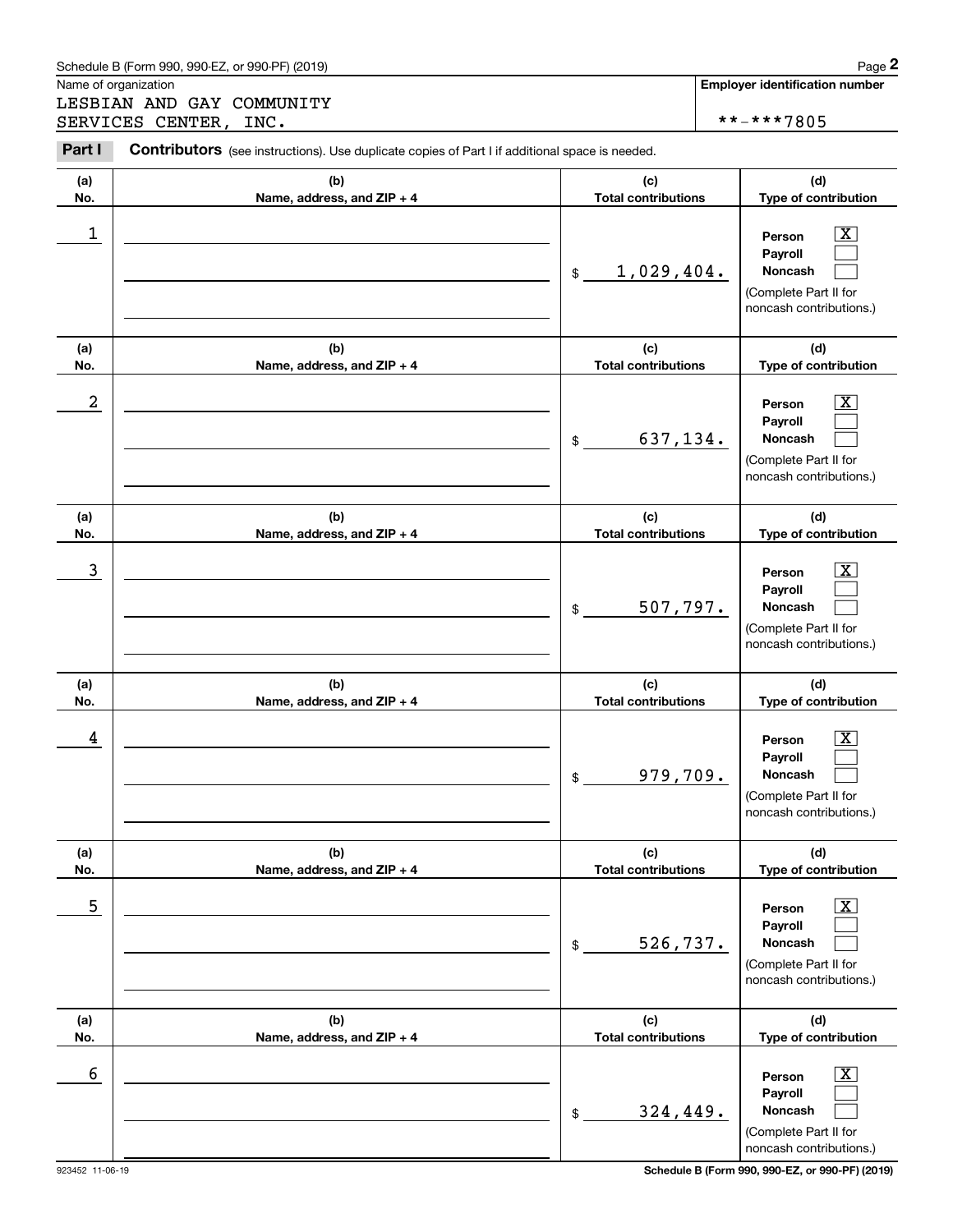## Schedule B (Form 990, 990-EZ, or 990-PF) (2019) **Page 2** Page 2

Name of organization

LESBIAN AND GAY COMMUNITY

**Employer identification number**

Contributors (see instructions). Use duplicate copies of Part I if additional space is needed. Chedule B (Form 990, 990-EZ, or 990-PF) (2019)<br> **2Page 2**<br> **2PART AND GAY COMMUNITY**<br> **2PART I** Contributors (see instructions). Use duplicate copies of Part I if additional space is needed.<br>
2PART I Contributors (see inst SERVICES CENTER, INC.  $****7805$ 

| (a)        | (b)                                 | (c)                               | (d)                                                                                    |
|------------|-------------------------------------|-----------------------------------|----------------------------------------------------------------------------------------|
| No.        | Name, address, and ZIP + 4          | <b>Total contributions</b>        | Type of contribution                                                                   |
| 7          |                                     | 747,535.<br>\$                    | Person<br>x.<br>Payroll<br>Noncash<br>(Complete Part II for<br>noncash contributions.) |
| (a)<br>No. | (b)<br>Name, address, and ZIP + 4   | (c)<br><b>Total contributions</b> | (d)<br>Type of contribution                                                            |
| 8          |                                     | 676,480.<br>\$                    | Person<br>Payroll<br>Noncash<br>(Complete Part II for<br>noncash contributions.)       |
| (a)<br>No. | (b)<br>Name, address, and ZIP + 4   | (c)<br><b>Total contributions</b> | (d)<br>Type of contribution                                                            |
| 9          |                                     | 651,900.<br>\$                    | Person<br>Payroll<br>Noncash<br>(Complete Part II for<br>noncash contributions.)       |
| (a)<br>No. | (b)<br>Name, address, and ZIP + 4   | (c)<br><b>Total contributions</b> | (d)<br>Type of contribution                                                            |
|            |                                     | \$                                | Person<br>Payroll<br>Noncash<br>(Complete Part II for<br>noncash contributions.)       |
| (a)<br>No. | (b)<br>Name, address, and $ZIP + 4$ | (c)<br><b>Total contributions</b> | (d)<br>Type of contribution                                                            |
|            |                                     | \$                                | Person<br>Payroll<br>Noncash<br>(Complete Part II for<br>noncash contributions.)       |
| (a)<br>No. | (b)<br>Name, address, and ZIP + 4   | (c)<br><b>Total contributions</b> | (d)<br>Type of contribution                                                            |
|            |                                     | \$                                | Person<br>Payroll<br>Noncash<br>(Complete Part II for<br>noncash contributions.)       |

923452 11-06-19 **Schedule B (Form 990, 990-EZ, or 990-PF) (2019)**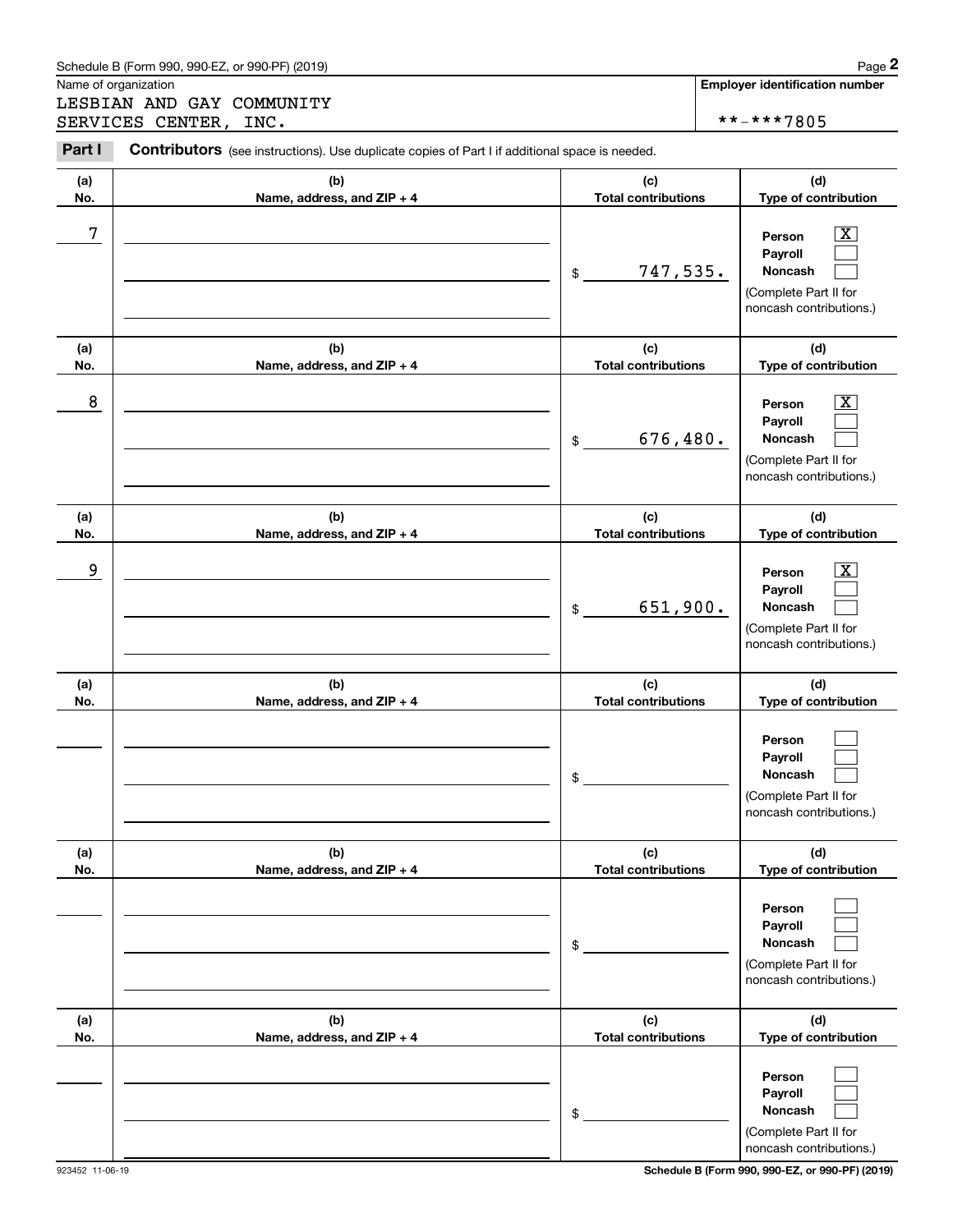## Schedule B (Form 990, 990-EZ, or 990-PF) (2019) Schedule B (Form 990, 990-EZ, or 990-PF) (2019)

Name of organization

LESBIAN AND GAY COMMUNITY SERVICES CENTER, INC.  $\vert$  \*\*-\*\*\*7805

#### **(a)No.fromPart I (c)FMV (or estimate) (b) Description of noncash property given (d) Date received (a)No.fromPart I (c) FMV (or estimate) (b) Description of noncash property given (d) Date received (a)No.fromPart I (c)FMV (or estimate) (b) Description of noncash property given (d) Date received (a) No.fromPart I (c) FMV (or estimate) (b)Description of noncash property given (d)Date received (a) No.fromPart I (c) FMV (or estimate) (b) Description of noncash property given (d) Date received (a) No.fromPart I (c)FMV (or estimate) (b)Description of noncash property given (d)Date received** (see instructions). Use duplicate copies of Part II if additional space is needed.<br> **2Part II Noncash Property** (see instructions). Use duplicate copies of Part II if additional space is needed.<br>
3Part II **Noncash Proper** (See instructions.) \$(See instructions.) \$(See instructions.) \$(See instructions.) \$(See instructions.) \$(See instructions.) \$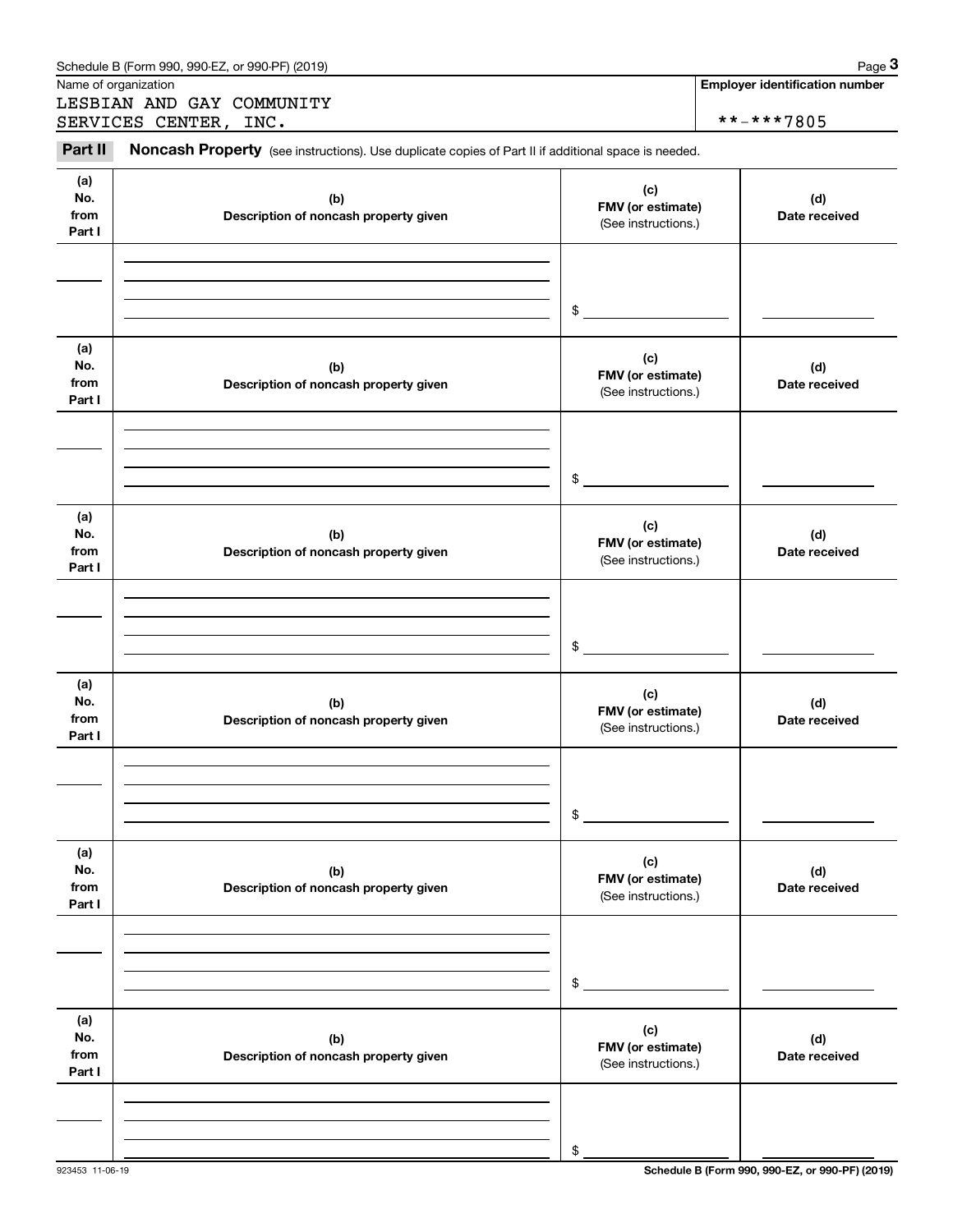|                           | Schedule B (Form 990, 990-EZ, or 990-PF) (2019)                                                                                                                                                                                                      |                      | Page 4                                                                                                                                                         |  |  |  |  |  |
|---------------------------|------------------------------------------------------------------------------------------------------------------------------------------------------------------------------------------------------------------------------------------------------|----------------------|----------------------------------------------------------------------------------------------------------------------------------------------------------------|--|--|--|--|--|
|                           | Name of organization                                                                                                                                                                                                                                 |                      | <b>Employer identification number</b>                                                                                                                          |  |  |  |  |  |
|                           | LESBIAN AND GAY COMMUNITY                                                                                                                                                                                                                            |                      |                                                                                                                                                                |  |  |  |  |  |
| Part III                  | SERVICES CENTER, INC.                                                                                                                                                                                                                                |                      | **-***7805                                                                                                                                                     |  |  |  |  |  |
|                           | from any one contributor. Complete columns (a) through (e) and the following line entry. For organizations                                                                                                                                           |                      | Exclusively religious, charitable, etc., contributions to organizations described in section 501(c)(7), (8), or (10) that total more than \$1,000 for the year |  |  |  |  |  |
|                           | completing Part III, enter the total of exclusively religious, charitable, etc., contributions of \$1,000 or less for the year. (Enter this info. once.) $\blacktriangleright$ \$<br>Use duplicate copies of Part III if additional space is needed. |                      |                                                                                                                                                                |  |  |  |  |  |
| (a) No.                   |                                                                                                                                                                                                                                                      |                      |                                                                                                                                                                |  |  |  |  |  |
| from<br>Part I            | (b) Purpose of gift                                                                                                                                                                                                                                  | (c) Use of gift      | (d) Description of how gift is held                                                                                                                            |  |  |  |  |  |
|                           |                                                                                                                                                                                                                                                      |                      |                                                                                                                                                                |  |  |  |  |  |
|                           |                                                                                                                                                                                                                                                      |                      |                                                                                                                                                                |  |  |  |  |  |
|                           |                                                                                                                                                                                                                                                      |                      |                                                                                                                                                                |  |  |  |  |  |
|                           |                                                                                                                                                                                                                                                      |                      |                                                                                                                                                                |  |  |  |  |  |
|                           |                                                                                                                                                                                                                                                      | (e) Transfer of gift |                                                                                                                                                                |  |  |  |  |  |
|                           | Transferee's name, address, and ZIP + 4                                                                                                                                                                                                              |                      | Relationship of transferor to transferee                                                                                                                       |  |  |  |  |  |
|                           |                                                                                                                                                                                                                                                      |                      |                                                                                                                                                                |  |  |  |  |  |
|                           |                                                                                                                                                                                                                                                      |                      |                                                                                                                                                                |  |  |  |  |  |
|                           |                                                                                                                                                                                                                                                      |                      |                                                                                                                                                                |  |  |  |  |  |
| (a) No.                   |                                                                                                                                                                                                                                                      |                      |                                                                                                                                                                |  |  |  |  |  |
| from                      | (b) Purpose of gift                                                                                                                                                                                                                                  | (c) Use of gift      | (d) Description of how gift is held                                                                                                                            |  |  |  |  |  |
| Part I                    |                                                                                                                                                                                                                                                      |                      |                                                                                                                                                                |  |  |  |  |  |
|                           |                                                                                                                                                                                                                                                      |                      |                                                                                                                                                                |  |  |  |  |  |
|                           |                                                                                                                                                                                                                                                      |                      |                                                                                                                                                                |  |  |  |  |  |
|                           |                                                                                                                                                                                                                                                      |                      |                                                                                                                                                                |  |  |  |  |  |
|                           | (e) Transfer of gift                                                                                                                                                                                                                                 |                      |                                                                                                                                                                |  |  |  |  |  |
|                           |                                                                                                                                                                                                                                                      |                      | Relationship of transferor to transferee                                                                                                                       |  |  |  |  |  |
|                           | Transferee's name, address, and $ZIP + 4$                                                                                                                                                                                                            |                      |                                                                                                                                                                |  |  |  |  |  |
|                           |                                                                                                                                                                                                                                                      |                      |                                                                                                                                                                |  |  |  |  |  |
|                           |                                                                                                                                                                                                                                                      |                      |                                                                                                                                                                |  |  |  |  |  |
| (a) No.                   |                                                                                                                                                                                                                                                      |                      |                                                                                                                                                                |  |  |  |  |  |
| from<br>Part I            | (b) Purpose of gift                                                                                                                                                                                                                                  | (c) Use of gift      | (d) Description of how gift is held                                                                                                                            |  |  |  |  |  |
|                           |                                                                                                                                                                                                                                                      |                      |                                                                                                                                                                |  |  |  |  |  |
|                           |                                                                                                                                                                                                                                                      |                      |                                                                                                                                                                |  |  |  |  |  |
|                           |                                                                                                                                                                                                                                                      |                      |                                                                                                                                                                |  |  |  |  |  |
|                           |                                                                                                                                                                                                                                                      |                      |                                                                                                                                                                |  |  |  |  |  |
|                           | (e) Transfer of gift                                                                                                                                                                                                                                 |                      |                                                                                                                                                                |  |  |  |  |  |
|                           | Transferee's name, address, and $ZIP + 4$                                                                                                                                                                                                            |                      | Relationship of transferor to transferee                                                                                                                       |  |  |  |  |  |
|                           |                                                                                                                                                                                                                                                      |                      |                                                                                                                                                                |  |  |  |  |  |
|                           |                                                                                                                                                                                                                                                      |                      |                                                                                                                                                                |  |  |  |  |  |
|                           |                                                                                                                                                                                                                                                      |                      |                                                                                                                                                                |  |  |  |  |  |
|                           |                                                                                                                                                                                                                                                      |                      |                                                                                                                                                                |  |  |  |  |  |
| (a) No.<br>from<br>Part I | (b) Purpose of gift                                                                                                                                                                                                                                  | (c) Use of gift      | (d) Description of how gift is held                                                                                                                            |  |  |  |  |  |
|                           |                                                                                                                                                                                                                                                      |                      |                                                                                                                                                                |  |  |  |  |  |
|                           |                                                                                                                                                                                                                                                      |                      |                                                                                                                                                                |  |  |  |  |  |
|                           |                                                                                                                                                                                                                                                      |                      |                                                                                                                                                                |  |  |  |  |  |
|                           |                                                                                                                                                                                                                                                      |                      |                                                                                                                                                                |  |  |  |  |  |
|                           |                                                                                                                                                                                                                                                      | (e) Transfer of gift |                                                                                                                                                                |  |  |  |  |  |
|                           | Transferee's name, address, and $ZIP + 4$                                                                                                                                                                                                            |                      | Relationship of transferor to transferee                                                                                                                       |  |  |  |  |  |
|                           |                                                                                                                                                                                                                                                      |                      |                                                                                                                                                                |  |  |  |  |  |
|                           |                                                                                                                                                                                                                                                      |                      |                                                                                                                                                                |  |  |  |  |  |
|                           |                                                                                                                                                                                                                                                      |                      |                                                                                                                                                                |  |  |  |  |  |
|                           |                                                                                                                                                                                                                                                      |                      |                                                                                                                                                                |  |  |  |  |  |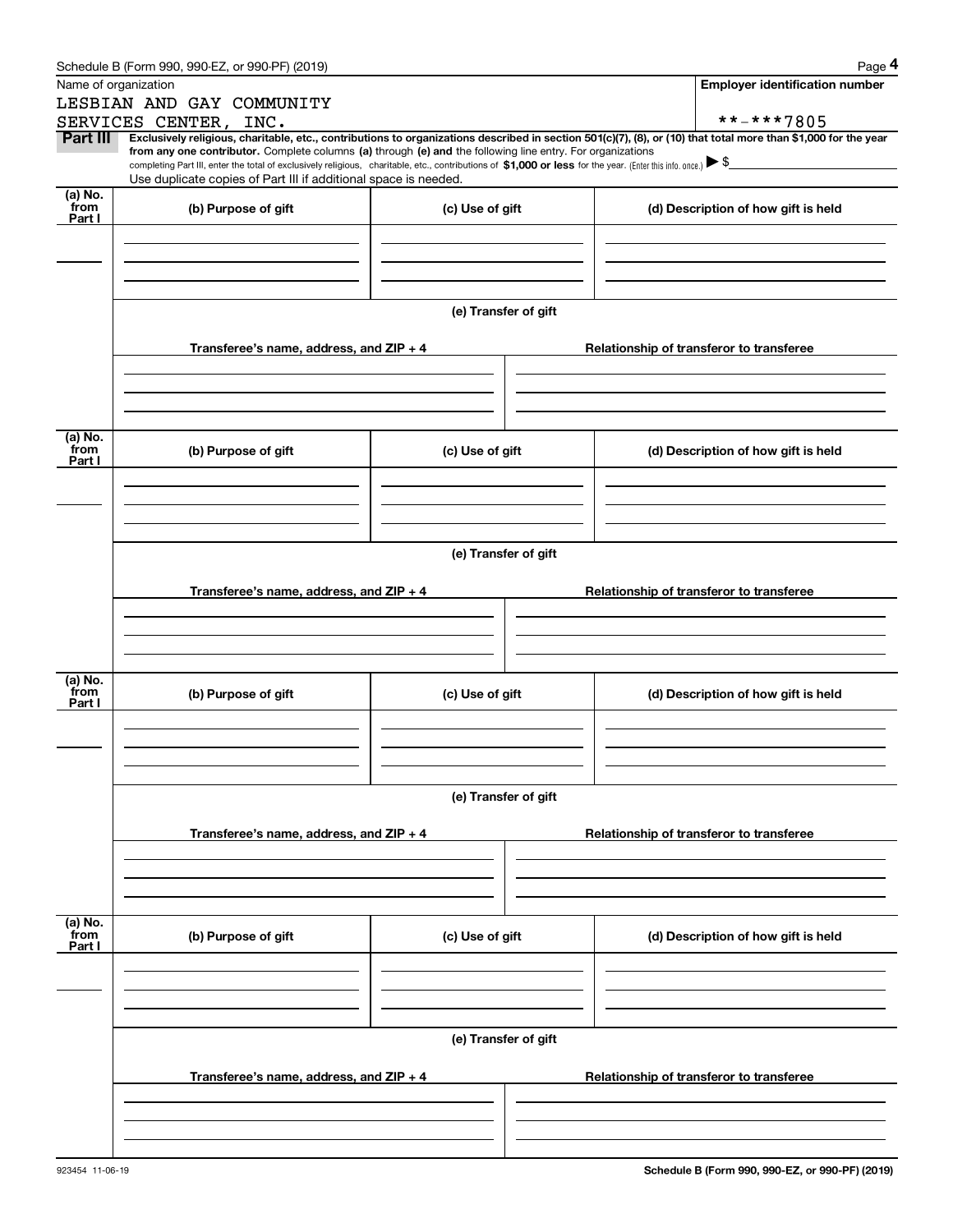| <b>Political Campaign and Lobbying Activities</b><br><b>SCHEDULE C</b>                                                                                                   |                                                                                                                                                                                                                    |                                                                                                                                                  | OMB No. 1545-0047 |                                                                             |                          |                                                                                                                                                             |  |  |
|--------------------------------------------------------------------------------------------------------------------------------------------------------------------------|--------------------------------------------------------------------------------------------------------------------------------------------------------------------------------------------------------------------|--------------------------------------------------------------------------------------------------------------------------------------------------|-------------------|-----------------------------------------------------------------------------|--------------------------|-------------------------------------------------------------------------------------------------------------------------------------------------------------|--|--|
| (Form 990 or 990-EZ)                                                                                                                                                     |                                                                                                                                                                                                                    |                                                                                                                                                  |                   | 2019                                                                        |                          |                                                                                                                                                             |  |  |
| For Organizations Exempt From Income Tax Under section 501(c) and section 527<br>► Complete if the organization is described below. ► Attach to Form 990 or Form 990-EZ. |                                                                                                                                                                                                                    |                                                                                                                                                  |                   |                                                                             |                          |                                                                                                                                                             |  |  |
| Department of the Treasury                                                                                                                                               |                                                                                                                                                                                                                    | <b>Open to Public</b><br>Inspection                                                                                                              |                   |                                                                             |                          |                                                                                                                                                             |  |  |
| Internal Revenue Service                                                                                                                                                 |                                                                                                                                                                                                                    | Go to www.irs.gov/Form990 for instructions and the latest information.                                                                           |                   |                                                                             |                          |                                                                                                                                                             |  |  |
|                                                                                                                                                                          |                                                                                                                                                                                                                    | If the organization answered "Yes," on Form 990, Part IV, line 3, or Form 990-EZ, Part V, line 46 (Political Campaign Activities), then          |                   |                                                                             |                          |                                                                                                                                                             |  |  |
|                                                                                                                                                                          | • Section 501(c)(3) organizations: Complete Parts I-A and B. Do not complete Part I-C.<br>• Section 501(c) (other than section 501(c)(3)) organizations: Complete Parts I-A and C below. Do not complete Part I-B. |                                                                                                                                                  |                   |                                                                             |                          |                                                                                                                                                             |  |  |
| • Section 527 organizations: Complete Part I-A only.                                                                                                                     |                                                                                                                                                                                                                    |                                                                                                                                                  |                   |                                                                             |                          |                                                                                                                                                             |  |  |
|                                                                                                                                                                          |                                                                                                                                                                                                                    | If the organization answered "Yes," on Form 990, Part IV, line 4, or Form 990-EZ, Part VI, line 47 (Lobbying Activities), then                   |                   |                                                                             |                          |                                                                                                                                                             |  |  |
|                                                                                                                                                                          |                                                                                                                                                                                                                    | • Section 501(c)(3) organizations that have filed Form 5768 (election under section 501(h)): Complete Part II-A. Do not complete Part II-B.      |                   |                                                                             |                          |                                                                                                                                                             |  |  |
|                                                                                                                                                                          |                                                                                                                                                                                                                    | • Section 501(c)(3) organizations that have NOT filed Form 5768 (election under section 501(h)): Complete Part II-B. Do not complete Part II-A.  |                   |                                                                             |                          |                                                                                                                                                             |  |  |
|                                                                                                                                                                          |                                                                                                                                                                                                                    | If the organization answered "Yes," on Form 990, Part IV, line 5 (Proxy Tax) (see separate instructions) or Form 990-EZ, Part V, line 35c (Proxy |                   |                                                                             |                          |                                                                                                                                                             |  |  |
| Tax) (see separate instructions), then                                                                                                                                   |                                                                                                                                                                                                                    |                                                                                                                                                  |                   |                                                                             |                          |                                                                                                                                                             |  |  |
|                                                                                                                                                                          |                                                                                                                                                                                                                    | • Section 501(c)(4), (5), or (6) organizations: Complete Part III.                                                                               |                   |                                                                             |                          |                                                                                                                                                             |  |  |
| Name of organization                                                                                                                                                     |                                                                                                                                                                                                                    | LESBIAN AND GAY COMMUNITY                                                                                                                        |                   |                                                                             |                          | <b>Employer identification number</b>                                                                                                                       |  |  |
|                                                                                                                                                                          |                                                                                                                                                                                                                    | SERVICES CENTER, INC.                                                                                                                            |                   |                                                                             |                          | **-***7805                                                                                                                                                  |  |  |
| Part I-A                                                                                                                                                                 |                                                                                                                                                                                                                    | Complete if the organization is exempt under section 501(c) or is a section 527 organization.                                                    |                   |                                                                             |                          |                                                                                                                                                             |  |  |
|                                                                                                                                                                          |                                                                                                                                                                                                                    |                                                                                                                                                  |                   |                                                                             |                          |                                                                                                                                                             |  |  |
| 1.                                                                                                                                                                       |                                                                                                                                                                                                                    | Provide a description of the organization's direct and indirect political campaign activities in Part IV.                                        |                   |                                                                             |                          |                                                                                                                                                             |  |  |
| Political campaign activity expenditures                                                                                                                                 |                                                                                                                                                                                                                    |                                                                                                                                                  |                   |                                                                             |                          | $\triangleright$ \$                                                                                                                                         |  |  |
| З                                                                                                                                                                        |                                                                                                                                                                                                                    |                                                                                                                                                  |                   |                                                                             |                          |                                                                                                                                                             |  |  |
| Part I-B                                                                                                                                                                 |                                                                                                                                                                                                                    | Complete if the organization is exempt under section 501(c)(3).                                                                                  |                   |                                                                             |                          |                                                                                                                                                             |  |  |
| 1.                                                                                                                                                                       |                                                                                                                                                                                                                    |                                                                                                                                                  |                   |                                                                             |                          |                                                                                                                                                             |  |  |
| 2                                                                                                                                                                        |                                                                                                                                                                                                                    |                                                                                                                                                  |                   |                                                                             |                          |                                                                                                                                                             |  |  |
| З                                                                                                                                                                        |                                                                                                                                                                                                                    |                                                                                                                                                  |                   |                                                                             |                          | Yes<br>No                                                                                                                                                   |  |  |
|                                                                                                                                                                          |                                                                                                                                                                                                                    |                                                                                                                                                  |                   |                                                                             |                          | <b>Yes</b><br><b>No</b>                                                                                                                                     |  |  |
| <b>b</b> If "Yes," describe in Part IV.                                                                                                                                  |                                                                                                                                                                                                                    |                                                                                                                                                  |                   |                                                                             |                          |                                                                                                                                                             |  |  |
| Part I-C                                                                                                                                                                 |                                                                                                                                                                                                                    | Complete if the organization is exempt under section 501(c), except section 501(c)(3).                                                           |                   |                                                                             |                          |                                                                                                                                                             |  |  |
|                                                                                                                                                                          |                                                                                                                                                                                                                    | 1 Enter the amount directly expended by the filing organization for section 527 exempt function activities                                       |                   |                                                                             | $\blacktriangleright$ \$ |                                                                                                                                                             |  |  |
| 2                                                                                                                                                                        |                                                                                                                                                                                                                    | Enter the amount of the filing organization's funds contributed to other organizations for section 527                                           |                   |                                                                             |                          |                                                                                                                                                             |  |  |
| exempt function activities                                                                                                                                               |                                                                                                                                                                                                                    |                                                                                                                                                  |                   |                                                                             | $\blacktriangleright$ \$ |                                                                                                                                                             |  |  |
| 3.                                                                                                                                                                       |                                                                                                                                                                                                                    | Total exempt function expenditures. Add lines 1 and 2. Enter here and on Form 1120-POL,                                                          |                   |                                                                             | $\blacktriangleright$ \$ |                                                                                                                                                             |  |  |
|                                                                                                                                                                          |                                                                                                                                                                                                                    |                                                                                                                                                  |                   |                                                                             |                          | <b>Yes</b><br><b>No</b>                                                                                                                                     |  |  |
|                                                                                                                                                                          |                                                                                                                                                                                                                    | Enter the names, addresses and employer identification number (EIN) of all section 527 political organizations to which the filing organization  |                   |                                                                             |                          |                                                                                                                                                             |  |  |
|                                                                                                                                                                          |                                                                                                                                                                                                                    | made payments. For each organization listed, enter the amount paid from the filing organization's funds. Also enter the amount of political      |                   |                                                                             |                          |                                                                                                                                                             |  |  |
|                                                                                                                                                                          |                                                                                                                                                                                                                    | contributions received that were promptly and directly delivered to a separate political organization, such as a separate segregated fund or a   |                   |                                                                             |                          |                                                                                                                                                             |  |  |
|                                                                                                                                                                          |                                                                                                                                                                                                                    | political action committee (PAC). If additional space is needed, provide information in Part IV.                                                 |                   |                                                                             |                          |                                                                                                                                                             |  |  |
| (a) Name                                                                                                                                                                 |                                                                                                                                                                                                                    | (b) Address                                                                                                                                      | $(c)$ EIN         | (d) Amount paid from<br>filing organization's<br>funds. If none, enter -0-. |                          | (e) Amount of political<br>contributions received and<br>promptly and directly<br>delivered to a separate<br>political organization.<br>If none, enter -0-. |  |  |
|                                                                                                                                                                          |                                                                                                                                                                                                                    |                                                                                                                                                  |                   |                                                                             |                          |                                                                                                                                                             |  |  |
|                                                                                                                                                                          |                                                                                                                                                                                                                    |                                                                                                                                                  |                   |                                                                             |                          |                                                                                                                                                             |  |  |
|                                                                                                                                                                          |                                                                                                                                                                                                                    |                                                                                                                                                  |                   |                                                                             |                          |                                                                                                                                                             |  |  |
|                                                                                                                                                                          |                                                                                                                                                                                                                    |                                                                                                                                                  |                   |                                                                             |                          |                                                                                                                                                             |  |  |
|                                                                                                                                                                          |                                                                                                                                                                                                                    |                                                                                                                                                  |                   |                                                                             |                          |                                                                                                                                                             |  |  |
|                                                                                                                                                                          |                                                                                                                                                                                                                    |                                                                                                                                                  |                   |                                                                             |                          |                                                                                                                                                             |  |  |
|                                                                                                                                                                          |                                                                                                                                                                                                                    |                                                                                                                                                  |                   |                                                                             |                          |                                                                                                                                                             |  |  |
|                                                                                                                                                                          |                                                                                                                                                                                                                    |                                                                                                                                                  |                   |                                                                             |                          |                                                                                                                                                             |  |  |
|                                                                                                                                                                          |                                                                                                                                                                                                                    |                                                                                                                                                  |                   |                                                                             |                          |                                                                                                                                                             |  |  |
|                                                                                                                                                                          |                                                                                                                                                                                                                    |                                                                                                                                                  |                   |                                                                             |                          |                                                                                                                                                             |  |  |

## **For Paperwork Reduction Act Notice, see the Instructions for Form 990 or 990-EZ. Schedule C (Form 990 or 990-EZ) 2019** LHA

 $\mathbf{L}$ 

 $\blacksquare$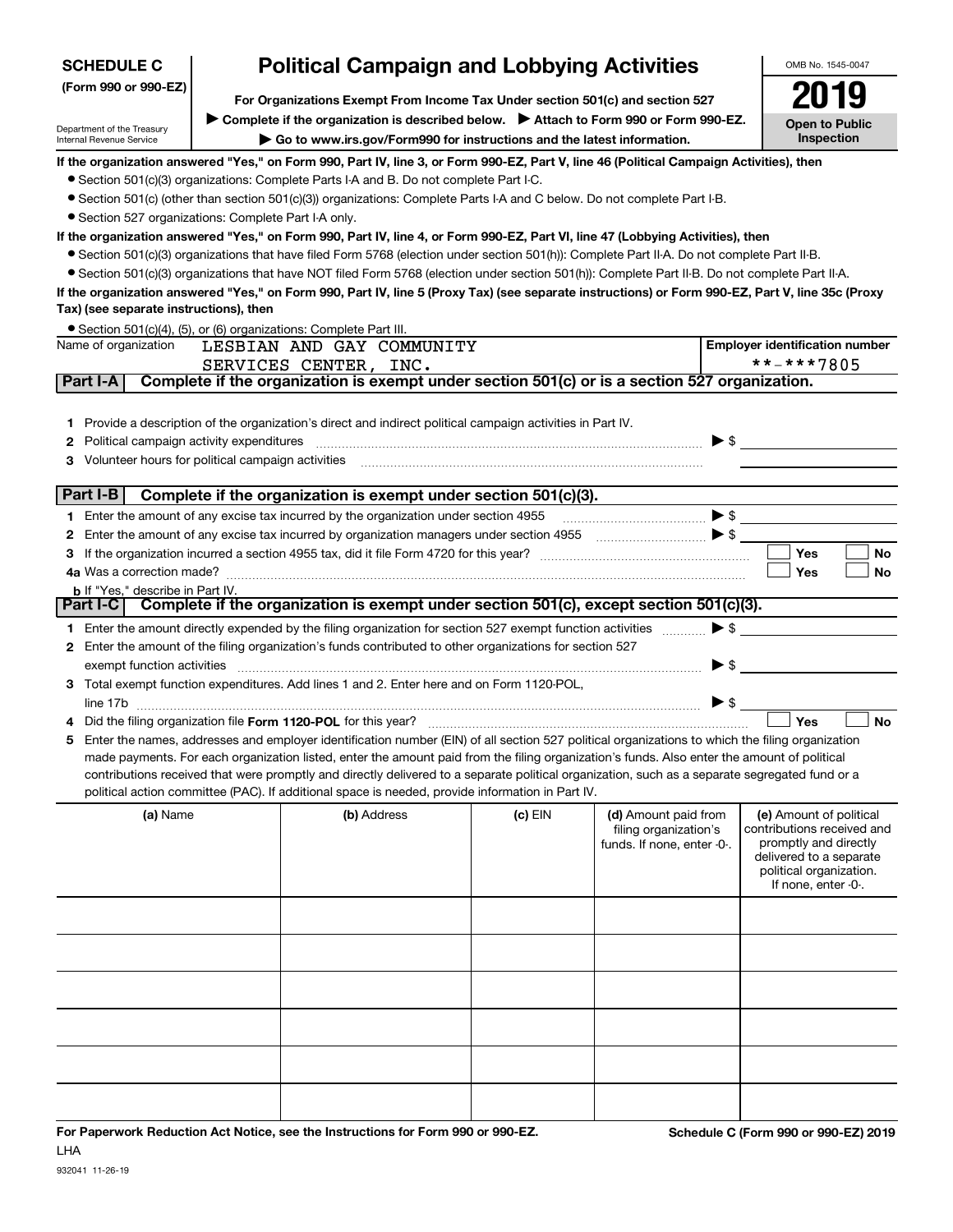| Schedule C (Form 990 or 990-EZ) 2019 SERVICES CENTER, INC.<br>Complete if the organization is exempt under section 501(c)(3) and filed Form 5768 (election under<br>Part II-A |                                                                                                     | LESBIAN AND GAY COMMUNITY                                                                                                         |            |                     | **-***7805 Page 2        |  |  |  |
|-------------------------------------------------------------------------------------------------------------------------------------------------------------------------------|-----------------------------------------------------------------------------------------------------|-----------------------------------------------------------------------------------------------------------------------------------|------------|---------------------|--------------------------|--|--|--|
| section 501(h)).<br>A Check $\blacktriangleright$                                                                                                                             |                                                                                                     | if the filing organization belongs to an affiliated group (and list in Part IV each affiliated group member's name, address, EIN, |            |                     |                          |  |  |  |
|                                                                                                                                                                               | expenses, and share of excess lobbying expenditures).                                               |                                                                                                                                   |            |                     |                          |  |  |  |
| <b>B</b> Check $\blacktriangleright$                                                                                                                                          |                                                                                                     | if the filing organization checked box A and "limited control" provisions apply.                                                  |            |                     |                          |  |  |  |
|                                                                                                                                                                               | <b>Limits on Lobbying Expenditures</b><br>(The term "expenditures" means amounts paid or incurred.) |                                                                                                                                   |            |                     |                          |  |  |  |
|                                                                                                                                                                               | 1a Total lobbying expenditures to influence public opinion (grassroots lobbying)                    |                                                                                                                                   |            |                     |                          |  |  |  |
| <b>b</b> Total lobbying expenditures to influence a legislative body (direct lobbying)                                                                                        |                                                                                                     |                                                                                                                                   |            | 90,100.             |                          |  |  |  |
|                                                                                                                                                                               |                                                                                                     |                                                                                                                                   |            | 90,100.             |                          |  |  |  |
| Other exempt purpose expenditures                                                                                                                                             |                                                                                                     |                                                                                                                                   |            | 14,786,329.         |                          |  |  |  |
|                                                                                                                                                                               |                                                                                                     |                                                                                                                                   |            | <u>14,876,429.</u>  |                          |  |  |  |
| f Lobbying nontaxable amount. Enter the amount from the following table in both columns.                                                                                      |                                                                                                     |                                                                                                                                   |            | 893,821.            |                          |  |  |  |
| If the amount on line 1e, column $(a)$ or $(b)$ is:                                                                                                                           |                                                                                                     | The lobbying nontaxable amount is:<br>20% of the amount on line 1e.                                                               |            |                     |                          |  |  |  |
| Not over \$500,000                                                                                                                                                            |                                                                                                     |                                                                                                                                   |            |                     |                          |  |  |  |
| Over \$500,000 but not over \$1,000,000                                                                                                                                       |                                                                                                     | \$100,000 plus 15% of the excess over \$500,000.                                                                                  |            |                     |                          |  |  |  |
| Over \$1,000,000 but not over \$1,500,000                                                                                                                                     |                                                                                                     | \$175,000 plus 10% of the excess over \$1,000,000.                                                                                |            |                     |                          |  |  |  |
| Over \$1,500,000 but not over \$17,000,000                                                                                                                                    |                                                                                                     | \$225,000 plus 5% of the excess over \$1,500,000.                                                                                 |            |                     |                          |  |  |  |
| Over \$17,000,000                                                                                                                                                             | \$1,000,000.                                                                                        |                                                                                                                                   |            |                     |                          |  |  |  |
|                                                                                                                                                                               |                                                                                                     |                                                                                                                                   |            |                     |                          |  |  |  |
| g Grassroots nontaxable amount (enter 25% of line 1f)                                                                                                                         |                                                                                                     |                                                                                                                                   |            | 223, 455.           |                          |  |  |  |
| h Subtract line 1g from line 1a. If zero or less, enter -0-                                                                                                                   |                                                                                                     |                                                                                                                                   |            | 0.<br>$\mathbf 0$ . |                          |  |  |  |
| i Subtract line 1f from line 1c. If zero or less, enter -0-                                                                                                                   |                                                                                                     |                                                                                                                                   |            |                     |                          |  |  |  |
| If there is an amount other than zero on either line 1h or line 1i, did the organization file Form 4720<br>reporting section 4911 tax for this year?                          |                                                                                                     |                                                                                                                                   |            |                     | <b>Yes</b><br>No         |  |  |  |
| (Some organizations that made a section 501(h) election do not have to complete all of the five columns below.                                                                |                                                                                                     | 4-Year Averaging Period Under Section 501(h)<br>See the separate instructions for lines 2a through 2f.)                           |            |                     |                          |  |  |  |
|                                                                                                                                                                               |                                                                                                     | Lobbying Expenditures During 4-Year Averaging Period                                                                              |            |                     |                          |  |  |  |
| Calendar year<br>(or fiscal year beginning in)                                                                                                                                | (a) 2016                                                                                            | (b) $2017$                                                                                                                        | $(c)$ 2018 | $(d)$ 2019          | (e) Total                |  |  |  |
| 2a Lobbying nontaxable amount                                                                                                                                                 | 581,027.                                                                                            | 780,641.                                                                                                                          | 962,106.   |                     | 893, 821.   3, 217, 595. |  |  |  |
| <b>b</b> Lobbying ceiling amount<br>(150% of line 2a, column(e))                                                                                                              |                                                                                                     |                                                                                                                                   |            |                     | 4,826,393.               |  |  |  |
| c Total lobbying expenditures                                                                                                                                                 | 60, 250.                                                                                            | 99,569.                                                                                                                           | 90, 250.   | 90, 100.            | 340, 169.                |  |  |  |
| d Grassroots nontaxable amount                                                                                                                                                | 145,257.                                                                                            | 195, 160.                                                                                                                         | 240,527.   | 223,455.            | 804,399.                 |  |  |  |
| e Grassroots ceiling amount                                                                                                                                                   |                                                                                                     |                                                                                                                                   |            |                     |                          |  |  |  |
| (150% of line 2d, column (e))                                                                                                                                                 |                                                                                                     |                                                                                                                                   |            |                     | 1,206,599.               |  |  |  |
| f Grassroots lobbying expenditures                                                                                                                                            |                                                                                                     | 22,196.                                                                                                                           |            |                     | 22,196.                  |  |  |  |

**Schedule C (Form 990 or 990-EZ) 2019**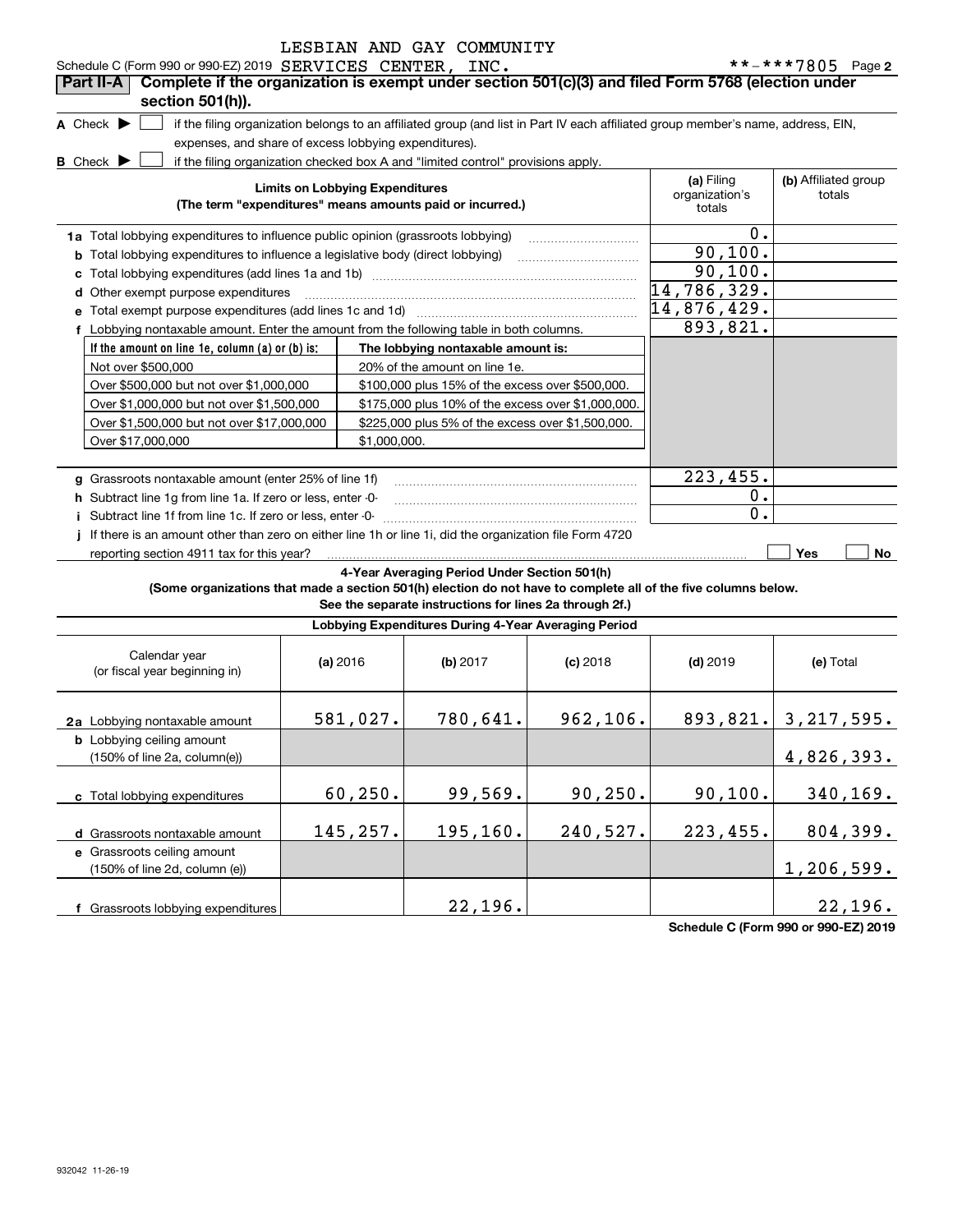#### Schedule C (Form 990 or 990-EZ) 2019  $SERNICES$   $\hbox{CRNTER}$ ,  $\hbox{INC.}$   $\hbox{NCC.}$   $\hbox{NCM.}$   $\hbox{NCM.}$   $\hbox{NCM.}$   $\hbox{NCM.}$

## **Part II-B Complete if the organization is exempt under section 501(c)(3) and has NOT filed Form 5768 (election under section 501(h)).**

**3**

| For each "Yes" response on lines 1a through 1i below, provide in Part IV a detailed description                                                                                                                                     | (a)                     |              | (b)    |                                      |
|-------------------------------------------------------------------------------------------------------------------------------------------------------------------------------------------------------------------------------------|-------------------------|--------------|--------|--------------------------------------|
| of the lobbying activity.                                                                                                                                                                                                           | Yes                     | No           | Amount |                                      |
| During the year, did the filing organization attempt to influence foreign, national, state, or<br>1.                                                                                                                                |                         |              |        |                                      |
| local legislation, including any attempt to influence public opinion on a legislative matter                                                                                                                                        |                         |              |        |                                      |
| or referendum, through the use of:                                                                                                                                                                                                  |                         |              |        |                                      |
|                                                                                                                                                                                                                                     |                         |              |        |                                      |
| Paid staff or management (include compensation in expenses reported on lines 1c through 1i)?                                                                                                                                        |                         |              |        |                                      |
|                                                                                                                                                                                                                                     |                         |              |        |                                      |
|                                                                                                                                                                                                                                     |                         |              |        |                                      |
| e Publications, or published or broadcast statements?                                                                                                                                                                               |                         |              |        |                                      |
| f Grants to other organizations for lobbying purposes?                                                                                                                                                                              |                         |              |        |                                      |
| Direct contact with legislators, their staffs, government officials, or a legislative body?<br>g                                                                                                                                    |                         |              |        |                                      |
| h Rallies, demonstrations, seminars, conventions, speeches, lectures, or any similar means?                                                                                                                                         |                         |              |        |                                      |
| <i>i</i> Other activities?                                                                                                                                                                                                          |                         |              |        |                                      |
|                                                                                                                                                                                                                                     |                         |              |        |                                      |
| 2a Did the activities in line 1 cause the organization to be not described in section 501(c)(3)?                                                                                                                                    |                         |              |        |                                      |
|                                                                                                                                                                                                                                     |                         |              |        |                                      |
| c If "Yes," enter the amount of any tax incurred by organization managers under section 4912                                                                                                                                        |                         |              |        |                                      |
| d If the filing organization incurred a section 4912 tax, did it file Form 4720 for this year?                                                                                                                                      |                         |              |        |                                      |
| Complete if the organization is exempt under section 501(c)(4), section 501(c)(5), or section<br><b>Part III-A</b><br>$501(c)(6)$ .                                                                                                 |                         |              |        |                                      |
|                                                                                                                                                                                                                                     |                         |              | Yes    | No                                   |
| Were substantially all (90% or more) dues received nondeductible by members?<br>1                                                                                                                                                   |                         | 1            |        |                                      |
| 2                                                                                                                                                                                                                                   |                         | $\mathbf{2}$ |        |                                      |
| Did the organization agree to carry over lobbying and political campaign activity expenditures from the prior year?<br>3                                                                                                            |                         | 3            |        |                                      |
| Complete if the organization is exempt under section 501(c)(4), section 501(c)(5), or section<br><b>Part III-B</b>                                                                                                                  |                         |              |        |                                      |
| 501(c)(6) and if either (a) BOTH Part III-A, lines 1 and 2, are answered "No" OR (b) Part III-A, line 3, is                                                                                                                         |                         |              |        |                                      |
| answered "Yes."                                                                                                                                                                                                                     |                         |              |        |                                      |
| Dues, assessments and similar amounts from members [111] matter continuum matter and similar and similar amounts from members [11] matter continuum matter and similar amounts from members [11] matter and similar and simila<br>1 |                         | 1            |        |                                      |
| Section 162(e) nondeductible lobbying and political expenditures (do not include amounts of political<br>2                                                                                                                          |                         |              |        |                                      |
| expenses for which the section 527(f) tax was paid).                                                                                                                                                                                |                         |              |        |                                      |
| <b>a</b> Current year                                                                                                                                                                                                               |                         | 2a           |        |                                      |
|                                                                                                                                                                                                                                     |                         | 2b           |        |                                      |
| c                                                                                                                                                                                                                                   |                         | 2c           |        |                                      |
| Aggregate amount reported in section $6033(e)(1)(A)$ notices of nondeductible section $162(e)$ dues<br>з                                                                                                                            |                         | 3            |        |                                      |
| If notices were sent and the amount on line 2c exceeds the amount on line 3, what portion of the excess<br>4                                                                                                                        |                         |              |        |                                      |
| does the organization agree to carryover to the reasonable estimate of nondeductible lobbying and political                                                                                                                         |                         |              |        |                                      |
| expenditure next year?                                                                                                                                                                                                              |                         | 4            |        |                                      |
| Taxable amount of lobbying and political expenditures (see instructions)<br>5<br><b>Part IV</b>                                                                                                                                     |                         | 5            |        |                                      |
| <b>Supplemental Information</b>                                                                                                                                                                                                     |                         |              |        |                                      |
| Provide the descriptions required for Part I-A, line 1; Part I-B, line 4; Part I-C, line 5; Part II-A (affiliated group list); Part II-A, lines 1 and 2 (see                                                                        |                         |              |        |                                      |
| instructions); and Part II-B, line 1. Also, complete this part for any additional information.<br>SCHEDULE C, PART II-B                                                                                                             |                         |              |        |                                      |
|                                                                                                                                                                                                                                     |                         |              |        |                                      |
| CENTER PARTICIPATES IN BOTH DIRECT AND INDIRECT LOBBYING ACTIVITIES.<br>THE                                                                                                                                                         |                         |              |        |                                      |
| TYPICALLY DIRECT ACTIVITIES CONSIST OF MEETINGS WITH ELECTED OFFICIALS, AS                                                                                                                                                          |                         |              |        |                                      |
|                                                                                                                                                                                                                                     |                         |              |        |                                      |
| WELL AS WRITING LETTERS AND MAKING PHONE CALLS.                                                                                                                                                                                     | INDIRECT ACTIVITIES ARE |              |        |                                      |
| 'GRASSROOTS'<br>CONSIDERED TO BE MORE<br>AND IS COMPLETED THROUGH COMMUNICATIONS                                                                                                                                                    |                         |              |        |                                      |
| COMMUNITY MEMBERS ABOUT VARIOUS POLICIES AND URGING THEM TO CONTACT<br>TOI                                                                                                                                                          |                         |              |        |                                      |
|                                                                                                                                                                                                                                     |                         |              |        | Schedule C (Form 990 or 990-EZ) 2019 |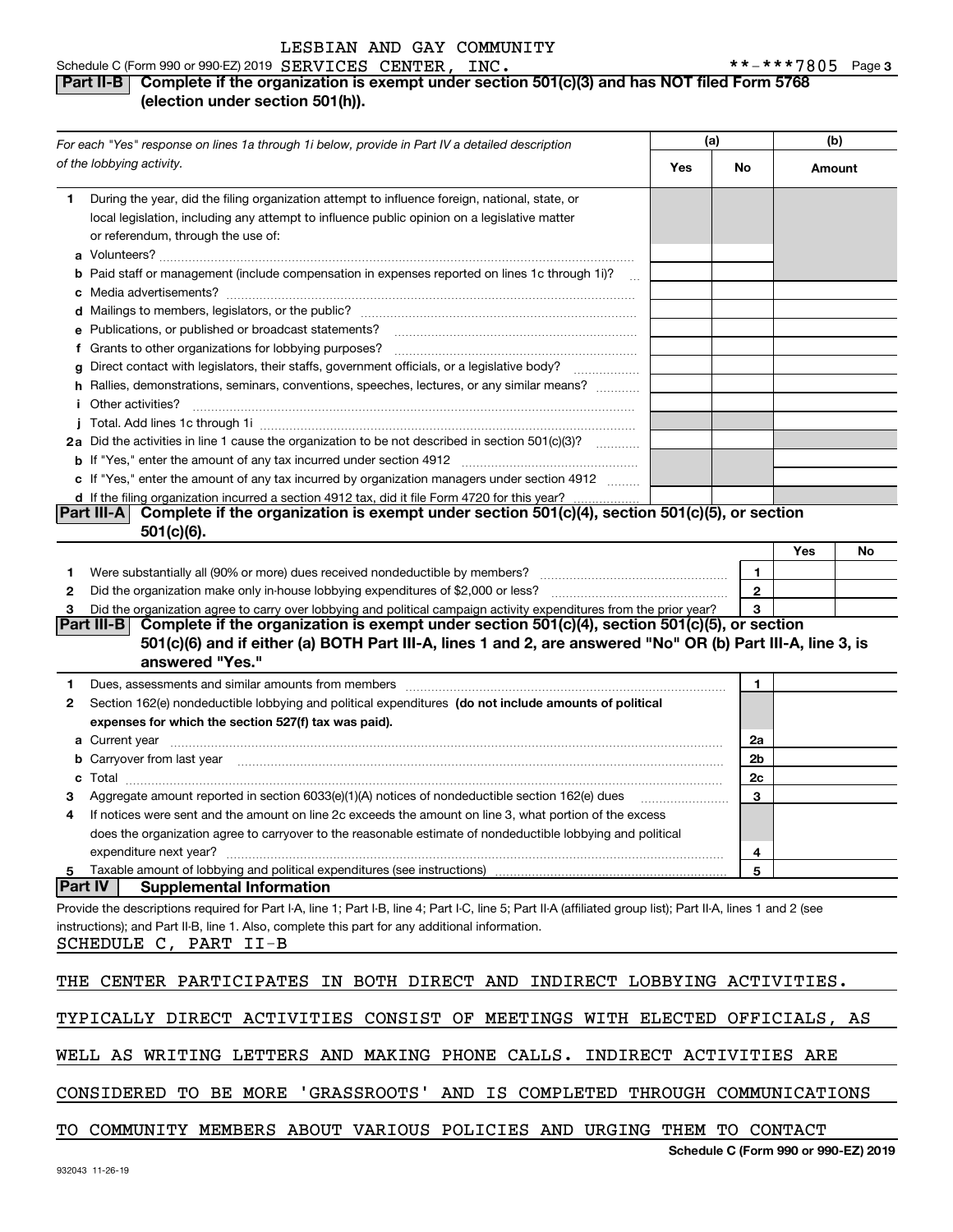| ELECTED OFFICIALS. |
|--------------------|
|                    |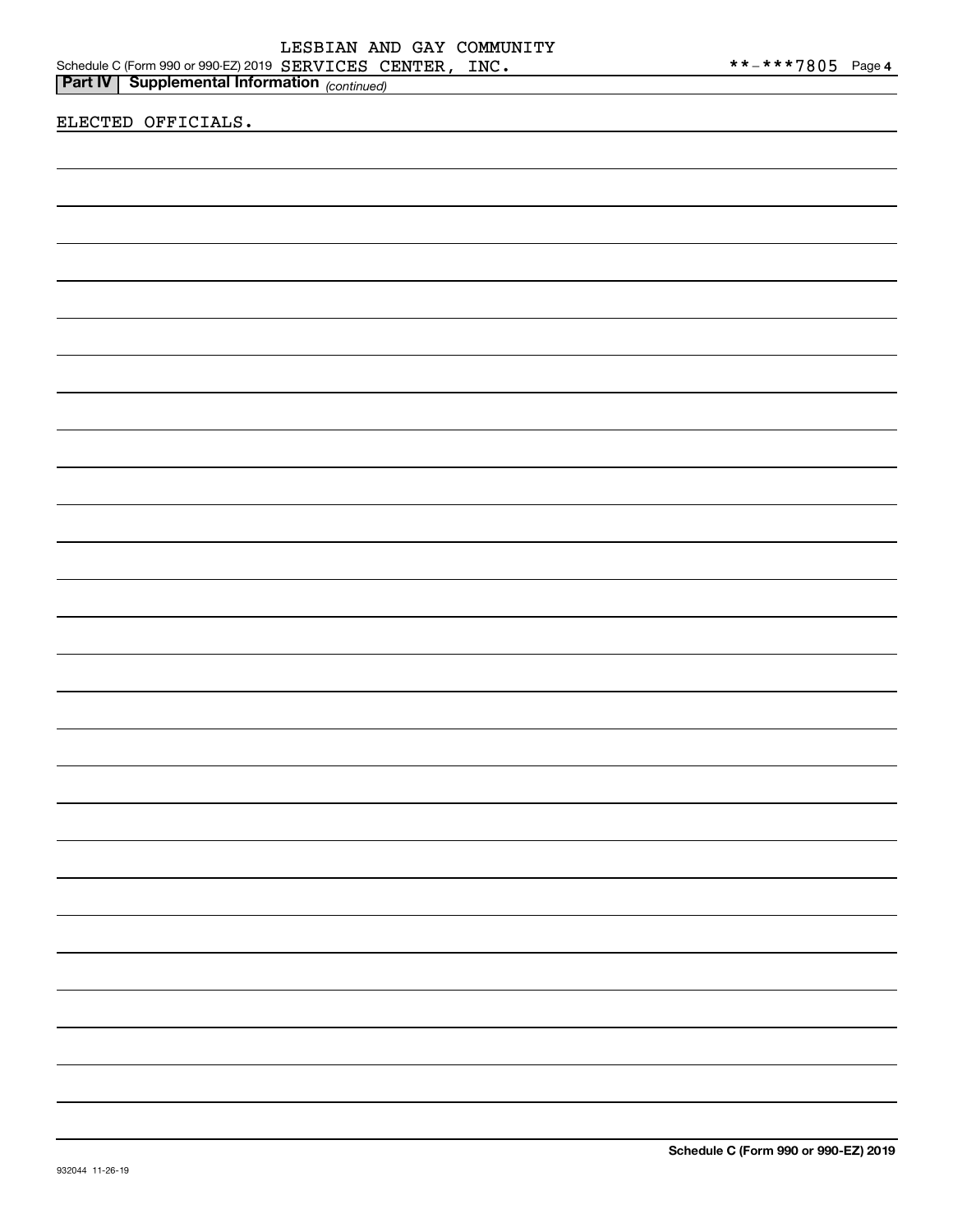|         | <b>Supplemental Financial Statements</b><br><b>SCHEDULE D</b>                                                    |                                                                                                        |                                                                                                                                                |  | OMB No. 1545-0047        |                                                     |  |  |
|---------|------------------------------------------------------------------------------------------------------------------|--------------------------------------------------------------------------------------------------------|------------------------------------------------------------------------------------------------------------------------------------------------|--|--------------------------|-----------------------------------------------------|--|--|
|         | (Form 990)                                                                                                       |                                                                                                        | Complete if the organization answered "Yes" on Form 990,<br>Part IV, line 6, 7, 8, 9, 10, 11a, 11b, 11c, 11d, 11e, 11f, 12a, or 12b.           |  |                          |                                                     |  |  |
|         | Department of the Treasury                                                                                       |                                                                                                        | Attach to Form 990.                                                                                                                            |  |                          | <b>Open to Public</b><br><b>Inspection</b>          |  |  |
|         | Internal Revenue Service                                                                                         | LESBIAN AND GAY COMMUNITY                                                                              | Go to www.irs.gov/Form990 for instructions and the latest information.                                                                         |  |                          |                                                     |  |  |
|         | Name of the organization                                                                                         | SERVICES CENTER, INC.                                                                                  |                                                                                                                                                |  |                          | <b>Employer identification number</b><br>**-***7805 |  |  |
| Part I  |                                                                                                                  |                                                                                                        | Organizations Maintaining Donor Advised Funds or Other Similar Funds or Accounts. Complete if the                                              |  |                          |                                                     |  |  |
|         |                                                                                                                  | organization answered "Yes" on Form 990, Part IV, line 6.                                              |                                                                                                                                                |  |                          |                                                     |  |  |
|         |                                                                                                                  |                                                                                                        | (a) Donor advised funds                                                                                                                        |  |                          | (b) Funds and other accounts                        |  |  |
| 1       |                                                                                                                  |                                                                                                        |                                                                                                                                                |  |                          |                                                     |  |  |
| 2       |                                                                                                                  | Aggregate value of contributions to (during year) <i>mimimizion</i>                                    |                                                                                                                                                |  |                          |                                                     |  |  |
| 3       |                                                                                                                  |                                                                                                        |                                                                                                                                                |  |                          |                                                     |  |  |
| 4       |                                                                                                                  |                                                                                                        |                                                                                                                                                |  |                          |                                                     |  |  |
| 5       | Did the organization inform all donors and donor advisors in writing that the assets held in donor advised funds |                                                                                                        |                                                                                                                                                |  |                          |                                                     |  |  |
|         |                                                                                                                  |                                                                                                        |                                                                                                                                                |  |                          | Yes<br><b>No</b>                                    |  |  |
| 6       |                                                                                                                  |                                                                                                        | Did the organization inform all grantees, donors, and donor advisors in writing that grant funds can be used only                              |  |                          |                                                     |  |  |
|         |                                                                                                                  |                                                                                                        | for charitable purposes and not for the benefit of the donor or donor advisor, or for any other purpose conferring                             |  |                          |                                                     |  |  |
|         |                                                                                                                  |                                                                                                        |                                                                                                                                                |  |                          | Yes<br>No                                           |  |  |
| Part II |                                                                                                                  |                                                                                                        | Conservation Easements. Complete if the organization answered "Yes" on Form 990, Part IV, line 7.                                              |  |                          |                                                     |  |  |
| 1       |                                                                                                                  | Purpose(s) of conservation easements held by the organization (check all that apply).                  |                                                                                                                                                |  |                          |                                                     |  |  |
|         |                                                                                                                  | Preservation of land for public use (for example, recreation or education)                             | Preservation of a historically important land area                                                                                             |  |                          |                                                     |  |  |
|         |                                                                                                                  | Protection of natural habitat                                                                          | Preservation of a certified historic structure                                                                                                 |  |                          |                                                     |  |  |
|         |                                                                                                                  | Preservation of open space                                                                             |                                                                                                                                                |  |                          |                                                     |  |  |
| 2       |                                                                                                                  |                                                                                                        | Complete lines 2a through 2d if the organization held a qualified conservation contribution in the form of a conservation easement on the last |  |                          |                                                     |  |  |
|         | day of the tax year.                                                                                             |                                                                                                        |                                                                                                                                                |  |                          | Held at the End of the Tax Year                     |  |  |
| а       |                                                                                                                  | Total number of conservation easements                                                                 |                                                                                                                                                |  | 2a<br>2 <sub>b</sub>     |                                                     |  |  |
|         |                                                                                                                  |                                                                                                        |                                                                                                                                                |  | 2 <sub>c</sub>           |                                                     |  |  |
|         | с<br>d Number of conservation easements included in (c) acquired after 7/25/06, and not on a historic structure  |                                                                                                        |                                                                                                                                                |  |                          |                                                     |  |  |
|         |                                                                                                                  |                                                                                                        |                                                                                                                                                |  | 2d                       |                                                     |  |  |
| 3       |                                                                                                                  |                                                                                                        | Number of conservation easements modified, transferred, released, extinguished, or terminated by the organization during the tax               |  |                          |                                                     |  |  |
|         | $year \blacktriangleright$                                                                                       |                                                                                                        |                                                                                                                                                |  |                          |                                                     |  |  |
| 4       |                                                                                                                  | Number of states where property subject to conservation easement is located $\blacktriangleright$      |                                                                                                                                                |  |                          |                                                     |  |  |
| 5       |                                                                                                                  | Does the organization have a written policy regarding the periodic monitoring, inspection, handling of |                                                                                                                                                |  |                          |                                                     |  |  |
|         |                                                                                                                  | violations, and enforcement of the conservation easements it holds?                                    |                                                                                                                                                |  |                          | Yes<br><b>No</b>                                    |  |  |
| 6       |                                                                                                                  |                                                                                                        | Staff and volunteer hours devoted to monitoring, inspecting, handling of violations, and enforcing conservation easements during the year      |  |                          |                                                     |  |  |
|         |                                                                                                                  |                                                                                                        |                                                                                                                                                |  |                          |                                                     |  |  |
| 7       |                                                                                                                  |                                                                                                        | Amount of expenses incurred in monitoring, inspecting, handling of violations, and enforcing conservation easements during the year            |  |                          |                                                     |  |  |
|         | ▶ \$                                                                                                             |                                                                                                        |                                                                                                                                                |  |                          |                                                     |  |  |
| 8       |                                                                                                                  |                                                                                                        | Does each conservation easement reported on line 2(d) above satisfy the requirements of section 170(h)(4)(B)(i)                                |  |                          |                                                     |  |  |
|         | and section 170(h)(4)(B)(ii)?                                                                                    |                                                                                                        |                                                                                                                                                |  |                          | Yes<br>No                                           |  |  |
| 9       |                                                                                                                  |                                                                                                        | In Part XIII, describe how the organization reports conservation easements in its revenue and expense statement and                            |  |                          |                                                     |  |  |
|         |                                                                                                                  | organization's accounting for conservation easements.                                                  | balance sheet, and include, if applicable, the text of the footnote to the organization's financial statements that describes the              |  |                          |                                                     |  |  |
|         | Part III                                                                                                         |                                                                                                        | Organizations Maintaining Collections of Art, Historical Treasures, or Other Similar Assets.                                                   |  |                          |                                                     |  |  |
|         |                                                                                                                  | Complete if the organization answered "Yes" on Form 990, Part IV, line 8.                              |                                                                                                                                                |  |                          |                                                     |  |  |
|         |                                                                                                                  |                                                                                                        | 1a If the organization elected, as permitted under FASB ASC 958, not to report in its revenue statement and balance sheet works                |  |                          |                                                     |  |  |
|         |                                                                                                                  |                                                                                                        | of art, historical treasures, or other similar assets held for public exhibition, education, or research in furtherance of public              |  |                          |                                                     |  |  |
|         |                                                                                                                  |                                                                                                        | service, provide in Part XIII the text of the footnote to its financial statements that describes these items.                                 |  |                          |                                                     |  |  |
|         |                                                                                                                  |                                                                                                        | <b>b</b> If the organization elected, as permitted under FASB ASC 958, to report in its revenue statement and balance sheet works of           |  |                          |                                                     |  |  |
|         |                                                                                                                  |                                                                                                        | art, historical treasures, or other similar assets held for public exhibition, education, or research in furtherance of public service,        |  |                          |                                                     |  |  |
|         |                                                                                                                  | provide the following amounts relating to these items:                                                 |                                                                                                                                                |  |                          |                                                     |  |  |
|         | $\blacktriangleright$ \$                                                                                         |                                                                                                        |                                                                                                                                                |  |                          |                                                     |  |  |
|         |                                                                                                                  | (ii) Assets included in Form 990, Part X                                                               |                                                                                                                                                |  | $\blacktriangleright$ \$ |                                                     |  |  |
| 2       |                                                                                                                  |                                                                                                        | If the organization received or held works of art, historical treasures, or other similar assets for financial gain, provide                   |  |                          |                                                     |  |  |
|         |                                                                                                                  | the following amounts required to be reported under FASB ASC 958 relating to these items:              |                                                                                                                                                |  |                          |                                                     |  |  |
|         |                                                                                                                  |                                                                                                        |                                                                                                                                                |  | $\blacktriangleright$ \$ |                                                     |  |  |
|         |                                                                                                                  |                                                                                                        |                                                                                                                                                |  | $\blacktriangleright$ \$ |                                                     |  |  |
|         |                                                                                                                  | <b>LHA, For Paperwork Reduction Act Notice, see the Instructions for Form 990</b>                      |                                                                                                                                                |  |                          | Schedule D (Form 990) 2019                          |  |  |

**For Paperwork Reduction Act Notice, see the Instructions for Form 990. Schedule D (Form 990) 2019** LHA

932051 10-02-19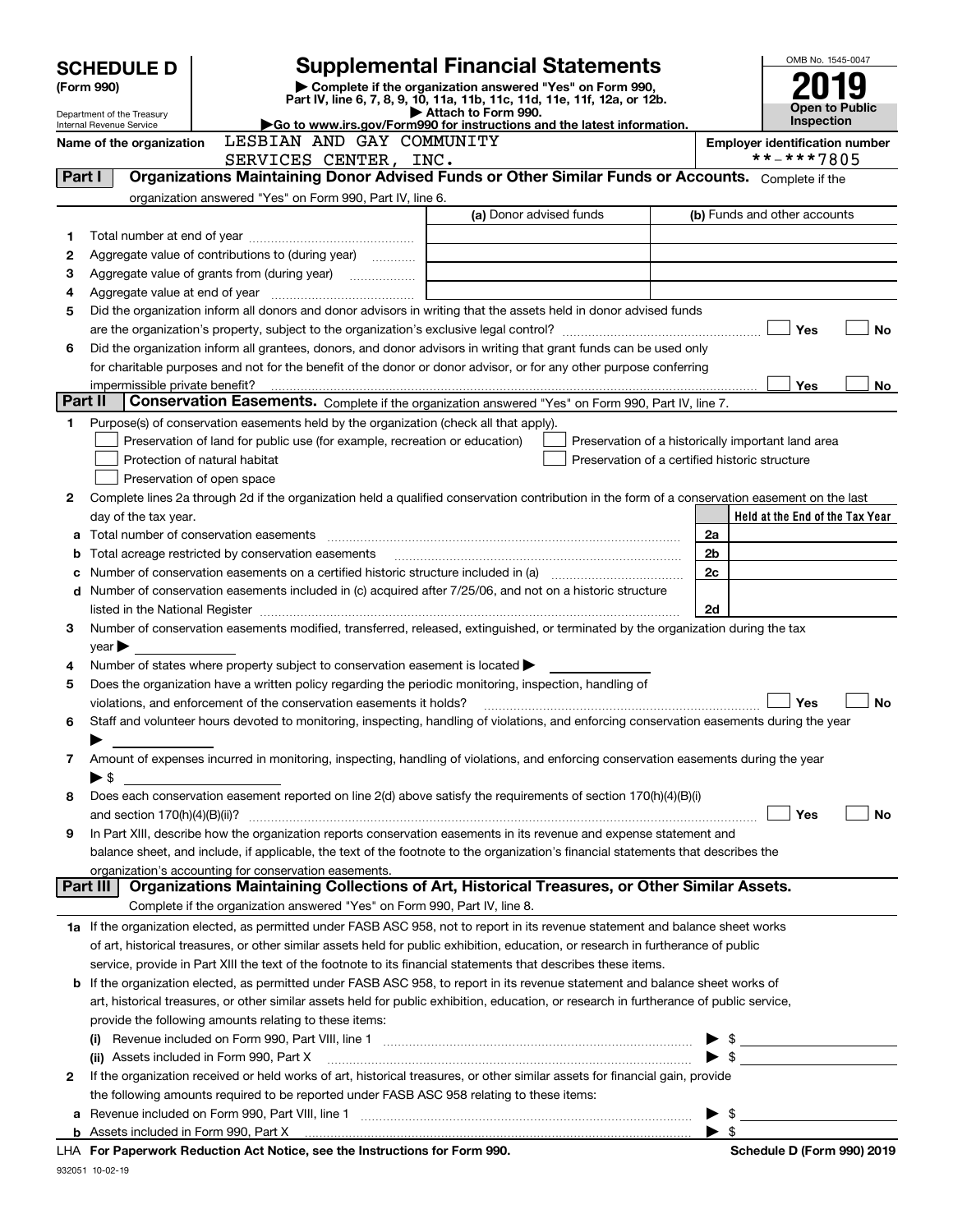|                                                                                    | LESBIAN AND GAY COMMUNITY                                                                                                                                                                                                      |                    |   |                |                                      |  |                       |                                                                 |                       |
|------------------------------------------------------------------------------------|--------------------------------------------------------------------------------------------------------------------------------------------------------------------------------------------------------------------------------|--------------------|---|----------------|--------------------------------------|--|-----------------------|-----------------------------------------------------------------|-----------------------|
|                                                                                    | SERVICES CENTER, INC.<br>Schedule D (Form 990) 2019                                                                                                                                                                            |                    |   |                |                                      |  |                       | **-***7805                                                      | Page $2$              |
| Part III                                                                           | Organizations Maintaining Collections of Art, Historical Treasures, or Other Similar Assets (continued)                                                                                                                        |                    |   |                |                                      |  |                       |                                                                 |                       |
| 3                                                                                  | Using the organization's acquisition, accession, and other records, check any of the following that make significant use of its                                                                                                |                    |   |                |                                      |  |                       |                                                                 |                       |
|                                                                                    | collection items (check all that apply):                                                                                                                                                                                       |                    |   |                |                                      |  |                       |                                                                 |                       |
| a                                                                                  | $\boxed{\text{X}}$ Public exhibition                                                                                                                                                                                           |                    | d |                | Loan or exchange program             |  |                       |                                                                 |                       |
| b                                                                                  | Scholarly research                                                                                                                                                                                                             |                    | e |                | $\boxed{\text{X}}$ Other EDUCATIONAL |  |                       |                                                                 |                       |
| c                                                                                  | Preservation for future generations                                                                                                                                                                                            |                    |   |                |                                      |  |                       |                                                                 |                       |
| 4                                                                                  | Provide a description of the organization's collections and explain how they further the organization's exempt purpose in Part XIII.                                                                                           |                    |   |                |                                      |  |                       |                                                                 |                       |
|                                                                                    | During the year, did the organization solicit or receive donations of art, historical treasures, or other similar assets<br>5                                                                                                  |                    |   |                |                                      |  |                       |                                                                 |                       |
|                                                                                    |                                                                                                                                                                                                                                |                    |   |                |                                      |  |                       | $\overline{X}$ Yes                                              | No                    |
|                                                                                    | Part IV<br>Escrow and Custodial Arrangements. Complete if the organization answered "Yes" on Form 990, Part IV, line 9, or                                                                                                     |                    |   |                |                                      |  |                       |                                                                 |                       |
|                                                                                    | reported an amount on Form 990, Part X, line 21.                                                                                                                                                                               |                    |   |                |                                      |  |                       |                                                                 |                       |
|                                                                                    |                                                                                                                                                                                                                                |                    |   |                |                                      |  |                       |                                                                 |                       |
|                                                                                    | 1a Is the organization an agent, trustee, custodian or other intermediary for contributions or other assets not included                                                                                                       |                    |   |                |                                      |  |                       |                                                                 | $\boxed{\text{X}}$ No |
|                                                                                    |                                                                                                                                                                                                                                |                    |   |                |                                      |  |                       | Yes                                                             |                       |
| b If "Yes," explain the arrangement in Part XIII and complete the following table: |                                                                                                                                                                                                                                |                    |   |                |                                      |  |                       |                                                                 |                       |
|                                                                                    |                                                                                                                                                                                                                                |                    |   |                |                                      |  |                       | Amount                                                          |                       |
|                                                                                    | c Beginning balance measurements and the contract of the contract of the contract of the contract of the contract of the contract of the contract of the contract of the contract of the contract of the contract of the contr |                    |   |                |                                      |  | 1c                    |                                                                 |                       |
|                                                                                    | d Additions during the year measurement contains and a container container and a container container and a container container and a container and a container container and a container container and a container container a |                    |   |                |                                      |  | 1d                    |                                                                 |                       |
| е                                                                                  | Distributions during the year manufactured and continuum and contract the year manufactured and contract the year                                                                                                              |                    |   |                |                                      |  | 1e                    |                                                                 |                       |
|                                                                                    |                                                                                                                                                                                                                                |                    |   |                |                                      |  | 1f                    |                                                                 |                       |
|                                                                                    | 2a Did the organization include an amount on Form 990, Part X, line 21, for escrow or custodial account liability?                                                                                                             |                    |   |                |                                      |  |                       | $\boxed{\text{X}}$ Yes                                          | No                    |
|                                                                                    | <b>b</b> If "Yes," explain the arrangement in Part XIII. Check here if the explanation has been provided on Part XIII                                                                                                          |                    |   |                |                                      |  |                       |                                                                 | $\overline{\text{X}}$ |
| <b>Part V</b>                                                                      | Endowment Funds. Complete if the organization answered "Yes" on Form 990, Part IV, line 10.                                                                                                                                    |                    |   |                |                                      |  |                       |                                                                 |                       |
|                                                                                    |                                                                                                                                                                                                                                | (a) Current year   |   | (b) Prior year |                                      |  |                       | (c) Two years back   (d) Three years back   (e) Four years back |                       |
| 1a                                                                                 | Beginning of year balance                                                                                                                                                                                                      |                    |   |                |                                      |  |                       |                                                                 |                       |
| b                                                                                  |                                                                                                                                                                                                                                |                    |   |                |                                      |  |                       |                                                                 |                       |
|                                                                                    | Net investment earnings, gains, and losses                                                                                                                                                                                     |                    |   |                |                                      |  |                       |                                                                 |                       |
| d                                                                                  |                                                                                                                                                                                                                                |                    |   |                |                                      |  |                       |                                                                 |                       |
|                                                                                    | <b>e</b> Other expenditures for facilities                                                                                                                                                                                     |                    |   |                |                                      |  |                       |                                                                 |                       |
|                                                                                    | and programs                                                                                                                                                                                                                   |                    |   |                |                                      |  |                       |                                                                 |                       |
| Ť.                                                                                 |                                                                                                                                                                                                                                |                    |   |                |                                      |  |                       |                                                                 |                       |
|                                                                                    | End of year balance                                                                                                                                                                                                            |                    |   |                |                                      |  |                       |                                                                 |                       |
| g                                                                                  | Provide the estimated percentage of the current year end balance (line 1g, column (a)) held as:                                                                                                                                |                    |   |                |                                      |  |                       |                                                                 |                       |
| 2                                                                                  |                                                                                                                                                                                                                                |                    |   |                |                                      |  |                       |                                                                 |                       |
| а                                                                                  | Board designated or quasi-endowment                                                                                                                                                                                            |                    | % |                |                                      |  |                       |                                                                 |                       |
| b                                                                                  | Permanent endowment                                                                                                                                                                                                            | %                  |   |                |                                      |  |                       |                                                                 |                       |
|                                                                                    | %<br>Term endowment $\blacktriangleright$                                                                                                                                                                                      |                    |   |                |                                      |  |                       |                                                                 |                       |
|                                                                                    | The percentages on lines 2a, 2b, and 2c should equal 100%.                                                                                                                                                                     |                    |   |                |                                      |  |                       |                                                                 |                       |
|                                                                                    | 3a Are there endowment funds not in the possession of the organization that are held and administered for the organization                                                                                                     |                    |   |                |                                      |  |                       |                                                                 |                       |
|                                                                                    | by:                                                                                                                                                                                                                            |                    |   |                |                                      |  |                       |                                                                 | Yes<br>No.            |
|                                                                                    | (i)                                                                                                                                                                                                                            |                    |   |                |                                      |  |                       | 3a(i)                                                           |                       |
|                                                                                    | (ii)                                                                                                                                                                                                                           |                    |   |                |                                      |  |                       | 3a(ii)                                                          |                       |
|                                                                                    |                                                                                                                                                                                                                                |                    |   |                |                                      |  |                       | 3b                                                              |                       |
|                                                                                    | Describe in Part XIII the intended uses of the organization's endowment funds.                                                                                                                                                 |                    |   |                |                                      |  |                       |                                                                 |                       |
|                                                                                    | Land, Buildings, and Equipment.<br><b>Part VI</b>                                                                                                                                                                              |                    |   |                |                                      |  |                       |                                                                 |                       |
|                                                                                    | Complete if the organization answered "Yes" on Form 990, Part IV, line 11a. See Form 990, Part X, line 10.                                                                                                                     |                    |   |                |                                      |  |                       |                                                                 |                       |
|                                                                                    | Description of property                                                                                                                                                                                                        | (a) Cost or other  |   |                | (b) Cost or other                    |  | (c) Accumulated       | (d) Book value                                                  |                       |
|                                                                                    |                                                                                                                                                                                                                                | basis (investment) |   |                | basis (other)                        |  | depreciation          |                                                                 |                       |
|                                                                                    |                                                                                                                                                                                                                                |                    |   |                | 227,150.                             |  |                       |                                                                 | 227,150.              |
|                                                                                    |                                                                                                                                                                                                                                |                    |   |                | 25, 377, 444.                        |  | 9,760,926.            | 15,616,518.                                                     |                       |
|                                                                                    |                                                                                                                                                                                                                                |                    |   |                |                                      |  |                       |                                                                 |                       |
|                                                                                    |                                                                                                                                                                                                                                |                    |   |                | 777,630.                             |  | 537, 261.             |                                                                 | 240,369.              |
|                                                                                    |                                                                                                                                                                                                                                |                    |   |                | 56,051.                              |  |                       |                                                                 | 56,051.               |
|                                                                                    |                                                                                                                                                                                                                                |                    |   |                |                                      |  | $\blacktriangleright$ | 16, 140, 088.                                                   |                       |
|                                                                                    |                                                                                                                                                                                                                                |                    |   |                |                                      |  |                       |                                                                 |                       |

**Schedule D (Form 990) 2019**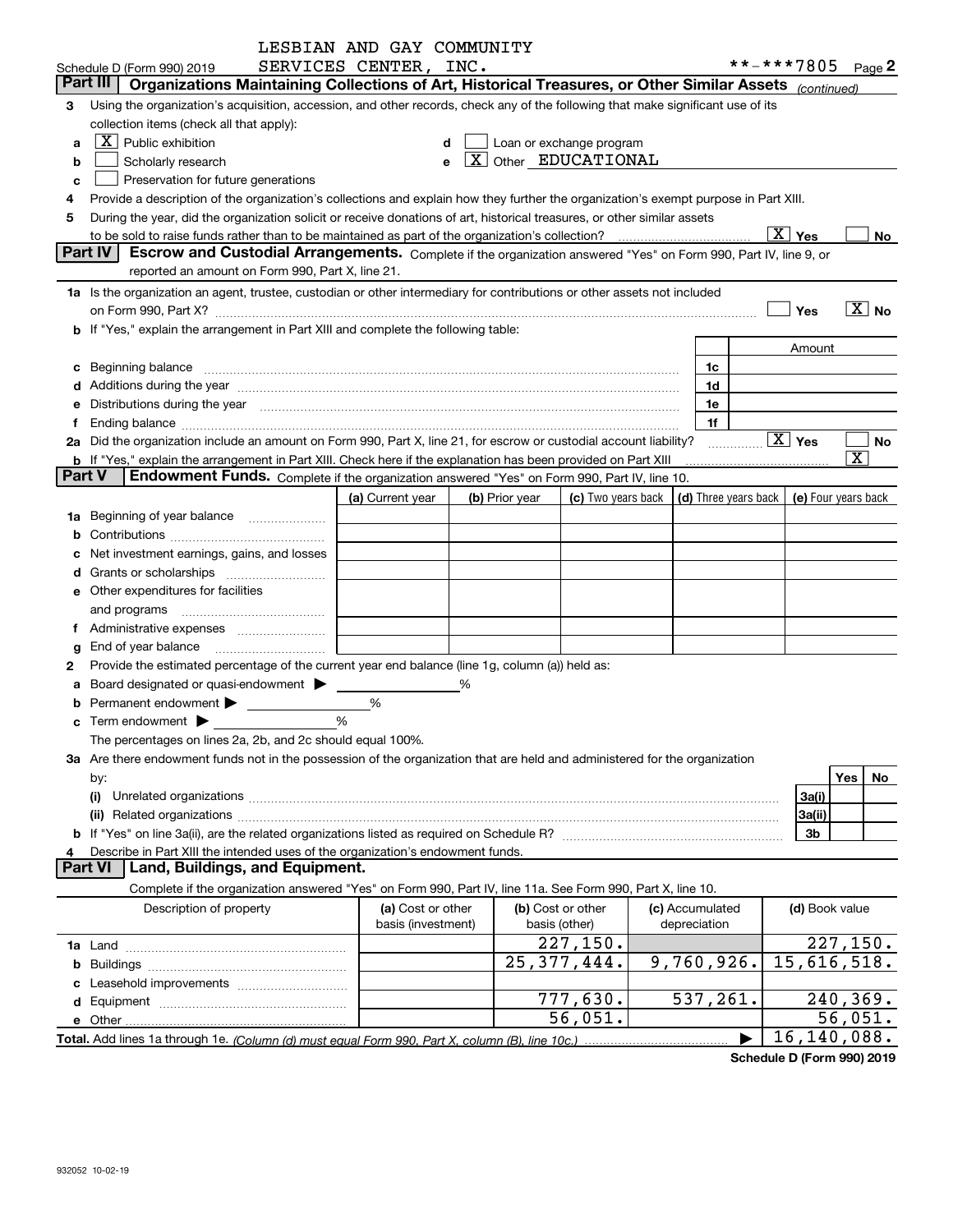|  | LESBIAN AND GAY COMMUNITY |  |
|--|---------------------------|--|
|  | <b>TIT</b>                |  |

#### Schedule D (Form 990) 2019 SERVICES CENTER, INC. \* \* – \* \* \* 7 8 0 5 Page **Schedule D (Form 990) 2019 SERVICES (Schedule D (Form 990) 2019 SERVICES**

Complete if the organization answered "Yes" on Form 990, Part IV, line 11b. See Form 990, Part X, line 12.

| (a) Description of security or category (including name of security)       | (b) Book value | (c) Method of valuation: Cost or end-of-year market value |
|----------------------------------------------------------------------------|----------------|-----------------------------------------------------------|
| (1) Financial derivatives                                                  |                |                                                           |
| (2) Closely held equity interests                                          |                |                                                           |
| $(3)$ Other                                                                |                |                                                           |
| (A)                                                                        |                |                                                           |
| (B)                                                                        |                |                                                           |
| (C)                                                                        |                |                                                           |
| (D)                                                                        |                |                                                           |
| (E)                                                                        |                |                                                           |
| (F)                                                                        |                |                                                           |
| (G)                                                                        |                |                                                           |
| (H)                                                                        |                |                                                           |
| <b>Total.</b> (Col. (b) must equal Form 990, Part X, col. (B) line $12$ .) |                |                                                           |

#### **Part VIII Investments - Program Related.**

Complete if the organization answered "Yes" on Form 990, Part IV, line 11c. See Form 990, Part X, line 13.

| (a) Description of investment                                                          | (b) Book value | (c) Method of valuation: Cost or end-of-year market value |
|----------------------------------------------------------------------------------------|----------------|-----------------------------------------------------------|
| (1)                                                                                    |                |                                                           |
| (2)                                                                                    |                |                                                           |
| $\frac{1}{2}$                                                                          |                |                                                           |
| (4)                                                                                    |                |                                                           |
| $\frac{1}{2}$                                                                          |                |                                                           |
| (6)                                                                                    |                |                                                           |
| $\sqrt{(7)}$                                                                           |                |                                                           |
| (8)                                                                                    |                |                                                           |
| (9)                                                                                    |                |                                                           |
| Total. (Col. (b) must equal Form 990, Part X, col. (B) line 13.) $\blacktriangleright$ |                |                                                           |

### **Part IX Other Assets.**

Complete if the organization answered "Yes" on Form 990, Part IV, line 11d. See Form 990, Part X, line 15.

| (a) Description                                                                                                   | (b) Book value |
|-------------------------------------------------------------------------------------------------------------------|----------------|
| (1)                                                                                                               |                |
| (2)                                                                                                               |                |
| (3)                                                                                                               |                |
| (4)                                                                                                               |                |
| (5)                                                                                                               |                |
| (6)                                                                                                               |                |
| (7)                                                                                                               |                |
| (8)                                                                                                               |                |
| (9)                                                                                                               |                |
| Total. (Column (b) must equal Form 990, Part X, col. (B) line 15.)<br>Other Liabilities.<br>Part $X$              |                |
| Complete if the organization answered "Yes" on Form 990, Part IV, line 11e or 11f. See Form 990, Part X, line 25. |                |
| (a) Description of liability<br>1.                                                                                | (b) Book value |

| (1) Federal income taxes |       |
|--------------------------|-------|
| (2) ROOM DEPOSITS        | 4,950 |
| (3)                      |       |
| (4)                      |       |
| (5)                      |       |
| (6)                      |       |
| (7)                      |       |
| (8)                      |       |
| (9)                      |       |
|                          |       |

**Total.**  *(Column (b) must equal Form 990, Part X, col. (B) line 25.)*

**2.** Liability for uncertain tax positions. In Part XIII, provide the text of the footnote to the organization's financial statements that reports the organization's liability for uncertain tax positions under FASB ASC 740. Check here if the text of the footnote has been provided in Part XIII  $\vert$  X  $\vert$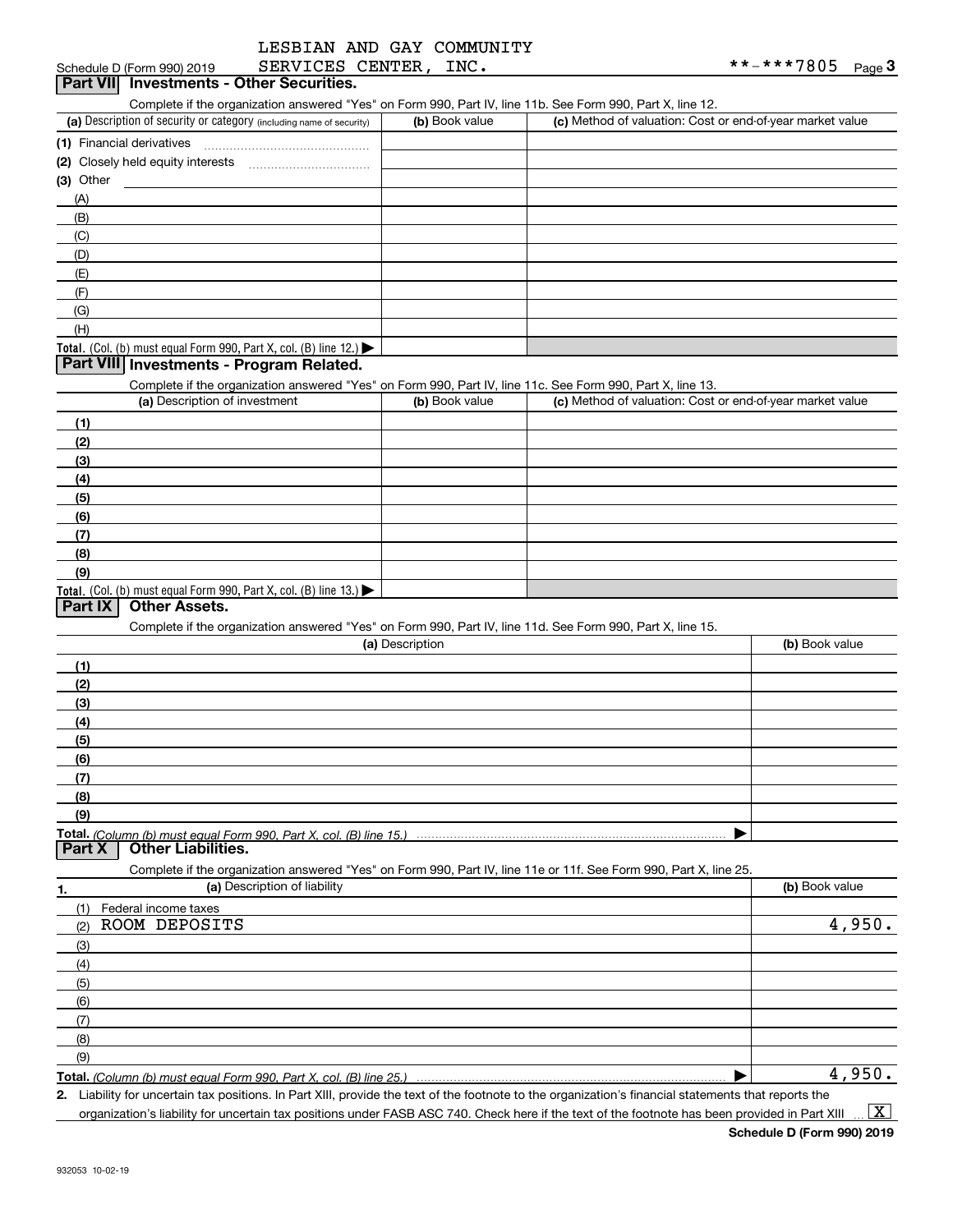|    | LESBIAN AND GAY COMMUNITY                                                                                                                                                                                                           |                |             |                |                           |  |
|----|-------------------------------------------------------------------------------------------------------------------------------------------------------------------------------------------------------------------------------------|----------------|-------------|----------------|---------------------------|--|
|    | SERVICES CENTER, INC.<br>Schedule D (Form 990) 2019                                                                                                                                                                                 |                |             |                | **-***7805 Page 4         |  |
|    | Reconciliation of Revenue per Audited Financial Statements With Revenue per Return.<br>Part XI                                                                                                                                      |                |             |                |                           |  |
|    | Complete if the organization answered "Yes" on Form 990, Part IV, line 12a.                                                                                                                                                         |                |             |                |                           |  |
| 1  | Total revenue, gains, and other support per audited financial statements                                                                                                                                                            |                |             | $\blacksquare$ | 17,303,695.               |  |
| 2  | Amounts included on line 1 but not on Form 990, Part VIII, line 12:                                                                                                                                                                 |                |             |                |                           |  |
| a  | Net unrealized gains (losses) on investments [11] matter contracts and the unrealized gains (losses) on investments                                                                                                                 | 2a             |             |                |                           |  |
| b  |                                                                                                                                                                                                                                     | 2 <sub>b</sub> | 1,795,149.  |                |                           |  |
|    |                                                                                                                                                                                                                                     | 2c             |             |                |                           |  |
| d  | Other (Describe in Part XIII.) <b>COLOGIST:</b> (2010)                                                                                                                                                                              | 2d             | $-22,694.$  |                |                           |  |
| e  | Add lines 2a through 2d                                                                                                                                                                                                             |                |             | 2e             | 1,772,455.                |  |
| 3  |                                                                                                                                                                                                                                     |                |             | $\mathbf{a}$   | 15,531,240.               |  |
| 4  | Amounts included on Form 990, Part VIII, line 12, but not on line 1:                                                                                                                                                                |                |             |                |                           |  |
| a  |                                                                                                                                                                                                                                     | 4a             |             |                |                           |  |
|    |                                                                                                                                                                                                                                     | 4b             |             |                |                           |  |
|    | Add lines 4a and 4b                                                                                                                                                                                                                 |                |             | 4c             | 0.                        |  |
| 5  |                                                                                                                                                                                                                                     |                | 15,531,240. |                |                           |  |
|    | Part XII   Reconciliation of Expenses per Audited Financial Statements With Expenses per Return.                                                                                                                                    |                |             |                |                           |  |
|    | Complete if the organization answered "Yes" on Form 990, Part IV, line 12a.                                                                                                                                                         |                |             |                |                           |  |
| 1. |                                                                                                                                                                                                                                     |                |             | $\blacksquare$ | $\overline{16,668,968}$ . |  |
| 2  | Amounts included on line 1 but not on Form 990, Part IX, line 25:                                                                                                                                                                   |                |             |                |                           |  |
| a  |                                                                                                                                                                                                                                     | 2a             | 1,795,149.  |                |                           |  |
|    | Prior year adjustments information and continuum and contact the contract of the contract of the contract of the contract of the contract of the contract of the contract of the contract of the contract of the contract of t      | 2 <sub>b</sub> |             |                |                           |  |
|    |                                                                                                                                                                                                                                     | 2c             |             |                |                           |  |
|    |                                                                                                                                                                                                                                     | 2d             |             |                |                           |  |
| e  | Add lines 2a through 2d <b>contained a contained a contained a contained a</b> contained a contained a contained a contained a contained a contained a contained a contained a contained a contained a contained a contained a cont |                |             | 2e             | 1,795,149.                |  |
| 3  |                                                                                                                                                                                                                                     |                |             | $\mathbf{a}$   | 14,873,819.               |  |
| 4  | Amounts included on Form 990, Part IX, line 25, but not on line 1:                                                                                                                                                                  |                |             |                |                           |  |
| a  |                                                                                                                                                                                                                                     | 4a             |             |                |                           |  |
|    | Other (Describe in Part XIII.) <b>Construction Contract Construction</b> Chern Construction Construction Construction                                                                                                               | 4 <sub>b</sub> | 22,694.     |                |                           |  |
|    | Add lines 4a and 4b                                                                                                                                                                                                                 |                |             | 4с             | 22,694.                   |  |
|    |                                                                                                                                                                                                                                     |                |             | 5              | 14,896,513.               |  |
|    | Part XIII Supplemental Information.                                                                                                                                                                                                 |                |             |                |                           |  |

Provide the descriptions required for Part II, lines 3, 5, and 9; Part III, lines 1a and 4; Part IV, lines 1b and 2b; Part V, line 4; Part X, line 2; Part XI, lines 2d and 4b; and Part XII, lines 2d and 4b. Also complete this part to provide any additional information.

## PART III, LINE 4:

ARTWORK COLLECTIONS - THE VALUE OF THE CENTER'S ARTWORK COLLECTIONS IS NOT REFLECTED AS AN ASSET IN THE STATEMENTS OF FINANCIAL POSITION, AND GIFTS OR ARTWORK COLLECTION ITEMS ARE EXCLUDED FROM REVENUE AND SUPPORT IN THE STATEMENTS OF ACTIVITIES.

THE CENTER HOLDS PIECES OF ART FOR PUBLIC EXHIBITION AND EDUCATIONAL

PURPOSES. THE ARTWORK COLLECTION INCLUDES A PERMANENT COLLECTION LARGELY

CREATED FOR THE 1989 CENTER SHOW, ROTATING EXHIBITS IN HONOR OF THE 20TH

ANNIVERSARY OF THE STONEWALL REBELLION, WORKS BY KEITH HARING , MARTIN

WONG AND BARBARA SANDLER, THE CENTER'S NATIONAL ARCHIVE SERVES TO PRESERVE

THE HISTORY OF OUR COMMUNITY AND ITS RICH HERITAGE. FOUNDED IN 1990 BY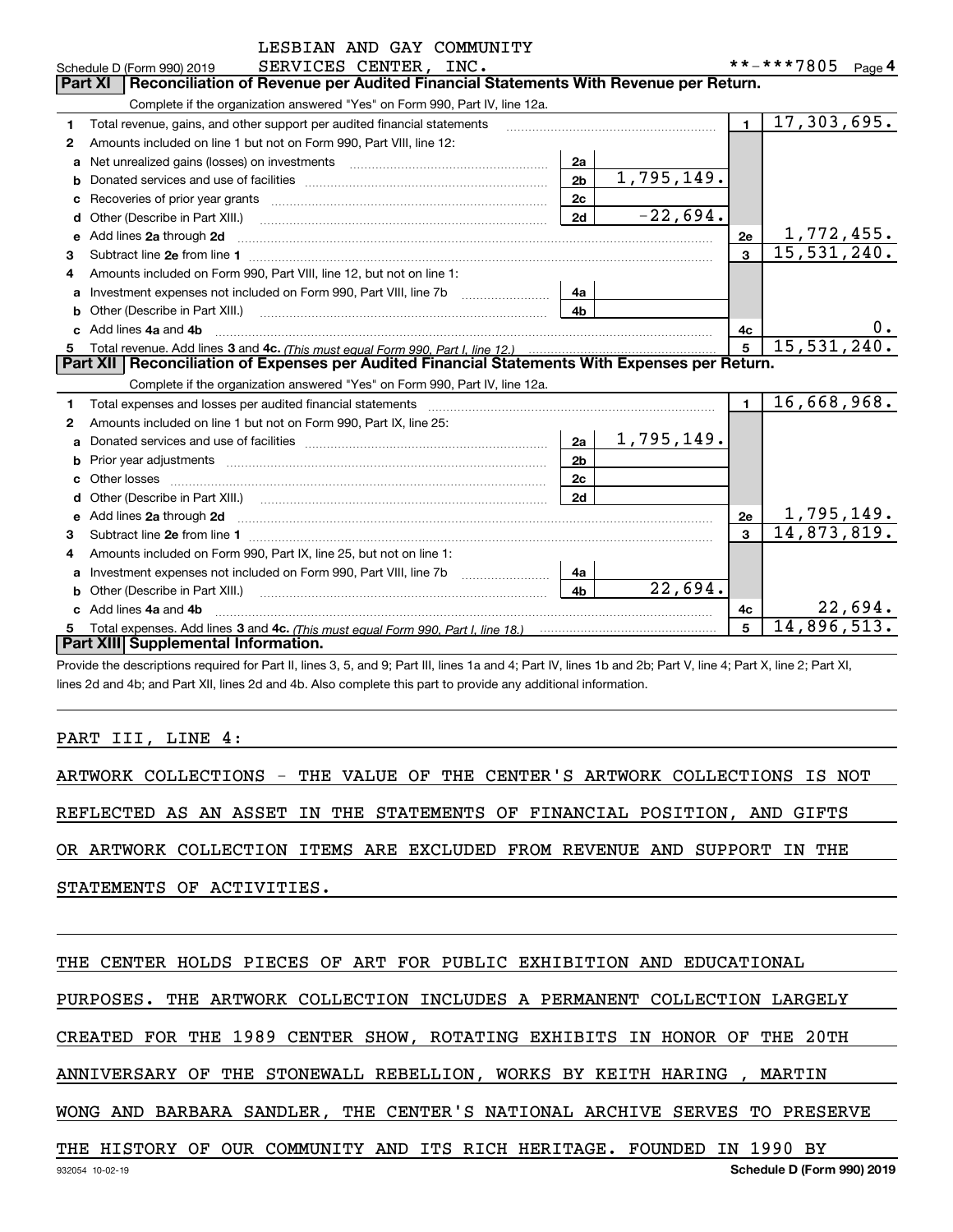| SERVICES CENTER, INC. *****7805 Page 5<br>Schedule D (Form 990) 2019       |            |
|----------------------------------------------------------------------------|------------|
| <b>Part XIII Supplemental Information</b> (continued)                      |            |
| VOLUNTEER ARCHIVIST RICH WANDEL, THE ARCHIVE PROVIDES A LOOK INTO THE      |            |
| LIVES AND EXPERIENCES OF LGBT PEOPLE THROUGHOUT THE YEARS. THE COLLECTION  |            |
| INCLUDES THOUSANDS OF PAPERS, PERIODICALS, CORRESPONDENCE AND PHOTOGRAPHS  |            |
| DONATED BY LESBIAN, GAY, BISEXUAL AND TRANSGENDER INDIVIDUALS AND          |            |
| ORGANIZATIONS.                                                             |            |
|                                                                            |            |
| PART IV, LINE 2B:                                                          |            |
| THE ORGANIZATION MAINTAINS CASH FOR OTHERS IN CONNECTION WITH TRANSACTIONS |            |
| IN WHICH THE ORGANIZATION ACTS AS AN AGENT. THIS CASH IS REPORTED IN THE   |            |
| STATEMENT OF FINANCIAL POSITION WITH A RELATED LIABILITY ACCOUNT           |            |
| CATEGORIZED UNDER AMOUNTS HELD FOR OTHER AGENCIES.                         |            |
|                                                                            |            |
| PART X, LINE 2:                                                            |            |
| THE CENTER BELIEVES IT HAS NO UNCERTAIN INCOME TAX POSITIONS AS OF JUNE    |            |
| 30, 2020 AND 2019, IN ACCORDANCE WITH ACCOUNTING STANDARDS CODIFICATION    |            |
| ("ASC") TOPIC 740, "INCOME TAXES", WHICH PROVIDES STANDARDS FOR            |            |
| ESTABLISHING AND CLASSIFYING ANY TAX PROVISIONS FOR UNCERTAIN TAX          |            |
| POSITIONS.                                                                 |            |
|                                                                            |            |
| PART XI, LINE 2D - OTHER ADJUSTMENTS:                                      |            |
| INDIRECT FUNDRAISING EXPENSES                                              | $-22,694.$ |
|                                                                            |            |
| PART XII, LINE 4B - OTHER ADJUSTMENTS:                                     |            |
| INDIRECT FUNDRAISING EXPENSES                                              | 22,694.    |
|                                                                            |            |
|                                                                            |            |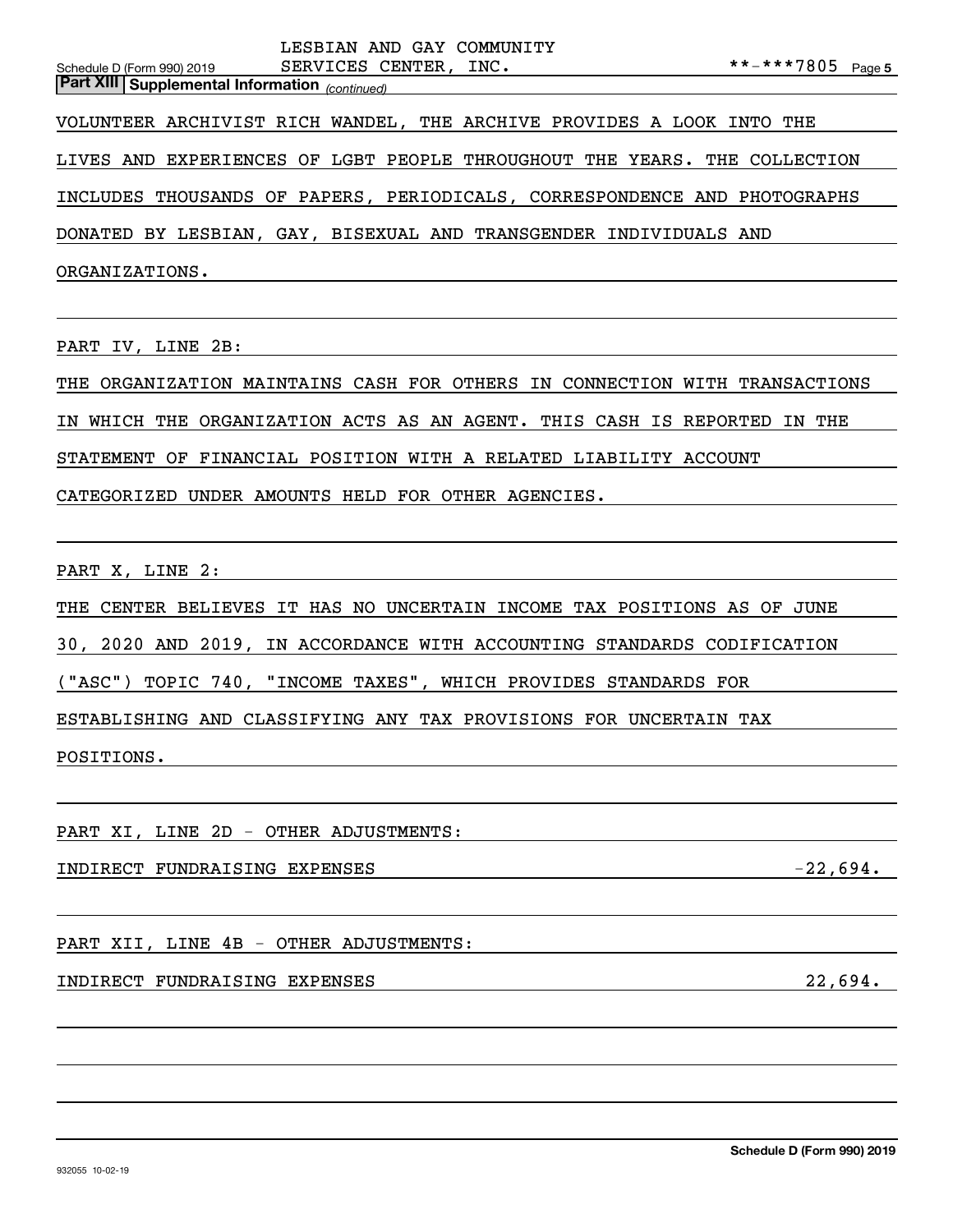| <b>SCHEDULE G</b>                                                                        |                                                                                                                                                                      | <b>Supplemental Information Regarding Fundraising or Gaming Activities</b>                                                                                                                                                                                                                                                                                                                                                                                                                                                  |                                                                        |                                                                            |                                                                            |                                                                            | OMB No. 1545-0047                                       |  |  |
|------------------------------------------------------------------------------------------|----------------------------------------------------------------------------------------------------------------------------------------------------------------------|-----------------------------------------------------------------------------------------------------------------------------------------------------------------------------------------------------------------------------------------------------------------------------------------------------------------------------------------------------------------------------------------------------------------------------------------------------------------------------------------------------------------------------|------------------------------------------------------------------------|----------------------------------------------------------------------------|----------------------------------------------------------------------------|----------------------------------------------------------------------------|---------------------------------------------------------|--|--|
| (Form 990 or 990-EZ)                                                                     |                                                                                                                                                                      | Complete if the organization answered "Yes" on Form 990, Part IV, line 17, 18, or 19, or if the<br>organization entered more than \$15,000 on Form 990-EZ, line 6a.                                                                                                                                                                                                                                                                                                                                                         | 2019                                                                   |                                                                            |                                                                            |                                                                            |                                                         |  |  |
| Department of the Treasury                                                               |                                                                                                                                                                      | Attach to Form 990 or Form 990-EZ.                                                                                                                                                                                                                                                                                                                                                                                                                                                                                          |                                                                        |                                                                            |                                                                            |                                                                            | <b>Open to Public</b><br>Inspection                     |  |  |
| Internal Revenue Service                                                                 |                                                                                                                                                                      |                                                                                                                                                                                                                                                                                                                                                                                                                                                                                                                             | Go to www.irs.gov/Form990 for instructions and the latest information. |                                                                            |                                                                            |                                                                            |                                                         |  |  |
| Name of the organization                                                                 |                                                                                                                                                                      | LESBIAN AND GAY COMMUNITY                                                                                                                                                                                                                                                                                                                                                                                                                                                                                                   |                                                                        |                                                                            |                                                                            |                                                                            | <b>Employer identification number</b>                   |  |  |
|                                                                                          | **-***7805<br>SERVICES CENTER, INC.<br>Fundraising Activities. Complete if the organization answered "Yes" on Form 990, Part IV, line 17. Form 990-EZ filers are not |                                                                                                                                                                                                                                                                                                                                                                                                                                                                                                                             |                                                                        |                                                                            |                                                                            |                                                                            |                                                         |  |  |
| Part I                                                                                   | required to complete this part.                                                                                                                                      |                                                                                                                                                                                                                                                                                                                                                                                                                                                                                                                             |                                                                        |                                                                            |                                                                            |                                                                            |                                                         |  |  |
| Mail solicitations<br>a<br>b<br>Phone solicitations<br>с<br>In-person solicitations<br>d | Internet and email solicitations                                                                                                                                     | 1 Indicate whether the organization raised funds through any of the following activities. Check all that apply.<br>е<br>f<br>g<br>2 a Did the organization have a written or oral agreement with any individual (including officers, directors, trustees, or<br>key employees listed in Form 990, Part VII) or entity in connection with professional fundraising services?<br><b>b</b> If "Yes," list the 10 highest paid individuals or entities (fundraisers) pursuant to agreements under which the fundraiser is to be | Special fundraising events                                             |                                                                            | Solicitation of non-government grants<br>Solicitation of government grants |                                                                            | Yes<br>No                                               |  |  |
| compensated at least \$5,000 by the organization.                                        |                                                                                                                                                                      |                                                                                                                                                                                                                                                                                                                                                                                                                                                                                                                             |                                                                        |                                                                            |                                                                            |                                                                            |                                                         |  |  |
| (i) Name and address of individual<br>or entity (fundraiser)                             |                                                                                                                                                                      | (ii) Activity                                                                                                                                                                                                                                                                                                                                                                                                                                                                                                               |                                                                        | (iii) Did<br>fundraiser<br>have custody<br>or control of<br>contributions? | (iv) Gross receipts<br>from activity                                       | (v) Amount paid<br>to (or retained by)<br>fundraiser<br>listed in col. (i) | (vi) Amount paid<br>to (or retained by)<br>organization |  |  |
|                                                                                          |                                                                                                                                                                      |                                                                                                                                                                                                                                                                                                                                                                                                                                                                                                                             | Yes                                                                    | No                                                                         |                                                                            |                                                                            |                                                         |  |  |
|                                                                                          |                                                                                                                                                                      |                                                                                                                                                                                                                                                                                                                                                                                                                                                                                                                             |                                                                        |                                                                            |                                                                            |                                                                            |                                                         |  |  |
|                                                                                          |                                                                                                                                                                      |                                                                                                                                                                                                                                                                                                                                                                                                                                                                                                                             |                                                                        |                                                                            |                                                                            |                                                                            |                                                         |  |  |
|                                                                                          |                                                                                                                                                                      |                                                                                                                                                                                                                                                                                                                                                                                                                                                                                                                             |                                                                        |                                                                            |                                                                            |                                                                            |                                                         |  |  |
|                                                                                          |                                                                                                                                                                      |                                                                                                                                                                                                                                                                                                                                                                                                                                                                                                                             |                                                                        |                                                                            |                                                                            |                                                                            |                                                         |  |  |
|                                                                                          |                                                                                                                                                                      |                                                                                                                                                                                                                                                                                                                                                                                                                                                                                                                             |                                                                        |                                                                            |                                                                            |                                                                            |                                                         |  |  |
|                                                                                          |                                                                                                                                                                      |                                                                                                                                                                                                                                                                                                                                                                                                                                                                                                                             |                                                                        |                                                                            |                                                                            |                                                                            |                                                         |  |  |
|                                                                                          |                                                                                                                                                                      |                                                                                                                                                                                                                                                                                                                                                                                                                                                                                                                             |                                                                        |                                                                            |                                                                            |                                                                            |                                                         |  |  |
|                                                                                          |                                                                                                                                                                      |                                                                                                                                                                                                                                                                                                                                                                                                                                                                                                                             |                                                                        |                                                                            |                                                                            |                                                                            |                                                         |  |  |
|                                                                                          |                                                                                                                                                                      |                                                                                                                                                                                                                                                                                                                                                                                                                                                                                                                             |                                                                        |                                                                            |                                                                            |                                                                            |                                                         |  |  |
| Total                                                                                    |                                                                                                                                                                      |                                                                                                                                                                                                                                                                                                                                                                                                                                                                                                                             |                                                                        |                                                                            |                                                                            |                                                                            |                                                         |  |  |
| or licensing.                                                                            |                                                                                                                                                                      | 3 List all states in which the organization is registered or licensed to solicit contributions or has been notified it is exempt from registration                                                                                                                                                                                                                                                                                                                                                                          |                                                                        |                                                                            |                                                                            |                                                                            |                                                         |  |  |
|                                                                                          |                                                                                                                                                                      |                                                                                                                                                                                                                                                                                                                                                                                                                                                                                                                             |                                                                        |                                                                            |                                                                            |                                                                            |                                                         |  |  |
|                                                                                          |                                                                                                                                                                      |                                                                                                                                                                                                                                                                                                                                                                                                                                                                                                                             |                                                                        |                                                                            |                                                                            |                                                                            |                                                         |  |  |
|                                                                                          |                                                                                                                                                                      |                                                                                                                                                                                                                                                                                                                                                                                                                                                                                                                             |                                                                        |                                                                            |                                                                            |                                                                            |                                                         |  |  |
|                                                                                          |                                                                                                                                                                      |                                                                                                                                                                                                                                                                                                                                                                                                                                                                                                                             |                                                                        |                                                                            |                                                                            |                                                                            |                                                         |  |  |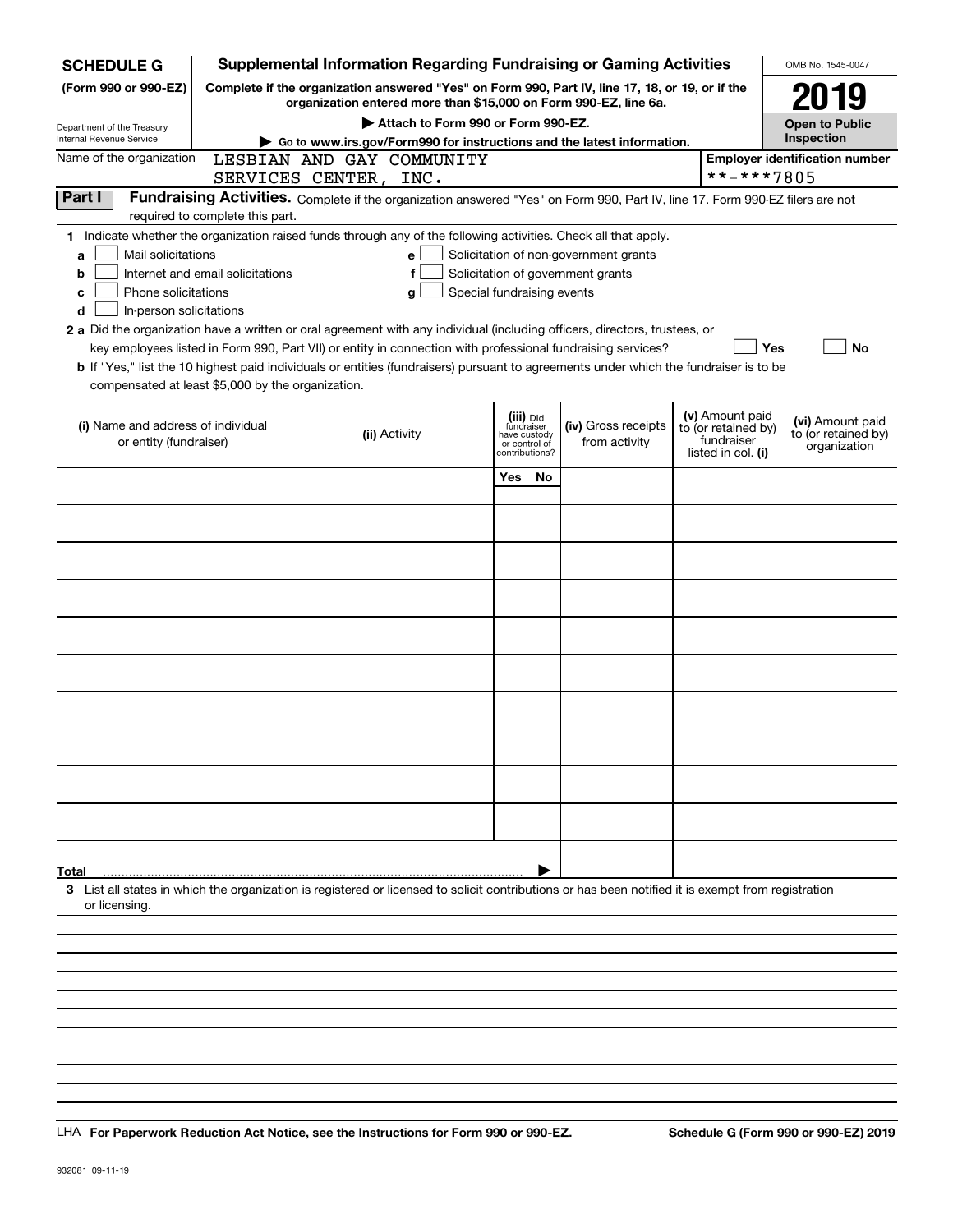#### Schedule G (Form 990 or 990-EZ) 2019  $\texttt{SERVICES}\quad \texttt{CBNTER}$  ,  $\texttt{INC.}$   $\texttt{[1]}$  ,  $\texttt{[1]}$  ,  $\texttt{[1]}$  ,  $\texttt{[1]}$  ,  $\texttt{[1]}$  ,  $\texttt{[1]}$  ,  $\texttt{[1]}$  ,  $\texttt{[1]}$  ,  $\texttt{[1]}$  ,  $\texttt{[1]}$  ,  $\texttt{[1]}$  ,  $\texttt{[1]}$  ,  $\texttt{[1]}$

**2**

**Part II** | Fundraising Events. Complete if the organization answered "Yes" on Form 990, Part IV, line 18, or reported more than \$15,000 of fundraising event contributions and gross income on Form 990-EZ, lines 1 and 6b. List events with gross receipts greater than \$5,000.

|                 |          | of fundraising event contributions and gross income on Form 990-EZ, lines 1 and 6b. List events with gross receipts greater than \$5,000. | (a) Event $#1$   | (b) Event #2                                     | (c) Other events |                                                     |
|-----------------|----------|-------------------------------------------------------------------------------------------------------------------------------------------|------------------|--------------------------------------------------|------------------|-----------------------------------------------------|
|                 |          |                                                                                                                                           |                  |                                                  | <b>NONE</b>      | (d) Total events                                    |
|                 |          |                                                                                                                                           | WOMENS EVENTMASQ |                                                  |                  | (add col. (a) through                               |
|                 |          |                                                                                                                                           | (event type)     | (event type)                                     | (total number)   | col. (c)                                            |
|                 |          |                                                                                                                                           |                  |                                                  |                  |                                                     |
| Revenue         |          |                                                                                                                                           | 388,401.         | 60,818.                                          |                  | 449,219.                                            |
|                 |          |                                                                                                                                           |                  |                                                  |                  |                                                     |
|                 |          |                                                                                                                                           | 325,251.         | 39,458.                                          |                  | 364,709.                                            |
|                 | 3        | Gross income (line 1 minus line 2)                                                                                                        | 63,150.          | 21,360.                                          |                  | 84,510.                                             |
|                 |          |                                                                                                                                           |                  |                                                  |                  |                                                     |
|                 |          |                                                                                                                                           |                  |                                                  |                  |                                                     |
|                 |          |                                                                                                                                           |                  |                                                  |                  |                                                     |
|                 | 5.       |                                                                                                                                           |                  |                                                  |                  |                                                     |
| Direct Expenses |          |                                                                                                                                           | 115,427.         | 32,129.                                          |                  | 147,556.                                            |
|                 |          |                                                                                                                                           |                  |                                                  |                  |                                                     |
|                 |          | 7 Food and beverages                                                                                                                      |                  |                                                  |                  |                                                     |
|                 |          |                                                                                                                                           |                  |                                                  |                  |                                                     |
|                 | 8        |                                                                                                                                           |                  |                                                  |                  |                                                     |
|                 | 9        |                                                                                                                                           |                  |                                                  |                  | 147,556.                                            |
|                 | 10       | Direct expense summary. Add lines 4 through 9 in column (d)<br>11 Net income summary. Subtract line 10 from line 3, column (d)            |                  |                                                  |                  | $-63,046.$                                          |
|                 | Part III | Gaming. Complete if the organization answered "Yes" on Form 990, Part IV, line 19, or reported more than                                  |                  |                                                  |                  |                                                     |
|                 |          | \$15,000 on Form 990-EZ, line 6a.                                                                                                         |                  |                                                  |                  |                                                     |
|                 |          |                                                                                                                                           | (a) Bingo        | (b) Pull tabs/instant<br>bingo/progressive bingo | (c) Other gaming | (d) Total gaming (add<br>col. (a) through col. (c)) |
| Revenue         |          |                                                                                                                                           |                  |                                                  |                  |                                                     |
|                 | 1        |                                                                                                                                           |                  |                                                  |                  |                                                     |
|                 |          |                                                                                                                                           |                  |                                                  |                  |                                                     |
|                 |          |                                                                                                                                           |                  |                                                  |                  |                                                     |
|                 |          |                                                                                                                                           |                  |                                                  |                  |                                                     |
| Direct Expenses | 3        |                                                                                                                                           |                  |                                                  |                  |                                                     |
|                 |          |                                                                                                                                           |                  |                                                  |                  |                                                     |
|                 |          |                                                                                                                                           |                  |                                                  |                  |                                                     |
|                 |          | 5 Other direct expenses                                                                                                                   |                  |                                                  |                  |                                                     |
|                 |          |                                                                                                                                           | %<br>Yes         | $\%$<br>Yes                                      | Yes<br>%         |                                                     |
|                 | 6        | Volunteer labor                                                                                                                           | No               | No                                               | No               |                                                     |
|                 |          | 7 Direct expense summary. Add lines 2 through 5 in column (d)                                                                             |                  |                                                  |                  |                                                     |
|                 |          |                                                                                                                                           |                  |                                                  |                  |                                                     |
|                 | 8        |                                                                                                                                           |                  |                                                  |                  |                                                     |
|                 |          |                                                                                                                                           |                  |                                                  |                  |                                                     |
| 9               |          | Enter the state(s) in which the organization conducts gaming activities:                                                                  |                  |                                                  |                  |                                                     |
|                 |          |                                                                                                                                           |                  |                                                  |                  | Yes<br><b>No</b>                                    |
|                 |          | <b>b</b> If "No," explain:                                                                                                                |                  |                                                  |                  |                                                     |
|                 |          |                                                                                                                                           |                  |                                                  |                  |                                                     |
|                 |          |                                                                                                                                           |                  |                                                  |                  |                                                     |
|                 |          |                                                                                                                                           |                  |                                                  |                  | Yes<br>No                                           |

932082 09-11-19

**Schedule G (Form 990 or 990-EZ) 2019**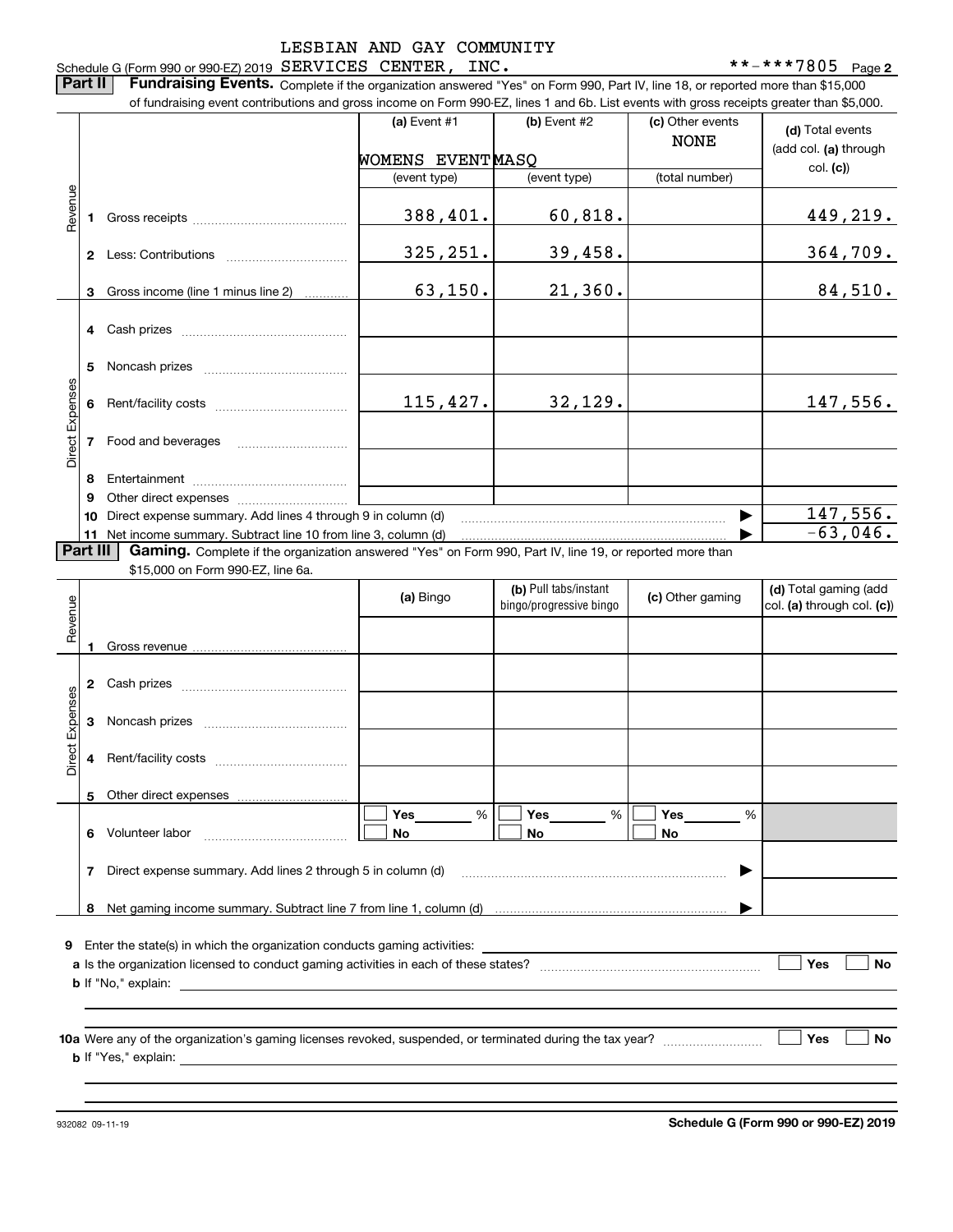|  |  |  | LESBIAN AND GAY COMMUNITY |
|--|--|--|---------------------------|
|--|--|--|---------------------------|

|     | Schedule G (Form 990 or 990-EZ) 2019 SERVICES CENTER, INC.                                                                                                                                                                                            | **-***7805      | Page 3    |
|-----|-------------------------------------------------------------------------------------------------------------------------------------------------------------------------------------------------------------------------------------------------------|-----------------|-----------|
| 11. |                                                                                                                                                                                                                                                       | Yes             | No        |
|     | 12 Is the organization a grantor, beneficiary or trustee of a trust, or a member of a partnership or other entity formed                                                                                                                              |                 |           |
|     |                                                                                                                                                                                                                                                       | Yes             | No        |
|     | 13 Indicate the percentage of gaming activity conducted in:                                                                                                                                                                                           |                 |           |
|     |                                                                                                                                                                                                                                                       | <b>13a</b>      | %         |
|     | <b>b</b> An outside facility <i>www.communicality www.communicality.communicality www.communicality www.communicality.com</i>                                                                                                                         | 13 <sub>b</sub> | %         |
|     | 14 Enter the name and address of the person who prepares the organization's gaming/special events books and records:                                                                                                                                  |                 |           |
|     |                                                                                                                                                                                                                                                       |                 |           |
|     |                                                                                                                                                                                                                                                       |                 |           |
|     |                                                                                                                                                                                                                                                       | Yes             | No        |
|     |                                                                                                                                                                                                                                                       |                 |           |
|     |                                                                                                                                                                                                                                                       |                 |           |
|     | c If "Yes," enter name and address of the third party:                                                                                                                                                                                                |                 |           |
|     | Name $\blacktriangleright$ $\lrcorner$                                                                                                                                                                                                                |                 |           |
|     |                                                                                                                                                                                                                                                       |                 |           |
|     | 16 Gaming manager information:                                                                                                                                                                                                                        |                 |           |
|     | Name $\blacktriangleright$ $\lrcorner$                                                                                                                                                                                                                |                 |           |
|     | Gaming manager compensation > \$                                                                                                                                                                                                                      |                 |           |
|     | $Description of services provided$ $\triangleright$                                                                                                                                                                                                   |                 |           |
|     |                                                                                                                                                                                                                                                       |                 |           |
|     | Director/officer<br>Employee<br>Independent contractor                                                                                                                                                                                                |                 |           |
|     | <b>17</b> Mandatory distributions:                                                                                                                                                                                                                    |                 |           |
|     | a Is the organization required under state law to make charitable distributions from the gaming proceeds to                                                                                                                                           | $\Box$ Yes      | $\Box$ No |
|     | retain the state gaming license?<br><b>b</b> Enter the amount of distributions required under state law to be distributed to other exempt organizations or spent in the                                                                               |                 |           |
|     | organization's own exempt activities during the tax year $\triangleright$ \$                                                                                                                                                                          |                 |           |
|     | Part IV<br>Supplemental Information. Provide the explanations required by Part I, line 2b, columns (iii) and (v); and Part III, lines 9, 9b, 10b,<br>15b, 15c, 16, and 17b, as applicable. Also provide any additional information. See instructions. |                 |           |
|     |                                                                                                                                                                                                                                                       |                 |           |
|     |                                                                                                                                                                                                                                                       |                 |           |
|     |                                                                                                                                                                                                                                                       |                 |           |
|     |                                                                                                                                                                                                                                                       |                 |           |
|     |                                                                                                                                                                                                                                                       |                 |           |
|     |                                                                                                                                                                                                                                                       |                 |           |
|     |                                                                                                                                                                                                                                                       |                 |           |
|     |                                                                                                                                                                                                                                                       |                 |           |
|     |                                                                                                                                                                                                                                                       |                 |           |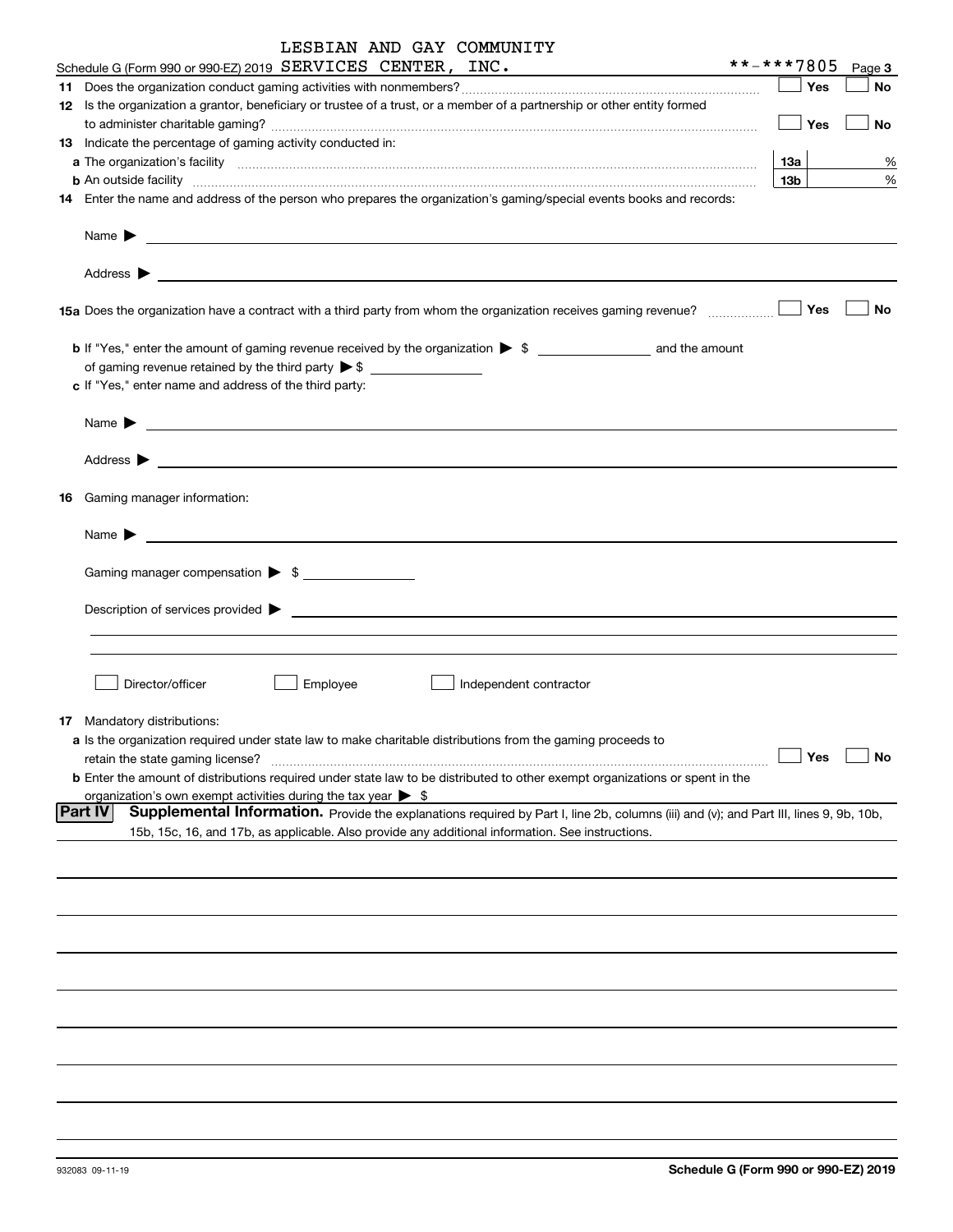|                                                                                  | LESBIAN AND GAY COMMUNITY |  |
|----------------------------------------------------------------------------------|---------------------------|--|
| Schedule G (Form 990 or 990-EZ)                                                  | INC.<br>SERVICES CENTER.  |  |
| $\mathbf{B}$ and $\mathbf{A}$ and $\mathbf{B}$ and $\mathbf{A}$ and $\mathbf{B}$ |                           |  |

| <b>Part IV   Supplemental Information</b> (continued) |
|-------------------------------------------------------|
|                                                       |
|                                                       |
|                                                       |
|                                                       |
|                                                       |
|                                                       |
|                                                       |
|                                                       |
|                                                       |
|                                                       |
|                                                       |
|                                                       |
|                                                       |
|                                                       |
|                                                       |
|                                                       |
|                                                       |
|                                                       |
|                                                       |
|                                                       |
|                                                       |
|                                                       |
|                                                       |
|                                                       |
|                                                       |
|                                                       |
|                                                       |
|                                                       |
|                                                       |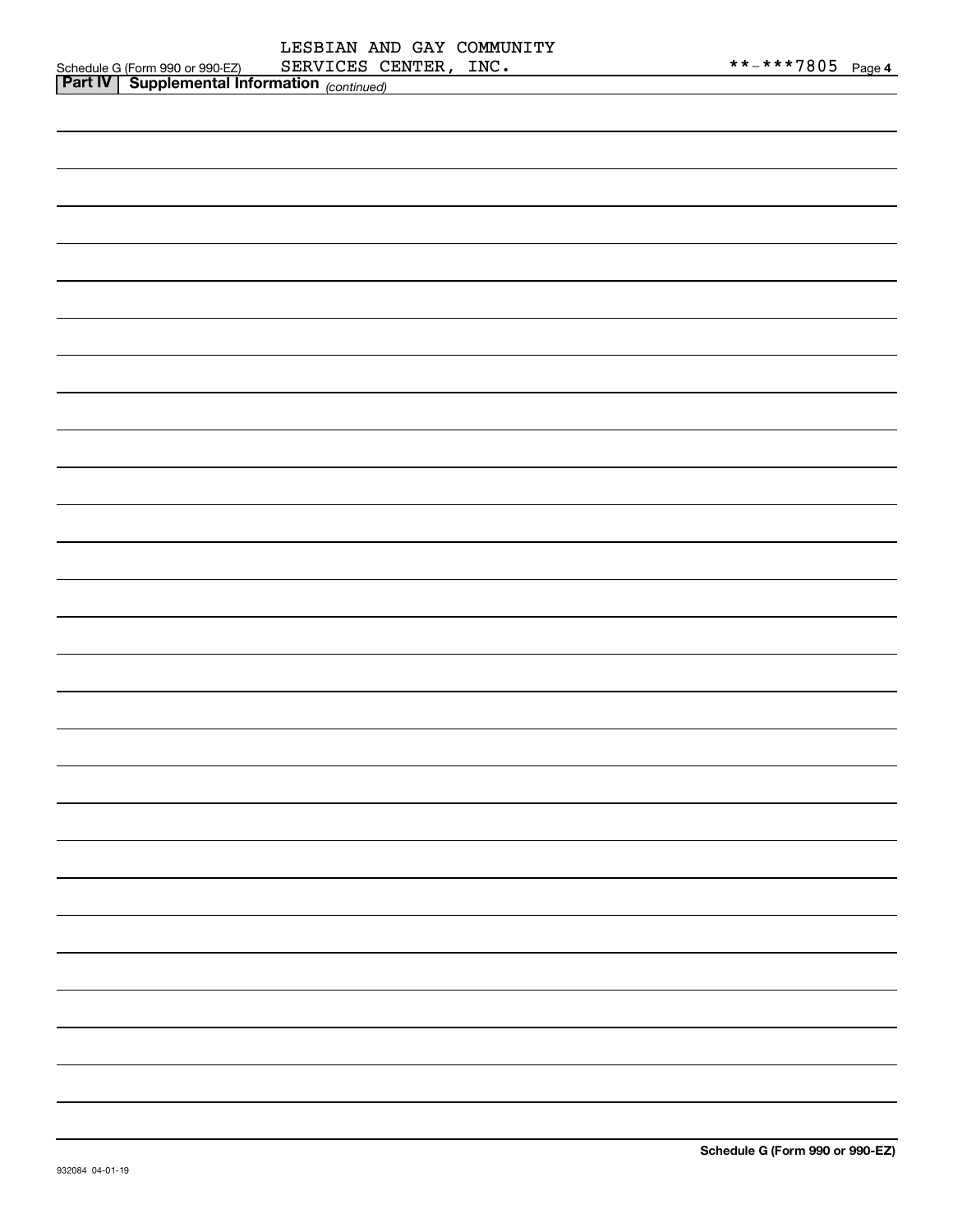| <b>SCHEDULE J</b>                                                                                                                |                                                                                                             | <b>Compensation Information</b>                                                                                                                                                                                                      |                                       | OMB No. 1545-0047 |                       |             |
|----------------------------------------------------------------------------------------------------------------------------------|-------------------------------------------------------------------------------------------------------------|--------------------------------------------------------------------------------------------------------------------------------------------------------------------------------------------------------------------------------------|---------------------------------------|-------------------|-----------------------|-------------|
| (Form 990)                                                                                                                       |                                                                                                             | For certain Officers, Directors, Trustees, Key Employees, and Highest                                                                                                                                                                |                                       |                   |                       |             |
|                                                                                                                                  |                                                                                                             | <b>Compensated Employees</b>                                                                                                                                                                                                         |                                       | 2019              |                       |             |
|                                                                                                                                  | Complete if the organization answered "Yes" on Form 990, Part IV, line 23.<br>Attach to Form 990.           |                                                                                                                                                                                                                                      |                                       |                   | <b>Open to Public</b> |             |
| Department of the Treasury<br>Go to www.irs.gov/Form990 for instructions and the latest information.<br>Internal Revenue Service |                                                                                                             |                                                                                                                                                                                                                                      |                                       | Inspection        |                       |             |
|                                                                                                                                  | Name of the organization                                                                                    | LESBIAN AND GAY COMMUNITY                                                                                                                                                                                                            | <b>Employer identification number</b> |                   |                       |             |
|                                                                                                                                  |                                                                                                             | SERVICES CENTER, INC.                                                                                                                                                                                                                | **-***7805                            |                   |                       |             |
| Part I                                                                                                                           |                                                                                                             | <b>Questions Regarding Compensation</b>                                                                                                                                                                                              |                                       |                   |                       |             |
|                                                                                                                                  |                                                                                                             |                                                                                                                                                                                                                                      |                                       |                   | Yes                   | No          |
|                                                                                                                                  |                                                                                                             | 1a Check the appropriate box(es) if the organization provided any of the following to or for a person listed on Form 990,                                                                                                            |                                       |                   |                       |             |
|                                                                                                                                  |                                                                                                             | Part VII, Section A, line 1a. Complete Part III to provide any relevant information regarding these items.                                                                                                                           |                                       |                   |                       |             |
|                                                                                                                                  | First-class or charter travel                                                                               | Housing allowance or residence for personal use                                                                                                                                                                                      |                                       |                   |                       |             |
|                                                                                                                                  | Travel for companions                                                                                       | Payments for business use of personal residence                                                                                                                                                                                      |                                       |                   |                       |             |
|                                                                                                                                  |                                                                                                             | Tax indemnification and gross-up payments<br>Health or social club dues or initiation fees                                                                                                                                           |                                       |                   |                       |             |
|                                                                                                                                  |                                                                                                             | Discretionary spending account<br>Personal services (such as maid, chauffeur, chef)                                                                                                                                                  |                                       |                   |                       |             |
|                                                                                                                                  |                                                                                                             |                                                                                                                                                                                                                                      |                                       |                   |                       |             |
|                                                                                                                                  |                                                                                                             | <b>b</b> If any of the boxes on line 1a are checked, did the organization follow a written policy regarding payment or                                                                                                               |                                       |                   |                       |             |
|                                                                                                                                  |                                                                                                             |                                                                                                                                                                                                                                      |                                       | 1b                |                       |             |
| 2                                                                                                                                |                                                                                                             | Did the organization require substantiation prior to reimbursing or allowing expenses incurred by all directors,                                                                                                                     |                                       |                   |                       |             |
|                                                                                                                                  |                                                                                                             |                                                                                                                                                                                                                                      |                                       | $\mathbf 2$       |                       |             |
| З                                                                                                                                |                                                                                                             | Indicate which, if any, of the following the organization used to establish the compensation of the organization's                                                                                                                   |                                       |                   |                       |             |
|                                                                                                                                  |                                                                                                             | CEO/Executive Director. Check all that apply. Do not check any boxes for methods used by a related organization to                                                                                                                   |                                       |                   |                       |             |
|                                                                                                                                  |                                                                                                             | establish compensation of the CEO/Executive Director, but explain in Part III.                                                                                                                                                       |                                       |                   |                       |             |
|                                                                                                                                  | $ \mathbf{X} $ Compensation committee                                                                       | Written employment contract                                                                                                                                                                                                          |                                       |                   |                       |             |
|                                                                                                                                  |                                                                                                             | $X$ Compensation survey or study<br>Independent compensation consultant                                                                                                                                                              |                                       |                   |                       |             |
|                                                                                                                                  | $\boxed{\textbf{X}}$ Form 990 of other organizations                                                        | $\mathbf{X}$ Approval by the board or compensation committee                                                                                                                                                                         |                                       |                   |                       |             |
|                                                                                                                                  |                                                                                                             |                                                                                                                                                                                                                                      |                                       |                   |                       |             |
| 4                                                                                                                                |                                                                                                             | During the year, did any person listed on Form 990, Part VII, Section A, line 1a, with respect to the filing                                                                                                                         |                                       |                   |                       |             |
|                                                                                                                                  | organization or a related organization:                                                                     |                                                                                                                                                                                                                                      |                                       |                   |                       |             |
| а                                                                                                                                |                                                                                                             | Receive a severance payment or change-of-control payment?                                                                                                                                                                            |                                       | 4a                |                       | x           |
| b                                                                                                                                |                                                                                                             |                                                                                                                                                                                                                                      |                                       | 4b                |                       | $\mathbf X$ |
| с                                                                                                                                |                                                                                                             |                                                                                                                                                                                                                                      |                                       | 4c                |                       | $\mathbf X$ |
| If "Yes" to any of lines 4a-c, list the persons and provide the applicable amounts for each item in Part III.                    |                                                                                                             |                                                                                                                                                                                                                                      |                                       |                   |                       |             |
|                                                                                                                                  |                                                                                                             |                                                                                                                                                                                                                                      |                                       |                   |                       |             |
|                                                                                                                                  |                                                                                                             | Only section 501(c)(3), 501(c)(4), and 501(c)(29) organizations must complete lines 5-9.                                                                                                                                             |                                       |                   |                       |             |
|                                                                                                                                  |                                                                                                             | For persons listed on Form 990, Part VII, Section A, line 1a, did the organization pay or accrue any compensation                                                                                                                    |                                       |                   |                       |             |
|                                                                                                                                  | contingent on the revenues of:                                                                              |                                                                                                                                                                                                                                      |                                       |                   |                       |             |
|                                                                                                                                  |                                                                                                             | a The organization? <b>Entitled Strategies and Strategies and Strategies and Strategies and Strategies and Strategies and Strategies and Strategies and Strategies and Strategies and Strategies and Strategies and Strategies a</b> |                                       | 5a                |                       | х           |
|                                                                                                                                  |                                                                                                             |                                                                                                                                                                                                                                      |                                       | 5b                |                       | х           |
|                                                                                                                                  |                                                                                                             | If "Yes" on line 5a or 5b, describe in Part III.                                                                                                                                                                                     |                                       |                   |                       |             |
| 6.                                                                                                                               |                                                                                                             | For persons listed on Form 990, Part VII, Section A, line 1a, did the organization pay or accrue any compensation                                                                                                                    |                                       |                   |                       |             |
|                                                                                                                                  | contingent on the net earnings of:                                                                          |                                                                                                                                                                                                                                      |                                       |                   |                       |             |
|                                                                                                                                  |                                                                                                             | a The organization? <b>Entitled Strategies and Strategies and Strategies and Strategies and Strategies and Strategies and Strategies and Strategies and Strategies and Strategies and Strategies and Strategies and Strategies a</b> |                                       | 6a                |                       | х           |
|                                                                                                                                  |                                                                                                             |                                                                                                                                                                                                                                      |                                       | 6b                |                       | X           |
|                                                                                                                                  |                                                                                                             | If "Yes" on line 6a or 6b, describe in Part III.                                                                                                                                                                                     |                                       |                   |                       |             |
|                                                                                                                                  |                                                                                                             | 7 For persons listed on Form 990, Part VII, Section A, line 1a, did the organization provide any nonfixed payments                                                                                                                   |                                       |                   |                       |             |
|                                                                                                                                  |                                                                                                             |                                                                                                                                                                                                                                      |                                       | 7                 |                       | х           |
| 8                                                                                                                                |                                                                                                             | Were any amounts reported on Form 990, Part VII, paid or accrued pursuant to a contract that was subject to the                                                                                                                      |                                       | 8                 |                       |             |
|                                                                                                                                  | initial contract exception described in Regulations section 53.4958-4(a)(3)? If "Yes," describe in Part III |                                                                                                                                                                                                                                      |                                       |                   |                       | х           |
| 9                                                                                                                                |                                                                                                             | If "Yes" on line 8, did the organization also follow the rebuttable presumption procedure described in                                                                                                                               |                                       |                   |                       |             |
|                                                                                                                                  |                                                                                                             |                                                                                                                                                                                                                                      |                                       | 9                 |                       |             |
|                                                                                                                                  |                                                                                                             | LHA For Paperwork Reduction Act Notice, see the Instructions for Form 990.                                                                                                                                                           | Schedule J (Form 990) 2019            |                   |                       |             |

932111 10-21-19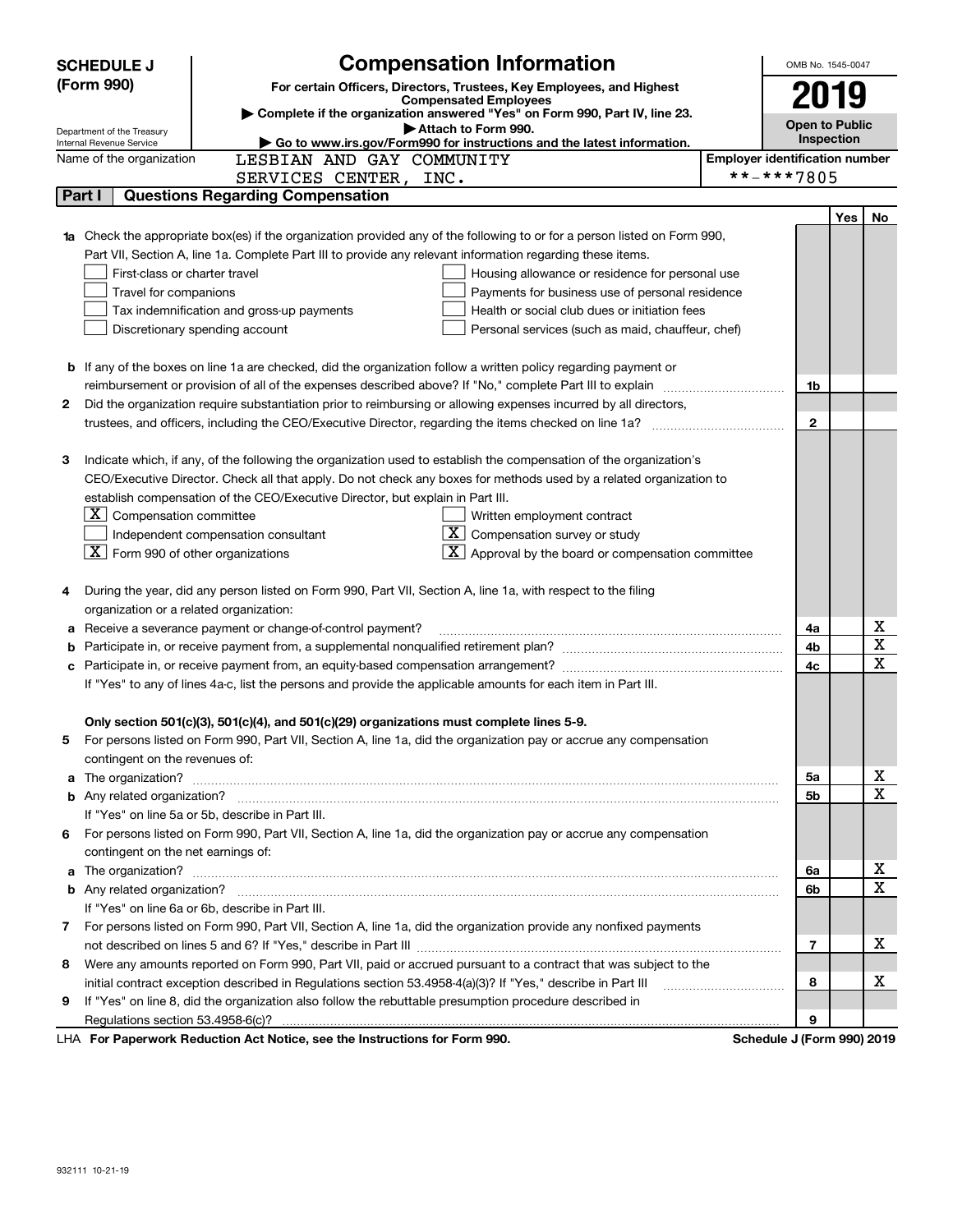SERVICES CENTER, INC.

**Part II Officers, Directors, Trustees, Key Employees, and Highest Compensated Employees.**  Schedule J (Form 990) 2019 Page Use duplicate copies if additional space is needed.

For each individual whose compensation must be reported on Schedule J, report compensation from the organization on row (i) and from related organizations, described in the instructions, on row (ii). Do not list any individuals that aren't listed on Form 990, Part VII.

**Note:**  The sum of columns (B)(i)-(iii) for each listed individual must equal the total amount of Form 990, Part VII, Section A, line 1a, applicable column (D) and (E) amounts for that individual.

| (A) Name and Title           |      |                          | (B) Breakdown of W-2 and/or 1099-MISC compensation |                                           | (C) Retirement and<br>other deferred | (D) Nontaxable<br>benefits | (E) Total of columns<br>$(B)(i)-(D)$ | (F) Compensation<br>in column (B)         |  |
|------------------------------|------|--------------------------|----------------------------------------------------|-------------------------------------------|--------------------------------------|----------------------------|--------------------------------------|-------------------------------------------|--|
|                              |      | (i) Base<br>compensation | (ii) Bonus &<br>incentive<br>compensation          | (iii) Other<br>reportable<br>compensation | compensation                         |                            |                                      | reported as deferred<br>on prior Form 990 |  |
| TESTONE, GLENNDA<br>(1)      | (i)  | 276,666.                 | $0$ .                                              | 0.                                        | 14,000.                              | 17,781.                    | 308,447.                             | 0.                                        |  |
| EXECUTIVE DIRECTOR           | (ii) | 0.                       | 0.                                                 | 0.                                        | 0.                                   | 0.                         | $\mathbf 0$ .                        | $\overline{0}$ .                          |  |
| WHEELER, ROBERT<br>(2)       | (i)  | 275,845.                 | $\overline{0}$ .                                   | 0.                                        | 13,954.                              | 20, 567.                   | 310,366.                             | $\overline{0}$ .                          |  |
| COO/CFO                      | (ii) | 0.                       | 0.                                                 | 0.                                        | 0.                                   | $\mathbf 0$ .              | $\mathbf 0$ .                        | $\overline{0}$ .                          |  |
| JONES, CRISTINA<br>(3)       | (i)  | 150,036.                 | 0.                                                 | 0.                                        | 4,000.                               | 35,989.                    | 190,025.                             | $\overline{0}$ .                          |  |
| CHIEF PEOPLE OFFICER         | (ii) | 0.                       | 0.                                                 | $0$ .                                     | 0.                                   | 0.                         | $\mathbf 0$ .                        | $\overline{0}$ .                          |  |
| KADREE, SHIJUADE<br>(4)      | (i)  | 184, 275.                | 0.                                                 | 0.                                        | 9,409.                               | 29,076.                    | 222,760.                             | $\mathbf 0$ .                             |  |
| CHIEF ADVOCACY OFFICER       | (ii) | 0.                       | 0.                                                 | 0.                                        | $\mathbf 0$ .                        | 0.                         | 0.                                   | 0.                                        |  |
| KLEIN, JEFFREY<br>(5)        | (i)  | 245, 271.                | $\overline{0}$ .                                   | $\overline{0}$ .                          | 12,553.                              | 16, 163.                   | 273,987.                             | $\overline{0}$ .                          |  |
| CHIEF STRATEGY OFFICER       | (ii) | $\overline{0}$ .         | $\overline{0}$ .                                   | $\overline{0}$ .                          | 0.                                   | 0.                         | $\mathbf 0$ .                        | $\overline{0}$ .                          |  |
| OSBURN, JOHANNA<br>(6)       | (i)  | 163, 206.                | $\overline{0}$ .                                   | $\overline{0}$ .                          | 8,300.                               | 18,683.                    | 190, 189.                            | $\overline{0}$ .                          |  |
| SENIOR DIRECTOR, DEVELOPMENT | (ii) | 0.                       | $\overline{0}$ .                                   | $\overline{0}$ .                          | 0.                                   | 0.                         | 0.                                   | $\overline{0}$ .                          |  |
|                              | (i)  |                          |                                                    |                                           |                                      |                            |                                      |                                           |  |
|                              | (ii) |                          |                                                    |                                           |                                      |                            |                                      |                                           |  |
|                              | (i)  |                          |                                                    |                                           |                                      |                            |                                      |                                           |  |
|                              | (ii) |                          |                                                    |                                           |                                      |                            |                                      |                                           |  |
|                              | (i)  |                          |                                                    |                                           |                                      |                            |                                      |                                           |  |
|                              | (ii) |                          |                                                    |                                           |                                      |                            |                                      |                                           |  |
|                              | (i)  |                          |                                                    |                                           |                                      |                            |                                      |                                           |  |
|                              | (ii) |                          |                                                    |                                           |                                      |                            |                                      |                                           |  |
|                              | (i)  |                          |                                                    |                                           |                                      |                            |                                      |                                           |  |
|                              | (ii) |                          |                                                    |                                           |                                      |                            |                                      |                                           |  |
|                              | (i)  |                          |                                                    |                                           |                                      |                            |                                      |                                           |  |
|                              | (ii) |                          |                                                    |                                           |                                      |                            |                                      |                                           |  |
|                              | (i)  |                          |                                                    |                                           |                                      |                            |                                      |                                           |  |
|                              | (ii) |                          |                                                    |                                           |                                      |                            |                                      |                                           |  |
|                              | (i)  |                          |                                                    |                                           |                                      |                            |                                      |                                           |  |
|                              | (ii) |                          |                                                    |                                           |                                      |                            |                                      |                                           |  |
|                              | (i)  |                          |                                                    |                                           |                                      |                            |                                      |                                           |  |
|                              | (ii) |                          |                                                    |                                           |                                      |                            |                                      |                                           |  |
|                              | (i)  |                          |                                                    |                                           |                                      |                            |                                      |                                           |  |
|                              | (ii) |                          |                                                    |                                           |                                      |                            |                                      |                                           |  |

**2**

\*\*-\*\*\*7805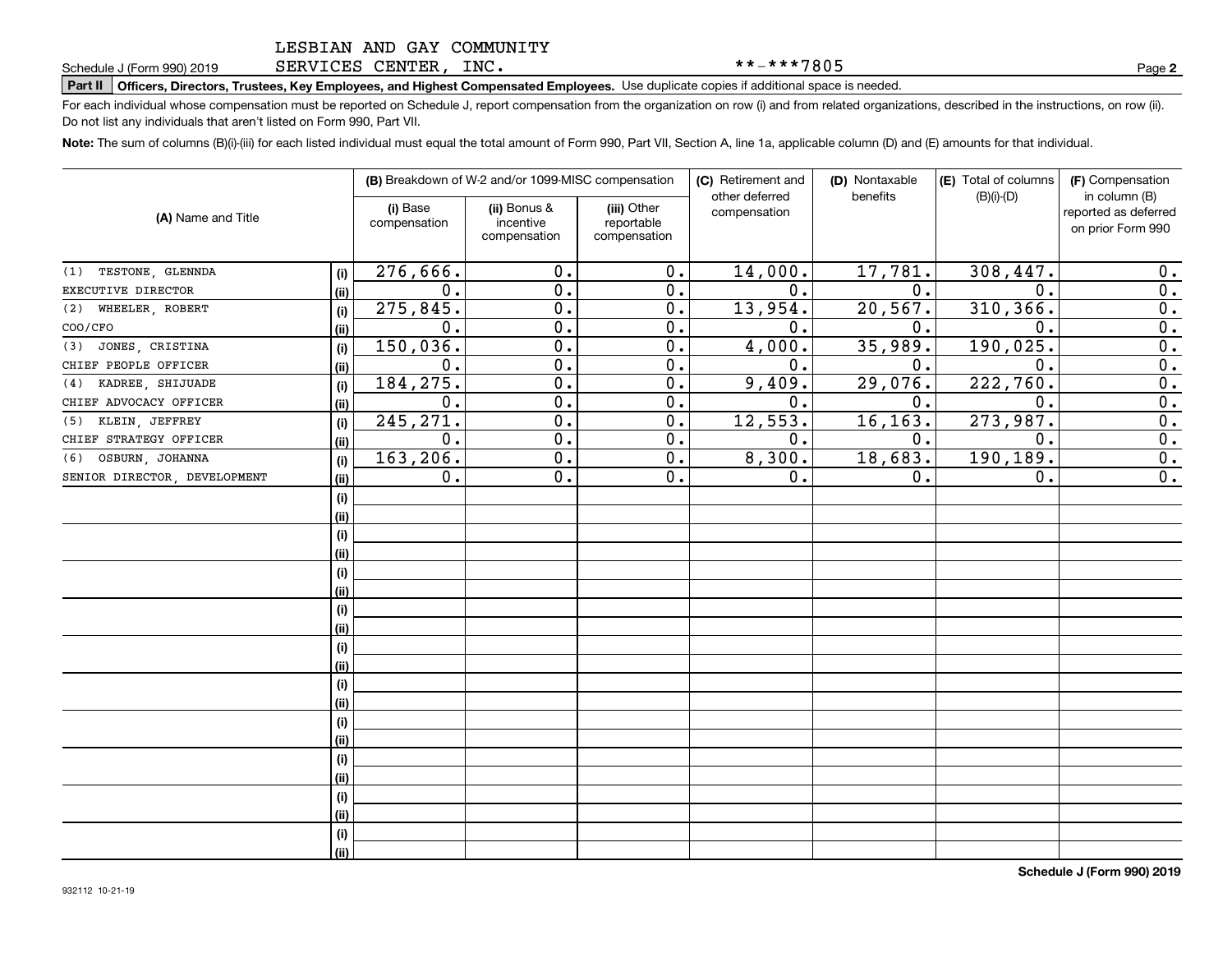|                       |  | LESBIAN AND GAY COMMUNITY |
|-----------------------|--|---------------------------|
| SERVICES CENTER, INC. |  |                           |

## **Part III Supplemental Information**

Schedule J (Form 990) 2019 SERVICES CENTER, INC.<br>Part III Supplemental Information<br>Provide the information, explanation, or descriptions required for Part I, lines 1a, 1b, 3, 4a, 4b, 4c, 5a, 5b, 6a, 6b, 7, and 8, and for P

**Schedule J (Form 990) 2019**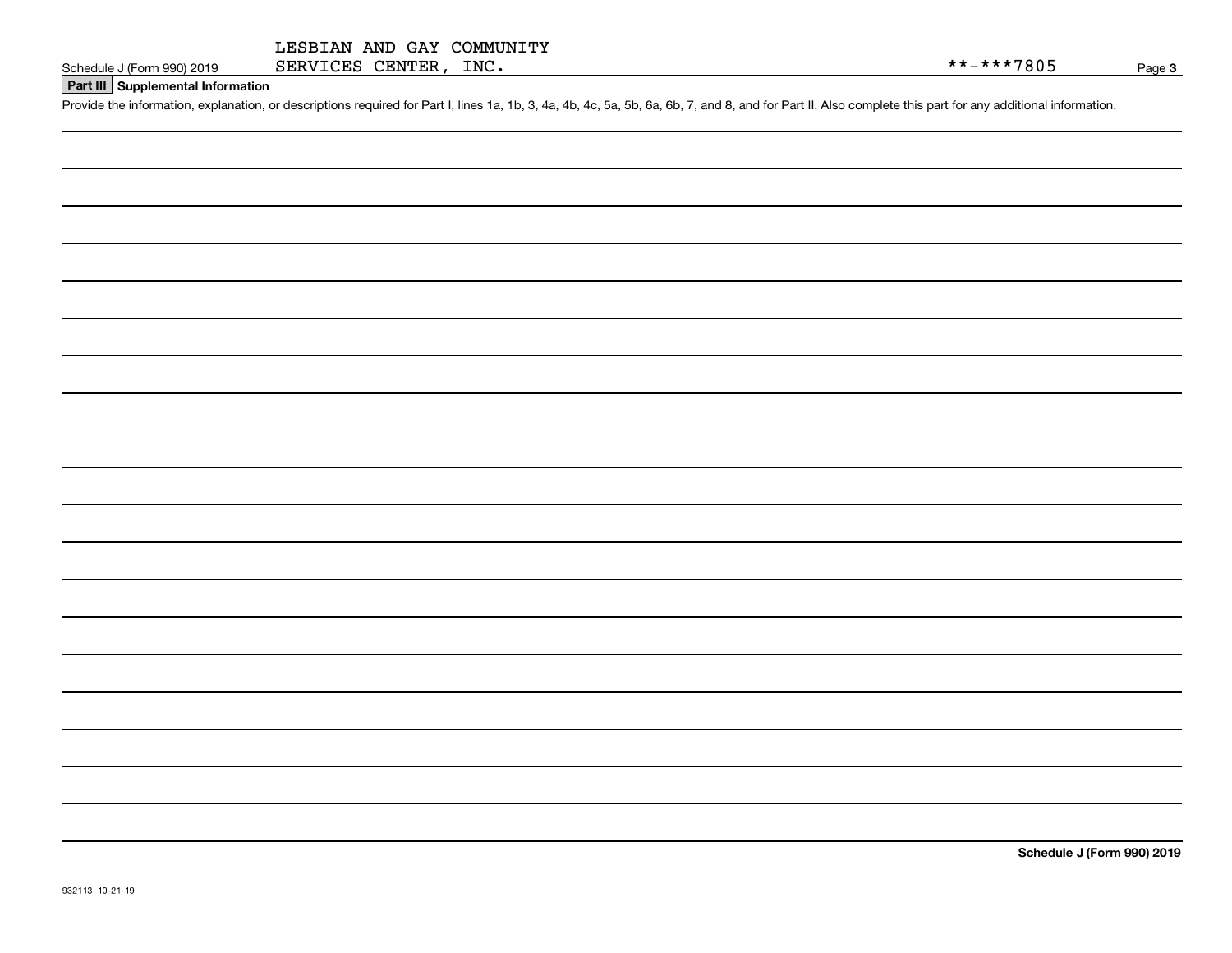| <b>SCHEDULE M</b>                                 |                                                                                                                       |                                                                                                                                |                 | <b>Noncash Contributions</b> |                                                                                      |                     | OMB No. 1545-0047                     |            |    |
|---------------------------------------------------|-----------------------------------------------------------------------------------------------------------------------|--------------------------------------------------------------------------------------------------------------------------------|-----------------|------------------------------|--------------------------------------------------------------------------------------|---------------------|---------------------------------------|------------|----|
| (Form 990)                                        |                                                                                                                       |                                                                                                                                |                 |                              |                                                                                      |                     |                                       |            |    |
|                                                   |                                                                                                                       |                                                                                                                                |                 |                              | > Complete if the organizations answered "Yes" on Form 990, Part IV, lines 29 or 30. |                     | 2019                                  |            |    |
| Attach to Form 990.<br>Department of the Treasury |                                                                                                                       |                                                                                                                                |                 |                              |                                                                                      |                     | <b>Open to Public</b>                 |            |    |
|                                                   | Internal Revenue Service<br>Go to www.irs.gov/Form990 for instructions and the latest information.                    |                                                                                                                                |                 |                              |                                                                                      |                     |                                       | Inspection |    |
|                                                   | Name of the organization                                                                                              | LESBIAN AND GAY COMMUNITY                                                                                                      |                 |                              |                                                                                      |                     | <b>Employer identification number</b> |            |    |
|                                                   |                                                                                                                       | SERVICES CENTER, INC.                                                                                                          |                 |                              |                                                                                      |                     | **-***7805                            |            |    |
| Part I                                            |                                                                                                                       | <b>Types of Property</b>                                                                                                       |                 |                              |                                                                                      |                     |                                       |            |    |
|                                                   |                                                                                                                       |                                                                                                                                | (a)<br>Check if | (b)<br>Number of             | (c)<br>Noncash contribution                                                          |                     | (d)<br>Method of determining          |            |    |
|                                                   |                                                                                                                       |                                                                                                                                | applicable      | contributions or             | amounts reported on                                                                  |                     | noncash contribution amounts          |            |    |
|                                                   |                                                                                                                       |                                                                                                                                |                 |                              | items contributed Form 990, Part VIII, line 1q                                       |                     |                                       |            |    |
| 1                                                 |                                                                                                                       |                                                                                                                                |                 |                              |                                                                                      |                     |                                       |            |    |
| 2                                                 |                                                                                                                       |                                                                                                                                |                 |                              |                                                                                      |                     |                                       |            |    |
| з                                                 |                                                                                                                       |                                                                                                                                |                 |                              |                                                                                      |                     |                                       |            |    |
| 4                                                 |                                                                                                                       |                                                                                                                                |                 |                              |                                                                                      |                     |                                       |            |    |
| 5                                                 |                                                                                                                       | Clothing and household goods                                                                                                   |                 |                              |                                                                                      |                     |                                       |            |    |
| 6                                                 |                                                                                                                       |                                                                                                                                |                 |                              |                                                                                      |                     |                                       |            |    |
| 7                                                 |                                                                                                                       |                                                                                                                                |                 |                              |                                                                                      |                     |                                       |            |    |
| 8                                                 |                                                                                                                       |                                                                                                                                | X               | 7                            |                                                                                      | 110,669. FAIR VALUE |                                       |            |    |
| 9                                                 |                                                                                                                       |                                                                                                                                |                 |                              |                                                                                      |                     |                                       |            |    |
| 10<br>11                                          | Securities - Partnership, LLC, or                                                                                     | Securities - Closely held stock                                                                                                |                 |                              |                                                                                      |                     |                                       |            |    |
|                                                   | trust interests                                                                                                       |                                                                                                                                |                 |                              |                                                                                      |                     |                                       |            |    |
| 12                                                |                                                                                                                       |                                                                                                                                |                 |                              |                                                                                      |                     |                                       |            |    |
| 13                                                |                                                                                                                       | Qualified conservation contribution -                                                                                          |                 |                              |                                                                                      |                     |                                       |            |    |
|                                                   | Historic structures                                                                                                   |                                                                                                                                |                 |                              |                                                                                      |                     |                                       |            |    |
| 14                                                |                                                                                                                       | <br>Qualified conservation contribution - Other                                                                                |                 |                              |                                                                                      |                     |                                       |            |    |
| 15                                                |                                                                                                                       | Real estate - Residential                                                                                                      |                 |                              |                                                                                      |                     |                                       |            |    |
| 16                                                |                                                                                                                       | Real estate - Commercial                                                                                                       |                 |                              |                                                                                      |                     |                                       |            |    |
| 17                                                |                                                                                                                       |                                                                                                                                |                 |                              |                                                                                      |                     |                                       |            |    |
| 18                                                |                                                                                                                       |                                                                                                                                |                 |                              |                                                                                      |                     |                                       |            |    |
| 19                                                |                                                                                                                       |                                                                                                                                |                 |                              |                                                                                      |                     |                                       |            |    |
| 20                                                |                                                                                                                       | Drugs and medical supplies                                                                                                     |                 |                              |                                                                                      |                     |                                       |            |    |
| 21                                                |                                                                                                                       |                                                                                                                                |                 |                              |                                                                                      |                     |                                       |            |    |
| 22                                                |                                                                                                                       |                                                                                                                                |                 |                              |                                                                                      |                     |                                       |            |    |
| 23                                                |                                                                                                                       |                                                                                                                                |                 |                              |                                                                                      |                     |                                       |            |    |
| 24                                                |                                                                                                                       |                                                                                                                                |                 |                              |                                                                                      |                     |                                       |            |    |
| 25                                                | Other                                                                                                                 |                                                                                                                                |                 |                              |                                                                                      |                     |                                       |            |    |
| 26                                                | Other                                                                                                                 |                                                                                                                                |                 |                              |                                                                                      |                     |                                       |            |    |
| 27                                                | Other $\blacktriangleright$                                                                                           |                                                                                                                                |                 |                              |                                                                                      |                     |                                       |            |    |
| 28                                                | Other                                                                                                                 |                                                                                                                                |                 |                              |                                                                                      |                     |                                       |            |    |
| 29                                                |                                                                                                                       | Number of Forms 8283 received by the organization during the tax year for contributions                                        |                 |                              |                                                                                      |                     |                                       |            |    |
|                                                   |                                                                                                                       | for which the organization completed Form 8283, Part IV, Donee Acknowledgement                                                 |                 |                              | 29                                                                                   |                     |                                       |            |    |
|                                                   |                                                                                                                       |                                                                                                                                |                 |                              |                                                                                      |                     |                                       | Yes        | No |
|                                                   |                                                                                                                       | 30a During the year, did the organization receive by contribution any property reported in Part I, lines 1 through 28, that it |                 |                              |                                                                                      |                     |                                       |            |    |
|                                                   | must hold for at least three years from the date of the initial contribution, and which isn't required to be used for |                                                                                                                                |                 |                              |                                                                                      |                     |                                       |            |    |
|                                                   | exempt purposes for the entire holding period?                                                                        |                                                                                                                                |                 |                              |                                                                                      | 30a                 |                                       | х          |    |
|                                                   | <b>b</b> If "Yes," describe the arrangement in Part II.                                                               |                                                                                                                                |                 |                              |                                                                                      |                     |                                       |            |    |
| 31                                                | Does the organization have a gift acceptance policy that requires the review of any nonstandard contributions?<br>.   |                                                                                                                                |                 |                              |                                                                                      |                     | 31                                    | х          |    |
|                                                   | 32a Does the organization hire or use third parties or related organizations to solicit, process, or sell noncash     |                                                                                                                                |                 |                              |                                                                                      |                     |                                       |            |    |
|                                                   | contributions?                                                                                                        |                                                                                                                                |                 |                              |                                                                                      | 32a                 |                                       | х          |    |
|                                                   | <b>b</b> If "Yes," describe in Part II.                                                                               |                                                                                                                                |                 |                              |                                                                                      |                     |                                       |            |    |
| 33                                                | If the organization didn't report an amount in column (c) for a type of property for which column (a) is checked,     |                                                                                                                                |                 |                              |                                                                                      |                     |                                       |            |    |
|                                                   | describe in Part II.                                                                                                  |                                                                                                                                |                 |                              |                                                                                      |                     |                                       |            |    |
| LHA                                               |                                                                                                                       | For Paperwork Reduction Act Notice, see the Instructions for Form 990.                                                         |                 |                              |                                                                                      |                     | Schedule M (Form 990) 2019            |            |    |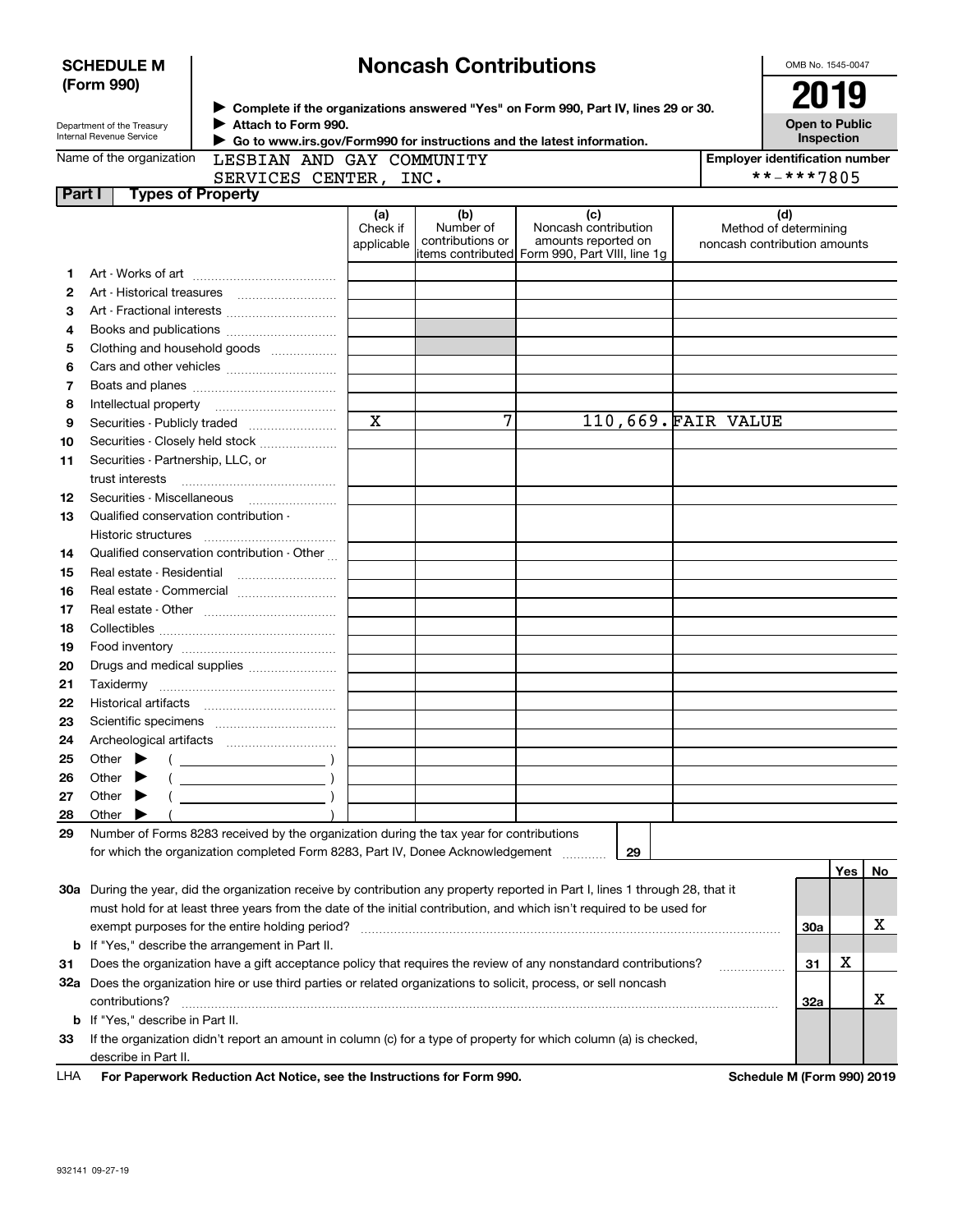**2** Schedule M (Form 990) 2019  ${\tt SERVICES}$   ${\tt CENTER}$  ,  ${\tt INC.}$   ${\tt A}$  ,  ${\tt A}$  ,  ${\tt A}$  ,  ${\tt A}$  ,  ${\tt A}$  ,  ${\tt A}$  ,  ${\tt A}$ 

Part II | Supplemental Information. Provide the information required by Part I, lines 30b, 32b, and 33, and whether the organization is reporting in Part I, column (b), the number of contributions, the number of items received, or a combination of both. Also complete this part for any additional information.

## SCHEDULE M, PART I, COLUMN (B):

THE NUMBER IN COLUMN (B) REPRESENTS THE NUMBER OF CONTRIBUTORS.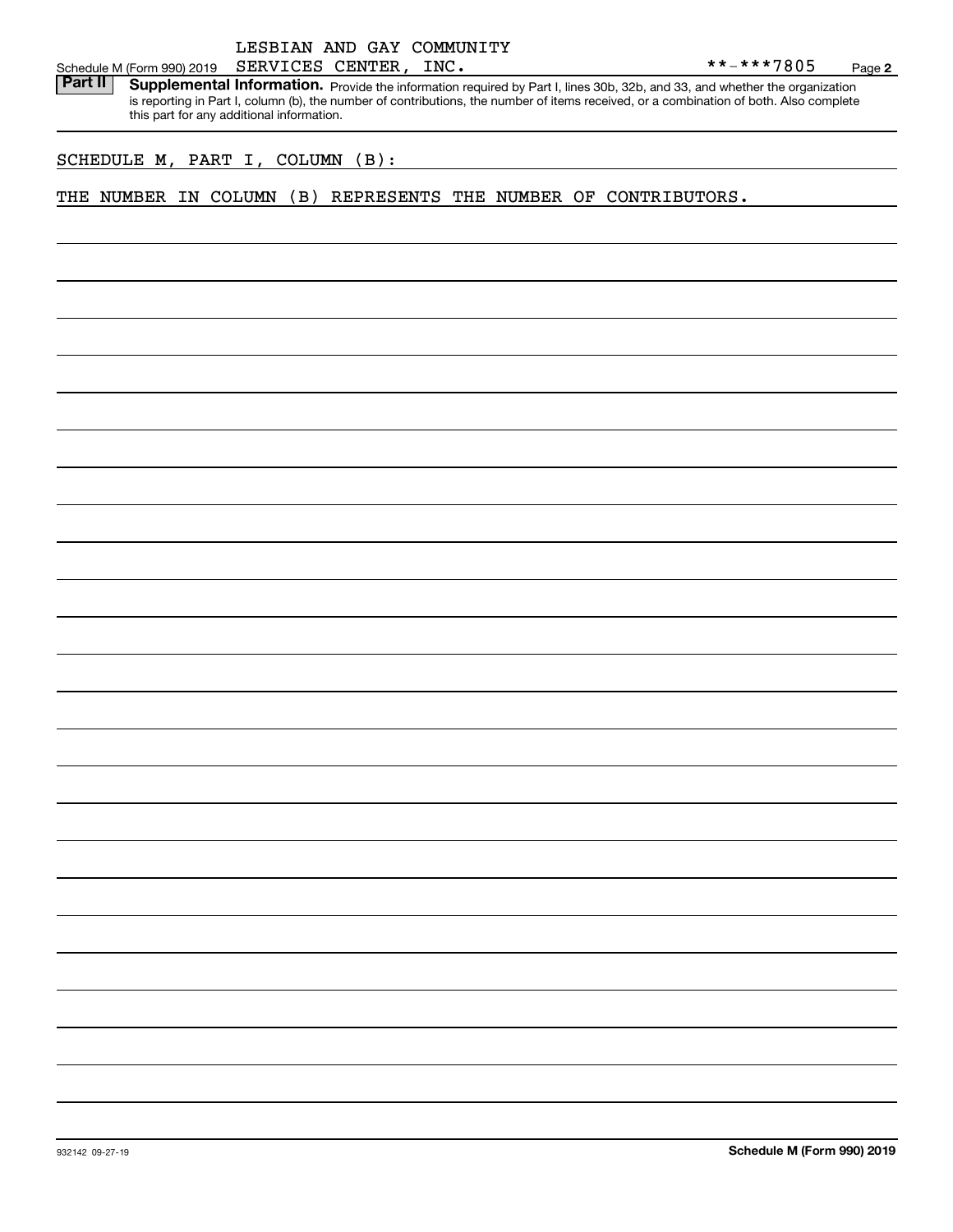**(Form 990 or 990-EZ)**

Department of the Treasury Internal Revenue Service Name of the organization

#### **Complete to provide information for responses to specific questions on Form 990 or 990-EZ or to provide any additional information. | Attach to Form 990 or 990-EZ. | Go to www.irs.gov/Form990 for the latest information. SCHEDULE O Supplemental Information to Form 990 or 990-EZ**



**Employer identification number**<br>\*\*-\*\*\*7805

FORM 990, PART III, LINE 4A, PROGRAM SERVICE ACCOMPLISHMENTS:

SERVICES CENTER, INC. LESBIAN AND GAY COMMUNITY

HELP PEOPLE TAKE CHARGE AND LIVE THE HAPPY, HEALTHY LIVES THEY DESERVE.

CENTER WELLNESS ADDRESSES ALCOHOL AND OTHER DRUG USE; SMOKING

CESSATION; COMING OUT; HIV AND AIDS PREVENTION AND EDUCATION; LIVING

WITH HIV AND AIDS; GENDER EXPLORATION, TRANSGENDER AND GENDER IDENTITY

CONCERNS; MENTAL HEALTH; IMMIGRATION; AND MORE.

FORM 990, PART III, LINE 4B, PROGRAM SERVICE ACCOMPLISHMENTS:

AND FAMILY COUNSELING; PARENTHOOD PROGRAMMING; THE LGBT FOSTER CARE

PROJECT; AND FAMILY RESOURCE COACHING.

LHA For Paperwork Reduction Act Notice, see the Instructions for Form 990 or 990-EZ. Schedule O (Form 990 or 990-EZ) (2019) FORM 990, PART III, LINE 4C, PROGRAM SERVICE ACCOMPLISHMENTS: PHOTOGRAPHS DONATED BY LGBT COMMUNITY MEMBERS AND ORGANIZATIONS. INFORMATION AND REFERRAL SERVICES - OUR FUNCTION IS TO PROVIDE A PLACE IN WHICH LGBT PEOPLE CAN MEET, SEEK SERVICES AND FIND SUPPORT. WHAT TRULY DIFFERENTIATES THE CENTER IS THE SENSE OF HOME THAT WE PROVIDE FOR THE MORE THAN 6,000 PEOPLE WHO VISIT US EACH WEEK. IN ADDITION TO OFFERING AFFORDABLE MEETINGS ROOMS AND EVENT SPACES FOR RENT, THE CENTER IS A RESOURCE AND INFORMATION HUB. OUR INFORMATION AND REFERRAL STAFF COORDINATE THOUSANDS OF ACTIVITIES EACH YEAR ON BEHALF OF THE LGBT ORGANIZATIONS, INDIVIDUALS AND NON-PROFITS WHO HOST THEIR FUNCTIONS IN OUR BUILDING. THE CENTER IS THE BACKBONE OF OUR COMMUNITY, AND OUR DEDICATED INFORMATION AND REFERRAL STAFF HELP THOUSANDS OF VISITORS NAVIGATE THE CENTER AND ALL OF NEW YORK CITY EVERY WEEK. COMBINE OUR SERVICES AND PROGRAMMING WITH OUR ROLE IN THE COMMUNITY, THEN PLACE ALL OF THIS IN A FACILITY LIKE OURS, AND WHAT YOU GET IS A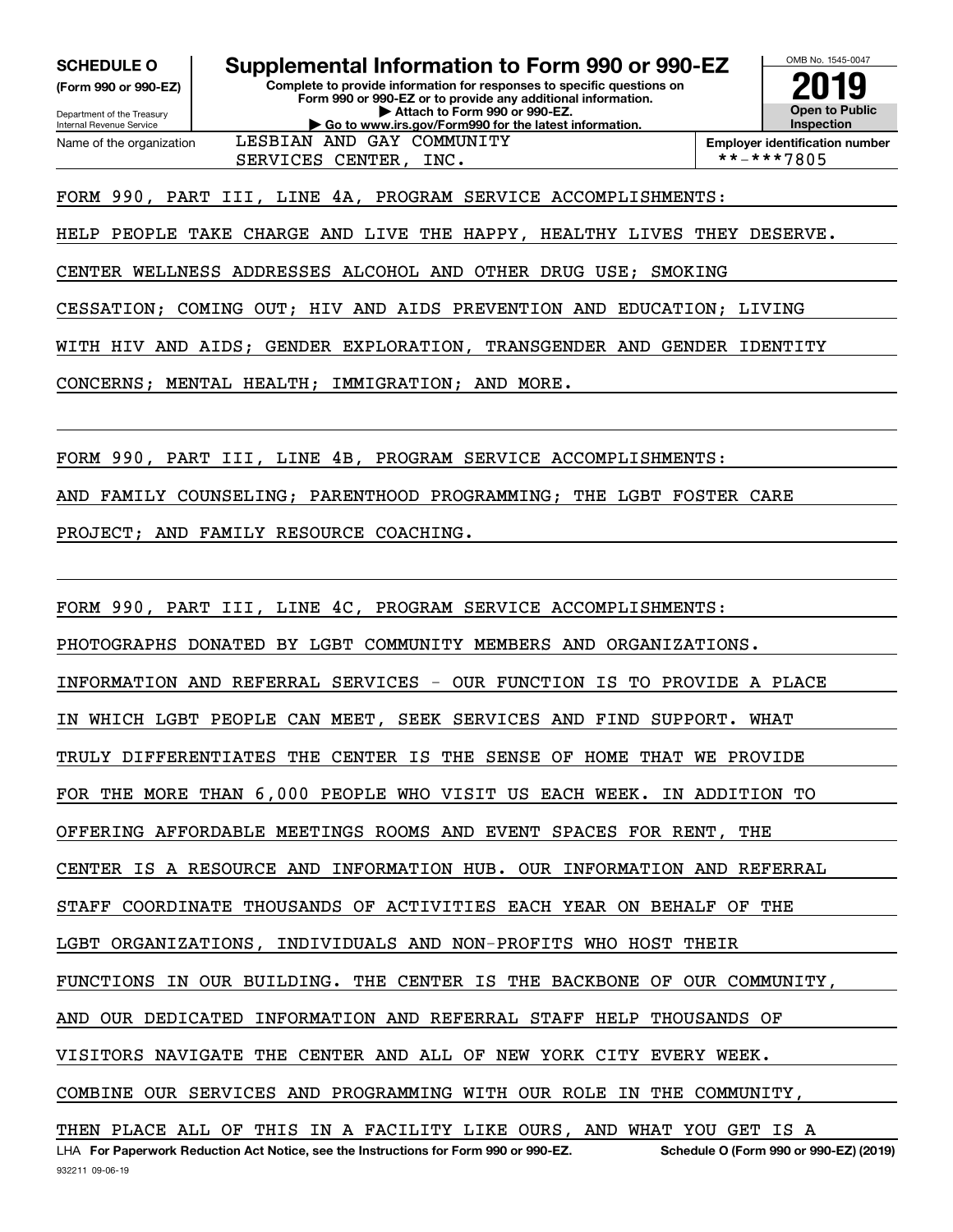**2Employer identification number**<br>\*\*-\*\*\*7805 Schedule O (Form 990 or 990-EZ) (2019) Page Name of the organization LESBIAN AND GAY COMMUNITY ONE-OF-A-KIND LGBT CENTER WITH A SPECIAL PURPOSE. THE CENTER MANAGES A STATEWIDE ADVOCACY PROGRAM CALLED RISEOUT. THE PROGRAM CONSISTS OF FOUR GOALS TO CREATE LASTING CHANGE FOR THE CIVIL RIGHTS OF THE LGBTQ COMMUNITY OF NEW YORK STATE. THROUGH THIS PROGRAM, WE ORGANIZE, LEAD AND SUPPORT THE DIVERSE INTERSECTIONS OF OUR COMMUNITY; ENFORCE, PROTECT AND ADVANCE OUR RIGHTS THROUGH PROACTIVE POLICY AND LEGISLATIVE WORK; EDUCATE, EMPOWER AND MOBILIZE THE COMMUNITY VIA THE PROVISION OF CIVIC ENGAGEMENT TOOLS AND TRAININGS; AND, INCUBATE AND DEVELOP THE NEXT GENERATION OF THOUGHT LEADERS AND ACTIVISTS. THE PROGRAM'S GOALS ARE EXECUTED THROUGH EVENTS, TRAININGS AND OUTREACH AND ENGAGEMENT OF COMMUNITY AROUND THE STATE. SERVICES CENTER, INC.

FORM 990, PART VI, SECTION B, LINE 11B:

THE ORGANIZATION HAS ITS FORM 990 PREPARED BY AN OUTSIDE ACCOUNTING FIRM AND HAS ESTABLISHED THE FOLLOWING REVIEW PROCESS TO ENSURE THAT THE INFORMATION REPORTED IS COMPLETE AND ACCURATE. WHEN THE FORM 990 HAS BEEN PREPARED, REVIEWED BY MANAGEMENT, AND IS READY TO BE FILED WITH THE INTERNAL REVENUE SERVICE, IT'S SUBMITTED ELECTRONICALLY TO MEMBERS OF THE ORGANIZATION'S GOVERNING BODY FOR ANY COMMENTS PRIOR TO ITS SUBMISSION. THE GOVERNING BODY IS PROVIDED WITH ONE WEEK TO REVIEW THE PREPARED FORM 990 AND PROVIDE THEIR COMMENTS. ANY COMMENTS ARE THEN GROUPED, SUMMARIZED AND PROVIDED TO THE COMPLIANCE OFFICER OR COMMITTEE IN CHARGE OF FILING THE RETURN FOR THEIR REVIEW. EACH ISSUE IS DOCUMENTED AND ADDRESSED UNTIL THE RETURN IS FINALIZED AND APPROVED FOR FILING.

FORM 990, PART VI, SECTION B, LINE 12C: THE ORGANIZATION CURRENTLY HAS IN PLACE A CONFLICT OF INTEREST POLICY WHICH IT MONITORS AND ENFORCES. IF A DIRECTOR, OFFICER, OR KEY EMPLOYEE HAS A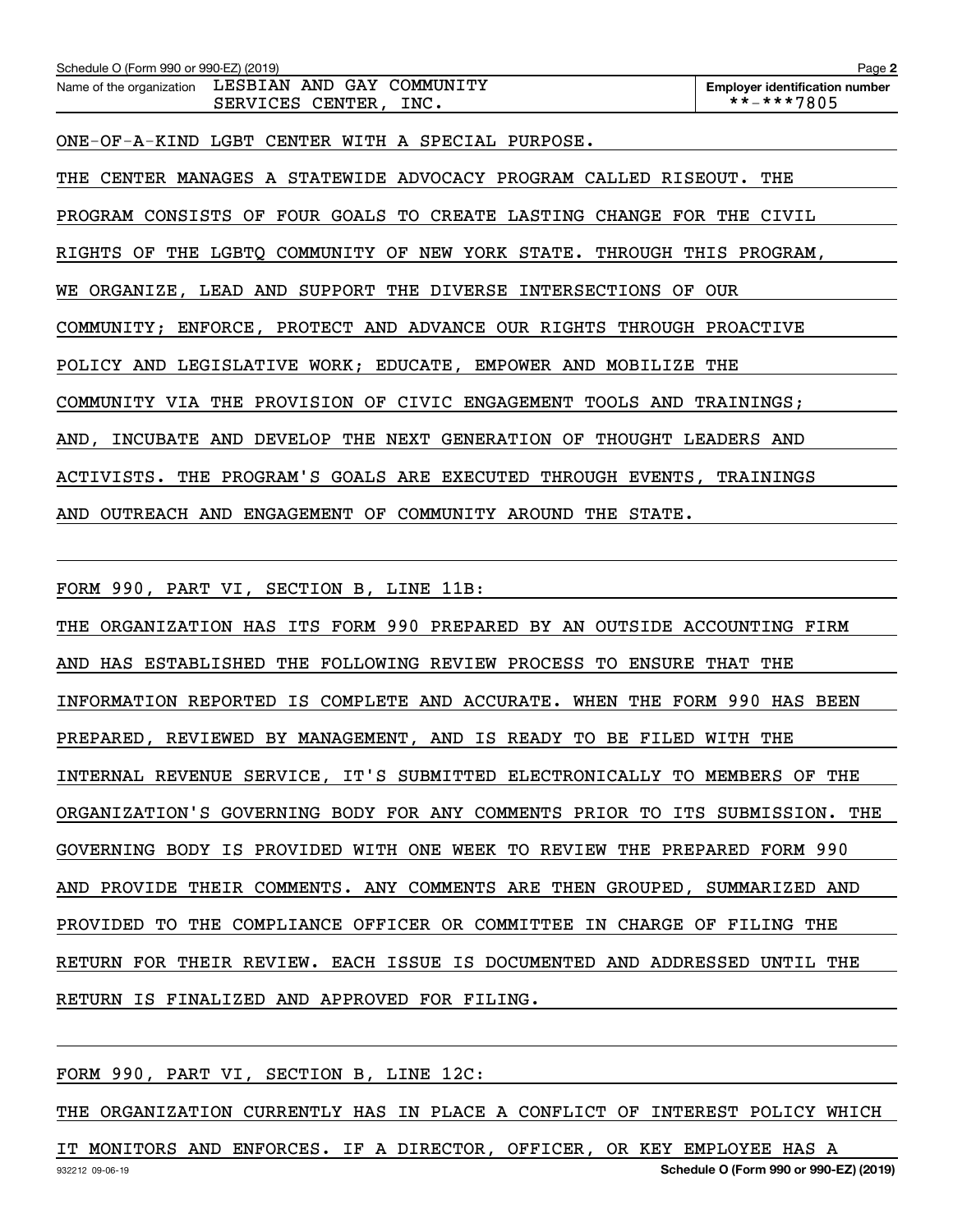| Schedule O (Form 990 or 990-EZ) (2019)                                      | Page 2                                              |
|-----------------------------------------------------------------------------|-----------------------------------------------------|
| Name of the organization LESBIAN AND GAY COMMUNITY<br>SERVICES CENTER, INC. | <b>Emplover identification number</b><br>**-***7805 |
| PERSONAL OR FINANCIAL INTEREST IN A PROPOSED CONTRACT OR TRANSACTION WITH   |                                                     |
| THE CENTER, HE OR SHE MUST MAKE FULL DISCLOSURE OF SUCH INTEREST BEFORE ANY |                                                     |
| DISCUSSION, NEGOTIATION, OR ACTION IS TAKEN ON SUCH TRANSACTION. ANY        |                                                     |
| DIRECTOR, OFFICER, OR KEY EMPLOYEE WHO IS AWARE OF A POTENTIAL CONFLICT OF  |                                                     |
| INTEREST WITH RESPECT TO ANY MATTER COMING BEFORE THE BOARD SHALL NOT BE    |                                                     |
| PRESENT FOR ANY VOTE IN CONNECTION WITH THE MATTER OR OTHERWISE ATTEMPT TO  |                                                     |
| INFLUENCE THE VOTE OF THE BOARD OF DIRECTORS ON SUCH MATTER. TO IMPLEMENT   |                                                     |
| THIS POLICY, EACH DIRECTOR, OFFICER, AND KEY EMPLOYEE OF THE CENTER WILL    |                                                     |
| SUBMIT ANNUALLY A CONFLICT OF INTEREST DISCLOSURE STATEMENT AND ANY         |                                                     |
| CONFLICT, IF NOT PREVIOUSLY DISCLOSED, SHALL BE DISCLOSED PRIOR TO ANY      |                                                     |
| DISCUSSION OR VOTE OF THE DIRECTORS ON ANY MATTER WHICH MAY PRESENT A       |                                                     |
| POTENTIAL CONFLICT OF INTEREST. THESE DISCLOSURE FORMS WILL BE REVIEWED BY  |                                                     |
| EXECUTIVE COMMITTEE, WHICH WILL ATTEMPT TO RESOLVE ANY ACTUAL OR<br>THE     |                                                     |
| POTENTIAL CONFLICT AND, IN THE ABSENCE OF RESOLUTION, REFER THE MATTER TO   |                                                     |
| THE FULL BOARD OF DIRECTORS FOR CONSIDERATION.                              |                                                     |

FORM 990, PART VI, SECTION B, LINE 15:

THE ORGANIZATION HAS ESTABLISHED A WRITTEN COMPENSATION POLICY FOR THEIR COMPENSATION COMMITTEE TO FOLLOW IN ESTABLISHING THE COMPENSATION FOR THE EXECUTIVE DIRECTOR AND OTHER OFFICERS. THE POLICY MANDATES THE EXECUTIVE COMMITTEE WILL OBTAIN RESEARCH AND INFORMATION TO MAKE A RECOMMENDATION TO THE FULL BOARD FOR THE COMPENSATION (SALARY AND BENEFITS) OF THE EXECUTIVE DIRECTOR AND OTHER OFFICERS BASED ON A REVIEW OF COMPARABILITY DATA. FOR EXAMPLE, THE EXECUTIVE COMMITTEE WILL SECURE DATA THAT DOCUMENTS COMPENSATION LEVELS AND BENEFITS FOR SIMILARLY QUALIFIED INDIVIDUALS IN COMPARABLE POSITIONS AT SIMILAR ORGANIZATIONS. THIS DATA MAY INCLUDE THE FOLLOWING:

932212 09-06-19 1. SALARY AND BENEFIT COMPENSATION STUDIES BY INDEPENDENT SOURCES;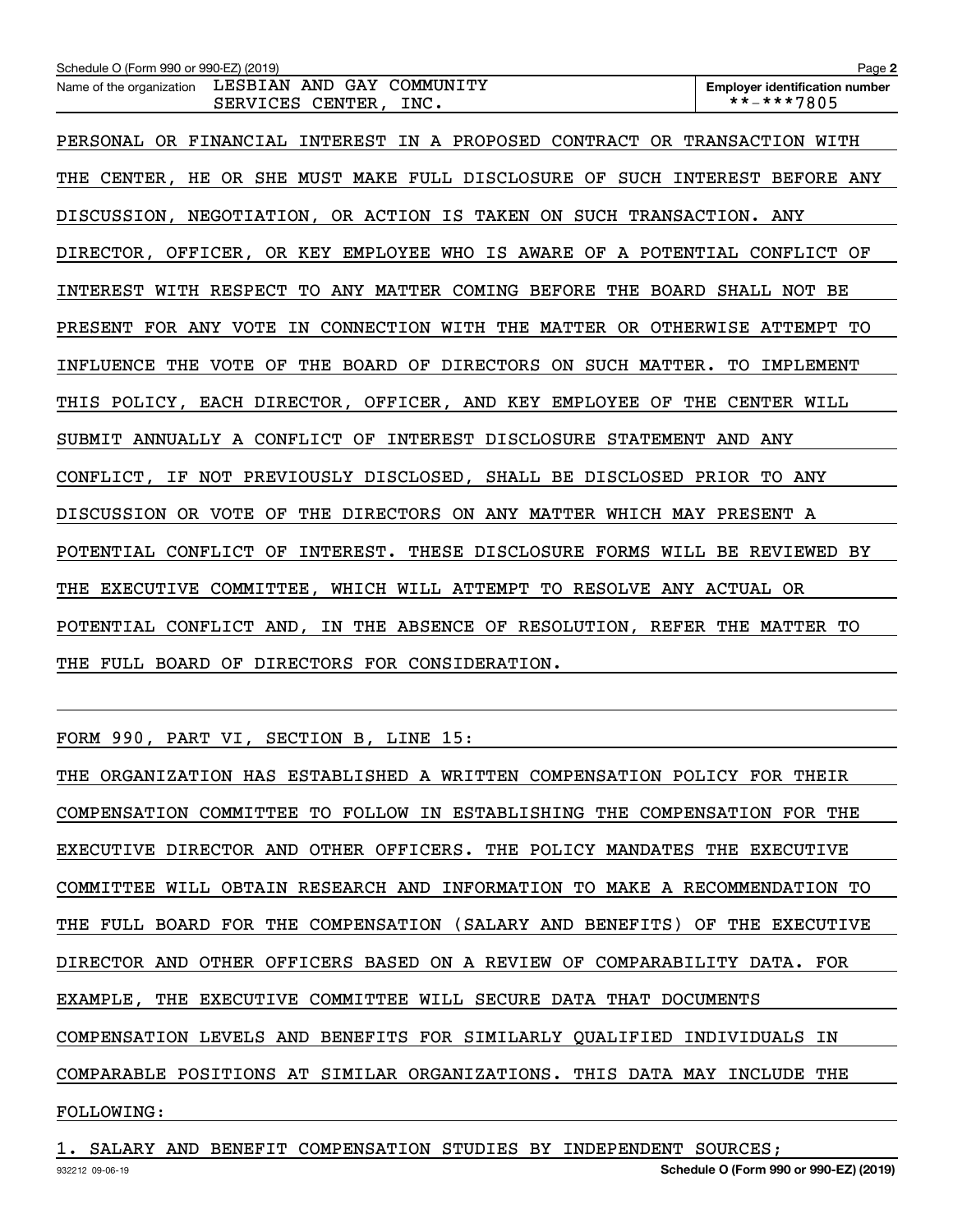2. WRITTEN JOB OFFERS FOR POSITIONS AT SIMILAR ORGANIZATIONS;

3. DOCUMENTED TELEPHONE CALLS ABOUT SIMILAR POSITIONS AT BOTH NONPROFIT AND

FOR - PROFIT ORGANIZATIONS; AND 4. INFORMATION OBTAINED FROM THE IRS FORM

990 FILINGS OF SIMILAR ORGANIZATIONS.

TO APPROVE THE COMPENSATION FOR THE EXECUTIVE DIRECTOR AND OTHER OFFICERS THE BOARD MUST DOCUMENT HOW IT REACHED ITS DECISIONS, INCLUDING THE DATA ON WHICH IT RELIED, IN MINUTES OF THE MEETING DURING WHICH THE COMPENSATION WAS APPROVED. DOCUMENTATION WILL INCLUDE:

A) A DESCRIPTION OF THE COMPENSATION AND BENEFITS AND THE DATE IT WAS APPROVED;

B) THE MEMBERS OF THE BOARD WHO WERE PRESENT DURING THE DISCUSSION ABOUT COMPENSATION AND BENEFITS, AND THE RESULTS OF THE VOTE;

C) A DESCRIPTION OF THE COMPARABILITY DATA RELIED UPON AND HOW THE DATA WAS OBTAINED; AND

D) ANY ACTIONS TAKEN (SUCH AS ABSTAINING FROM DISCUSSION AND VOTE) WITH RESPECT TO CONSIDERATION OF THE COMPENSATION BY ANYONE WHO IS OTHERWISE A MEMBER OF THE BOARD BUT WHO HAD A CONFLICT OF INTEREST WITH RESPECT TO THE DECISION ON THE COMPENSATION AND BENEFITS.

THE PRESIDENT OF THE BOARD, WHO IS A VOLUNTEER AND NOT COMPENSATED BY THE CENTER, WILL OPERATE INDEPENDENTLY WITHOUT UNDUE INFLUENCE FROM THE EXECUTIVE DIRECTOR. NO MEMBER OF THE EXECUTIVE COMMITTEE WILL BE A STAFF MEMBER, THE RELATIVE OF A STAFF MEMBER, OR HAVE ANY RELATIONSHIP WITH STAFF THAT COULD PRESENT A CONFLICT OF INTEREST.

FORM 990, PART VI, SECTION C, LINE 19: